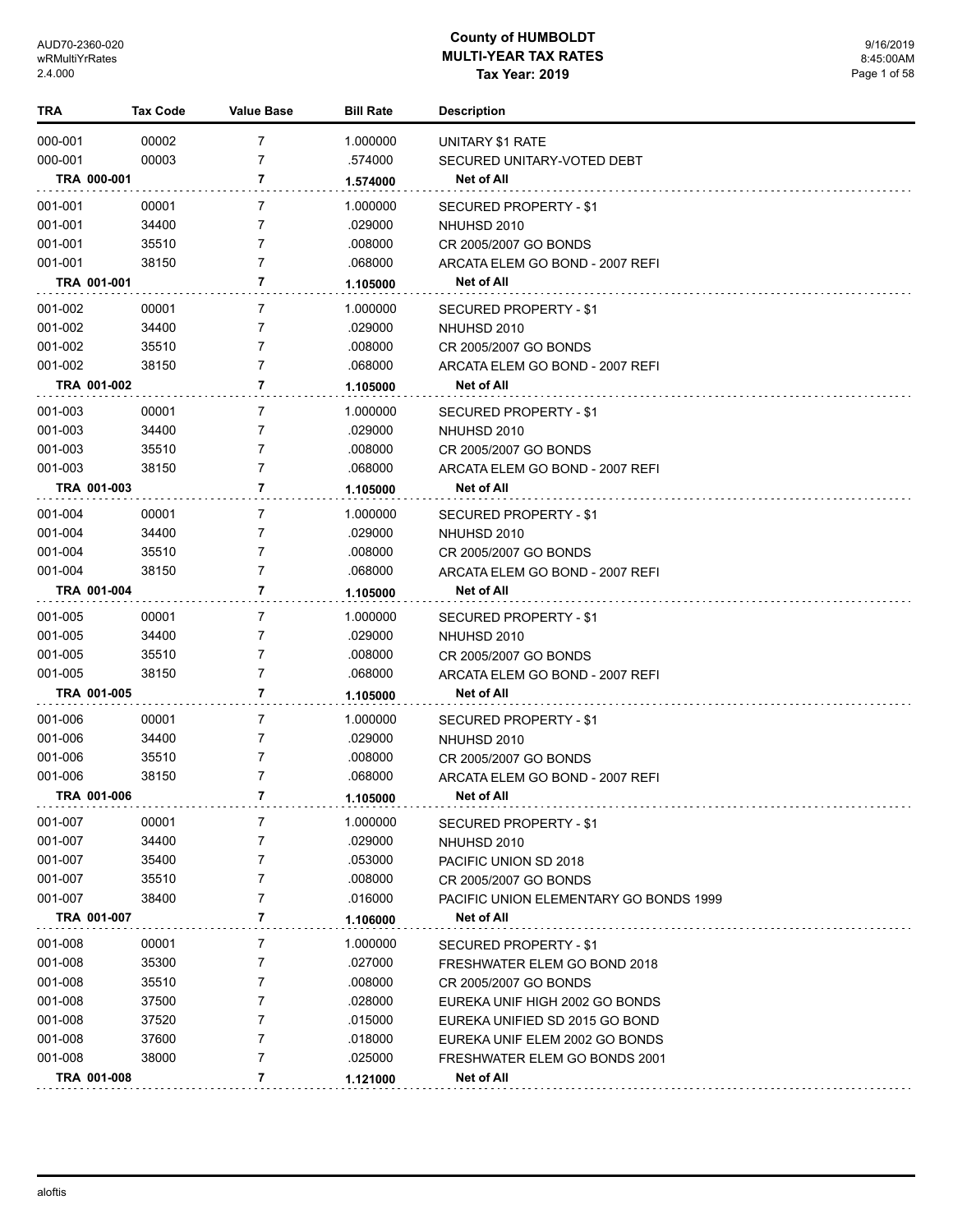| TRA         | <b>Tax Code</b> | <b>Value Base</b> | <b>Bill Rate</b> | <b>Description</b>                     |
|-------------|-----------------|-------------------|------------------|----------------------------------------|
| 001-009     | 00001           | 7                 | 1.000000         | SECURED PROPERTY - \$1                 |
| 001-009     | 34400           | 7                 | .029000          | NHUHSD 2010                            |
| 001-009     | 35000           | 7                 | .028000          | JACOBY CREEK 2016 GO BOND              |
| 001-009     | 35510           | 7                 | .008000          | CR 2005/2007 GO BONDS                  |
| TRA 001-009 |                 | 7                 | 1.065000         | Net of All                             |
| 001-010     | 00001           | 7                 | 1.000000         | SECURED PROPERTY - \$1                 |
| 001-010     | 34400           | 7                 | .029000          | NHUHSD 2010                            |
| 001-010     | 35510           | 7                 | .008000          | CR 2005/2007 GO BONDS                  |
| 001-010     | 38150           | 7                 | .068000          | ARCATA ELEM GO BOND - 2007 REFI        |
| TRA 001-010 |                 | 7                 | 1.105000         | <b>Net of All</b>                      |
| 001-011     | 00001           | $\overline{7}$    | 1.000000         | SECURED PROPERTY - \$1                 |
| 001-011     | 34400           | 7                 | .029000          | NHUHSD 2010                            |
| 001-011     | 35510           | 7                 | .008000          | CR 2005/2007 GO BONDS                  |
| 001-011     | 38150           | 7                 | .068000          | ARCATA ELEM GO BOND - 2007 REFI        |
| TRA 001-011 |                 | 7                 | 1.105000         | Net of All                             |
| 001-012     | 00001           | 7                 | 1.000000         | SECURED PROPERTY - \$1                 |
| 001-012     | 34400           | 7                 | .029000          | NHUHSD 2010                            |
| 001-012     | 35400           | 7                 | .053000          | PACIFIC UNION SD 2018                  |
| 001-012     | 35510           | 7                 | .008000          | CR 2005/2007 GO BONDS                  |
| 001-012     | 38400           | 7                 | .016000          | PACIFIC UNION ELEMENTARY GO BONDS 1999 |
| TRA 001-012 |                 | 7                 | 1.106000         | <b>Net of All</b>                      |
| 001-013     | 00001           | $\overline{7}$    | 1.000000         | SECURED PROPERTY - \$1                 |
| 001-013     | 35000           | 7                 | .028000          | JACOBY CREEK 2016 GO BOND              |
| 001-013     | 35510           | 7                 | .008000          | CR 2005/2007 GO BONDS                  |
| TRA 001-013 |                 | 7                 | 1.036000         | Net of All                             |
| 001-014     | 00001           | 7                 | 1.000000         | SECURED PROPERTY - \$1                 |
| 001-014     | 35510           | 7                 | .008000          | CR 2005/2007 GO BONDS                  |
| 001-014     | 38150           | 7                 | .068000          | ARCATA ELEM GO BOND - 2007 REFI        |
| TRA 001-014 |                 | 7                 | 1.076000         | Net of All                             |
| 001-015     | 00001           | $\overline{7}$    | 1.000000         | <b>SECURED PROPERTY - \$1</b>          |
| 001-015     | 34400           | 7                 | .029000          | NHUHSD 2010                            |
| 001-015     | 35400           | 7                 | .053000          | PACIFIC UNION SD 2018                  |
| 001-015     | 35510           | 7                 | .008000          | CR 2005/2007 GO BONDS                  |
| 001-015     | 38400           | 7                 | .016000          | PACIFIC UNION ELEMENTARY GO BONDS 1999 |
| TRA 001-015 |                 | 7                 | 1.106000         | Net of All                             |
| 001-016     | 00001           | 7                 | 1.000000         | SECURED PROPERTY - \$1                 |
| 001-016     | 35000           | 7                 | .028000          | JACOBY CREEK 2016 GO BOND              |
| 001-016     | 35510           | 7                 | .008000          | CR 2005/2007 GO BONDS                  |
| TRA 001-016 |                 | 7                 | 1.036000         | <b>Net of All</b>                      |
| 001-017     | 00001           | 7                 | 1.000000         | <b>SECURED PROPERTY - \$1</b>          |
| 001-017     | 34400           | 7                 | .029000          | NHUHSD 2010                            |
| 001-017     | 35000           | 7                 | .028000          | JACOBY CREEK 2016 GO BOND              |
| 001-017     | 35510           | 7                 | .008000          | CR 2005/2007 GO BONDS                  |
| TRA 001-017 |                 | 7                 | 1.065000         | Net of All                             |
| 001-018     | 00001           | 7                 | 1.000000         | SECURED PROPERTY - \$1                 |
| 001-018     | 34400           | 7                 | .029000          | NHUHSD 2010                            |
| 001-018     | 35400           | 7                 | .053000          | PACIFIC UNION SD 2018                  |
| 001-018     | 35510           | 7                 | .008000          | CR 2005/2007 GO BONDS                  |
| 001-018     | 38400           | 7                 | .016000          | PACIFIC UNION ELEMENTARY GO BONDS 1999 |
| TRA 001-018 |                 | 7                 | 1.106000         | Net of All                             |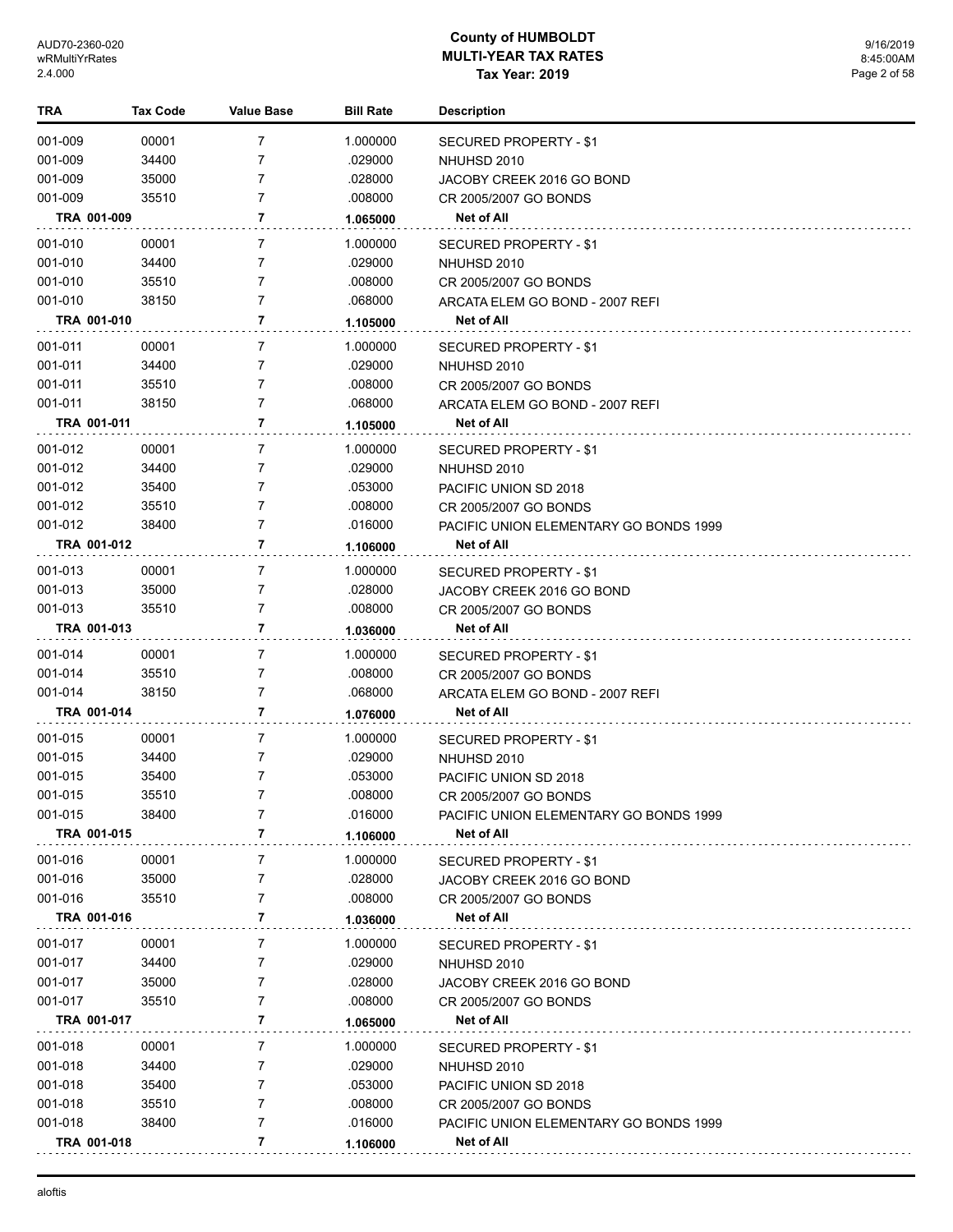| TRA         | <b>Tax Code</b> | <b>Value Base</b> | <b>Bill Rate</b> | <b>Description</b>                     |
|-------------|-----------------|-------------------|------------------|----------------------------------------|
| 001-019     | 00001           | 7                 | 1.000000         | <b>SECURED PROPERTY - \$1</b>          |
| 001-019     | 34400           | 7                 | .029000          | NHUHSD 2010                            |
| 001-019     | 35400           | 7                 | .053000          | PACIFIC UNION SD 2018                  |
| 001-019     | 35510           | 7                 | .008000          | CR 2005/2007 GO BONDS                  |
| 001-019     | 38400           | 7                 | .016000          | PACIFIC UNION ELEMENTARY GO BONDS 1999 |
| TRA 001-019 |                 | 7                 | 1.106000         | Net of All                             |
| 001-020     | 00001           | 7                 | 1.000000         | SECURED PROPERTY - \$1                 |
| 001-020     | 35510           | 7                 | .008000          | CR 2005/2007 GO BONDS                  |
| 001-020     | 38150           | 7                 | .068000          | ARCATA ELEM GO BOND - 2007 REFI        |
| TRA 001-020 |                 | 7                 | 1.076000         | Net of All                             |
| 001-021     | 00001           | 7                 | 1.000000         | <b>SECURED PROPERTY - \$1</b>          |
| 001-021     | 34400           | 7                 | .029000          | NHUHSD 2010                            |
| 001-021     | 35510           | 7                 | .008000          | CR 2005/2007 GO BONDS                  |
| 001-021     | 38150           | $\overline{7}$    | .068000          | ARCATA ELEM GO BOND - 2007 REFI        |
| TRA 001-021 |                 | 7                 | 1.105000         | Net of All                             |
| 001-022     | 00001           | 7                 | 1.000000         | <b>SECURED PROPERTY - \$1</b>          |
| 001-022     | 34400           | 7                 | .029000          | NHUHSD 2010                            |
| 001-022     | 35510           | 7                 | .008000          | CR 2005/2007 GO BONDS                  |
| 001-022     | 38150           | 7                 | .068000          | ARCATA ELEM GO BOND - 2007 REFI        |
| TRA 001-022 |                 | 7                 | 1.105000         | Net of All                             |
| 001-023     | 00001           | 7                 | 1.000000         | <b>SECURED PROPERTY - \$1</b>          |
| 001-023     | 34400           | 7                 | .029000          | NHUHSD 2010                            |
| 001-023     | 35510           | 7                 | .008000          | CR 2005/2007 GO BONDS                  |
| 001-023     | 38150           | 7                 | .068000          | ARCATA ELEM GO BOND - 2007 REFI        |
| TRA 001-023 |                 | 7                 | 1.105000         | Net of All                             |
| 001-024     | 00001           | 7                 | 1.000000         | SECURED PROPERTY - \$1                 |
| 001-024     | 34400           | 7                 | .029000          | NHUHSD 2010                            |
| 001-024     | 35400           | $\overline{7}$    | .053000          | PACIFIC UNION SD 2018                  |
| 001-024     | 35510           | $\overline{7}$    | .008000          | CR 2005/2007 GO BONDS                  |
| 001-024     | 38400           | 7                 | .016000          | PACIFIC UNION ELEMENTARY GO BONDS 1999 |
| TRA 001-024 |                 | 7                 | 1.106000         | <b>Net of All</b>                      |
| 001-025     | 00001           | $\overline{7}$    | 1.000000         | SECURED PROPERTY - \$1                 |
| 001-025     | 34400           | 7                 | 029000           | NHUHSD 2010                            |
| 001-025     | 35400           | 7                 | .053000          | PACIFIC UNION SD 2018                  |
| 001-025     | 35510           | 7                 | .008000          | CR 2005/2007 GO BONDS                  |
| 001-025     | 38400           | 7                 | .016000          | PACIFIC UNION ELEMENTARY GO BONDS 1999 |
| TRA 001-025 |                 | 7                 | 1.106000         | Net of All                             |
| 001-026     | 00001           | 7                 | 1.000000         | SECURED PROPERTY - \$1                 |
| 001-026     | 34400           | 7                 | .029000          | NHUHSD 2010                            |
| 001-026     | 35400           | 7                 | .053000          | PACIFIC UNION SD 2018                  |
| 001-026     | 35510           | 7                 | .008000          | CR 2005/2007 GO BONDS                  |
| 001-026     | 38400           | 7                 | .016000          | PACIFIC UNION ELEMENTARY GO BONDS 1999 |
| TRA 001-026 |                 | 7                 | 1.106000         | <b>Net of All</b>                      |
| 001-027     | 00001           | 7                 | 1.000000         | SECURED PROPERTY - \$1                 |
| 001-027     | 34400           | 7                 | .029000          | NHUHSD 2010                            |
| 001-027     | 35400           | 7                 | .053000          | PACIFIC UNION SD 2018                  |
| 001-027     | 35510           | 7                 | .008000          | CR 2005/2007 GO BONDS                  |
| 001-027     | 38400           | 7                 | .016000          | PACIFIC UNION ELEMENTARY GO BONDS 1999 |
| TRA 001-027 |                 | 7                 | 1.106000         | <b>Net of All</b>                      |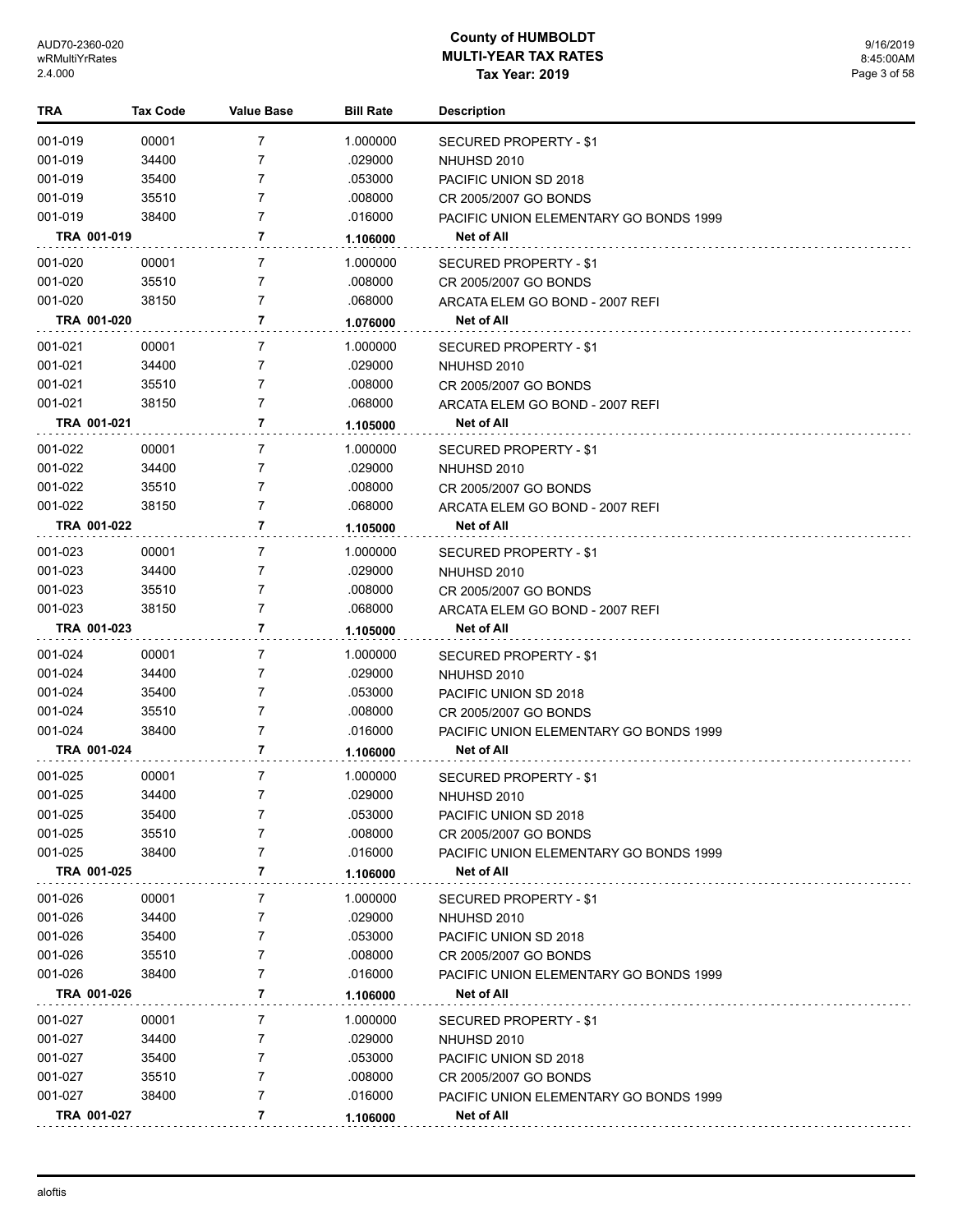| TRA         | Tax Code | Value Base     | <b>Bill Rate</b> | <b>Description</b>                     |
|-------------|----------|----------------|------------------|----------------------------------------|
| 001-028     | 00001    | $\overline{7}$ | 1.000000         | SECURED PROPERTY - \$1                 |
| 001-028     | 34400    | 7              | .029000          | NHUHSD 2010                            |
| 001-028     | 35400    | 7              | .053000          | PACIFIC UNION SD 2018                  |
| 001-028     | 35510    | 7              | .008000          | CR 2005/2007 GO BONDS                  |
| 001-028     | 38400    | 7              | .016000          | PACIFIC UNION ELEMENTARY GO BONDS 1999 |
| TRA 001-028 |          | $\overline{7}$ | 1.106000         | <b>Net of All</b>                      |
| 001-029     | 00001    | 7              | 1.000000         | SECURED PROPERTY - \$1                 |
| 001-029     | 34400    | 7              | .029000          | NHUHSD 2010                            |
| 001-029     | 35400    | 7              | .053000          | PACIFIC UNION SD 2018                  |
| 001-029     | 35510    | $\overline{7}$ | .008000          | CR 2005/2007 GO BONDS                  |
| 001-029     | 38400    | $\overline{7}$ | .016000          | PACIFIC UNION ELEMENTARY GO BONDS 1999 |
| TRA 001-029 |          | 7              | 1.106000         | Net of All                             |
| 001-030     | 00001    | $\overline{7}$ | 1.000000         | SECURED PROPERTY - \$1                 |
| 001-030     | 34400    | 7              | .029000          | NHUHSD 2010                            |
| 001-030     | 35400    | 7              | .053000          | PACIFIC UNION SD 2018                  |
| 001-030     | 35510    | 7              | .008000          | CR 2005/2007 GO BONDS                  |
| 001-030     | 38400    | $\overline{7}$ | .016000          | PACIFIC UNION ELEMENTARY GO BONDS 1999 |
| TRA 001-030 |          | 7              | 1.106000         | <b>Net of All</b>                      |
| 001-031     | 00001    | 7              | 1.000000         | SECURED PROPERTY - \$1                 |
| 001-031     | 34400    | $\overline{7}$ | .029000          | NHUHSD 2010                            |
| 001-031     | 35400    | 7              | .053000          | PACIFIC UNION SD 2018                  |
| 001-031     | 35510    | $\overline{7}$ | .008000          | CR 2005/2007 GO BONDS                  |
| 001-031     | 38400    | $\overline{7}$ | .016000          | PACIFIC UNION ELEMENTARY GO BONDS 1999 |
| TRA 001-031 |          | 7              | 1.106000         | Net of All                             |
| 001-032     | 00001    | $\overline{7}$ | 1.000000         | SECURED PROPERTY - \$1                 |
| 001-032     | 34400    | 7              | .029000          | NHUHSD 2010                            |
| 001-032     | 35510    | $\overline{7}$ | .008000          | CR 2005/2007 GO BONDS                  |
| 001-032     | 38150    | $\overline{7}$ | .068000          | ARCATA ELEM GO BOND - 2007 REFI        |
| TRA 001-032 |          | 7              | 1.105000         | Net of All                             |
| 001-033     | 00001    | 7              | 1.000000         | SECURED PROPERTY - \$1                 |
| 001-033     | 34400    | $\overline{7}$ | .029000          | NHUHSD 2010                            |
| 001-033     | 35000    | $\overline{7}$ | .028000          | JACOBY CREEK 2016 GO BOND              |
| 001-033     | 35510    | $\overline{7}$ | .008000          | CR 2005/2007 GO BONDS                  |
| TRA 001-033 |          | $\overline{7}$ | 1.065000         | Net of All                             |
| 001-034     | 00001    | 7              | 1.000000         | SECURED PROPERTY - \$1                 |
| 001-034     | 34400    | 7              | .029000          | NHUHSD 2010                            |
| 001-034     | 35000    | 7              | .028000          | JACOBY CREEK 2016 GO BOND              |
| 001-034     | 35510    | 7              | .008000          | CR 2005/2007 GO BONDS                  |
| TRA 001-034 |          | 7              | 1.065000         | Net of All                             |
| 001-035     | 00001    | $\overline{7}$ | 1.000000         | SECURED PROPERTY - \$1                 |
| 001-035     | 34400    | 7              | .029000          | NHUHSD 2010                            |
| 001-035     | 35510    | 7              | .008000          | CR 2005/2007 GO BONDS                  |
| 001-035     | 38150    | 7              | .068000          | ARCATA ELEM GO BOND - 2007 REFI        |
| TRA 001-035 |          | $\overline{7}$ | 1.105000         | Net of All                             |
| 001-036     | 00001    | 7              | 1.000000         | SECURED PROPERTY - \$1                 |
| 001-036     | 34400    | 7              | .029000          | NHUHSD 2010                            |
| 001-036     | 35510    | 7              | .008000          | CR 2005/2007 GO BONDS                  |
| 001-036     | 38150    | $\overline{7}$ | .068000          | ARCATA ELEM GO BOND - 2007 REFI        |
| TRA 001-036 |          | $\overline{7}$ | 1.105000         | Net of All                             |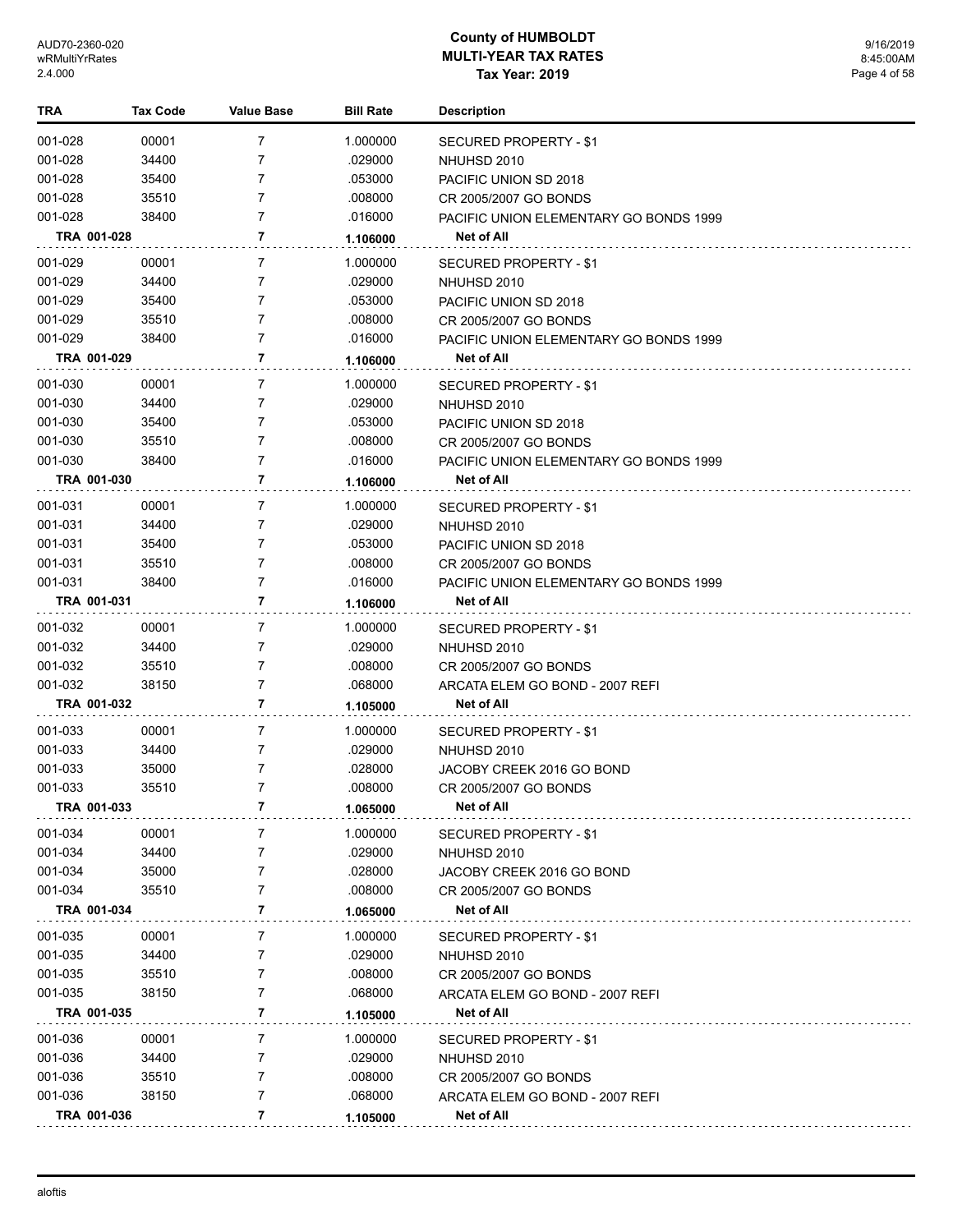| TRA         | <b>Tax Code</b> | <b>Value Base</b> | <b>Bill Rate</b> | <b>Description</b>                     |
|-------------|-----------------|-------------------|------------------|----------------------------------------|
| 001-037     | 00001           | 7                 | 1.000000         | SECURED PROPERTY - \$1                 |
| 001-037     | 34400           | 7                 | .029000          | NHUHSD 2010                            |
| 001-037     | 35510           | 7                 | .008000          | CR 2005/2007 GO BONDS                  |
| 001-037     | 38150           | 7                 | .068000          | ARCATA ELEM GO BOND - 2007 REFI        |
| TRA 001-037 |                 | 7                 | 1.105000         | Net of All                             |
| 001-038     | 00001           | 7                 | 1.000000         | SECURED PROPERTY - \$1                 |
| 001-038     | 34400           | 7                 | .029000          | NHUHSD 2010                            |
| 001-038     | 35510           | 7                 | .008000          | CR 2005/2007 GO BONDS                  |
| 001-038     | 38150           | $\overline{7}$    | .068000          | ARCATA ELEM GO BOND - 2007 REFI        |
| TRA 001-038 |                 | 7                 | 1.105000         | <b>Net of All</b>                      |
| 001-039     | 00001           | 7                 | 1.000000         | SECURED PROPERTY - \$1                 |
| 001-039     | 34400           | 7                 | .029000          | NHUHSD 2010                            |
| 001-039     | 35400           | 7                 | .053000          | PACIFIC UNION SD 2018                  |
| 001-039     | 35510           | 7                 | .008000          | CR 2005/2007 GO BONDS                  |
| 001-039     | 38400           | 7                 | .016000          | PACIFIC UNION ELEMENTARY GO BONDS 1999 |
| TRA 001-039 |                 | $\overline{7}$    | 1.106000         | <b>Net of All</b>                      |
| 001-040     | 00001           | 7                 | 1.000000         | SECURED PROPERTY - \$1                 |
| 001-040     | 34400           | $\overline{7}$    | .029000          | NHUHSD 2010                            |
| 001-040     | 35000           | 7                 | .028000          | JACOBY CREEK 2016 GO BOND              |
| 001-040     | 35510           | 7                 | .008000          | CR 2005/2007 GO BONDS                  |
| TRA 001-040 |                 | 7                 | 1.065000         | Net of All                             |
| 001-041     | 00001           | 7                 | 1.000000         | <b>SECURED PROPERTY - \$1</b>          |
| 001-041     | 34400           | 7                 | .029000          | NHUHSD 2010                            |
| 001-041     | 35510           | 7                 | .008000          | CR 2005/2007 GO BONDS                  |
| 001-041     | 38150           | 7                 | .068000          | ARCATA ELEM GO BOND - 2007 REFI        |
| TRA 001-041 |                 | 7                 | 1.105000         | Net of All                             |
| 001-042     | 00001           | 7                 | 1.000000         | SECURED PROPERTY - \$1                 |
| 001-042     | 34400           | 7                 | .029000          | NHUHSD 2010                            |
| 001-042     | 35400           | 7                 | .053000          | PACIFIC UNION SD 2018                  |
| 001-042     | 35510           | 7                 | .008000          | CR 2005/2007 GO BONDS                  |
| 001-042     | 38400           | 7                 | .016000          | PACIFIC UNION ELEMENTARY GO BONDS 1999 |
| TRA 001-042 |                 | 7                 | 1.106000         | Net of All                             |
| 001-043     | 00001           | 7                 | 1.000000         | <b>SECURED PROPERTY - \$1</b>          |
| 001-043     | 34400           | 7                 | .029000          | NHUHSD 2010                            |
| 001-043     | 35400           | 7                 | .053000          | PACIFIC UNION SD 2018                  |
| 001-043     | 35510           | 7                 | .008000          | CR 2005/2007 GO BONDS                  |
| 001-043     | 38400           | 7                 | .016000          | PACIFIC UNION ELEMENTARY GO BONDS 1999 |
| TRA 001-043 |                 | 7                 | 1.106000         | Net of All                             |
| 001-044     | 00001           | 7                 | 1.000000         | SECURED PROPERTY - \$1                 |
| 001-044     | 34400           | 7                 | .029000          | NHUHSD 2010                            |
| 001-044     | 35400           | 7                 | .053000          | PACIFIC UNION SD 2018                  |
| 001-044     | 35510           | 7                 | .008000          | CR 2005/2007 GO BONDS                  |
| 001-044     | 38400           | 7                 | .016000          | PACIFIC UNION ELEMENTARY GO BONDS 1999 |
| TRA 001-044 |                 | 7                 | 1.106000         | Net of All                             |
| 001-045     | 00001           | 7                 | 1.000000         | SECURED PROPERTY - \$1                 |
| 001-045     | 34400           | 7                 | .029000          | NHUHSD 2010                            |
| 001-045     | 35400           | 7                 | .053000          | PACIFIC UNION SD 2018                  |
| 001-045     | 35510           | 7                 | .008000          | CR 2005/2007 GO BONDS                  |
| 001-045     | 38400           | 7                 | .016000          | PACIFIC UNION ELEMENTARY GO BONDS 1999 |
| TRA 001-045 |                 | 7                 | 1.106000         | Net of All                             |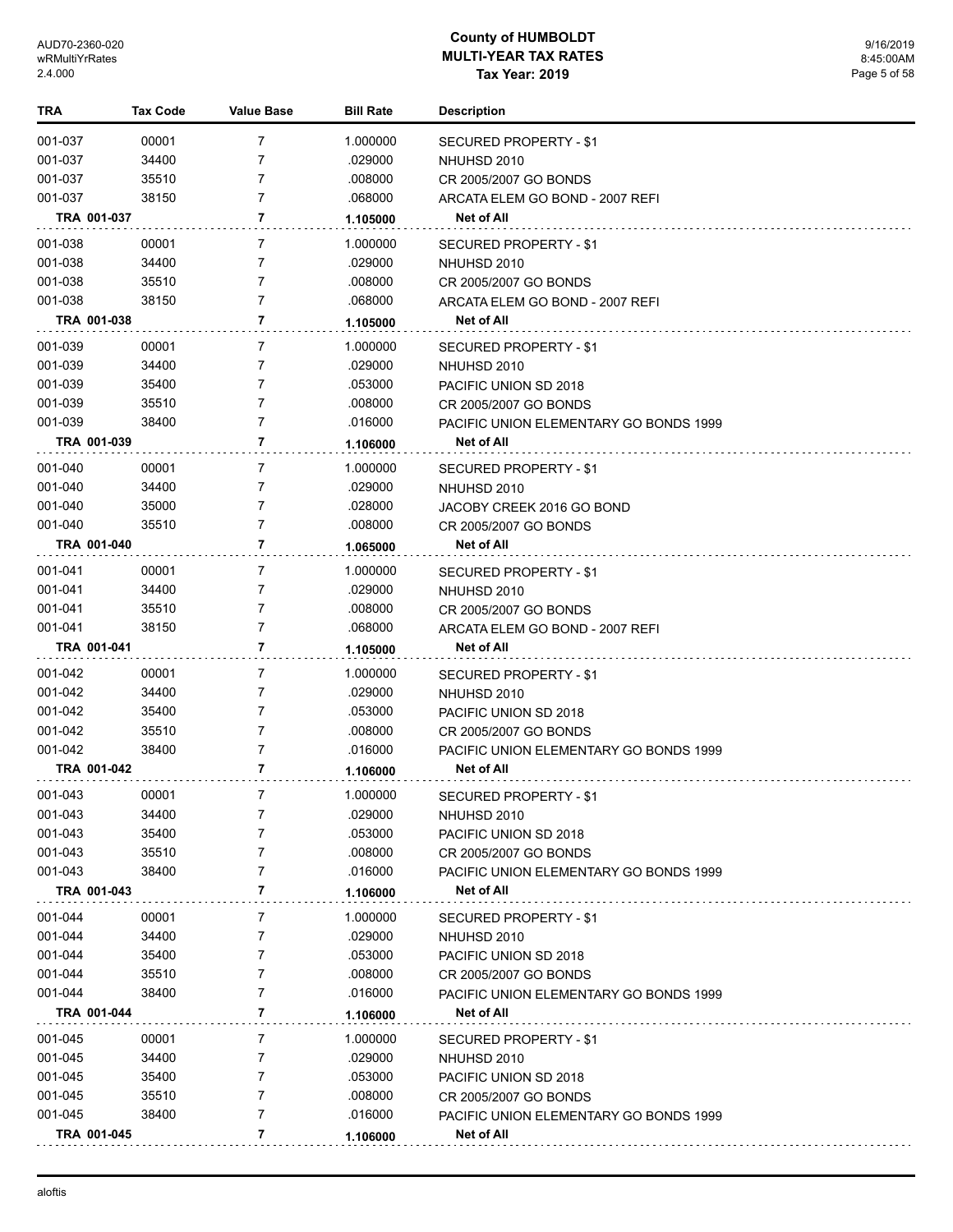| TRA         | <b>Tax Code</b> | <b>Value Base</b> | <b>Bill Rate</b> | <b>Description</b>                     |
|-------------|-----------------|-------------------|------------------|----------------------------------------|
| 001-046     | 00001           | 7                 | 1.000000         | SECURED PROPERTY - \$1                 |
| 001-046     | 34400           | 7                 | .029000          | NHUHSD 2010                            |
| 001-046     | 35000           | 7                 | .028000          | JACOBY CREEK 2016 GO BOND              |
| 001-046     | 35510           | 7                 | .008000          | CR 2005/2007 GO BONDS                  |
| TRA 001-046 |                 | 7                 | 1.065000         | Net of All                             |
| 001-047     | 00001           | 7                 | 1.000000         | SECURED PROPERTY - \$1                 |
| 001-047     | 34400           | 7                 | .029000          | NHUHSD 2010                            |
| 001-047     | 35000           | 7                 | .028000          | JACOBY CREEK 2016 GO BOND              |
| 001-047     | 35510           | 7                 | .008000          | CR 2005/2007 GO BONDS                  |
| TRA 001-047 |                 | 7                 | 1.065000         | <b>Net of All</b>                      |
| 001-048     | 00001           | 7                 | 1.000000         | SECURED PROPERTY - \$1                 |
| 001-048     | 34400           | 7                 | .029000          | NHUHSD 2010                            |
| 001-048     | 35510           | 7                 | .008000          | CR 2005/2007 GO BONDS                  |
| 001-048     | 38150           | 7                 | .068000          | ARCATA ELEM GO BOND - 2007 REFI        |
| TRA 001-048 |                 | 7                 | 1.105000         | Net of All                             |
| 001-049     | 00001           | 7                 | 1.000000         | SECURED PROPERTY - \$1                 |
| 001-049     | 34400           | 7                 | .029000          | NHUHSD 2010                            |
| 001-049     | 35510           | 7                 | .008000          | CR 2005/2007 GO BONDS                  |
| 001-049     | 38150           | 7                 | .068000          | ARCATA ELEM GO BOND - 2007 REFI        |
| TRA 001-049 |                 | 7                 | 1.105000         | <b>Net of All</b>                      |
| 001-050     | 00001           | 7                 | 1.000000         | SECURED PROPERTY - \$1                 |
| 001-050     | 35510           | 7                 | .008000          | CR 2005/2007 GO BONDS                  |
| 001-050     | 38150           | 7                 | .068000          | ARCATA ELEM GO BOND - 2007 REFI        |
| TRA 001-050 |                 | 7                 | 1.076000         | <b>Net of All</b>                      |
| 001-051     | 00001           | 7                 | 1.000000         | SECURED PROPERTY - \$1                 |
| 001-051     | 34400           | 7                 | .029000          | NHUHSD 2010                            |
| 001-051     | 35510           | 7                 | .008000          | CR 2005/2007 GO BONDS                  |
| 001-051     | 38150           | 7                 | .068000          | ARCATA ELEM GO BOND - 2007 REFI        |
| TRA 001-051 |                 | 7                 | 1.105000         | <b>Net of All</b>                      |
| 001-052     | 00001           | 7                 | 1.000000         | <b>SECURED PROPERTY - \$1</b>          |
| 001-052     | 34400           | 7                 | .029000          | NHUHSD 2010                            |
| 001-052     | 35510           | 7                 | .008000          | CR 2005/2007 GO BONDS                  |
| 001-052     | 38150           | 7                 | .068000          | ARCATA ELEM GO BOND - 2007 REFI        |
| TRA 001-052 |                 | 7                 | 1.105000         | Net of All                             |
| 001-053     | 00001           | 7                 | 1.000000         | <b>SECURED PROPERTY - \$1</b>          |
| 001-053     | 34400           | 7                 | .029000          | NHUHSD 2010                            |
| 001-053     | 35400           | 7                 | .053000          | PACIFIC UNION SD 2018                  |
| 001-053     | 35510           | 7                 | .008000          | CR 2005/2007 GO BONDS                  |
| 001-053     | 38400           | 7                 | .016000          | PACIFIC UNION ELEMENTARY GO BONDS 1999 |
| TRA 001-053 |                 | 7                 | 1.106000         | Net of All                             |
| 001-054     | 00001           | 7                 | 1.000000         | <b>SECURED PROPERTY - \$1</b>          |
| 001-054     | 34400           | 7                 | .029000          | NHUHSD 2010                            |
| 001-054     | 35000           | 7                 | .028000          | JACOBY CREEK 2016 GO BOND              |
| 001-054     | 35510           | 7                 | .008000          | CR 2005/2007 GO BONDS                  |
| TRA 001-054 |                 | 7                 | 1.065000         | Net of All                             |
| 001-055     | 00001           | 7                 | 1.000000         | SECURED PROPERTY - \$1                 |
| 001-055     | 34400           | 7                 | .029000          | NHUHSD 2010                            |
| 001-055     | 35000           | 7                 | .028000          | JACOBY CREEK 2016 GO BOND              |
| 001-055     | 35510           | 7                 | .008000          | CR 2005/2007 GO BONDS                  |
| TRA 001-055 |                 | 7                 | 1.065000         | Net of All                             |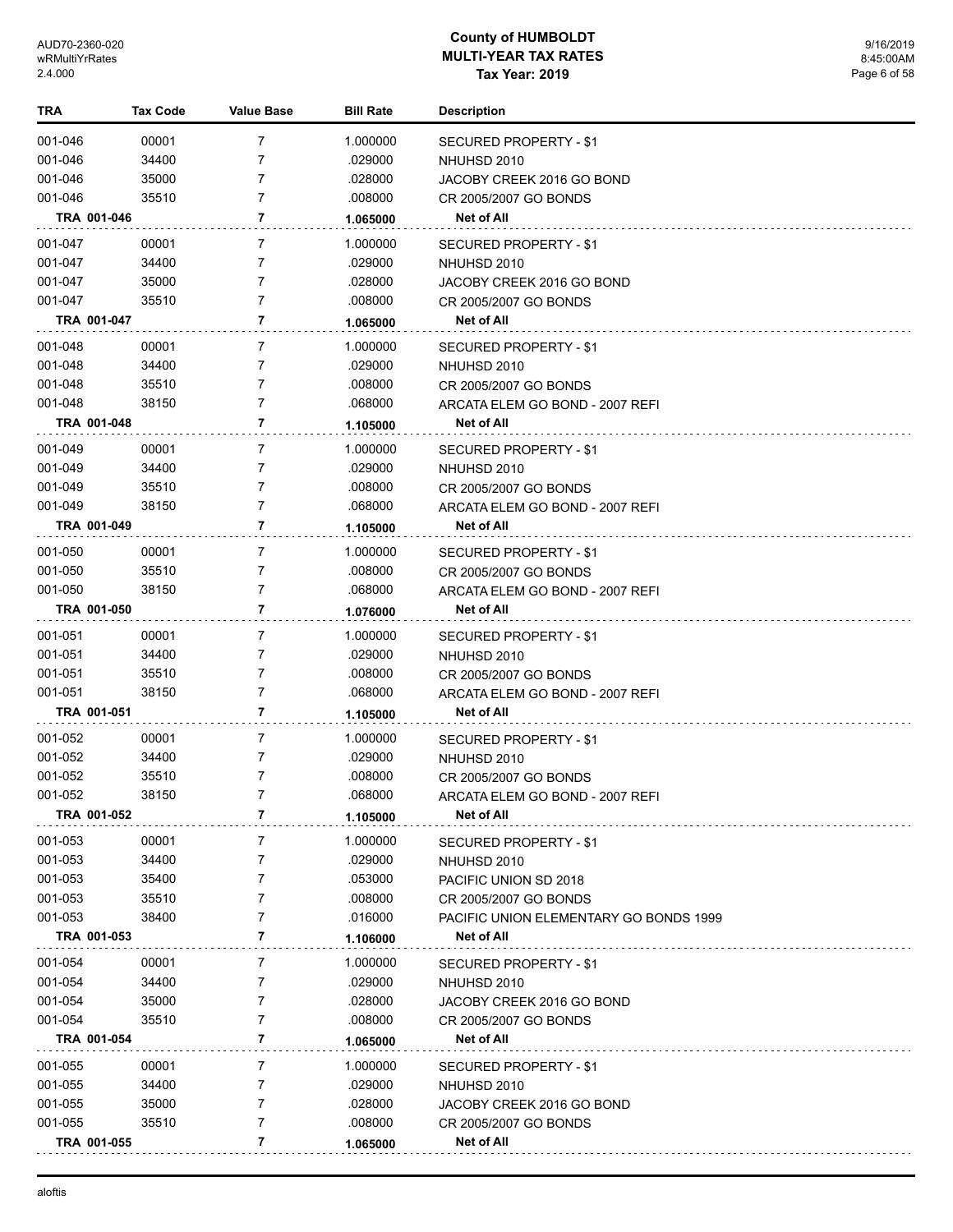| TRA         | <b>Tax Code</b> | Value Base     | <b>Bill Rate</b> | <b>Description</b>                     |
|-------------|-----------------|----------------|------------------|----------------------------------------|
| 001-056     | 00001           | 7              | 1.000000         | <b>SECURED PROPERTY - \$1</b>          |
| 001-056     | 34400           | 7              | .029000          | NHUHSD 2010                            |
| 001-056     | 35510           | 7              | .008000          | CR 2005/2007 GO BONDS                  |
| 001-056     | 38150           | 7              | .068000          | ARCATA ELEM GO BOND - 2007 REFI        |
| TRA 001-056 |                 | 7              | 1.105000         | Net of All                             |
| 001-057     | 00001           | 7              | 1.000000         | SECURED PROPERTY - \$1                 |
| 001-057     | 35400           | 7              | .053000          | PACIFIC UNION SD 2018                  |
| 001-057     | 35510           | 7              | .008000          | CR 2005/2007 GO BONDS                  |
| 001-057     | 38400           | 7              | .016000          | PACIFIC UNION ELEMENTARY GO BONDS 1999 |
| TRA 001-057 |                 | 7              | 1.077000         | Net of All                             |
| 001-058     | 00001           | 7              | 1.000000         | SECURED PROPERTY - \$1                 |
| 001-058     | 34400           | 7              | .029000          | NHUHSD 2010                            |
| 001-058     | 35400           | 7              | .053000          | PACIFIC UNION SD 2018                  |
| 001-058     | 35510           | 7              | .008000          | CR 2005/2007 GO BONDS                  |
| 001-058     | 38400           | 7              | .016000          | PACIFIC UNION ELEMENTARY GO BONDS 1999 |
| TRA 001-058 |                 | 7              | 1.106000         | Net of All                             |
| 001-059     | 00001           | 7              | 1.000000         | SECURED PROPERTY - \$1                 |
| 001-059     | 34400           | 7              | .029000          | NHUHSD 2010                            |
| 001-059     | 35400           | 7              | .053000          | PACIFIC UNION SD 2018                  |
| 001-059     | 35510           | 7              | .008000          | CR 2005/2007 GO BONDS                  |
| 001-059     | 38400           | 7              | .016000          | PACIFIC UNION ELEMENTARY GO BONDS 1999 |
| TRA 001-059 |                 | 7              | 1.106000         | Net of All                             |
| 001-060     | 00001           | $\overline{7}$ | 1.000000         | SECURED PROPERTY - \$1                 |
| 001-060     | 34400           | 7              | .029000          | NHUHSD 2010                            |
| 001-060     | 35000           | 7              | .028000          | JACOBY CREEK 2016 GO BOND              |
| 001-060     | 35510           | 7              | .008000          | CR 2005/2007 GO BONDS                  |
| TRA 001-060 |                 | 7              | 1.065000         | Net of All                             |
| 001-061     | 00001           | 7              | 1.000000         | SECURED PROPERTY - \$1                 |
| 001-061     | 34400           | 7              | .029000          | NHUHSD 2010                            |
| 001-061     | 35510           | 7              | .008000          | CR 2005/2007 GO BONDS                  |
| 001-061     | 38150           | 7              | .068000          | ARCATA ELEM GO BOND - 2007 REFI        |
| TRA 001-061 |                 | 7              | 1.105000         | Net of All                             |
| 002-000     | 00001           | 7              | 1.000000         | SECURED PROPERTY - \$1                 |
| 002-000     | 34300           | 7              | .029000          | BLUE LAKE UESD 2010 GO BOND            |
| 002-000     | 34400           | 7              | .029000          | NHUHSD 2010                            |
| 002-000     | 35510           | 7              | .008000          | CR 2005/2007 GO BONDS                  |
| TRA 002-000 |                 | 7              | 1.066000         | Net of All                             |
| 002-001     | 00001           | 7              | 1.000000         | SECURED PROPERTY - \$1                 |
| 002-001     | 34300           | 7              | .029000          | BLUE LAKE UESD 2010 GO BOND            |
| 002-001     | 34400           | 7              | .029000          | NHUHSD 2010                            |
| 002-001     | 35510           | 7              | .008000          | CR 2005/2007 GO BONDS                  |
| TRA 002-001 |                 | 7              | 1.066000         | Net of All                             |
| 002-002     | 00001           | 7              | 1.000000         | SECURED PROPERTY - \$1                 |
| 002-002     | 34300           | 7              | .029000          | BLUE LAKE UESD 2010 GO BOND            |
| 002-002     | 34400           | 7              | .029000          | NHUHSD 2010                            |
| 002-002     | 35510           | 7              | .008000          | CR 2005/2007 GO BONDS                  |
| TRA 002-002 |                 | 7              | 1.066000         | Net of All                             |
|             |                 |                |                  |                                        |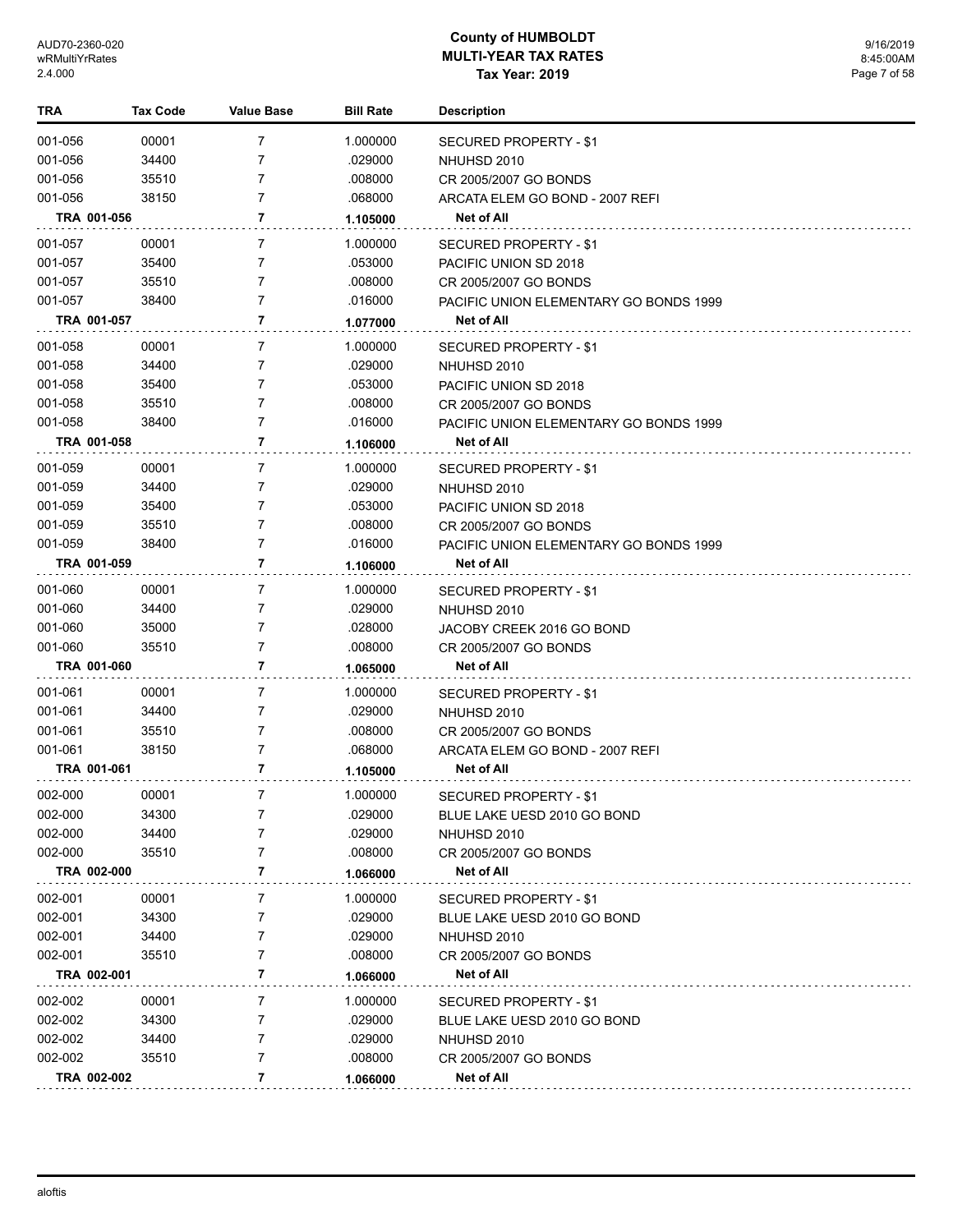| TRA         | <b>Tax Code</b> | <b>Value Base</b> | <b>Bill Rate</b> | <b>Description</b>             |
|-------------|-----------------|-------------------|------------------|--------------------------------|
| 002-003     | 00001           | 7                 | 1.000000         | SECURED PROPERTY - \$1         |
| 002-003     | 34300           | 7                 | .029000          | BLUE LAKE UESD 2010 GO BOND    |
| 002-003     | 35510           | 7                 | .008000          | CR 2005/2007 GO BONDS          |
| TRA 002-003 |                 | 7                 | 1.037000         | Net of All                     |
| 002-004     | 00001           | 7                 | 1.000000         | <b>SECURED PROPERTY - \$1</b>  |
| 002-004     | 34300           | 7                 | .029000          | BLUE LAKE UESD 2010 GO BOND    |
| 002-004     | 35510           | $\overline{7}$    | .008000          | CR 2005/2007 GO BONDS          |
| TRA 002-004 |                 | 7                 | 1.037000         | <b>Net of All</b>              |
| 002-005     | 00001           | 7                 | 1.000000         | SECURED PROPERTY - \$1         |
| 002-005     | 34300           | 7                 | .029000          | BLUE LAKE UESD 2010 GO BOND    |
| 002-005     | 34400           | 7                 | .029000          | NHUHSD 2010                    |
| 002-005     | 35510           | $\overline{7}$    | .008000          | CR 2005/2007 GO BONDS          |
| TRA 002-005 |                 | 7                 | 1.066000         | Net of All                     |
| 002-006     | 00001           | 7                 | 1.000000         | SECURED PROPERTY - \$1         |
| 002-006     | 34400           | 7                 | .029000          | NHUHSD 2010                    |
| 002-006     | 35510           | $\overline{7}$    | .008000          | CR 2005/2007 GO BONDS          |
| TRA 002-006 |                 | 7                 | 1.037000         | Net of All                     |
| 003-000     | 00001           | 7                 | 1.000000         | SECURED PROPERTY - \$1         |
| 003-000     | 35510           | 7                 | .008000          | CR 2005/2007 GO BONDS          |
| 003-000     | 37500           | 7                 | .028000          | EUREKA UNIF HIGH 2002 GO BONDS |
| 003-000     | 37520           | 7                 | .015000          | EUREKA UNIFIED SD 2015 GO BOND |
| 003-000     | 37600           | 7                 | .018000          | EUREKA UNIF ELEM 2002 GO BONDS |
| TRA 003-000 |                 | 7                 | 1.069000         | Net of All                     |
| 003-001     | 00001           | 7                 | 1.000000         | SECURED PROPERTY - \$1         |
| 003-001     | 35510           | 7                 | .008000          | CR 2005/2007 GO BONDS          |
| 003-001     | 37500           | 7                 | .028000          | EUREKA UNIF HIGH 2002 GO BONDS |
| 003-001     | 37520           | 7                 | .015000          | EUREKA UNIFIED SD 2015 GO BOND |
| 003-001     | 37600           | 7                 | .018000          | EUREKA UNIF ELEM 2002 GO BONDS |
| TRA 003-001 |                 | 7                 | 1.069000         | <b>Net of All</b>              |
| 003-002     | 00001           | 7                 | 1.000000         | SECURED PROPERTY - \$1         |
| 003-002     | 35510           | 7                 | .008000          | CR 2005/2007 GO BONDS          |
| 003-002     | 37500           | 7                 | .028000          | EUREKA UNIF HIGH 2002 GO BONDS |
| 003-002     | 37520           | 7                 | .015000          | EUREKA UNIFIED SD 2015 GO BOND |
| 003-002     | 37600           | 7                 | .018000          | EUREKA UNIF ELEM 2002 GO BONDS |
| TRA 003-002 |                 | 7                 | 1.069000         | Net of All                     |
| 003-003     | 00001           | 7                 | 1.000000         | <b>SECURED PROPERTY - \$1</b>  |
| 003-003     | 35510           | 7                 | .008000          | CR 2005/2007 GO BONDS          |
| 003-003     | 37500           | 7                 | .028000          | EUREKA UNIF HIGH 2002 GO BONDS |
| 003-003     | 37520           | 7                 | .015000          | EUREKA UNIFIED SD 2015 GO BOND |
| 003-003     | 37600           | 7                 | .018000          | EUREKA UNIF ELEM 2002 GO BONDS |
| TRA 003-003 |                 | 7                 | 1.069000         | Net of All                     |
| 003-004     | 00001           | 7                 | 1.000000         | SECURED PROPERTY - \$1         |
| 003-004     | 35510           | 7                 | .008000          | CR 2005/2007 GO BONDS          |
| 003-004     | 37500           | 7                 | .028000          | EUREKA UNIF HIGH 2002 GO BONDS |
| 003-004     | 37520           | 7                 | .015000          | EUREKA UNIFIED SD 2015 GO BOND |
| 003-004     | 37600           | 7                 | .018000          | EUREKA UNIF ELEM 2002 GO BONDS |
| TRA 003-004 |                 | 7                 | 1.069000         | Net of All                     |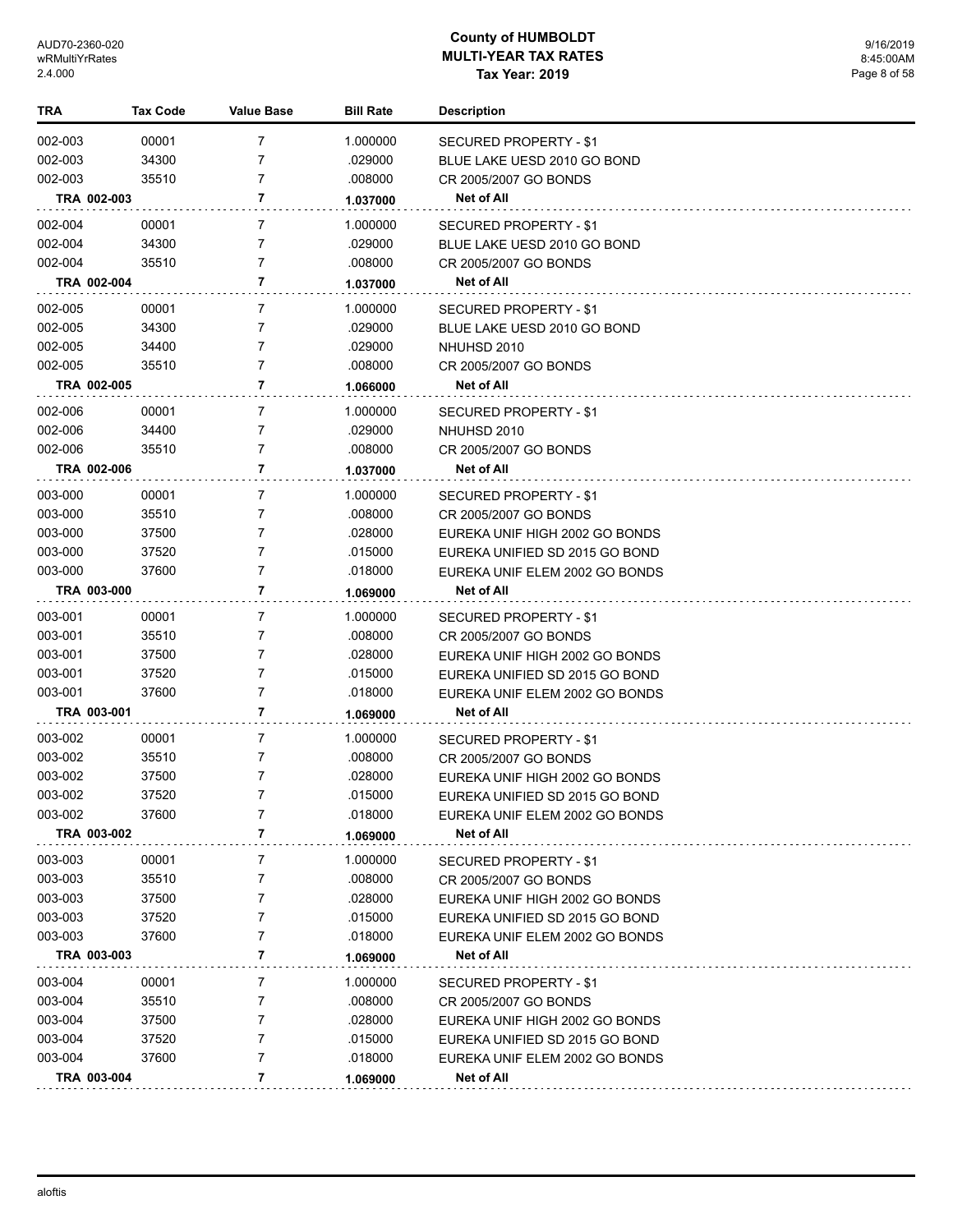| TRA         | <b>Tax Code</b> | <b>Value Base</b> | <b>Bill Rate</b> | <b>Description</b>             |
|-------------|-----------------|-------------------|------------------|--------------------------------|
| 003-005     | 00001           | 7                 | 1.000000         | SECURED PROPERTY - \$1         |
| 003-005     | 35300           | 7                 | .027000          | FRESHWATER ELEM GO BOND 2018   |
| 003-005     | 35510           | 7                 | .008000          | CR 2005/2007 GO BONDS          |
| 003-005     | 37500           | 7                 | .028000          | EUREKA UNIF HIGH 2002 GO BONDS |
| 003-005     | 37520           | 7                 | .015000          | EUREKA UNIFIED SD 2015 GO BOND |
| 003-005     | 38000           | 7                 | .025000          | FRESHWATER ELEM GO BONDS 2001  |
| TRA 003-005 |                 | 7                 | 1.103000         | Net of All                     |
| 003-006     | 00001           | 7                 | 1.000000         | <b>SECURED PROPERTY - \$1</b>  |
| 003-006     | 34400           | 7                 | .029000          | NHUHSD 2010                    |
| 003-006     | 35000           | 7                 | .028000          | JACOBY CREEK 2016 GO BOND      |
| 003-006     | 35510           | 7                 | .008000          | CR 2005/2007 GO BONDS          |
| TRA 003-006 |                 | 7                 | 1.065000         | Net of All                     |
| 003-007     | 00001           | 7                 | 1.000000         | SECURED PROPERTY - \$1         |
| 003-007     | 35510           | 7                 | .008000          | CR 2005/2007 GO BONDS          |
| 003-007     | 37500           | 7                 | .028000          | EUREKA UNIF HIGH 2002 GO BONDS |
| 003-007     | 37520           | 7                 | .015000          | EUREKA UNIFIED SD 2015 GO BOND |
| 003-007     | 37600           | 7                 | .018000          | EUREKA UNIF ELEM 2002 GO BONDS |
| TRA 003-007 |                 | 7                 | 1.069000         | Net of All                     |
| 003-008     | 00001           | 7                 | 1.000000         | SECURED PROPERTY - \$1         |
| 003-008     | 35510           | 7                 | .008000          | CR 2005/2007 GO BONDS          |
| 003-008     | 37500           | 7                 | .028000          | EUREKA UNIF HIGH 2002 GO BONDS |
| 003-008     | 37520           | 7                 | .015000          | EUREKA UNIFIED SD 2015 GO BOND |
| 003-008     | 37600           | 7                 | .018000          | EUREKA UNIF ELEM 2002 GO BONDS |
| TRA 003-008 |                 | 7                 | 1.069000         | Net of All                     |
| 003-009     | 00001           | 7                 | 1.000000         | SECURED PROPERTY - \$1         |
| 003-009     | 35510           | 7                 | .008000          | CR 2005/2007 GO BONDS          |
| 003-009     | 37500           | 7                 | .028000          | EUREKA UNIF HIGH 2002 GO BONDS |
| 003-009     | 37520           | 7                 | .015000          | EUREKA UNIFIED SD 2015 GO BOND |
| 003-009     | 37600           | 7                 | .018000          | EUREKA UNIF ELEM 2002 GO BONDS |
| TRA 003-009 |                 | 7                 | 1.069000         | Net of All                     |
| 003-010     | 00001           | 7                 | 1.000000         | SECURED PROPERTY - \$1         |
| 003-010     | 35510           | 7                 | .008000          | CR 2005/2007 GO BONDS          |
| 003-010     | 37500           | 7                 | .028000          | EUREKA UNIF HIGH 2002 GO BONDS |
| 003-010     | 37520           | 7                 | .015000          | EUREKA UNIFIED SD 2015 GO BOND |
| 003-010     | 37600           | 7                 | .018000          | EUREKA UNIF ELEM 2002 GO BONDS |
| TRA 003-010 |                 | 7                 | 1.069000         | Net of All                     |
| 003-011     | 00001           | 7                 | 1.000000         | <b>SECURED PROPERTY - \$1</b>  |
| 003-011     | 35510           | 7                 | .008000          | CR 2005/2007 GO BONDS          |
| 003-011     | 37500           | 7                 | .028000          | EUREKA UNIF HIGH 2002 GO BONDS |
| 003-011     | 37520           | 7                 | .015000          | EUREKA UNIFIED SD 2015 GO BOND |
| 003-011     | 37600           | 7                 | .018000          | EUREKA UNIF ELEM 2002 GO BONDS |
| TRA 003-011 |                 | 7                 | 1.069000         | Net of All                     |
| 003-012     | 00001           | 7                 | 1.000000         | SECURED PROPERTY - \$1         |
| 003-012     | 35510           | 7                 | .008000          | CR 2005/2007 GO BONDS          |
| 003-012     | 37500           | 7                 | .028000          | EUREKA UNIF HIGH 2002 GO BONDS |
| 003-012     | 37520           | 7                 | .015000          | EUREKA UNIFIED SD 2015 GO BOND |
| 003-012     | 37600           | 7                 | .018000          | EUREKA UNIF ELEM 2002 GO BONDS |
| TRA 003-012 |                 | 7                 | 1.069000         | Net of All                     |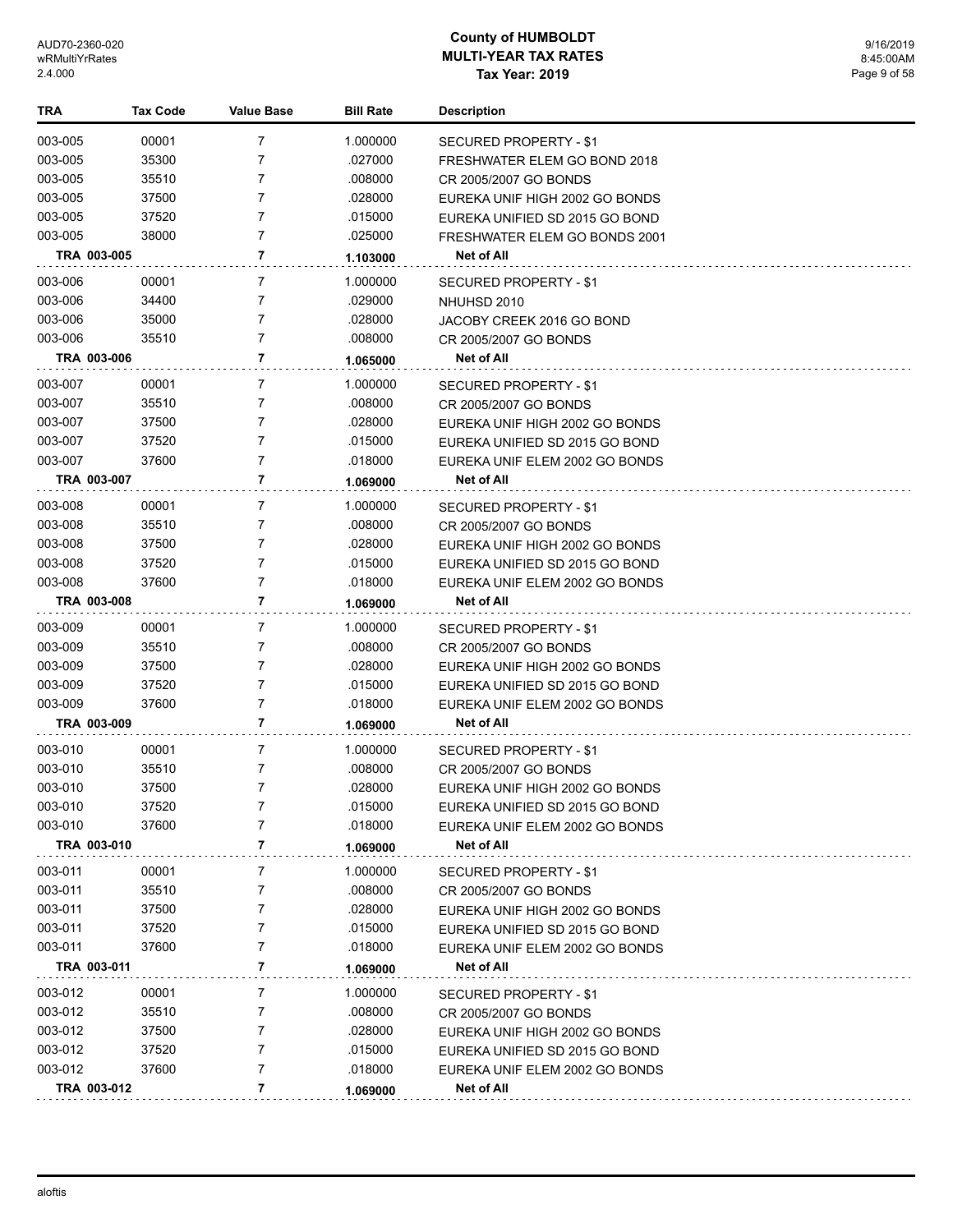| TRA                    | <b>Tax Code</b> | <b>Value Base</b> | <b>Bill Rate</b>    | <b>Description</b>                              |
|------------------------|-----------------|-------------------|---------------------|-------------------------------------------------|
| 003-013                | 00001           | 7                 | 1.000000            | SECURED PROPERTY - \$1                          |
| 003-013                | 35510           | 7                 | .008000             | CR 2005/2007 GO BONDS                           |
| 003-013                | 37500           | 7                 | .028000             | EUREKA UNIF HIGH 2002 GO BONDS                  |
| 003-013                | 37520           | 7                 | .015000             | EUREKA UNIFIED SD 2015 GO BOND                  |
| 003-013                | 37600           | 7                 | .018000             | EUREKA UNIF ELEM 2002 GO BONDS                  |
| TRA 003-013            |                 | 7                 | 1.069000            | Net of All                                      |
| 003-014                | 00001           | 7                 | 1.000000            | SECURED PROPERTY - \$1                          |
| 003-014                | 35300           | 7                 | .027000             | FRESHWATER ELEM GO BOND 2018                    |
| 003-014                | 35510           | 7                 | .008000             | CR 2005/2007 GO BONDS                           |
| 003-014                | 37500           | 7                 | .028000             | EUREKA UNIF HIGH 2002 GO BONDS                  |
| 003-014                | 37520           | 7                 | .015000             | EUREKA UNIFIED SD 2015 GO BOND                  |
| 003-014                | 38000           | 7                 | .025000             | FRESHWATER ELEM GO BONDS 2001                   |
| TRA 003-014            |                 | 7                 | 1.103000            | Net of All                                      |
|                        |                 |                   |                     |                                                 |
| 003-015                | 00001           | 7                 | 1.000000            | SECURED PROPERTY - \$1                          |
| 003-015                | 35510           | 7<br>7            | .008000             | CR 2005/2007 GO BONDS                           |
| 003-015                | 37500           | 7                 | .028000             | EUREKA UNIF HIGH 2002 GO BONDS                  |
| 003-015                | 37520           | 7                 | .015000             | EUREKA UNIFIED SD 2015 GO BOND                  |
| 003-015<br>TRA 003-015 | 37600           | 7                 | .018000             | EUREKA UNIF ELEM 2002 GO BONDS<br>Net of All    |
|                        |                 |                   | 1.069000            |                                                 |
| 003-016                | 00001           | 7                 | 1.000000            | SECURED PROPERTY - \$1                          |
| 003-016                | 35510           | 7                 | .008000             | CR 2005/2007 GO BONDS                           |
| 003-016                | 37500           | 7                 | .028000             | EUREKA UNIF HIGH 2002 GO BONDS                  |
| 003-016                | 37520           | 7                 | .015000             | EUREKA UNIFIED SD 2015 GO BOND                  |
| 003-016                | 37600           | 7                 | .018000             | EUREKA UNIF ELEM 2002 GO BONDS                  |
| TRA 003-016            |                 | 7                 | 1.069000            | Net of All                                      |
| 003-017                | 00001           | 7                 | 1.000000            | SECURED PROPERTY - \$1                          |
| 003-017                | 35510           | 7                 | .008000             | CR 2005/2007 GO BONDS                           |
| 003-017                | 37500           | 7                 | .028000             | EUREKA UNIF HIGH 2002 GO BONDS                  |
| 003-017                | 37520           | 7                 | .015000             | EUREKA UNIFIED SD 2015 GO BOND                  |
| 003-017                | 37600           | 7                 | .018000             | EUREKA UNIF ELEM 2002 GO BONDS                  |
| TRA 003-017            |                 | 7                 | 1.069000            | Net of All                                      |
| 003-018                | 00001           | 7                 | 1.000000            | SECURED PROPERTY - \$1                          |
| 003-018                | 35510           | 7                 | .008000             | CR 2005/2007 GO BONDS                           |
| 003-018                | 37500           |                   | .028000             | EUREKA UNIF HIGH 2002 GO BONDS                  |
| 003-018                | 37520           | 7                 | .015000             | EUREKA UNIFIED SD 2015 GO BOND                  |
| 003-018                | 37600           | 7                 | .018000             | EUREKA UNIF ELEM 2002 GO BONDS                  |
| TRA 003-018            |                 | 7                 | 1.069000            | Net of All                                      |
| 003-019                | 00001           | 7                 | 1.000000            | SECURED PROPERTY - \$1                          |
| 003-019                | 35510           | 7                 | .008000             | CR 2005/2007 GO BONDS                           |
| 003-019                | 37500           | 7                 | .028000             | EUREKA UNIF HIGH 2002 GO BONDS                  |
| 003-019                | 37520           | 7                 | .015000             | EUREKA UNIFIED SD 2015 GO BOND                  |
| 003-019                | 38300           | 7                 | .001000             | SOUTH BAY ELEMENTARY GO BONDS 1999              |
| TRA 003-019            |                 | 7                 | 1.052000            | Net of All                                      |
| 003-020                | 00001           | 7                 |                     |                                                 |
| 003-020                | 35510           | 7                 | 1.000000<br>.008000 | SECURED PROPERTY - \$1<br>CR 2005/2007 GO BONDS |
| 003-020                | 37500           | 7                 | .028000             | EUREKA UNIF HIGH 2002 GO BONDS                  |
| 003-020                | 37520           | 7                 | .015000             | EUREKA UNIFIED SD 2015 GO BOND                  |
| 003-020                | 38300           | 7                 | .001000             | SOUTH BAY ELEMENTARY GO BONDS 1999              |
| TRA 003-020            |                 | 7                 |                     | Net of All                                      |
|                        |                 |                   | 1.052000            |                                                 |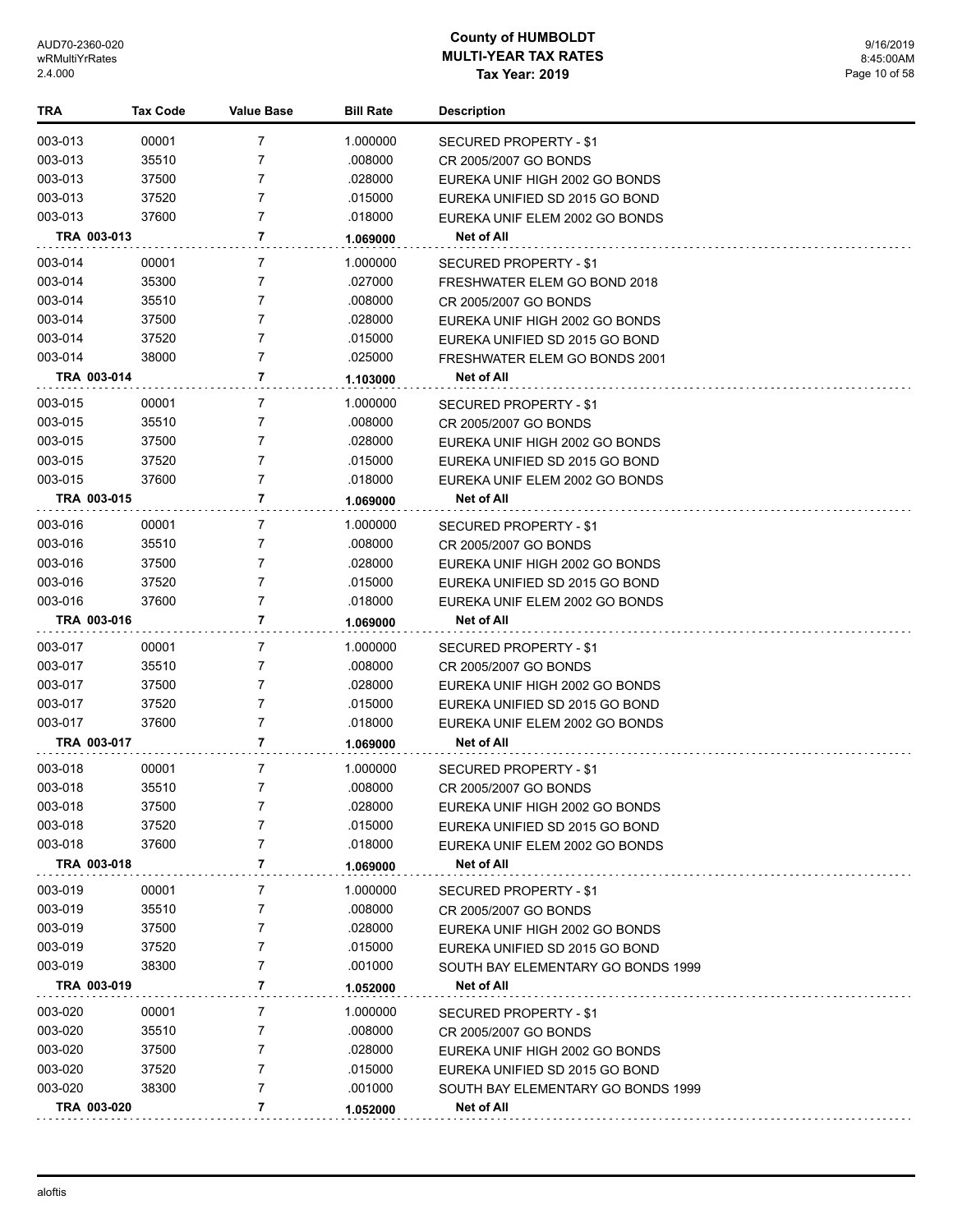9/16/2019 8:45:00AM Page 11 of 58

| TRA         | <b>Tax Code</b> | Value Base     | <b>Bill Rate</b> | <b>Description</b>                 |
|-------------|-----------------|----------------|------------------|------------------------------------|
| 003-021     | 00001           | 7              | 1.000000         | SECURED PROPERTY - \$1             |
| 003-021     | 35510           | 7              | .008000          | CR 2005/2007 GO BONDS              |
| 003-021     | 37500           | $\overline{7}$ | .028000          | EUREKA UNIF HIGH 2002 GO BONDS     |
| 003-021     | 37520           | $\overline{7}$ | .015000          | EUREKA UNIFIED SD 2015 GO BOND     |
| 003-021     | 38300           | 7              | .001000          | SOUTH BAY ELEMENTARY GO BONDS 1999 |
| TRA 003-021 |                 | 7              | 1.052000         | Net of All                         |
| 003-022     | 00001           | 7              | 1.000000         | SECURED PROPERTY - \$1             |
| 003-022     | 35510           | 7              | .008000          | CR 2005/2007 GO BONDS              |
| 003-022     | 37500           | $\overline{7}$ | .028000          | EUREKA UNIF HIGH 2002 GO BONDS     |
| 003-022     | 37520           | $\overline{7}$ | .015000          | EUREKA UNIFIED SD 2015 GO BOND     |
| 003-022     | 38300           | 7              | .001000          | SOUTH BAY ELEMENTARY GO BONDS 1999 |
| TRA 003-022 |                 | 7              | 1.052000         | Net of All                         |
| 003-023     | 00001           | 7              | 1.000000         | SECURED PROPERTY - \$1             |
| 003-023     | 35510           | $\overline{7}$ | .008000          | CR 2005/2007 GO BONDS              |
| 003-023     | 37500           | 7              | .028000          | EUREKA UNIF HIGH 2002 GO BONDS     |
| 003-023     | 37520           | 7              | .015000          | EUREKA UNIFIED SD 2015 GO BOND     |
| 003-023     | 37600           | 7              | .018000          | EUREKA UNIF ELEM 2002 GO BONDS     |
| TRA 003-023 |                 | 7              | 1.069000         | Net of All                         |
| 003-024     | 00001           | 7              | 1.000000         | SECURED PROPERTY - \$1             |
| 003-024     | 35510           | 7              | .008000          | CR 2005/2007 GO BONDS              |
| 003-024     | 37500           | 7              | .028000          | EUREKA UNIF HIGH 2002 GO BONDS     |
| 003-024     | 37520           | 7              | .015000          | EUREKA UNIFIED SD 2015 GO BOND     |
| 003-024     | 38300           | $\overline{7}$ | .001000          | SOUTH BAY ELEMENTARY GO BONDS 1999 |
| TRA 003-024 |                 | $\overline{7}$ | 1.052000         | Net of All                         |
| 003-025     | 00001           | $\overline{7}$ | 1.000000         | SECURED PROPERTY - \$1             |
| 003-025     | 35510           | 7              | .008000          | CR 2005/2007 GO BONDS              |
| 003-025     | 37500           | 7              | .028000          | EUREKA UNIF HIGH 2002 GO BONDS     |
| 003-025     | 37520           | $\overline{7}$ | .015000          | EUREKA UNIFIED SD 2015 GO BOND     |
| 003-025     | 38300           | 7              | .001000          | SOUTH BAY ELEMENTARY GO BONDS 1999 |
| TRA 003-025 |                 | $\overline{7}$ | 1.052000         | Net of All                         |
| 003-026     | 00001           | 7              | 1.000000         | SECURED PROPERTY - \$1             |
| 003-026     | 35510           | 7              | .008000          | CR 2005/2007 GO BONDS              |
| 003-026     | 37500           | $\overline{7}$ | .028000          | EUREKA UNIF HIGH 2002 GO BONDS     |
| 003-026     | 37520           | $\overline{7}$ | .015000          | EUREKA UNIFIED SD 2015 GO BOND     |
| 003-026     | 38300           | 7              | .001000          | SOUTH BAY ELEMENTARY GO BONDS 1999 |
| TRA 003-026 |                 | 7              | 1.052000         | <b>Net of All</b>                  |
| 003-027     | 00001           | 7              | 1.000000         | SECURED PROPERTY - \$1             |
| 003-027     | 35510           | 7              | .008000          | CR 2005/2007 GO BONDS              |
| 003-027     | 37500           | 7              | .028000          | EUREKA UNIF HIGH 2002 GO BONDS     |
| 003-027     | 37520           | 7              | .015000          | EUREKA UNIFIED SD 2015 GO BOND     |
| 003-027     | 37600           | 7              | .018000          | EUREKA UNIF ELEM 2002 GO BONDS     |
| TRA 003-027 |                 | 7              | 1.069000         | Net of All                         |
| 004-000     | 00001           | $\overline{7}$ | 1.000000         | SECURED PROPERTY - \$1             |
| 004-000     | 35510           | 7              | .008000          | CR 2005/2007 GO BONDS              |
| 004-000     | 38500           | 7              | .003000          | FERNDALE UNIFIED GO BONDS 1999     |
| TRA 004-000 |                 | $\overline{7}$ | 1.011000         | <b>Net of All</b>                  |
| 004-001     | 00001           | 7              | 1.000000         | SECURED PROPERTY - \$1             |
| 004-001     | 35510           | 7              | .008000          | CR 2005/2007 GO BONDS              |
| 004-001     | 38500           | 7              | .003000          | FERNDALE UNIFIED GO BONDS 1999     |
| TRA 004-001 |                 | 7              | 1.011000         | Net of All                         |
|             |                 |                |                  |                                    |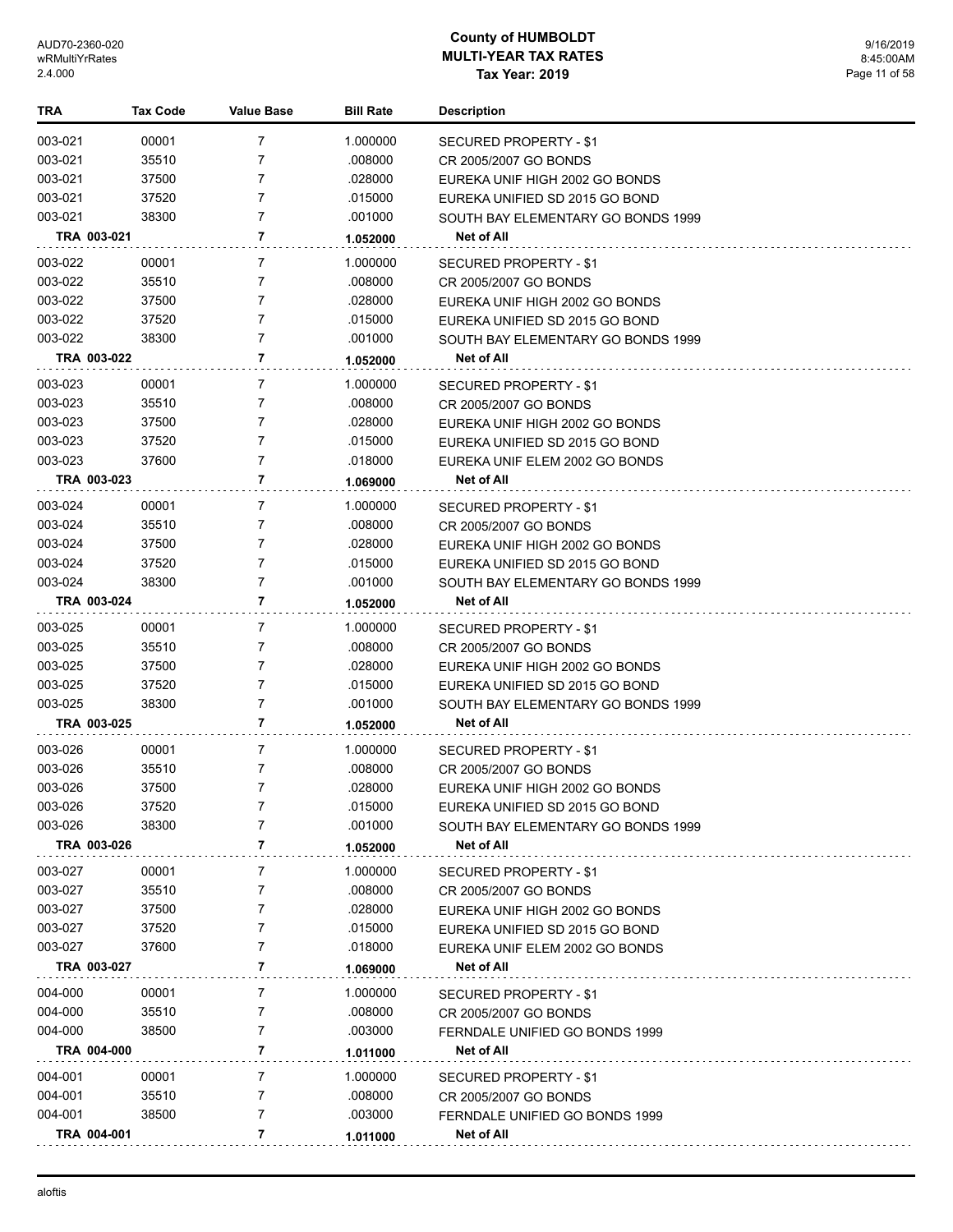| <b>TRA</b>         | <b>Tax Code</b> | Value Base | <b>Bill Rate</b> | <b>Description</b>                      |
|--------------------|-----------------|------------|------------------|-----------------------------------------|
| 005-000            | 00001           | 7          | 1.000000         | SECURED PROPERTY - \$1                  |
| 005-000            | 34500           | 7          | .042000          | FORTUNA ELEMENTARY UNIFIED 2012 GO BOND |
| 005-000            | 35200           | 7          | .022000          | FORTUNA ELEM GO BOND 2018               |
| 005-000            | 35510           | 7          | .008000          | CR 2005/2007 GO BONDS                   |
| 005-000            | 38200           | 7          | .017000          | FORTUNA HIGH GO BONDS 2000              |
|                    | TRA 005-000     | 7          | 1.089000         | Net of All                              |
| 005-001            | 00001           | 7          | 1.000000         | SECURED PROPERTY - \$1                  |
| 005-001            | 34500           | 7          | .042000          | FORTUNA ELEMENTARY UNIFIED 2012 GO BOND |
| 005-001            | 35200           | 7          | .022000          | FORTUNA ELEM GO BOND 2018               |
| 005-001            | 35510           | 7          | .008000          | CR 2005/2007 GO BONDS                   |
| 005-001            | 38200           | 7          | .017000          | FORTUNA HIGH GO BONDS 2000              |
|                    | TRA 005-001     | 7          | 1.089000         | Net of All                              |
| 005-002            | 00001           | 7          | 1.000000         | SECURED PROPERTY - \$1                  |
| 005-002            | 34500           | 7          | .042000          | FORTUNA ELEMENTARY UNIFIED 2012 GO BOND |
| 005-002            | 35200           | 7          | .022000          | FORTUNA ELEM GO BOND 2018               |
| 005-002            | 35510           | 7          | .008000          | CR 2005/2007 GO BONDS                   |
| 005-002            | 38200           | 7          | .017000          | FORTUNA HIGH GO BONDS 2000              |
|                    | TRA 005-002     | 7          | 1.089000         | Net of All                              |
| 005-003            | 00001           | 7          | 1.000000         | <b>SECURED PROPERTY - \$1</b>           |
| 005-003            | 34500           | 7          | .042000          | FORTUNA ELEMENTARY UNIFIED 2012 GO BOND |
| 005-003            | 35200           | 7          | .022000          | FORTUNA ELEM GO BOND 2018               |
| 005-003            | 35510           | 7          | .008000          | CR 2005/2007 GO BONDS                   |
| 005-003            | 38200           | 7          | .017000          | FORTUNA HIGH GO BONDS 2000              |
|                    | TRA 005-003     | 7          | 1.089000         | Net of All                              |
| 005-004            | 00001           | 7          | 1.000000         | SECURED PROPERTY - \$1                  |
| 005-004            | 34500           | 7          | .042000          | FORTUNA ELEMENTARY UNIFIED 2012 GO BOND |
| 005-004            | 35200           | 7          | .022000          | FORTUNA ELEM GO BOND 2018               |
| 005-004            | 35510           | 7          | .008000          | CR 2005/2007 GO BONDS                   |
| 005-004            | 38200           | 7          | .017000          | FORTUNA HIGH GO BONDS 2000              |
|                    | TRA 005-004     | 7          | 1.089000         | Net of All                              |
| 005-005            | 00001           | 7          | 1.000000         | SECURED PROPERTY - \$1                  |
| 005-005            | 34500           | 7          | .042000          | FORTUNA ELEMENTARY UNIFIED 2012 GO BOND |
| 005-005            | 35200           | 7          | .022000          | FORTUNA ELEM GO BOND 2018               |
| 005-005            | 35510           | 7          | .008000          | CR 2005/2007 GO BONDS                   |
| 005-005            | 38200           | 7          | .017000          | FORTUNA HIGH GO BONDS 2000              |
|                    | TRA 005-005     | 7          | 1.089000         | Net of All                              |
| 005-006            | 00001           | 7          | 1.000000         | SECURED PROPERTY - \$1                  |
| 005-006            | 34500           | 7          | .042000          | FORTUNA ELEMENTARY UNIFIED 2012 GO BOND |
| 005-006            | 35200           | 7          | .022000          | FORTUNA ELEM GO BOND 2018               |
| 005-006            | 35510           | 7          | .008000          | CR 2005/2007 GO BONDS                   |
| 005-006            | 38200           | 7          | .017000          | FORTUNA HIGH GO BONDS 2000              |
|                    | TRA 005-006     | 7          | 1.089000         | Net of All                              |
|                    |                 |            |                  |                                         |
| 005-007            | 00001           | 7          | 1.000000         | SECURED PROPERTY - \$1                  |
| 005-007            | 34500           | 7          | .042000          | FORTUNA ELEMENTARY UNIFIED 2012 GO BOND |
| 005-007            | 35200           | 7          | .022000          | FORTUNA ELEM GO BOND 2018               |
| 005-007<br>005-007 | 35510<br>38200  | 7<br>7     | .008000          | CR 2005/2007 GO BONDS                   |
|                    |                 |            | .017000          | FORTUNA HIGH GO BONDS 2000              |
|                    | TRA 005-007     | 7          | 1.089000         | Net of All                              |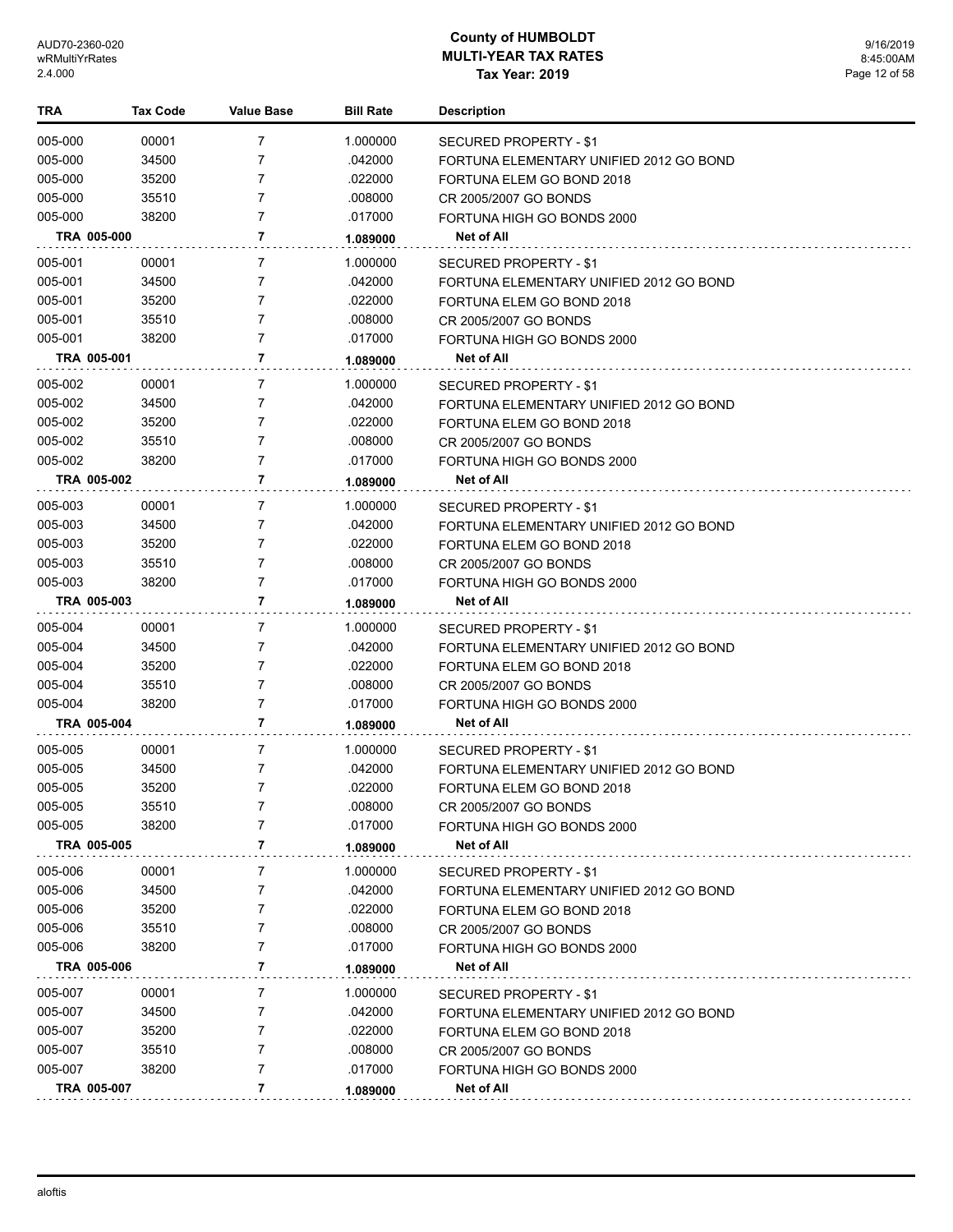| TRA         | <b>Tax Code</b> | <b>Value Base</b> | <b>Bill Rate</b> | <b>Description</b>                      |
|-------------|-----------------|-------------------|------------------|-----------------------------------------|
| 005-008     | 00001           | 7                 | 1.000000         | SECURED PROPERTY - \$1                  |
| 005-008     | 34500           | 7                 | .042000          | FORTUNA ELEMENTARY UNIFIED 2012 GO BOND |
| 005-008     | 35200           | 7                 | .022000          | FORTUNA ELEM GO BOND 2018               |
| 005-008     | 35510           | 7                 | .008000          | CR 2005/2007 GO BONDS                   |
| 005-008     | 38200           | 7                 | .017000          | FORTUNA HIGH GO BONDS 2000              |
| TRA 005-008 |                 | 7                 | 1.089000         | Net of All                              |
| 005-009     | 00001           | 7                 | 1.000000         | SECURED PROPERTY - \$1                  |
| 005-009     | 34500           | 7                 | .042000          | FORTUNA ELEMENTARY UNIFIED 2012 GO BOND |
| 005-009     | 35200           | 7                 | .022000          | FORTUNA ELEM GO BOND 2018               |
| 005-009     | 35510           | 7                 | .008000          | CR 2005/2007 GO BONDS                   |
| 005-009     | 38200           | 7                 | .017000          | FORTUNA HIGH GO BONDS 2000              |
| TRA 005-009 |                 | 7                 | 1.089000         | Net of All                              |
| 005-010     | 00001           | 7                 | 1.000000         | SECURED PROPERTY - \$1                  |
| 005-010     | 34500           | 7                 | .042000          | FORTUNA ELEMENTARY UNIFIED 2012 GO BOND |
| 005-010     | 35200           | 7                 | .022000          | FORTUNA ELEM GO BOND 2018               |
| 005-010     | 35510           | 7                 | .008000          | CR 2005/2007 GO BONDS                   |
| 005-010     | 38200           | 7                 | .017000          | FORTUNA HIGH GO BONDS 2000              |
| TRA 005-010 |                 | 7                 | 1.089000         | Net of All                              |
| 005-011     | 00001           | 7                 | 1.000000         | SECURED PROPERTY - \$1                  |
| 005-011     | 34500           | 7                 | .042000          | FORTUNA ELEMENTARY UNIFIED 2012 GO BOND |
| 005-011     | 35200           | 7                 | .022000          | FORTUNA ELEM GO BOND 2018               |
| 005-011     | 35510           | 7                 | .008000          | CR 2005/2007 GO BONDS                   |
| 005-011     | 38200           | $\overline{7}$    | .017000          | FORTUNA HIGH GO BONDS 2000              |
| TRA 005-011 |                 | 7                 | 1.089000         | Net of All                              |
| 005-012     | 00001           | 7                 | 1.000000         | SECURED PROPERTY - \$1                  |
| 005-012     | 34500           | 7                 | .042000          | FORTUNA ELEMENTARY UNIFIED 2012 GO BOND |
| 005-012     | 35200           | 7                 | .022000          | FORTUNA ELEM GO BOND 2018               |
| 005-012     | 35510           | 7                 | .008000          | CR 2005/2007 GO BONDS                   |
| 005-012     | 38200           | 7                 | .017000          | FORTUNA HIGH GO BONDS 2000              |
| TRA 005-012 |                 | 7                 | 1.089000         | Net of All                              |
| 005-013     | 00001           | 7                 | 1.000000         | SECURED PROPERTY - \$1                  |
| 005-013     | 34500           | 7                 | .042000          | FORTUNA ELEMENTARY UNIFIED 2012 GO BOND |
| 005-013     | 35200           | 7                 | .022000          | FORTUNA ELEM GO BOND 2018               |
| 005-013     | 35510           | 7                 | .008000          | CR 2005/2007 GO BONDS                   |
| 005-013     | 38200           | 7                 | .017000          | FORTUNA HIGH GO BONDS 2000              |
| TRA 005-013 |                 | 7                 | 1.089000         | <b>Net of All</b>                       |
| 005-014     | 00001           | 7                 | 1.000000         | SECURED PROPERTY - \$1                  |
| 005-014     | 34500           | 7                 | .042000          | FORTUNA ELEMENTARY UNIFIED 2012 GO BOND |
| 005-014     | 35200           | 7                 | .022000          | FORTUNA ELEM GO BOND 2018               |
| 005-014     | 35510           | 7                 | .008000          | CR 2005/2007 GO BONDS                   |
| 005-014     | 38200           | 7                 | .017000          | FORTUNA HIGH GO BONDS 2000              |
| TRA 005-014 |                 | 7                 | 1.089000         | Net of All                              |
| 005-015     | 00001           | 7                 | 1.000000         | SECURED PROPERTY - \$1                  |
| 005-015     | 34500           | 7                 | .042000          | FORTUNA ELEMENTARY UNIFIED 2012 GO BOND |
| 005-015     | 35200           | 7                 | .022000          | FORTUNA ELEM GO BOND 2018               |
| 005-015     | 35510           | 7                 | .008000          | CR 2005/2007 GO BONDS                   |
| 005-015     | 38200           | 7                 | .017000          | FORTUNA HIGH GO BONDS 2000              |
| TRA 005-015 |                 | 7                 | 1.089000         | Net of All                              |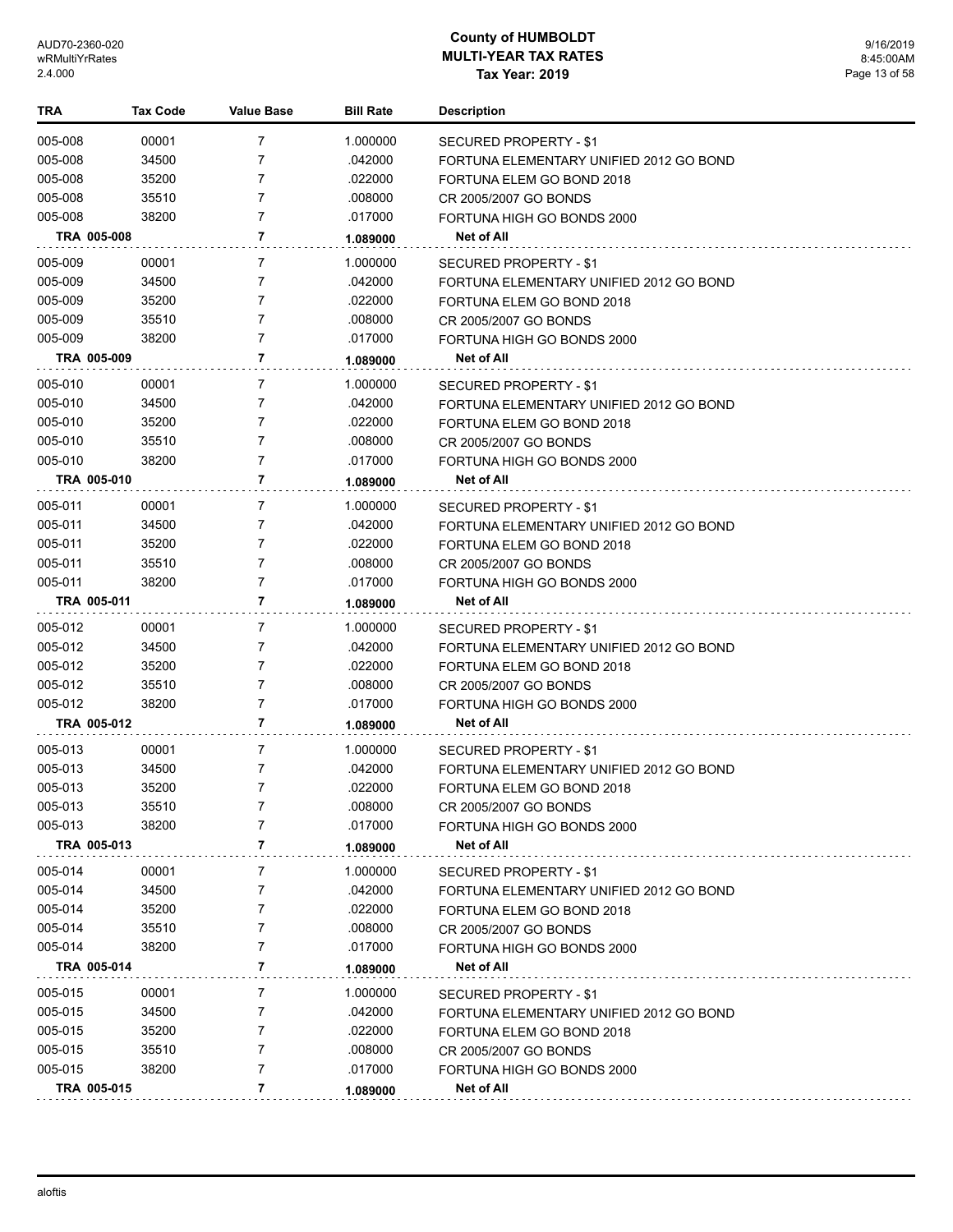| TRA         | <b>Tax Code</b> | Value Base     | <b>Bill Rate</b> | <b>Description</b>                      |
|-------------|-----------------|----------------|------------------|-----------------------------------------|
| 005-016     | 00001           | 7              | 1.000000         | <b>SECURED PROPERTY - \$1</b>           |
| 005-016     | 34500           | 7              | .042000          | FORTUNA ELEMENTARY UNIFIED 2012 GO BOND |
| 005-016     | 35200           | 7              | .022000          | FORTUNA ELEM GO BOND 2018               |
| 005-016     | 35510           | 7              | .008000          | CR 2005/2007 GO BONDS                   |
| 005-016     | 38200           | 7              | .017000          | FORTUNA HIGH GO BONDS 2000              |
| TRA 005-016 |                 | $\overline{7}$ | 1.089000         | Net of All                              |
| 005-017     | 00001           | 7              | 1.000000         | <b>SECURED PROPERTY - \$1</b>           |
| 005-017     | 34500           | 7              | .042000          | FORTUNA ELEMENTARY UNIFIED 2012 GO BOND |
| 005-017     | 35200           | 7              | .022000          | FORTUNA ELEM GO BOND 2018               |
| 005-017     | 35510           | 7              | .008000          | CR 2005/2007 GO BONDS                   |
| 005-017     | 38200           | 7              | .017000          | FORTUNA HIGH GO BONDS 2000              |
| TRA 005-017 |                 | 7              | 1.089000         | Net of All                              |
| 005-018     | 00001           | 7              | 1.000000         | SECURED PROPERTY - \$1                  |
| 005-018     | 34500           | 7              | .042000          | FORTUNA ELEMENTARY UNIFIED 2012 GO BOND |
| 005-018     | 35200           | 7              | .022000          | FORTUNA ELEM GO BOND 2018               |
| 005-018     | 35510           | 7              | .008000          | CR 2005/2007 GO BONDS                   |
| 005-018     | 38200           | 7              | .017000          | FORTUNA HIGH GO BONDS 2000              |
| TRA 005-018 |                 | 7              | 1.089000         | <b>Net of All</b>                       |
| 005-019     | 00001           | 7              | 1.000000         | SECURED PROPERTY - \$1                  |
| 005-019     | 34500           | 7              | .042000          | FORTUNA ELEMENTARY UNIFIED 2012 GO BOND |
| 005-019     | 35200           | $\overline{7}$ | .022000          | FORTUNA ELEM GO BOND 2018               |
| 005-019     | 35510           | 7              | .008000          | CR 2005/2007 GO BONDS                   |
| 005-019     | 38200           | 7              | .017000          | FORTUNA HIGH GO BONDS 2000              |
| TRA 005-019 |                 | 7              | 1.089000         | Net of All                              |
| 005-020     | 00001           | 7              | 1.000000         | SECURED PROPERTY - \$1                  |
| 005-020     | 34500           | 7              | .042000          | FORTUNA ELEMENTARY UNIFIED 2012 GO BOND |
| 005-020     | 35200           | 7              | .022000          | FORTUNA ELEM GO BOND 2018               |
| 005-020     | 35510           | 7              | .008000          | CR 2005/2007 GO BONDS                   |
| 005-020     | 38200           | $\overline{7}$ | .017000          | FORTUNA HIGH GO BONDS 2000              |
| TRA 005-020 |                 | 7              | 1.089000         | <b>Net of All</b>                       |
| 005-021     | 00001           | 7              | 1.000000         | SECURED PROPERTY - \$1                  |
| 005-021     | 34500           | 7              | .042000          | FORTUNA ELEMENTARY UNIFIED 2012 GO BOND |
| 005-021     | 35200           | $\overline{7}$ | .022000          | FORTUNA ELEM GO BOND 2018               |
| 005-021     | 35510           | 7              | .008000          | CR 2005/2007 GO BONDS                   |
| 005-021     | 38200           | 7              | .017000          | FORTUNA HIGH GO BONDS 2000              |
| TRA 005-021 |                 | 7              | 1.089000         | <b>Net of All</b>                       |
| 005-022     | 00001           | 7              | 1.000000         | SECURED PROPERTY - \$1                  |
| 005-022     | 34500           | 7              | .042000          | FORTUNA ELEMENTARY UNIFIED 2012 GO BOND |
| 005-022     | 35200           | 7              | .022000          | FORTUNA ELEM GO BOND 2018               |
| 005-022     | 35510           | 7              | .008000          | CR 2005/2007 GO BONDS                   |
| 005-022     | 38200           | 7              | .017000          | FORTUNA HIGH GO BONDS 2000              |
| TRA 005-022 |                 | 7              | 1.089000         | <b>Net of All</b>                       |
| 005-023     | 00001           | 7              | 1.000000         | SECURED PROPERTY - \$1                  |
| 005-023     | 34500           | 7              | .042000          | FORTUNA ELEMENTARY UNIFIED 2012 GO BOND |
| 005-023     | 35200           | 7              | .022000          | FORTUNA ELEM GO BOND 2018               |
| 005-023     | 35510           | 7              | .008000          | CR 2005/2007 GO BONDS                   |
| 005-023     | 38200           | $\overline{7}$ | .017000          | FORTUNA HIGH GO BONDS 2000              |
| TRA 005-023 |                 | $\overline{7}$ | 1.089000         | Net of All                              |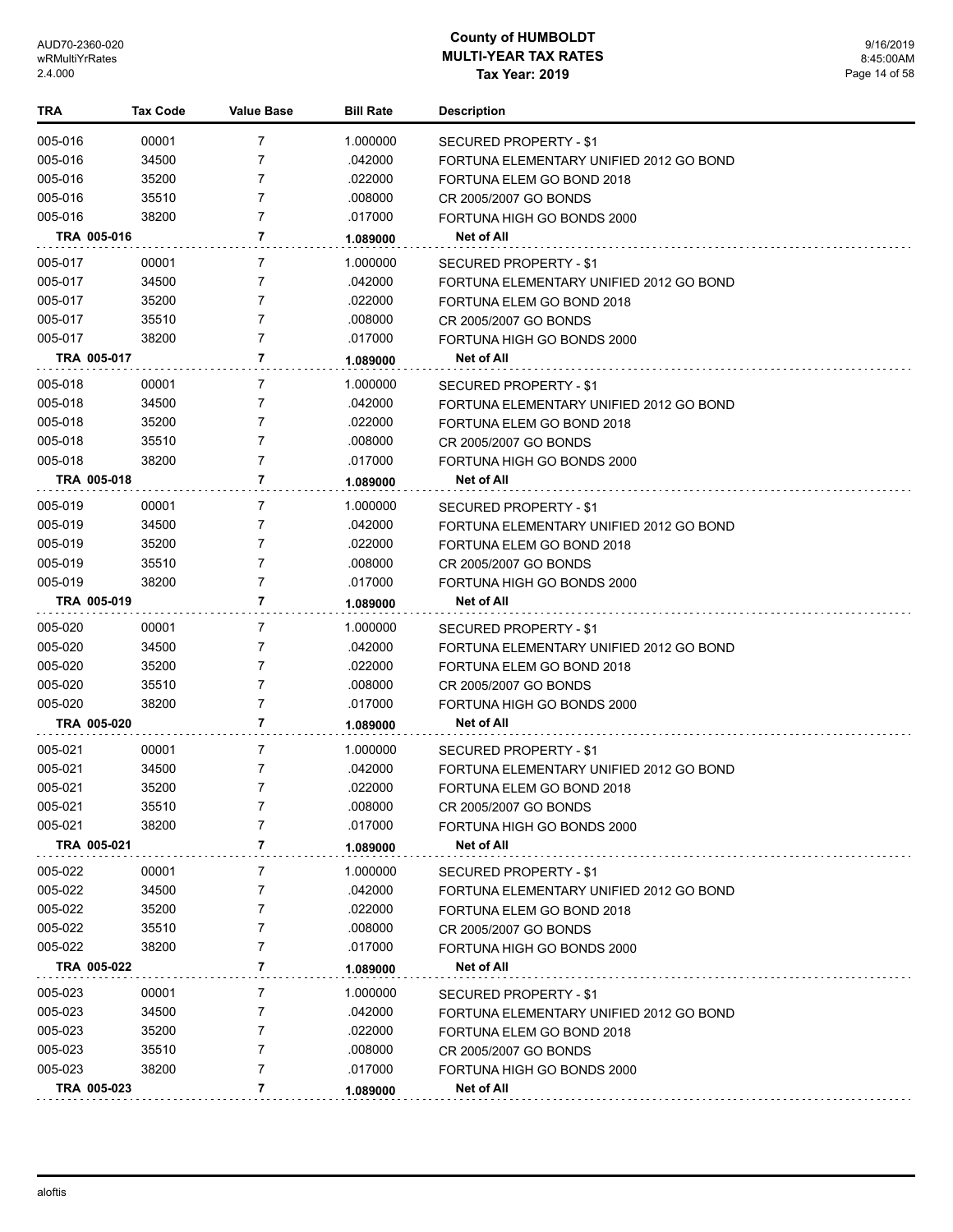| TRA         | <b>Tax Code</b> | <b>Value Base</b> | <b>Bill Rate</b> | <b>Description</b>                      |
|-------------|-----------------|-------------------|------------------|-----------------------------------------|
| 005-024     | 00001           | 7                 | 1.000000         | SECURED PROPERTY - \$1                  |
| 005-024     | 34500           | 7                 | .042000          | FORTUNA ELEMENTARY UNIFIED 2012 GO BOND |
| 005-024     | 35200           | 7                 | .022000          | FORTUNA ELEM GO BOND 2018               |
| 005-024     | 35510           | 7                 | .008000          | CR 2005/2007 GO BONDS                   |
| 005-024     | 38200           | 7                 | .017000          | FORTUNA HIGH GO BONDS 2000              |
| TRA 005-024 |                 | 7                 | 1.089000         | Net of All                              |
| 005-025     | 00001           | 7                 | 1.000000         | SECURED PROPERTY - \$1                  |
| 005-025     | 34500           | 7                 | .042000          | FORTUNA ELEMENTARY UNIFIED 2012 GO BOND |
| 005-025     | 35200           | 7                 | .022000          | FORTUNA ELEM GO BOND 2018               |
| 005-025     | 35510           | 7                 | .008000          | CR 2005/2007 GO BONDS                   |
| 005-025     | 38200           | 7                 | .017000          | FORTUNA HIGH GO BONDS 2000              |
| TRA 005-025 |                 | 7                 | 1.089000         | Net of All                              |
| 005-026     | 00001           | 7                 | 1.000000         | SECURED PROPERTY - \$1                  |
| 005-026     | 34500           | 7                 | .042000          | FORTUNA ELEMENTARY UNIFIED 2012 GO BOND |
| 005-026     | 35200           | 7                 | .022000          | FORTUNA ELEM GO BOND 2018               |
| 005-026     | 35510           | 7                 | .008000          | CR 2005/2007 GO BONDS                   |
| 005-026     | 38200           | 7                 | .017000          | FORTUNA HIGH GO BONDS 2000              |
| TRA 005-026 |                 | 7                 | 1.089000         | Net of All                              |
| 005-027     | 00001           | 7                 | 1.000000         | SECURED PROPERTY - \$1                  |
| 005-027     | 34500           | 7                 | .042000          | FORTUNA ELEMENTARY UNIFIED 2012 GO BOND |
| 005-027     | 35200           | 7                 | .022000          | FORTUNA ELEM GO BOND 2018               |
| 005-027     | 35510           | 7                 | .008000          | CR 2005/2007 GO BONDS                   |
| 005-027     | 38200           | $\overline{7}$    | .017000          | FORTUNA HIGH GO BONDS 2000              |
| TRA 005-027 |                 | 7                 | 1.089000         | Net of All                              |
| 005-028     | 00001           | 7                 | 1.000000         | SECURED PROPERTY - \$1                  |
| 005-028     | 34500           | 7                 | .042000          | FORTUNA ELEMENTARY UNIFIED 2012 GO BOND |
| 005-028     | 35200           | 7                 | .022000          | FORTUNA ELEM GO BOND 2018               |
| 005-028     | 35510           | 7                 | .008000          | CR 2005/2007 GO BONDS                   |
| 005-028     | 38200           | 7                 | .017000          | FORTUNA HIGH GO BONDS 2000              |
| TRA 005-028 |                 | 7                 | 1.089000         | Net of All                              |
| 005-029     | 00001           | 7                 | 1.000000         | SECURED PROPERTY - \$1                  |
| 005-029     | 34500           | 7                 | .042000          | FORTUNA ELEMENTARY UNIFIED 2012 GO BOND |
| 005-029     | 35200           | 7                 | .022000          | FORTUNA ELEM GO BOND 2018               |
| 005-029     | 35510           | 7                 | .008000          | CR 2005/2007 GO BONDS                   |
| 005-029     | 38200           | 7                 | .017000          | FORTUNA HIGH GO BONDS 2000              |
| TRA 005-029 |                 | 7                 | 1.089000         | <b>Net of All</b>                       |
| 005-030     | 00001           | 7                 | 1.000000         | SECURED PROPERTY - \$1                  |
| 005-030     | 34500           | 7                 | .042000          | FORTUNA ELEMENTARY UNIFIED 2012 GO BOND |
| 005-030     | 35200           | 7                 | .022000          | FORTUNA ELEM GO BOND 2018               |
| 005-030     | 35510           | 7                 | .008000          | CR 2005/2007 GO BONDS                   |
| 005-030     | 38200           | 7                 | .017000          | FORTUNA HIGH GO BONDS 2000              |
| TRA 005-030 |                 | 7                 | 1.089000         | Net of All                              |
| 006-000     | 00001           | 7                 | 1.000000         | SECURED PROPERTY - \$1                  |
| 006-000     | 34400           | 7                 | .029000          | NHUHSD 2010                             |
| 006-000     | 34600           | 7                 | .026000          | TRINIDAD ELEMENTARY 2012 GO BOND        |
| 006-000     | 35510           | 7                 | .008000          | CR 2005/2007 GO BONDS                   |
| TRA 006-000 |                 | 7                 | 1.063000         | Net of All                              |
|             |                 |                   |                  |                                         |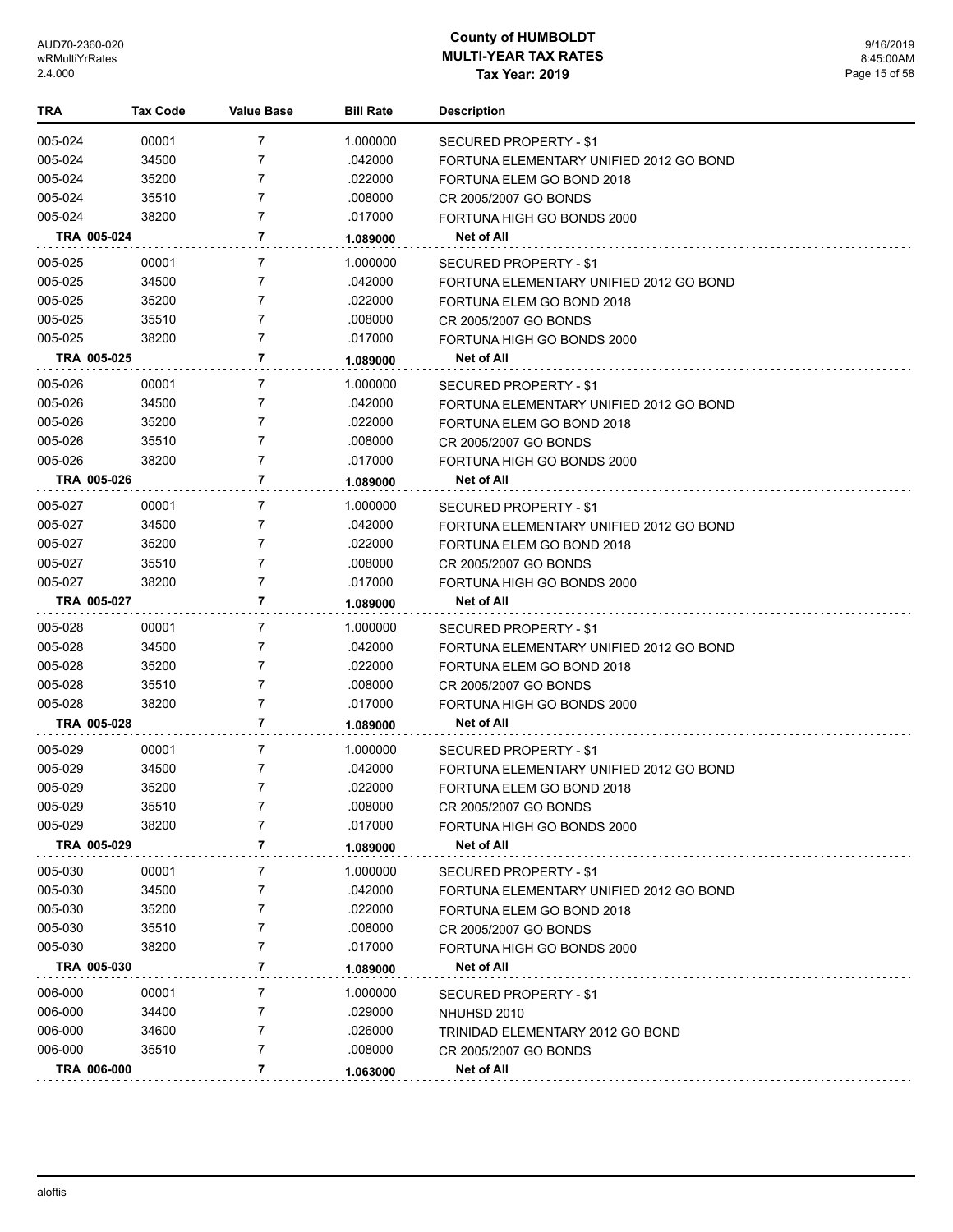| 006-001<br>00001<br>7<br>1.000000<br><b>SECURED PROPERTY - \$1</b><br>006-001<br>34400<br>7<br>.029000<br>NHUHSD 2010<br>006-001<br>7<br>34600<br>.026000<br>TRINIDAD ELEMENTARY 2012 GO BOND<br>006-001<br>7<br>35510<br>.008000<br>CR 2005/2007 GO BONDS<br>7<br>TRA 006-001<br>Net of All<br>1.063000<br>006-002<br>00001<br>7<br>1.000000<br><b>SECURED PROPERTY - \$1</b><br>006-002<br>35510<br>7<br>.008000<br>CR 2005/2007 GO BONDS<br>TRA 006-002<br>7<br><b>Net of All</b><br>1.008000<br>006-003<br>00001<br>7<br>1.000000<br>SECURED PROPERTY - \$1<br>006-003<br>7<br>35510<br>.008000<br>CR 2005/2007 GO BONDS<br>7<br>TRA 006-003<br>Net of All<br>1.008000<br>006-004<br>00001<br>7<br>1.000000<br>SECURED PROPERTY - \$1<br>006-004<br>.029000<br>34400<br>7<br>NHUHSD 2010<br>006-004<br>34600<br>7<br>.026000<br>TRINIDAD ELEMENTARY 2012 GO BOND<br>006-004<br>35510<br>7<br>.008000<br>CR 2005/2007 GO BONDS<br>7<br><b>Net of All</b><br>TRA 006-004<br>1.063000<br>006-005<br>00001<br>7<br>1.000000<br>SECURED PROPERTY - \$1<br>006-005<br>34400<br>7<br>.029000<br>NHUHSD 2010<br>006-005<br>34600<br>7<br>.026000<br>TRINIDAD ELEMENTARY 2012 GO BOND<br>006-005<br>7<br>35510<br>.008000<br>CR 2005/2007 GO BONDS<br>TRA 006-005<br>7<br><b>Net of All</b><br>1.063000<br>007-001<br>00001<br>7<br>1.000000<br>SECURED PROPERTY - \$1<br>007-001<br>35100<br>7<br>.026000<br>RIO DELL ELEM GO BOND<br>007-001<br>35510<br>7<br>.008000<br>CR 2005/2007 GO BONDS<br>007-001<br>38200<br>7<br>.017000<br>FORTUNA HIGH GO BONDS 2000<br>TRA 007-001<br>7<br>Net of All<br>1.051000<br>007-002<br>00001<br>7<br>1.000000<br>SECURED PROPERTY - \$1<br>007-002<br>35100<br>7<br>.026000<br>RIO DELL ELEM GO BOND<br>7<br>007-002<br>35510<br>.008000<br>CR 2005/2007 GO BONDS<br>7<br>007-002<br>38200<br>.017000<br>FORTUNA HIGH GO BONDS 2000<br>7<br>TRA 007-002<br>Net of All<br>1.051000<br>007-003<br>00001<br>7<br>1.000000<br>SECURED PROPERTY - \$1<br>.026000<br>35100<br>007-003<br>RIO DELL ELEM GO BOND<br>007-003<br>35510<br>.008000<br>7<br>CR 2005/2007 GO BONDS<br>007-003<br>38200<br>7<br>.017000<br>FORTUNA HIGH GO BONDS 2000<br>7<br>TRA 007-003<br>Net of All<br>1.051000<br>007-004<br>00001<br>7<br>1.000000<br>SECURED PROPERTY - \$1<br>007-004<br>35100<br>7<br>.026000<br>RIO DELL ELEM GO BOND<br>35510<br>.008000<br>007-004<br>7<br>CR 2005/2007 GO BONDS<br>007-004<br>7<br>38200<br>.017000<br>FORTUNA HIGH GO BONDS 2000<br>TRA 007-004<br>7<br><b>Net of All</b><br>1.051000<br>007-005<br>00001<br>7<br>1.000000<br>SECURED PROPERTY - \$1<br>007-005<br>35100<br>7<br>.026000<br>RIO DELL ELEM GO BOND<br>007-005<br>35510<br>7<br>.008000<br>CR 2005/2007 GO BONDS<br>007-005<br>7<br>38200<br>.017000<br>FORTUNA HIGH GO BONDS 2000<br>TRA 007-005<br>7<br>Net of All<br>1.051000 | TRA | Tax Code | Value Base | <b>Bill Rate</b> | <b>Description</b> |
|---------------------------------------------------------------------------------------------------------------------------------------------------------------------------------------------------------------------------------------------------------------------------------------------------------------------------------------------------------------------------------------------------------------------------------------------------------------------------------------------------------------------------------------------------------------------------------------------------------------------------------------------------------------------------------------------------------------------------------------------------------------------------------------------------------------------------------------------------------------------------------------------------------------------------------------------------------------------------------------------------------------------------------------------------------------------------------------------------------------------------------------------------------------------------------------------------------------------------------------------------------------------------------------------------------------------------------------------------------------------------------------------------------------------------------------------------------------------------------------------------------------------------------------------------------------------------------------------------------------------------------------------------------------------------------------------------------------------------------------------------------------------------------------------------------------------------------------------------------------------------------------------------------------------------------------------------------------------------------------------------------------------------------------------------------------------------------------------------------------------------------------------------------------------------------------------------------------------------------------------------------------------------------------------------------------------------------------------------------------------------------------------------------------------------------------------------------------------------------------------------------------------------------------------------------------------------------------------------------------------------------------------------------------------------------------------------------------------------------------------------------------------------------------------------------------------------------------------------|-----|----------|------------|------------------|--------------------|
|                                                                                                                                                                                                                                                                                                                                                                                                                                                                                                                                                                                                                                                                                                                                                                                                                                                                                                                                                                                                                                                                                                                                                                                                                                                                                                                                                                                                                                                                                                                                                                                                                                                                                                                                                                                                                                                                                                                                                                                                                                                                                                                                                                                                                                                                                                                                                                                                                                                                                                                                                                                                                                                                                                                                                                                                                                                   |     |          |            |                  |                    |
|                                                                                                                                                                                                                                                                                                                                                                                                                                                                                                                                                                                                                                                                                                                                                                                                                                                                                                                                                                                                                                                                                                                                                                                                                                                                                                                                                                                                                                                                                                                                                                                                                                                                                                                                                                                                                                                                                                                                                                                                                                                                                                                                                                                                                                                                                                                                                                                                                                                                                                                                                                                                                                                                                                                                                                                                                                                   |     |          |            |                  |                    |
|                                                                                                                                                                                                                                                                                                                                                                                                                                                                                                                                                                                                                                                                                                                                                                                                                                                                                                                                                                                                                                                                                                                                                                                                                                                                                                                                                                                                                                                                                                                                                                                                                                                                                                                                                                                                                                                                                                                                                                                                                                                                                                                                                                                                                                                                                                                                                                                                                                                                                                                                                                                                                                                                                                                                                                                                                                                   |     |          |            |                  |                    |
|                                                                                                                                                                                                                                                                                                                                                                                                                                                                                                                                                                                                                                                                                                                                                                                                                                                                                                                                                                                                                                                                                                                                                                                                                                                                                                                                                                                                                                                                                                                                                                                                                                                                                                                                                                                                                                                                                                                                                                                                                                                                                                                                                                                                                                                                                                                                                                                                                                                                                                                                                                                                                                                                                                                                                                                                                                                   |     |          |            |                  |                    |
|                                                                                                                                                                                                                                                                                                                                                                                                                                                                                                                                                                                                                                                                                                                                                                                                                                                                                                                                                                                                                                                                                                                                                                                                                                                                                                                                                                                                                                                                                                                                                                                                                                                                                                                                                                                                                                                                                                                                                                                                                                                                                                                                                                                                                                                                                                                                                                                                                                                                                                                                                                                                                                                                                                                                                                                                                                                   |     |          |            |                  |                    |
|                                                                                                                                                                                                                                                                                                                                                                                                                                                                                                                                                                                                                                                                                                                                                                                                                                                                                                                                                                                                                                                                                                                                                                                                                                                                                                                                                                                                                                                                                                                                                                                                                                                                                                                                                                                                                                                                                                                                                                                                                                                                                                                                                                                                                                                                                                                                                                                                                                                                                                                                                                                                                                                                                                                                                                                                                                                   |     |          |            |                  |                    |
|                                                                                                                                                                                                                                                                                                                                                                                                                                                                                                                                                                                                                                                                                                                                                                                                                                                                                                                                                                                                                                                                                                                                                                                                                                                                                                                                                                                                                                                                                                                                                                                                                                                                                                                                                                                                                                                                                                                                                                                                                                                                                                                                                                                                                                                                                                                                                                                                                                                                                                                                                                                                                                                                                                                                                                                                                                                   |     |          |            |                  |                    |
|                                                                                                                                                                                                                                                                                                                                                                                                                                                                                                                                                                                                                                                                                                                                                                                                                                                                                                                                                                                                                                                                                                                                                                                                                                                                                                                                                                                                                                                                                                                                                                                                                                                                                                                                                                                                                                                                                                                                                                                                                                                                                                                                                                                                                                                                                                                                                                                                                                                                                                                                                                                                                                                                                                                                                                                                                                                   |     |          |            |                  |                    |
|                                                                                                                                                                                                                                                                                                                                                                                                                                                                                                                                                                                                                                                                                                                                                                                                                                                                                                                                                                                                                                                                                                                                                                                                                                                                                                                                                                                                                                                                                                                                                                                                                                                                                                                                                                                                                                                                                                                                                                                                                                                                                                                                                                                                                                                                                                                                                                                                                                                                                                                                                                                                                                                                                                                                                                                                                                                   |     |          |            |                  |                    |
|                                                                                                                                                                                                                                                                                                                                                                                                                                                                                                                                                                                                                                                                                                                                                                                                                                                                                                                                                                                                                                                                                                                                                                                                                                                                                                                                                                                                                                                                                                                                                                                                                                                                                                                                                                                                                                                                                                                                                                                                                                                                                                                                                                                                                                                                                                                                                                                                                                                                                                                                                                                                                                                                                                                                                                                                                                                   |     |          |            |                  |                    |
|                                                                                                                                                                                                                                                                                                                                                                                                                                                                                                                                                                                                                                                                                                                                                                                                                                                                                                                                                                                                                                                                                                                                                                                                                                                                                                                                                                                                                                                                                                                                                                                                                                                                                                                                                                                                                                                                                                                                                                                                                                                                                                                                                                                                                                                                                                                                                                                                                                                                                                                                                                                                                                                                                                                                                                                                                                                   |     |          |            |                  |                    |
|                                                                                                                                                                                                                                                                                                                                                                                                                                                                                                                                                                                                                                                                                                                                                                                                                                                                                                                                                                                                                                                                                                                                                                                                                                                                                                                                                                                                                                                                                                                                                                                                                                                                                                                                                                                                                                                                                                                                                                                                                                                                                                                                                                                                                                                                                                                                                                                                                                                                                                                                                                                                                                                                                                                                                                                                                                                   |     |          |            |                  |                    |
|                                                                                                                                                                                                                                                                                                                                                                                                                                                                                                                                                                                                                                                                                                                                                                                                                                                                                                                                                                                                                                                                                                                                                                                                                                                                                                                                                                                                                                                                                                                                                                                                                                                                                                                                                                                                                                                                                                                                                                                                                                                                                                                                                                                                                                                                                                                                                                                                                                                                                                                                                                                                                                                                                                                                                                                                                                                   |     |          |            |                  |                    |
|                                                                                                                                                                                                                                                                                                                                                                                                                                                                                                                                                                                                                                                                                                                                                                                                                                                                                                                                                                                                                                                                                                                                                                                                                                                                                                                                                                                                                                                                                                                                                                                                                                                                                                                                                                                                                                                                                                                                                                                                                                                                                                                                                                                                                                                                                                                                                                                                                                                                                                                                                                                                                                                                                                                                                                                                                                                   |     |          |            |                  |                    |
|                                                                                                                                                                                                                                                                                                                                                                                                                                                                                                                                                                                                                                                                                                                                                                                                                                                                                                                                                                                                                                                                                                                                                                                                                                                                                                                                                                                                                                                                                                                                                                                                                                                                                                                                                                                                                                                                                                                                                                                                                                                                                                                                                                                                                                                                                                                                                                                                                                                                                                                                                                                                                                                                                                                                                                                                                                                   |     |          |            |                  |                    |
|                                                                                                                                                                                                                                                                                                                                                                                                                                                                                                                                                                                                                                                                                                                                                                                                                                                                                                                                                                                                                                                                                                                                                                                                                                                                                                                                                                                                                                                                                                                                                                                                                                                                                                                                                                                                                                                                                                                                                                                                                                                                                                                                                                                                                                                                                                                                                                                                                                                                                                                                                                                                                                                                                                                                                                                                                                                   |     |          |            |                  |                    |
|                                                                                                                                                                                                                                                                                                                                                                                                                                                                                                                                                                                                                                                                                                                                                                                                                                                                                                                                                                                                                                                                                                                                                                                                                                                                                                                                                                                                                                                                                                                                                                                                                                                                                                                                                                                                                                                                                                                                                                                                                                                                                                                                                                                                                                                                                                                                                                                                                                                                                                                                                                                                                                                                                                                                                                                                                                                   |     |          |            |                  |                    |
|                                                                                                                                                                                                                                                                                                                                                                                                                                                                                                                                                                                                                                                                                                                                                                                                                                                                                                                                                                                                                                                                                                                                                                                                                                                                                                                                                                                                                                                                                                                                                                                                                                                                                                                                                                                                                                                                                                                                                                                                                                                                                                                                                                                                                                                                                                                                                                                                                                                                                                                                                                                                                                                                                                                                                                                                                                                   |     |          |            |                  |                    |
|                                                                                                                                                                                                                                                                                                                                                                                                                                                                                                                                                                                                                                                                                                                                                                                                                                                                                                                                                                                                                                                                                                                                                                                                                                                                                                                                                                                                                                                                                                                                                                                                                                                                                                                                                                                                                                                                                                                                                                                                                                                                                                                                                                                                                                                                                                                                                                                                                                                                                                                                                                                                                                                                                                                                                                                                                                                   |     |          |            |                  |                    |
|                                                                                                                                                                                                                                                                                                                                                                                                                                                                                                                                                                                                                                                                                                                                                                                                                                                                                                                                                                                                                                                                                                                                                                                                                                                                                                                                                                                                                                                                                                                                                                                                                                                                                                                                                                                                                                                                                                                                                                                                                                                                                                                                                                                                                                                                                                                                                                                                                                                                                                                                                                                                                                                                                                                                                                                                                                                   |     |          |            |                  |                    |
|                                                                                                                                                                                                                                                                                                                                                                                                                                                                                                                                                                                                                                                                                                                                                                                                                                                                                                                                                                                                                                                                                                                                                                                                                                                                                                                                                                                                                                                                                                                                                                                                                                                                                                                                                                                                                                                                                                                                                                                                                                                                                                                                                                                                                                                                                                                                                                                                                                                                                                                                                                                                                                                                                                                                                                                                                                                   |     |          |            |                  |                    |
|                                                                                                                                                                                                                                                                                                                                                                                                                                                                                                                                                                                                                                                                                                                                                                                                                                                                                                                                                                                                                                                                                                                                                                                                                                                                                                                                                                                                                                                                                                                                                                                                                                                                                                                                                                                                                                                                                                                                                                                                                                                                                                                                                                                                                                                                                                                                                                                                                                                                                                                                                                                                                                                                                                                                                                                                                                                   |     |          |            |                  |                    |
|                                                                                                                                                                                                                                                                                                                                                                                                                                                                                                                                                                                                                                                                                                                                                                                                                                                                                                                                                                                                                                                                                                                                                                                                                                                                                                                                                                                                                                                                                                                                                                                                                                                                                                                                                                                                                                                                                                                                                                                                                                                                                                                                                                                                                                                                                                                                                                                                                                                                                                                                                                                                                                                                                                                                                                                                                                                   |     |          |            |                  |                    |
|                                                                                                                                                                                                                                                                                                                                                                                                                                                                                                                                                                                                                                                                                                                                                                                                                                                                                                                                                                                                                                                                                                                                                                                                                                                                                                                                                                                                                                                                                                                                                                                                                                                                                                                                                                                                                                                                                                                                                                                                                                                                                                                                                                                                                                                                                                                                                                                                                                                                                                                                                                                                                                                                                                                                                                                                                                                   |     |          |            |                  |                    |
|                                                                                                                                                                                                                                                                                                                                                                                                                                                                                                                                                                                                                                                                                                                                                                                                                                                                                                                                                                                                                                                                                                                                                                                                                                                                                                                                                                                                                                                                                                                                                                                                                                                                                                                                                                                                                                                                                                                                                                                                                                                                                                                                                                                                                                                                                                                                                                                                                                                                                                                                                                                                                                                                                                                                                                                                                                                   |     |          |            |                  |                    |
|                                                                                                                                                                                                                                                                                                                                                                                                                                                                                                                                                                                                                                                                                                                                                                                                                                                                                                                                                                                                                                                                                                                                                                                                                                                                                                                                                                                                                                                                                                                                                                                                                                                                                                                                                                                                                                                                                                                                                                                                                                                                                                                                                                                                                                                                                                                                                                                                                                                                                                                                                                                                                                                                                                                                                                                                                                                   |     |          |            |                  |                    |
|                                                                                                                                                                                                                                                                                                                                                                                                                                                                                                                                                                                                                                                                                                                                                                                                                                                                                                                                                                                                                                                                                                                                                                                                                                                                                                                                                                                                                                                                                                                                                                                                                                                                                                                                                                                                                                                                                                                                                                                                                                                                                                                                                                                                                                                                                                                                                                                                                                                                                                                                                                                                                                                                                                                                                                                                                                                   |     |          |            |                  |                    |
|                                                                                                                                                                                                                                                                                                                                                                                                                                                                                                                                                                                                                                                                                                                                                                                                                                                                                                                                                                                                                                                                                                                                                                                                                                                                                                                                                                                                                                                                                                                                                                                                                                                                                                                                                                                                                                                                                                                                                                                                                                                                                                                                                                                                                                                                                                                                                                                                                                                                                                                                                                                                                                                                                                                                                                                                                                                   |     |          |            |                  |                    |
|                                                                                                                                                                                                                                                                                                                                                                                                                                                                                                                                                                                                                                                                                                                                                                                                                                                                                                                                                                                                                                                                                                                                                                                                                                                                                                                                                                                                                                                                                                                                                                                                                                                                                                                                                                                                                                                                                                                                                                                                                                                                                                                                                                                                                                                                                                                                                                                                                                                                                                                                                                                                                                                                                                                                                                                                                                                   |     |          |            |                  |                    |
|                                                                                                                                                                                                                                                                                                                                                                                                                                                                                                                                                                                                                                                                                                                                                                                                                                                                                                                                                                                                                                                                                                                                                                                                                                                                                                                                                                                                                                                                                                                                                                                                                                                                                                                                                                                                                                                                                                                                                                                                                                                                                                                                                                                                                                                                                                                                                                                                                                                                                                                                                                                                                                                                                                                                                                                                                                                   |     |          |            |                  |                    |
|                                                                                                                                                                                                                                                                                                                                                                                                                                                                                                                                                                                                                                                                                                                                                                                                                                                                                                                                                                                                                                                                                                                                                                                                                                                                                                                                                                                                                                                                                                                                                                                                                                                                                                                                                                                                                                                                                                                                                                                                                                                                                                                                                                                                                                                                                                                                                                                                                                                                                                                                                                                                                                                                                                                                                                                                                                                   |     |          |            |                  |                    |
|                                                                                                                                                                                                                                                                                                                                                                                                                                                                                                                                                                                                                                                                                                                                                                                                                                                                                                                                                                                                                                                                                                                                                                                                                                                                                                                                                                                                                                                                                                                                                                                                                                                                                                                                                                                                                                                                                                                                                                                                                                                                                                                                                                                                                                                                                                                                                                                                                                                                                                                                                                                                                                                                                                                                                                                                                                                   |     |          |            |                  |                    |
|                                                                                                                                                                                                                                                                                                                                                                                                                                                                                                                                                                                                                                                                                                                                                                                                                                                                                                                                                                                                                                                                                                                                                                                                                                                                                                                                                                                                                                                                                                                                                                                                                                                                                                                                                                                                                                                                                                                                                                                                                                                                                                                                                                                                                                                                                                                                                                                                                                                                                                                                                                                                                                                                                                                                                                                                                                                   |     |          |            |                  |                    |
|                                                                                                                                                                                                                                                                                                                                                                                                                                                                                                                                                                                                                                                                                                                                                                                                                                                                                                                                                                                                                                                                                                                                                                                                                                                                                                                                                                                                                                                                                                                                                                                                                                                                                                                                                                                                                                                                                                                                                                                                                                                                                                                                                                                                                                                                                                                                                                                                                                                                                                                                                                                                                                                                                                                                                                                                                                                   |     |          |            |                  |                    |
|                                                                                                                                                                                                                                                                                                                                                                                                                                                                                                                                                                                                                                                                                                                                                                                                                                                                                                                                                                                                                                                                                                                                                                                                                                                                                                                                                                                                                                                                                                                                                                                                                                                                                                                                                                                                                                                                                                                                                                                                                                                                                                                                                                                                                                                                                                                                                                                                                                                                                                                                                                                                                                                                                                                                                                                                                                                   |     |          |            |                  |                    |
|                                                                                                                                                                                                                                                                                                                                                                                                                                                                                                                                                                                                                                                                                                                                                                                                                                                                                                                                                                                                                                                                                                                                                                                                                                                                                                                                                                                                                                                                                                                                                                                                                                                                                                                                                                                                                                                                                                                                                                                                                                                                                                                                                                                                                                                                                                                                                                                                                                                                                                                                                                                                                                                                                                                                                                                                                                                   |     |          |            |                  |                    |
|                                                                                                                                                                                                                                                                                                                                                                                                                                                                                                                                                                                                                                                                                                                                                                                                                                                                                                                                                                                                                                                                                                                                                                                                                                                                                                                                                                                                                                                                                                                                                                                                                                                                                                                                                                                                                                                                                                                                                                                                                                                                                                                                                                                                                                                                                                                                                                                                                                                                                                                                                                                                                                                                                                                                                                                                                                                   |     |          |            |                  |                    |
|                                                                                                                                                                                                                                                                                                                                                                                                                                                                                                                                                                                                                                                                                                                                                                                                                                                                                                                                                                                                                                                                                                                                                                                                                                                                                                                                                                                                                                                                                                                                                                                                                                                                                                                                                                                                                                                                                                                                                                                                                                                                                                                                                                                                                                                                                                                                                                                                                                                                                                                                                                                                                                                                                                                                                                                                                                                   |     |          |            |                  |                    |
|                                                                                                                                                                                                                                                                                                                                                                                                                                                                                                                                                                                                                                                                                                                                                                                                                                                                                                                                                                                                                                                                                                                                                                                                                                                                                                                                                                                                                                                                                                                                                                                                                                                                                                                                                                                                                                                                                                                                                                                                                                                                                                                                                                                                                                                                                                                                                                                                                                                                                                                                                                                                                                                                                                                                                                                                                                                   |     |          |            |                  |                    |
|                                                                                                                                                                                                                                                                                                                                                                                                                                                                                                                                                                                                                                                                                                                                                                                                                                                                                                                                                                                                                                                                                                                                                                                                                                                                                                                                                                                                                                                                                                                                                                                                                                                                                                                                                                                                                                                                                                                                                                                                                                                                                                                                                                                                                                                                                                                                                                                                                                                                                                                                                                                                                                                                                                                                                                                                                                                   |     |          |            |                  |                    |
|                                                                                                                                                                                                                                                                                                                                                                                                                                                                                                                                                                                                                                                                                                                                                                                                                                                                                                                                                                                                                                                                                                                                                                                                                                                                                                                                                                                                                                                                                                                                                                                                                                                                                                                                                                                                                                                                                                                                                                                                                                                                                                                                                                                                                                                                                                                                                                                                                                                                                                                                                                                                                                                                                                                                                                                                                                                   |     |          |            |                  |                    |
|                                                                                                                                                                                                                                                                                                                                                                                                                                                                                                                                                                                                                                                                                                                                                                                                                                                                                                                                                                                                                                                                                                                                                                                                                                                                                                                                                                                                                                                                                                                                                                                                                                                                                                                                                                                                                                                                                                                                                                                                                                                                                                                                                                                                                                                                                                                                                                                                                                                                                                                                                                                                                                                                                                                                                                                                                                                   |     |          |            |                  |                    |
|                                                                                                                                                                                                                                                                                                                                                                                                                                                                                                                                                                                                                                                                                                                                                                                                                                                                                                                                                                                                                                                                                                                                                                                                                                                                                                                                                                                                                                                                                                                                                                                                                                                                                                                                                                                                                                                                                                                                                                                                                                                                                                                                                                                                                                                                                                                                                                                                                                                                                                                                                                                                                                                                                                                                                                                                                                                   |     |          |            |                  |                    |
|                                                                                                                                                                                                                                                                                                                                                                                                                                                                                                                                                                                                                                                                                                                                                                                                                                                                                                                                                                                                                                                                                                                                                                                                                                                                                                                                                                                                                                                                                                                                                                                                                                                                                                                                                                                                                                                                                                                                                                                                                                                                                                                                                                                                                                                                                                                                                                                                                                                                                                                                                                                                                                                                                                                                                                                                                                                   |     |          |            |                  |                    |
|                                                                                                                                                                                                                                                                                                                                                                                                                                                                                                                                                                                                                                                                                                                                                                                                                                                                                                                                                                                                                                                                                                                                                                                                                                                                                                                                                                                                                                                                                                                                                                                                                                                                                                                                                                                                                                                                                                                                                                                                                                                                                                                                                                                                                                                                                                                                                                                                                                                                                                                                                                                                                                                                                                                                                                                                                                                   |     |          |            |                  |                    |
|                                                                                                                                                                                                                                                                                                                                                                                                                                                                                                                                                                                                                                                                                                                                                                                                                                                                                                                                                                                                                                                                                                                                                                                                                                                                                                                                                                                                                                                                                                                                                                                                                                                                                                                                                                                                                                                                                                                                                                                                                                                                                                                                                                                                                                                                                                                                                                                                                                                                                                                                                                                                                                                                                                                                                                                                                                                   |     |          |            |                  |                    |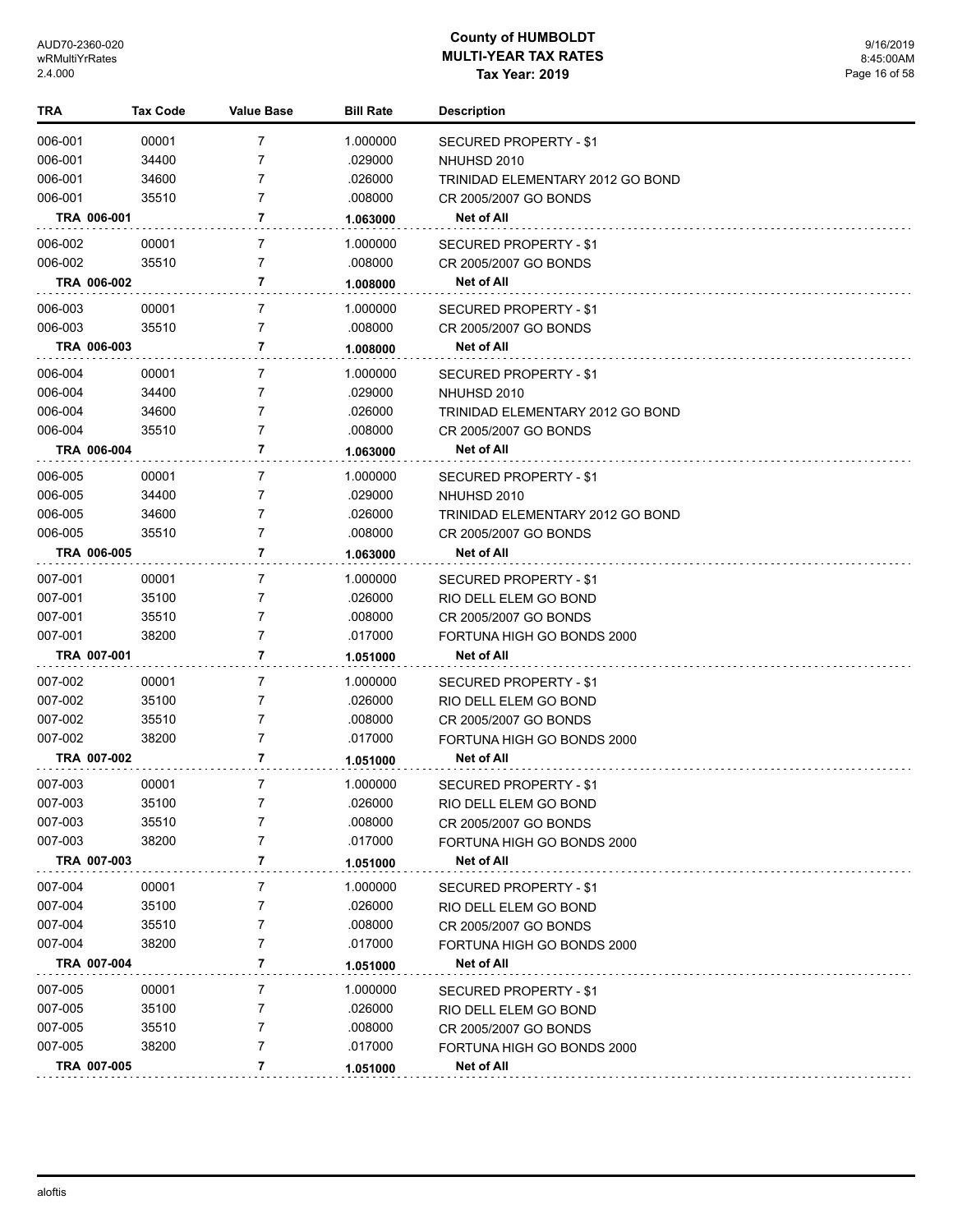| TRA         | <b>Tax Code</b> | Value Base     | <b>Bill Rate</b> | <b>Description</b>                      |
|-------------|-----------------|----------------|------------------|-----------------------------------------|
| 007-006     | 00001           | 7              | 1.000000         | <b>SECURED PROPERTY - \$1</b>           |
| 007-006     | 35100           | 7              | .026000          | RIO DELL ELEM GO BOND                   |
| 007-006     | 35510           | 7              | .008000          | CR 2005/2007 GO BONDS                   |
| 007-006     | 38200           | 7              | .017000          | FORTUNA HIGH GO BONDS 2000              |
| TRA 007-006 |                 | 7              | 1.051000         | Net of All                              |
| 007-007     | 00001           | 7              | 1.000000         | <b>SECURED PROPERTY - \$1</b>           |
| 007-007     | 35100           | 7              | .026000          | RIO DELL ELEM GO BOND                   |
| 007-007     | 35510           | 7              | .008000          | CR 2005/2007 GO BONDS                   |
| 007-007     | 38200           | $\overline{7}$ | .017000          | FORTUNA HIGH GO BONDS 2000              |
| TRA 007-007 |                 | 7              | 1.051000         | Net of All                              |
| 007-008     | 00001           | 7              | 1.000000         | SECURED PROPERTY - \$1                  |
| 007-008     | 34500           | 7              | .042000          | FORTUNA ELEMENTARY UNIFIED 2012 GO BOND |
| 007-008     | 35200           | 7              | .022000          | FORTUNA ELEM GO BOND 2018               |
| 007-008     | 35510           | $\overline{7}$ | .008000          | CR 2005/2007 GO BONDS                   |
| 007-008     | 38200           | $\overline{7}$ | .017000          | FORTUNA HIGH GO BONDS 2000              |
| TRA 007-008 |                 | 7              | 1.089000         | <b>Net of All</b>                       |
| 007-009     | 00001           | 7              | 1.000000         | <b>SECURED PROPERTY - \$1</b>           |
| 007-009     | 34500           | 7              | .042000          | FORTUNA ELEMENTARY UNIFIED 2012 GO BOND |
| 007-009     | 35200           | 7              | .022000          | FORTUNA ELEM GO BOND 2018               |
| 007-009     | 35510           | $\overline{7}$ | .008000          | CR 2005/2007 GO BONDS                   |
| 007-009     | 38200           | $\overline{7}$ | .017000          | FORTUNA HIGH GO BONDS 2000              |
| TRA 007-009 |                 | 7              | 1.089000         | Net of All                              |
| 051-001     | 00001           | $\overline{7}$ | 1.000000         | SECURED PROPERTY - \$1                  |
| 051-001     | 34500           | 7              | .042000          | FORTUNA ELEMENTARY UNIFIED 2012 GO BOND |
| 051-001     | 35200           | $\overline{7}$ | .022000          | FORTUNA ELEM GO BOND 2018               |
| 051-001     | 35510           | $\overline{7}$ | .008000          | CR 2005/2007 GO BONDS                   |
| 051-001     | 38200           | $\overline{7}$ | .017000          | FORTUNA HIGH GO BONDS 2000              |
| TRA 051-001 |                 | 7              | 1.089000         | <b>Net of All</b>                       |
| 051-002     | 00001           | 7              | 1.000000         | SECURED PROPERTY - \$1                  |
| 051-002     | 34500           | $\overline{7}$ | .042000          | FORTUNA ELEMENTARY UNIFIED 2012 GO BOND |
| 051-002     | 35200           | 7              | .022000          | FORTUNA ELEM GO BOND 2018               |
| 051-002     | 35510           | 7              | .008000          | CR 2005/2007 GO BONDS                   |
| 051-002     | 38200           | $\overline{7}$ | .017000          | FORTUNA HIGH GO BONDS 2000              |
| TRA 051-002 |                 | 7              | 1.089000         | Net of All                              |
| 051-003     | 00001           | 7              | 1.000000         | <b>SECURED PROPERTY - \$1</b>           |
| 051-003     | 34500           | 7              | .042000          | FORTUNA ELEMENTARY UNIFIED 2012 GO BOND |
| 051-003     | 35200           | 7              | .022000          | FORTUNA ELEM GO BOND 2018               |
| 051-003     | 35510           | 7              | .008000          | CR 2005/2007 GO BONDS                   |
| 051-003     | 38200           | 7              | .017000          | FORTUNA HIGH GO BONDS 2000              |
| TRA 051-003 |                 | 7              | 1.089000         | <b>Net of All</b>                       |
| 051-004     | 00001           | 7              | 1.000000         | <b>SECURED PROPERTY - \$1</b>           |
| 051-004     | 34500           | 7              | .042000          | FORTUNA ELEMENTARY UNIFIED 2012 GO BOND |
| 051-004     | 35200           | 7              | .022000          | FORTUNA ELEM GO BOND 2018               |
| 051-004     | 35510           | 7              | .008000          | CR 2005/2007 GO BONDS                   |
| 051-004     | 38200           | $\overline{7}$ | .017000          | FORTUNA HIGH GO BONDS 2000              |
| TRA 051-004 |                 | 7              | 1.089000         | Net of All                              |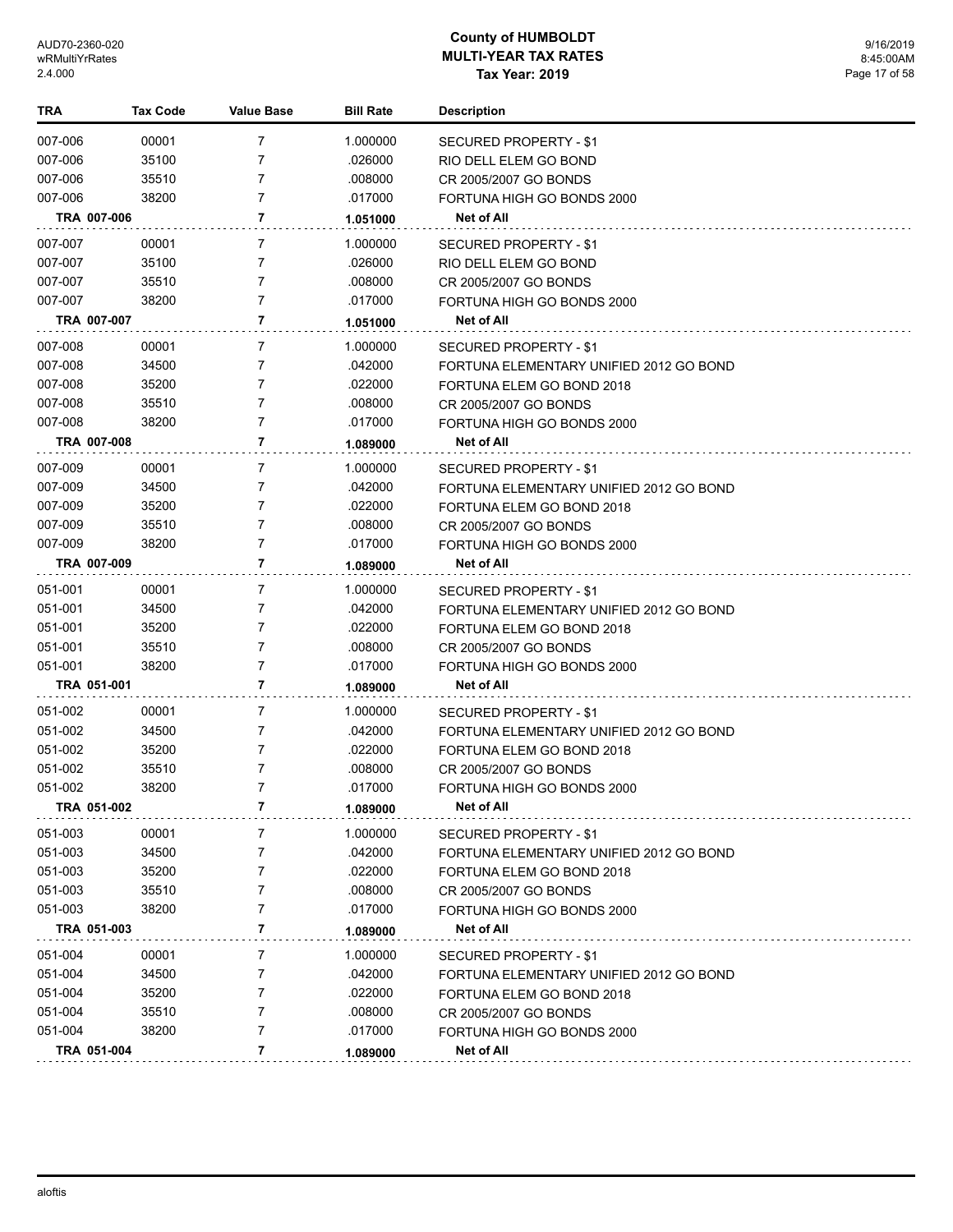| TRA         | <b>Tax Code</b> | <b>Value Base</b> | <b>Bill Rate</b> | <b>Description</b>                      |
|-------------|-----------------|-------------------|------------------|-----------------------------------------|
| 051-005     | 00001           | 7                 | 1.000000         | SECURED PROPERTY - \$1                  |
| 051-005     | 34500           | 7                 | .042000          | FORTUNA ELEMENTARY UNIFIED 2012 GO BOND |
| 051-005     | 35200           | 7                 | .022000          | FORTUNA ELEM GO BOND 2018               |
| 051-005     | 35510           | 7                 | .008000          | CR 2005/2007 GO BONDS                   |
| 051-005     | 38200           | 7                 | .017000          | FORTUNA HIGH GO BONDS 2000              |
| TRA 051-005 |                 | 7                 | 1.089000         | Net of All                              |
| 051-006     | 00001           | 7                 | 1.000000         | SECURED PROPERTY - \$1                  |
| 051-006     | 34500           | 7                 | .042000          | FORTUNA ELEMENTARY UNIFIED 2012 GO BOND |
| 051-006     | 35200           | 7                 | .022000          | FORTUNA ELEM GO BOND 2018               |
| 051-006     | 35510           | 7                 | .008000          | CR 2005/2007 GO BONDS                   |
| 051-006     | 38200           | 7                 | .017000          | FORTUNA HIGH GO BONDS 2000              |
| TRA 051-006 |                 | 7                 | 1.089000         | Net of All                              |
| 051-007     | 00001           | 7                 | 1.000000         | SECURED PROPERTY - \$1                  |
| 051-007     | 34500           | 7                 | .042000          | FORTUNA ELEMENTARY UNIFIED 2012 GO BOND |
| 051-007     | 35200           | 7                 | .022000          | FORTUNA ELEM GO BOND 2018               |
| 051-007     | 35510           | 7                 | .008000          | CR 2005/2007 GO BONDS                   |
| 051-007     | 38200           | 7                 | .017000          | FORTUNA HIGH GO BONDS 2000              |
| TRA 051-007 |                 | 7                 | 1.089000         | Net of All                              |
| 051-008     | 00001           | 7                 | 1.000000         | <b>SECURED PROPERTY - \$1</b>           |
| 051-008     | 34500           | 7                 | .042000          | FORTUNA ELEMENTARY UNIFIED 2012 GO BOND |
| 051-008     | 35200           | 7                 | .022000          | FORTUNA ELEM GO BOND 2018               |
| 051-008     | 35510           | 7                 | .008000          | CR 2005/2007 GO BONDS                   |
| 051-008     | 38200           | $\overline{7}$    | .017000          | FORTUNA HIGH GO BONDS 2000              |
| TRA 051-008 |                 | 7                 | 1.089000         | Net of All                              |
| 051-009     | 00001           | 7                 | 1.000000         | SECURED PROPERTY - \$1                  |
| 051-009     | 34500           | 7                 | .042000          | FORTUNA ELEMENTARY UNIFIED 2012 GO BOND |
| 051-009     | 35200           | 7                 | .022000          | FORTUNA ELEM GO BOND 2018               |
| 051-009     | 35510           | 7                 | .008000          | CR 2005/2007 GO BONDS                   |
| 051-009     | 38200           | 7                 | .017000          | FORTUNA HIGH GO BONDS 2000              |
| TRA 051-009 |                 | 7                 | 1.089000         | Net of All                              |
| 051-010     | 00001           | 7                 | 1.000000         | SECURED PROPERTY - \$1                  |
| 051-010     | 34500           | 7                 | .042000          | FORTUNA ELEMENTARY UNIFIED 2012 GO BOND |
| 051-010     | 35200           | 7                 | .022000          | FORTUNA ELEM GO BOND 2018               |
| 051-010     | 35510           | 7                 | .008000          | CR 2005/2007 GO BONDS                   |
| 051-010     | 38200           | 7                 | .017000          | FORTUNA HIGH GO BONDS 2000              |
| TRA 051-010 |                 | 7                 | 1.089000         | <b>Net of All</b>                       |
| 051-011     | 00001           | 7                 | 1.000000         | SECURED PROPERTY - \$1                  |
| 051-011     | 34500           | 7                 | .042000          | FORTUNA ELEMENTARY UNIFIED 2012 GO BOND |
| 051-011     | 35200           | 7                 | .022000          | FORTUNA ELEM GO BOND 2018               |
| 051-011     | 35510           | 7                 | .008000          | CR 2005/2007 GO BONDS                   |
| 051-011     | 38200           | 7                 | .017000          | FORTUNA HIGH GO BONDS 2000              |
| TRA 051-011 |                 | 7                 | 1.089000         | Net of All                              |
| 051-012     | 00001           | 7                 | 1.000000         | SECURED PROPERTY - \$1                  |
| 051-012     | 34500           | 7                 | .042000          | FORTUNA ELEMENTARY UNIFIED 2012 GO BOND |
| 051-012     | 35200           | 7                 | .022000          | FORTUNA ELEM GO BOND 2018               |
| 051-012     | 35510           | 7                 | .008000          | CR 2005/2007 GO BONDS                   |
| 051-012     | 38200           | 7                 | .017000          | FORTUNA HIGH GO BONDS 2000              |
| TRA 051-012 |                 | 7                 | 1.089000         | Net of All                              |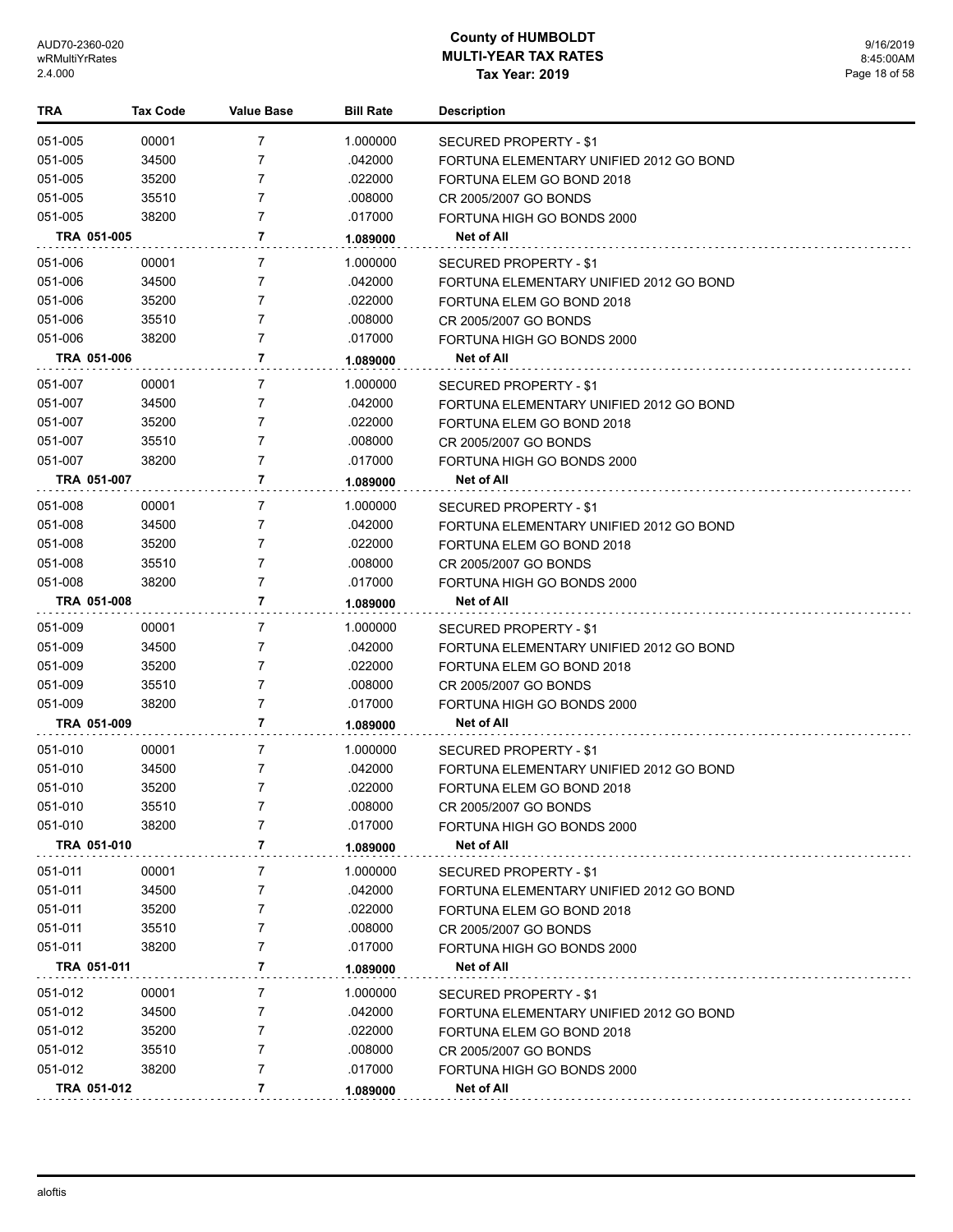| TRA         | <b>Tax Code</b> | Value Base     | <b>Bill Rate</b> | <b>Description</b>                      |
|-------------|-----------------|----------------|------------------|-----------------------------------------|
| 051-013     | 00001           | 7              | 1.000000         | <b>SECURED PROPERTY - \$1</b>           |
| 051-013     | 34500           | 7              | .042000          | FORTUNA ELEMENTARY UNIFIED 2012 GO BOND |
| 051-013     | 35200           | 7              | .022000          | FORTUNA ELEM GO BOND 2018               |
| 051-013     | 35510           | 7              | .008000          | CR 2005/2007 GO BONDS                   |
| 051-013     | 38200           | 7              | .017000          | FORTUNA HIGH GO BONDS 2000              |
| TRA 051-013 |                 | 7              | 1.089000         | Net of All                              |
| 051-014     | 00001           | 7              | 1.000000         | SECURED PROPERTY - \$1                  |
| 051-014     | 34500           | 7              | .042000          | FORTUNA ELEMENTARY UNIFIED 2012 GO BOND |
| 051-014     | 35200           | 7              | .022000          | FORTUNA ELEM GO BOND 2018               |
| 051-014     | 35510           | 7              | .008000          | CR 2005/2007 GO BONDS                   |
| 051-014     | 38200           | 7              | .017000          | FORTUNA HIGH GO BONDS 2000              |
| TRA 051-014 |                 | 7              | 1.089000         | Net of All                              |
| 051-015     | 00001           | 7              | 1.000000         | SECURED PROPERTY - \$1                  |
| 051-015     | 34500           | 7              | .042000          | FORTUNA ELEMENTARY UNIFIED 2012 GO BOND |
| 051-015     | 35200           | 7              | .022000          | FORTUNA ELEM GO BOND 2018               |
| 051-015     | 35510           | 7              | .008000          | CR 2005/2007 GO BONDS                   |
| 051-015     | 38200           | 7              | .017000          | FORTUNA HIGH GO BONDS 2000              |
| TRA 051-015 |                 | 7              | 1.089000         | Net of All                              |
| 051-016     | 00001           | 7              | 1.000000         | SECURED PROPERTY - \$1                  |
| 051-016     | 34500           | 7              | .042000          | FORTUNA ELEMENTARY UNIFIED 2012 GO BOND |
| 051-016     | 35200           | 7              | .022000          | FORTUNA ELEM GO BOND 2018               |
| 051-016     | 35510           | $\overline{7}$ | .008000          | CR 2005/2007 GO BONDS                   |
| 051-016     | 38200           | $\overline{7}$ | .017000          | FORTUNA HIGH GO BONDS 2000              |
| TRA 051-016 |                 | 7              | 1.089000         | Net of All                              |
| 051-017     | 00001           | 7              | 1.000000         | SECURED PROPERTY - \$1                  |
| 051-017     | 34500           | 7              | .042000          | FORTUNA ELEMENTARY UNIFIED 2012 GO BOND |
| 051-017     | 35200           | 7              | .022000          | FORTUNA ELEM GO BOND 2018               |
| 051-017     | 35510           | $\overline{7}$ | .008000          | CR 2005/2007 GO BONDS                   |
| 051-017     | 38200           | $\overline{7}$ | .017000          | FORTUNA HIGH GO BONDS 2000              |
| TRA 051-017 |                 | 7              | 1.089000         | <b>Net of All</b>                       |
| 051-018     | 00001           | 7              | 1.000000         | SECURED PROPERTY - \$1                  |
| 051-018     | 34500           | 7              | .042000          | FORTUNA ELEMENTARY UNIFIED 2012 GO BOND |
| 051-018     | 35200           | $\overline{7}$ | .022000          | FORTUNA ELEM GO BOND 2018               |
| 051-018     | 35510           | 7              | .008000          | CR 2005/2007 GO BONDS                   |
| 051-018     | 38200           | 7              | .017000          | FORTUNA HIGH GO BONDS 2000              |
| TRA 051-018 |                 | 7              | 1.089000         | Net of All                              |
| 051-019     | 00001           | 7              | 1.000000         | SECURED PROPERTY - \$1                  |
| 051-019     | 34500           | 7              | .042000          | FORTUNA ELEMENTARY UNIFIED 2012 GO BOND |
| 051-019     | 35200           | 7              | .022000          | FORTUNA ELEM GO BOND 2018               |
| 051-019     | 35510           | 7              | .008000          | CR 2005/2007 GO BONDS                   |
| 051-019     | 38200           | 7              | .017000          | FORTUNA HIGH GO BONDS 2000              |
| TRA 051-019 |                 | 7              | 1.089000         | Net of All                              |
| 051-020     | 00001           | 7              | 1.000000         | SECURED PROPERTY - \$1                  |
| 051-020     | 34500           | 7              | .042000          | FORTUNA ELEMENTARY UNIFIED 2012 GO BOND |
| 051-020     | 35200           | 7              | .022000          | FORTUNA ELEM GO BOND 2018               |
| 051-020     | 35510           | 7              | .008000          | CR 2005/2007 GO BONDS                   |
| 051-020     | 38200           | 7              | .017000          | FORTUNA HIGH GO BONDS 2000              |
| TRA 051-020 |                 | 7              | 1.089000         | Net of All                              |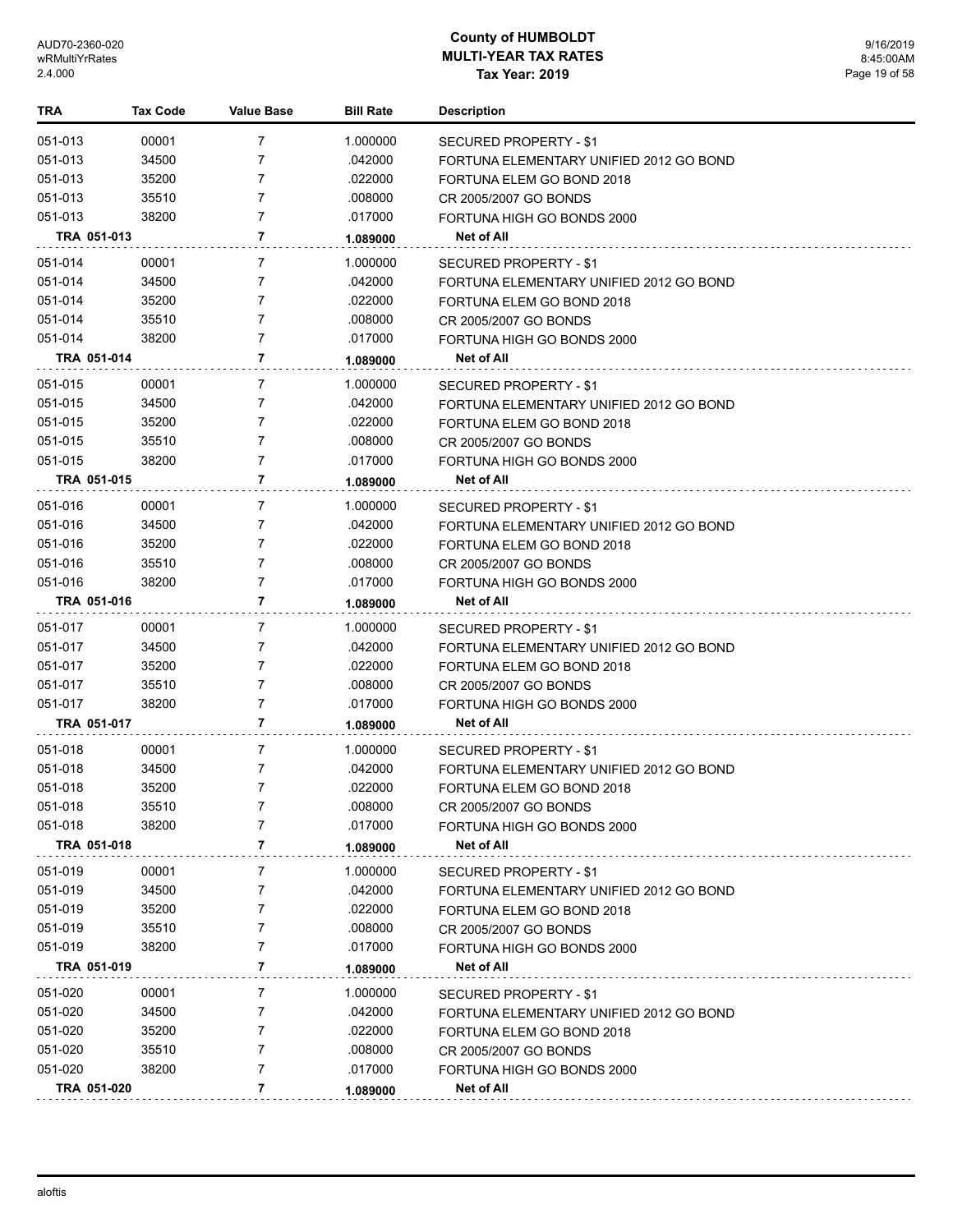| TRA         | <b>Tax Code</b> | <b>Value Base</b> | <b>Bill Rate</b> | <b>Description</b>                      |
|-------------|-----------------|-------------------|------------------|-----------------------------------------|
| 051-021     | 00001           | 7                 | 1.000000         | SECURED PROPERTY - \$1                  |
| 051-021     | 34500           | 7                 | .042000          | FORTUNA ELEMENTARY UNIFIED 2012 GO BOND |
| 051-021     | 35200           | 7                 | .022000          | FORTUNA ELEM GO BOND 2018               |
| 051-021     | 35510           | 7                 | .008000          | CR 2005/2007 GO BONDS                   |
| 051-021     | 38200           | $\overline{7}$    | .017000          | FORTUNA HIGH GO BONDS 2000              |
| TRA 051-021 |                 | 7                 | 1.089000         | Net of All                              |
| 053-001     | 00001           | 7                 | 1.000000         | SECURED PROPERTY - \$1                  |
| 053-001     | 34400           | 7                 | .029000          | NHUHSD 2010                             |
| 053-001     | 35510           | 7                 | .008000          | CR 2005/2007 GO BONDS                   |
| 053-001     | 38150           | 7                 | .068000          | ARCATA ELEM GO BOND - 2007 REFI         |
| TRA 053-001 |                 | 7                 | 1.105000         | Net of All                              |
| 053-002     | 00001           | 7                 | 1.000000         | SECURED PROPERTY - \$1                  |
| 053-002     | 34400           | 7                 | .029000          | NHUHSD 2010                             |
| 053-002     | 35510           | 7                 | .008000          | CR 2005/2007 GO BONDS                   |
| 053-002     | 38150           | $\overline{7}$    | .068000          | ARCATA ELEM GO BOND - 2007 REFI         |
| TRA 053-002 |                 | 7                 | 1.105000         | Net of All                              |
| 053-003     | 00001           | 7                 | 1.000000         | SECURED PROPERTY - \$1                  |
| 053-003     | 34400           | 7                 | .029000          | NHUHSD 2010                             |
| 053-003     | 35510           | 7                 | .008000          | CR 2005/2007 GO BONDS                   |
| 053-003     | 38150           | 7                 | .068000          | ARCATA ELEM GO BOND - 2007 REFI         |
| TRA 053-003 |                 | 7                 | 1.105000         | Net of All                              |
| 053-004     | 00001           | 7                 | 1.000000         | <b>SECURED PROPERTY - \$1</b>           |
| 053-004     | 34400           | 7                 | .029000          | NHUHSD 2010                             |
| 053-004     | 35510           | 7                 | .008000          | CR 2005/2007 GO BONDS                   |
| 053-004     | 38150           | $\overline{7}$    | .068000          | ARCATA ELEM GO BOND - 2007 REFI         |
| TRA 053-004 |                 | 7                 | 1.105000         | Net of All                              |
| 053-005     | 00001           | 7                 | 1.000000         | SECURED PROPERTY - \$1                  |
| 053-005     | 34400           | 7                 | .029000          | NHUHSD 2010                             |
| 053-005     | 35510           | 7                 | .008000          | CR 2005/2007 GO BONDS                   |
| 053-005     | 38150           | 7                 | .068000          | ARCATA ELEM GO BOND - 2007 REFI         |
| TRA 053-005 |                 | 7                 | 1.105000         | Net of All                              |
| 053-006     | 00001           | 7                 | 1.000000         | <b>SECURED PROPERTY - \$1</b>           |
| 053-006     | 34400           | 7                 | 029000           | NHUHSD 2010                             |
| 053-006     | 35510           | 7                 | .008000          | CR 2005/2007 GO BONDS                   |
| 053-006     | 38150           | 7                 | .068000          | ARCATA ELEM GO BOND - 2007 REFI         |
| TRA 053-006 |                 | 7                 | 1.105000         | Net of All                              |
| 053-007     | 00001           | 7                 | 1.000000         | <b>SECURED PROPERTY - \$1</b>           |
| 053-007     | 34400           | 7                 | .029000          | NHUHSD 2010                             |
| 053-007     | 35510           | 7                 | .008000          | CR 2005/2007 GO BONDS                   |
| 053-007     | 38150           | 7                 | .068000          | ARCATA ELEM GO BOND - 2007 REFI         |
| TRA 053-007 |                 | 7                 | 1.105000         | Net of All                              |
| 053-008     | 00001           | 7                 | 1.000000         | SECURED PROPERTY - \$1                  |
| 053-008     | 34400           | 7                 | .029000          | NHUHSD 2010                             |
| 053-008     | 35510           | 7                 | .008000          | CR 2005/2007 GO BONDS                   |
| 053-008     | 38150           | 7                 | .068000          | ARCATA ELEM GO BOND - 2007 REFI         |
| TRA 053-008 |                 | 7                 | 1.105000         | Net of All                              |
|             |                 |                   |                  |                                         |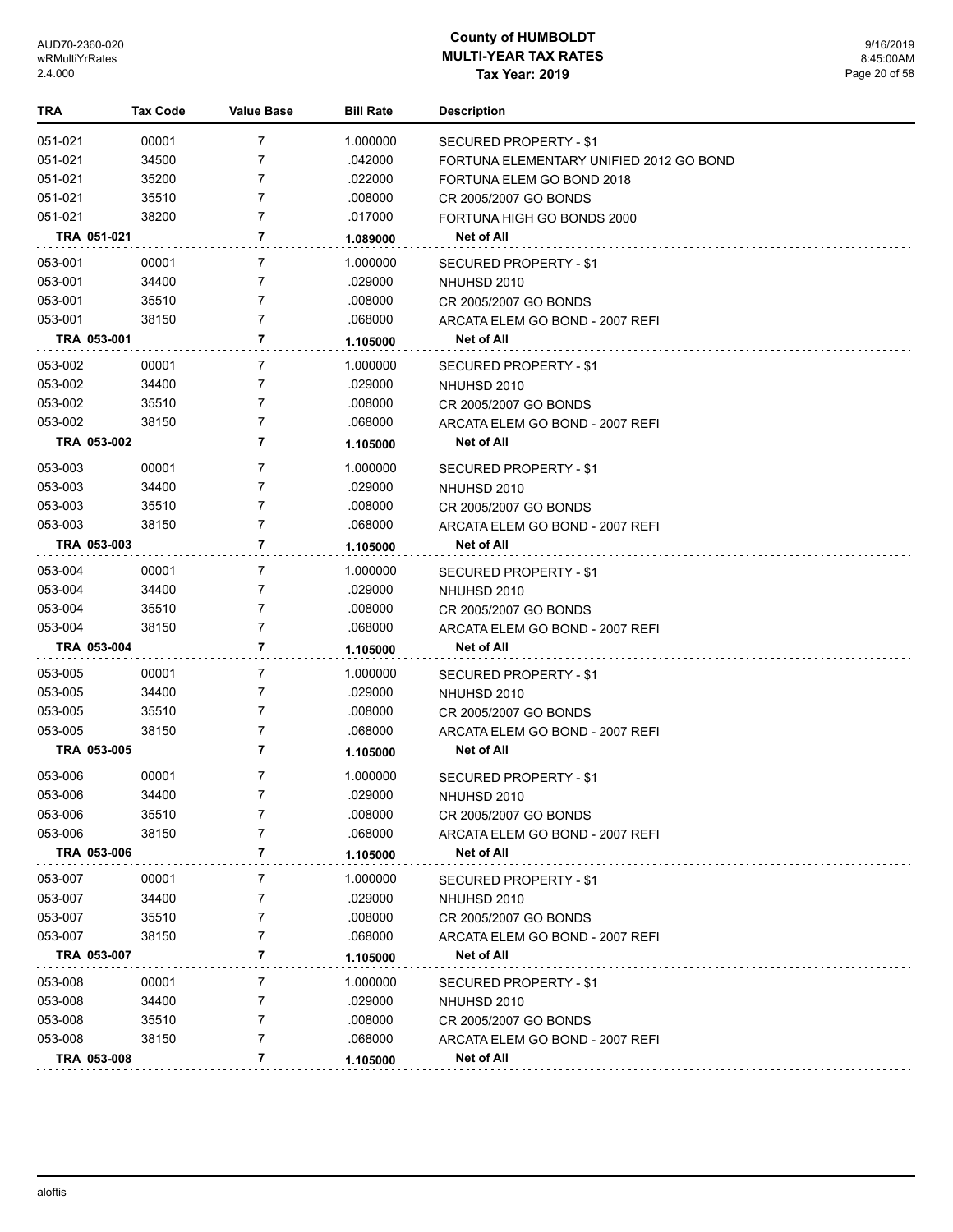| TRA                    | <b>Tax Code</b> | <b>Value Base</b> | <b>Bill Rate</b>   | <b>Description</b>                                       |
|------------------------|-----------------|-------------------|--------------------|----------------------------------------------------------|
| 053-009                | 00001           | 7                 | 1.000000           | SECURED PROPERTY - \$1                                   |
| 053-009                | 34400           | 7                 | .029000            | NHUHSD 2010                                              |
| 053-009                | 35510           | 7                 | .008000            | CR 2005/2007 GO BONDS                                    |
| 053-009                | 38150           | 7                 | .068000            | ARCATA ELEM GO BOND - 2007 REFI                          |
| TRA 053-009            |                 | 7                 | 1.105000           | Net of All                                               |
| 053-010                | 00001           | 7                 | 1.000000           | SECURED PROPERTY - \$1                                   |
| 053-010                | 34400           | 7                 | .029000            | NHUHSD 2010                                              |
| 053-010                | 35510           | 7                 | .008000            | CR 2005/2007 GO BONDS                                    |
| 053-010                | 38150           | 7                 | .068000            | ARCATA ELEM GO BOND - 2007 REFI                          |
| TRA 053-010            |                 | 7                 | 1.105000           | Net of All                                               |
| 053-011                | 00001           | 7                 | 1.000000           | <b>SECURED PROPERTY - \$1</b>                            |
| 053-011                | 34400           | 7                 | .029000            | NHUHSD 2010                                              |
| 053-011                | 35510           | 7                 | .008000            | CR 2005/2007 GO BONDS                                    |
| 053-011                | 38150           | 7                 | .068000            | ARCATA ELEM GO BOND - 2007 REFI                          |
| TRA 053-011            |                 | 7                 | 1.105000           | Net of All                                               |
| 053-013                | 00001           | 7                 | 1.000000           | SECURED PROPERTY - \$1                                   |
| 053-013                | 34400           | 7                 | .029000            | NHUHSD 2010                                              |
| 053-013                | 35510           | 7                 | .008000            | CR 2005/2007 GO BONDS                                    |
| 053-013                | 38150           | 7                 | .068000            | ARCATA ELEM GO BOND - 2007 REFI                          |
| TRA 053-013            |                 | 7                 | 1.105000           | Net of All                                               |
| 053-014                | 00001           | $\overline{7}$    | 1.000000           | SECURED PROPERTY - \$1                                   |
| 053-014                | 35510           | 7                 | .008000            | CR 2005/2007 GO BONDS                                    |
| 053-014                | 38150           | 7                 | .068000            | ARCATA ELEM GO BOND - 2007 REFI                          |
| TRA 053-014            |                 | 7                 | 1.076000           | Net of All                                               |
| 053-015                | 00001           | 7                 | 1.000000           | SECURED PROPERTY - \$1                                   |
| 053-015                | 34400           | 7                 | .029000            | NHUHSD 2010                                              |
| 053-015                | 35510           | 7                 | .008000            | CR 2005/2007 GO BONDS                                    |
| 053-015                | 38150           | 7                 | .068000            | ARCATA ELEM GO BOND - 2007 REFI                          |
| TRA 053-015            |                 | 7                 | 1.105000           | <b>Net of All</b>                                        |
| 053-016                | 00001           | $\overline{7}$    | 1.000000           | SECURED PROPERTY - \$1                                   |
| 053-016                | 34400           | 7                 | .029000            | NHUHSD 2010                                              |
| 053-016                | 35510           | 7                 | .008000            | CR 2005/2007 GO BONDS                                    |
| 053-016                | 38150           | 7                 | .068000            | ARCATA ELEM GO BOND - 2007 REFI                          |
| TRA 053-016            |                 | 7                 | 1.105000           | Net of All                                               |
| 053-017                | 00001           | 7                 | 1.000000           | <b>SECURED PROPERTY - \$1</b>                            |
| 053-017                | 34400           | 7                 | .029000            | NHUHSD 2010                                              |
| 053-017                | 35510           | 7                 | .008000            | CR 2005/2007 GO BONDS                                    |
| 053-017<br>TRA 053-017 | 38150           | 7<br>7            | .068000            | ARCATA ELEM GO BOND - 2007 REFI<br>Net of All            |
|                        |                 |                   | 1.105000           |                                                          |
| 053-018                | 00001           | 7                 | 1.000000           | SECURED PROPERTY - \$1                                   |
| 053-018<br>053-018     | 34400<br>35510  | 7<br>7            | .029000<br>.008000 | NHUHSD 2010                                              |
| 053-018                | 38150           | 7                 | .068000            | CR 2005/2007 GO BONDS<br>ARCATA ELEM GO BOND - 2007 REFI |
| TRA 053-018            |                 | 7                 | 1.105000           | Net of All                                               |
| 053-019                | 00001           | 7                 | 1.000000           | <b>SECURED PROPERTY - \$1</b>                            |
| 053-019                | 34400           | 7                 | .029000            | NHUHSD 2010                                              |
| 053-019                | 35510           | 7                 | .008000            | CR 2005/2007 GO BONDS                                    |
| 053-019                | 38150           | 7                 | .068000            | ARCATA ELEM GO BOND - 2007 REFI                          |
| TRA 053-019            |                 | 7                 | 1.105000           | Net of All                                               |
|                        |                 |                   |                    |                                                          |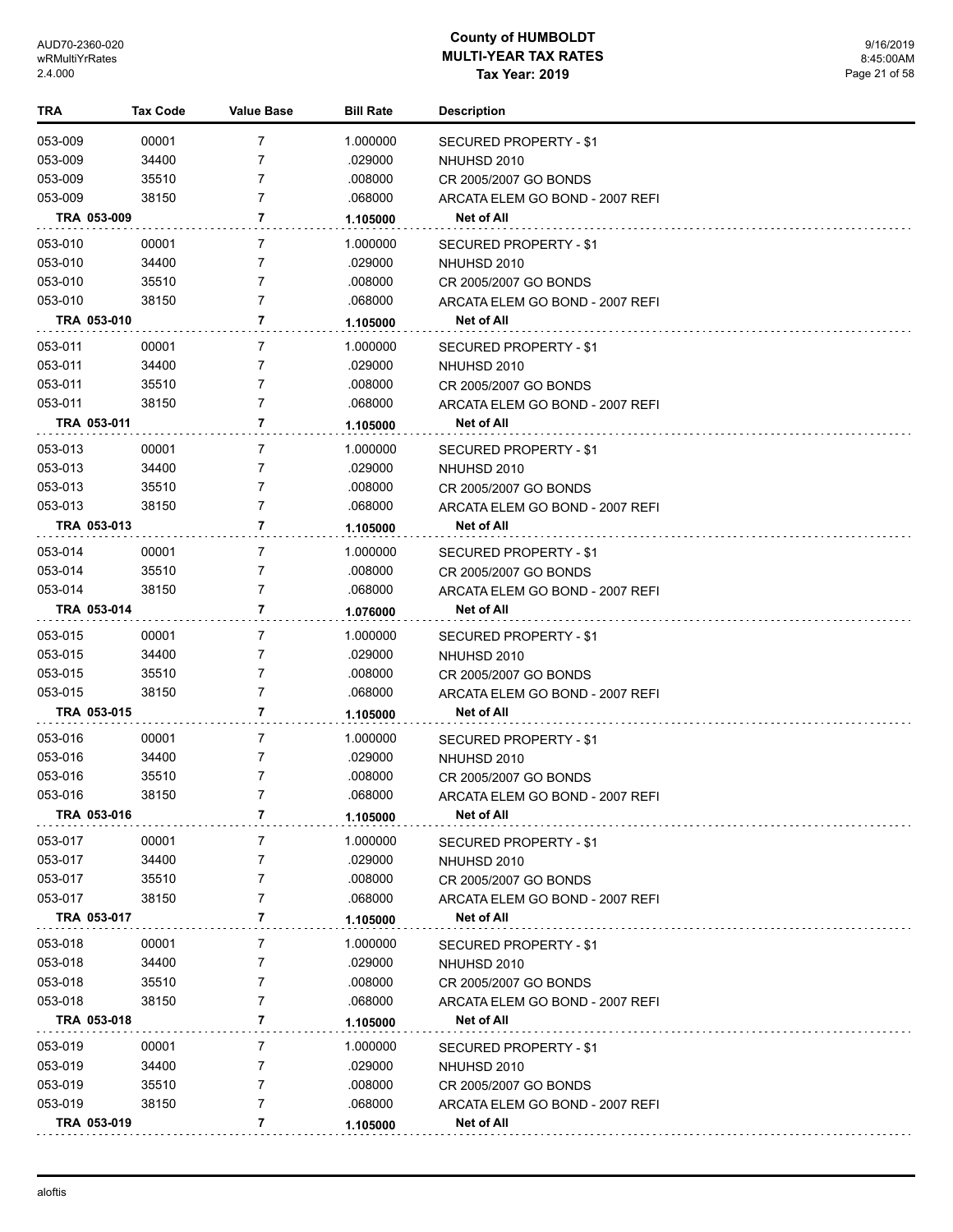| TRA     | Tax Code       | <b>Value Base</b> | <b>Bill Rate</b> | <b>Description</b>                              |
|---------|----------------|-------------------|------------------|-------------------------------------------------|
| 053-020 | 00001          | 7                 | 1.000000         | SECURED PROPERTY - \$1                          |
| 053-020 | 34400          | 7                 | .029000          | NHUHSD 2010                                     |
| 053-020 | 35510          | 7                 | .008000          | CR 2005/2007 GO BONDS                           |
| 053-020 | 38150          | 7                 | .068000          | ARCATA ELEM GO BOND - 2007 REFI                 |
|         | TRA 053-020    | 7                 | 1.105000         | Net of All                                      |
| 053-021 | 00001          | 7                 | 1.000000         |                                                 |
| 053-021 | 35510          | 7                 | .008000          | SECURED PROPERTY - \$1<br>CR 2005/2007 GO BONDS |
| 053-021 | 38150          | 7                 | .068000          | ARCATA ELEM GO BOND - 2007 REFI                 |
|         | TRA 053-021    | 7                 | 1.076000         | Net of All                                      |
|         |                |                   |                  |                                                 |
| 053-024 | 00001          | 7                 | 1.000000         | SECURED PROPERTY - \$1                          |
| 053-024 | 34400          | 7                 | .029000          | NHUHSD 2010                                     |
| 053-024 | 35510<br>38150 | 7<br>7            | .008000          | CR 2005/2007 GO BONDS                           |
| 053-024 | TRA 053-024    | 7                 | .068000          | ARCATA ELEM GO BOND - 2007 REFI<br>Net of All   |
|         |                |                   | 1.105000         |                                                 |
| 053-025 | 00001          | 7                 | 1.000000         | SECURED PROPERTY - \$1                          |
| 053-025 | 34400          | 7                 | .029000          | NHUHSD 2010                                     |
| 053-025 | 35510          | 7                 | .008000          | CR 2005/2007 GO BONDS                           |
| 053-025 | 38150          | 7                 | .068000          | ARCATA ELEM GO BOND - 2007 REFI                 |
|         | TRA 053-025    | 7                 | 1.105000         | Net of All                                      |
| 053-026 | 00001          | 7                 | 1.000000         | SECURED PROPERTY - \$1                          |
| 053-026 | 34400          | 7                 | .029000          | NHUHSD 2010                                     |
| 053-026 | 35510          | 7                 | .008000          | CR 2005/2007 GO BONDS                           |
| 053-026 | 38150          | 7                 | .068000          | ARCATA ELEM GO BOND - 2007 REFI                 |
|         | TRA 053-026    | 7                 | 1.105000         | Net of All                                      |
| 053-028 | 00001          | 7                 | 1.000000         | SECURED PROPERTY - \$1                          |
| 053-028 | 34400          | 7                 | .029000          | NHUHSD 2010                                     |
| 053-028 | 35510          | 7                 | .008000          | CR 2005/2007 GO BONDS                           |
| 053-028 | 38150          | 7                 | .068000          | ARCATA ELEM GO BOND - 2007 REFI                 |
|         | TRA 053-028    | 7                 | 1.105000         | Net of All                                      |
| 053-029 | 00001          | 7                 | 1.000000         | SECURED PROPERTY - \$1                          |
| 053-029 | 34400          | 7                 | .029000          | NHUHSD 2010                                     |
| 053-029 | 35510          | 7                 | .008000          | CR 2005/2007 GO BONDS                           |
| 053-029 | 38150          | 7                 | .068000          | ARCATA ELEM GO BOND - 2007 REFI                 |
|         | TRA 053-029    | 7                 | 1.105000         | Net of All                                      |
| 053-030 | 00001          | 7                 | 1.000000         | <b>SECURED PROPERTY - \$1</b>                   |
| 053-030 | 34400          | 7                 | .029000          | NHUHSD 2010                                     |
| 053-030 | 35510          | 7                 | .008000          | CR 2005/2007 GO BONDS                           |
| 053-030 | 38150          | 7                 | .068000          | ARCATA ELEM GO BOND - 2007 REFI                 |
|         | TRA 053-030    | 7                 | 1.105000         | Net of All                                      |
| 056-000 | 00001          | 7                 | 1.000000         |                                                 |
| 056-000 | 34400          | 7                 | .029000          | <b>SECURED PROPERTY - \$1</b>                   |
| 056-000 | 35510          | 7                 | .008000          | NHUHSD 2010<br>CR 2005/2007 GO BONDS            |
|         | TRA 056-000    | 7                 | 1.037000         | Net of All                                      |
|         |                |                   |                  |                                                 |
| 056-001 | 00001          | 7                 | 1.000000         | SECURED PROPERTY - \$1                          |
| 056-001 | 34400          | 7                 | .029000          | NHUHSD 2010                                     |
| 056-001 | 35510          | 7                 | .008000          | CR 2005/2007 GO BONDS                           |
|         | TRA 056-001    | 7                 | 1.037000         | <b>Net of All</b>                               |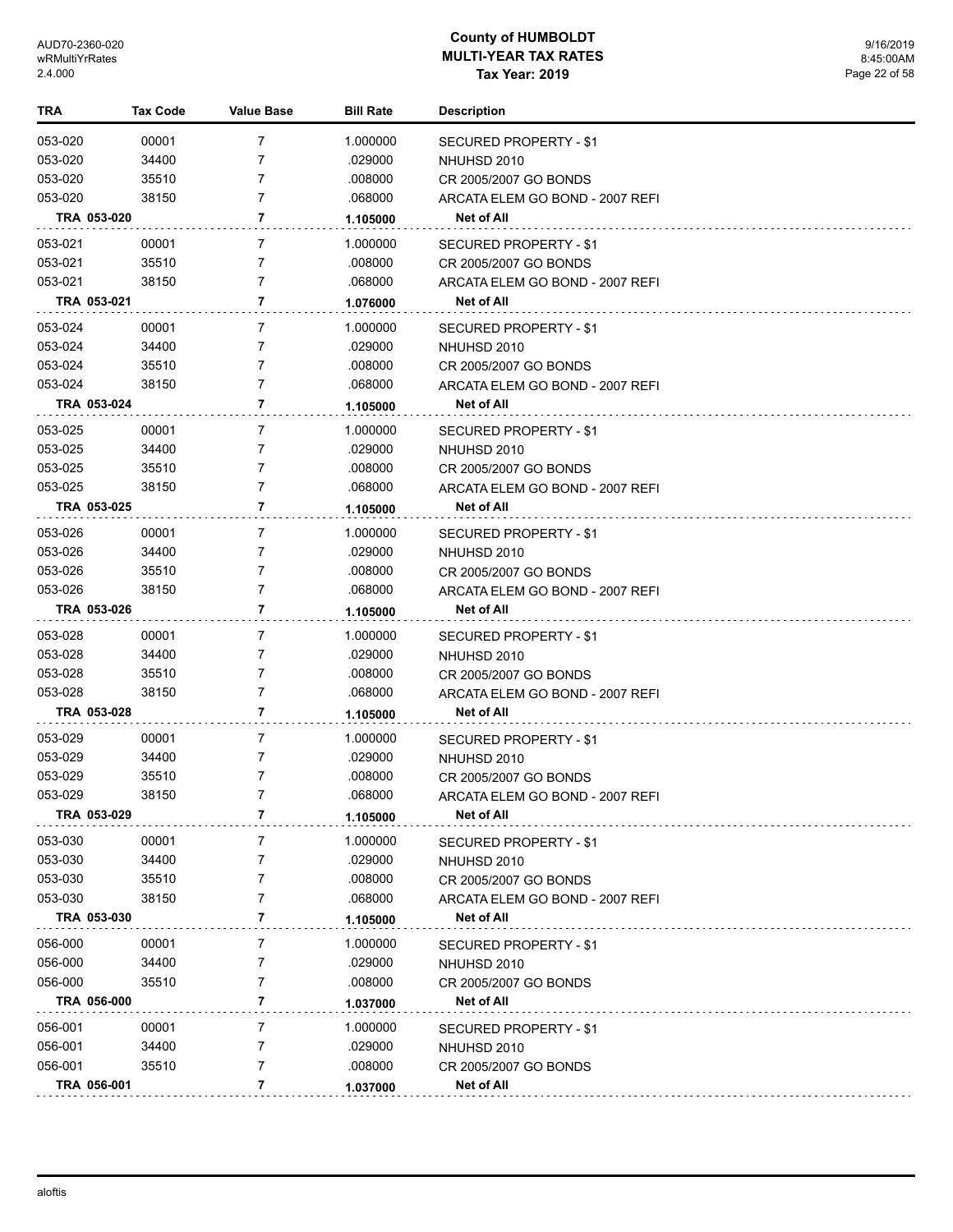| TRA     |             | <b>Tax Code</b> | <b>Value Base</b> | <b>Bill Rate</b> | <b>Description</b>          |
|---------|-------------|-----------------|-------------------|------------------|-----------------------------|
| 056-002 |             | 00001           | 7                 | 1.000000         | SECURED PROPERTY - \$1      |
| 056-002 |             | 34400           | 7                 | .029000          | NHUHSD 2010                 |
| 056-002 |             | 35510           | 7                 | .008000          | CR 2005/2007 GO BONDS       |
|         | TRA 056-002 |                 | 7                 | 1.037000         | Net of All                  |
| 056-003 |             | 00001           | 7                 | 1.000000         | SECURED PROPERTY - \$1      |
| 056-003 |             | 34400           | 7                 | .029000          | NHUHSD 2010                 |
| 056-003 |             | 35510           | 7                 | .008000          | CR 2005/2007 GO BONDS       |
|         | TRA 056-003 |                 | 7                 | 1.037000         | Net of All                  |
| 057-000 |             | 00001           | 7                 | 1.000000         | SECURED PROPERTY - \$1      |
| 057-000 |             | 34300           | 7                 | .029000          | BLUE LAKE UESD 2010 GO BOND |
| 057-000 |             | 34400           | 7                 | .029000          | NHUHSD 2010                 |
| 057-000 |             | 35510           | $\overline{7}$    | .008000          | CR 2005/2007 GO BONDS       |
|         | TRA 057-000 |                 | 7                 | 1.066000         | Net of All                  |
|         |             |                 |                   |                  |                             |
| 057-001 |             | 00001           | 7                 | 1.000000         | SECURED PROPERTY - \$1      |
| 057-001 |             | 34300           | 7                 | .029000          | BLUE LAKE UESD 2010 GO BOND |
| 057-001 |             | 34400           | 7                 | .029000          | NHUHSD 2010                 |
| 057-001 |             | 35510           | $\overline{7}$    | .008000          | CR 2005/2007 GO BONDS       |
|         | TRA 057-001 |                 | 7                 | 1.066000         | Net of All                  |
| 057-002 |             | 00001           | 7                 | 1.000000         | SECURED PROPERTY - \$1      |
| 057-002 |             | 34300           | 7                 | .029000          | BLUE LAKE UESD 2010 GO BOND |
| 057-002 |             | 34400           | 7                 | .029000          | NHUHSD 2010                 |
| 057-002 |             | 35510           | $\overline{7}$    | .008000          | CR 2005/2007 GO BONDS       |
|         | TRA 057-002 |                 | 7                 | 1.066000         | Net of All                  |
| 057-003 |             | 00001           | 7                 | 1.000000         | SECURED PROPERTY - \$1      |
| 057-003 |             | 34300           | 7                 | .029000          | BLUE LAKE UESD 2010 GO BOND |
| 057-003 |             | 34400           | 7                 | .029000          | NHUHSD 2010                 |
| 057-003 |             | 35510           | $\overline{7}$    | .008000          | CR 2005/2007 GO BONDS       |
|         | TRA 057-003 |                 | 7                 | 1.066000         | Net of All                  |
| 057-004 |             | 00001           | 7                 | 1.000000         | SECURED PROPERTY - \$1      |
| 057-004 |             | 34300           | 7                 | .029000          | BLUE LAKE UESD 2010 GO BOND |
| 057-004 |             | 34400           | 7                 | .029000          | NHUHSD 2010                 |
| 057-004 |             | 35510           | 7                 | .008000          | CR 2005/2007 GO BONDS       |
|         | TRA 057-004 |                 | 7                 | 1.066000         | Net of All                  |
| 057-006 |             | 00001           | 7                 | 1.000000         | SECURED PROPERTY - \$1      |
| 057-006 |             | 34300           | 7                 | .029000          | BLUE LAKE UESD 2010 GO BOND |
| 057-006 |             | 34400           | 7                 | .029000          | NHUHSD 2010                 |
| 057-006 |             | 35510           | 7                 | .008000          | CR 2005/2007 GO BONDS       |
|         | TRA 057-006 |                 | 7                 | 1.066000         | Net of All                  |
| 057-008 |             | 00001           | 7                 | 1.000000         | SECURED PROPERTY - \$1      |
| 057-008 |             | 34300           | 7                 | .029000          | BLUE LAKE UESD 2010 GO BOND |
| 057-008 |             | 34400           | 7                 | .029000          | NHUHSD 2010                 |
| 057-008 |             | 35510           | 7                 | .008000          | CR 2005/2007 GO BONDS       |
|         | TRA 057-008 |                 | 7                 | 1.066000         | Net of All                  |
| 057-009 |             | 00001           | 7                 | 1.000000         | SECURED PROPERTY - \$1      |
| 057-009 |             | 34300           | 7                 | .029000          | BLUE LAKE UESD 2010 GO BOND |
| 057-009 |             | 34400           | 7                 | .029000          | NHUHSD 2010                 |
| 057-009 |             | 35510           | $\overline{7}$    | .008000          | CR 2005/2007 GO BONDS       |
|         | TRA 057-009 |                 | 7                 | 1.066000         | Net of All                  |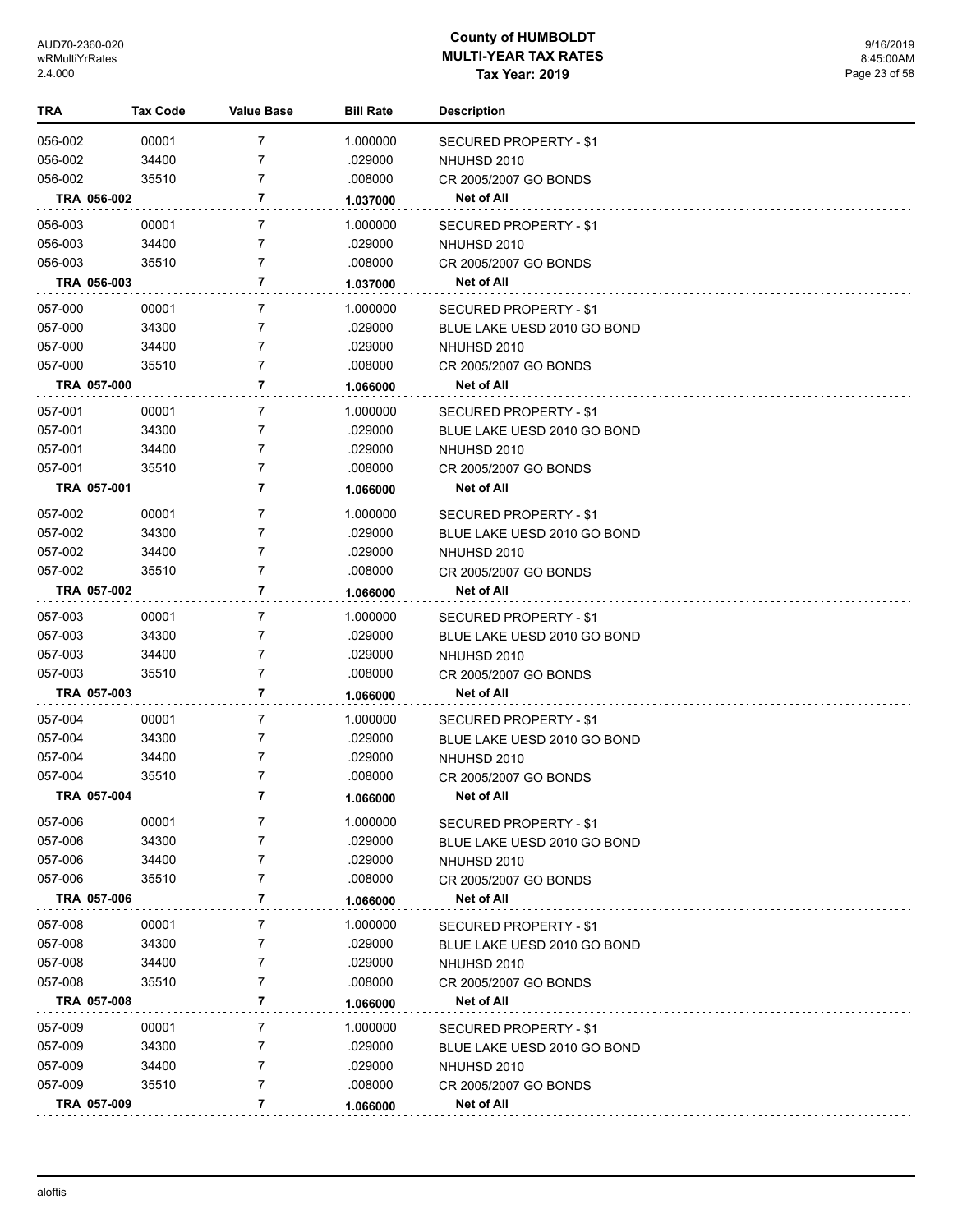| 060-000<br>00001<br>1.000000<br>7<br>SECURED PROPERTY - \$1<br>060-000<br>35510<br>7<br>.008000<br>CR 2005/2007 GO BONDS<br>060-000<br>38200<br>7<br>.017000<br>FORTUNA HIGH GO BONDS 2000<br>TRA 060-000<br>7<br>Net of All<br>1.025000<br>071-000<br>00001<br>7<br>1.000000<br><b>SECURED PROPERTY - \$1</b><br>071-000<br>35510<br>7<br>.008000<br>CR 2005/2007 GO BONDS<br>38200<br>071-000<br>7<br>.017000<br>FORTUNA HIGH GO BONDS 2000<br>TRA 071-000<br>7<br>Net of All<br>1.025000<br>071-001<br>00001<br>7<br>1.000000<br><b>SECURED PROPERTY - \$1</b><br>35510<br>$\overline{7}$<br>071-001<br>.008000<br>CR 2005/2007 GO BONDS<br>071-001<br>38200<br>7<br>.017000<br>FORTUNA HIGH GO BONDS 2000<br>TRA 071-001<br>7<br>Net of All<br>1.025000<br>071-002<br>7<br>1.000000<br>00001<br>SECURED PROPERTY - \$1<br>071-002<br>35510<br>$\overline{7}$<br>.008000<br>CR 2005/2007 GO BONDS<br>$\overline{7}$<br>071-002<br>38200<br>.017000<br>FORTUNA HIGH GO BONDS 2000<br>TRA 071-002<br>7<br>Net of All<br>1.025000<br>071-003<br>00001<br>7<br>1.000000<br>SECURED PROPERTY - \$1<br>071-003<br>35510<br>7<br>.008000<br>CR 2005/2007 GO BONDS<br>$\overline{7}$<br>071-003<br>38200<br>.017000<br>FORTUNA HIGH GO BONDS 2000<br>TRA 071-003<br>7<br><b>Net of All</b><br>1.025000<br>071-004<br>7<br>1.000000<br>00001<br>SECURED PROPERTY - \$1<br>35510<br>071-004<br>7<br>.008000<br>CR 2005/2007 GO BONDS<br>7<br>071-004<br>38200<br>.017000<br>FORTUNA HIGH GO BONDS 2000<br>7<br><b>Net of All</b><br>TRA 071-004<br>1.025000<br>073-001<br>00001<br>7<br>1.000000<br>SECURED PROPERTY - \$1<br>073-001<br>35510<br>7<br>.008000<br>CR 2005/2007 GO BONDS<br>073-001<br>35600<br>7<br>.030000<br><b>CUTTEN ELEM 2018</b><br>37500<br>7<br>073-001<br>.028000<br>EUREKA UNIF HIGH 2002 GO BONDS<br>$\overline{7}$<br>073-001<br>37520<br>.015000<br>EUREKA UNIFIED SD 2015 GO BOND<br>7<br>TRA 073-001<br><b>Net of All</b><br>1.081000<br>073-002<br>00001<br>7<br>1.000000<br>SECURED PROPERTY - \$1<br>35510<br>$\overline{7}$<br>073-002<br>.008000<br>CR 2005/2007 GO BONDS<br>073-002<br>35600<br>.030000<br><b>CUTTEN ELEM 2018</b><br>073-002<br>37500<br>7<br>.028000<br>EUREKA UNIF HIGH 2002 GO BONDS<br>073-002<br>37520<br>.015000<br>7<br>EUREKA UNIFIED SD 2015 GO BOND<br>7<br>TRA 073-002<br>Net of All<br>1.081000<br>073-003<br>7<br>1.000000<br>00001<br><b>SECURED PROPERTY - \$1</b><br>073-003<br>35510<br>.008000<br>7<br>CR 2005/2007 GO BONDS<br>.030000<br>073-003<br>35600<br>7<br><b>CUTTEN ELEM 2018</b><br>073-003<br>37500<br>.028000<br>7<br>EUREKA UNIF HIGH 2002 GO BONDS<br>073-003<br>37520<br>.015000<br>7<br>EUREKA UNIFIED SD 2015 GO BOND<br>TRA 073-003<br>7<br>Net of All<br>1.081000<br>073-004<br>00001<br>7<br>1.000000<br>SECURED PROPERTY - \$1<br>073-004<br>35510<br>.008000<br>7<br>CR 2005/2007 GO BONDS<br>073-004<br>35600<br>7<br>.030000<br><b>CUTTEN ELEM 2018</b><br>073-004<br>37500<br>.028000<br>7<br>EUREKA UNIF HIGH 2002 GO BONDS | <b>TRA</b> | <b>Tax Code</b> | Value Base | <b>Bill Rate</b> | <b>Description</b> |
|-------------------------------------------------------------------------------------------------------------------------------------------------------------------------------------------------------------------------------------------------------------------------------------------------------------------------------------------------------------------------------------------------------------------------------------------------------------------------------------------------------------------------------------------------------------------------------------------------------------------------------------------------------------------------------------------------------------------------------------------------------------------------------------------------------------------------------------------------------------------------------------------------------------------------------------------------------------------------------------------------------------------------------------------------------------------------------------------------------------------------------------------------------------------------------------------------------------------------------------------------------------------------------------------------------------------------------------------------------------------------------------------------------------------------------------------------------------------------------------------------------------------------------------------------------------------------------------------------------------------------------------------------------------------------------------------------------------------------------------------------------------------------------------------------------------------------------------------------------------------------------------------------------------------------------------------------------------------------------------------------------------------------------------------------------------------------------------------------------------------------------------------------------------------------------------------------------------------------------------------------------------------------------------------------------------------------------------------------------------------------------------------------------------------------------------------------------------------------------------------------------------------------------------------------------------------------------------------------------------------------------------------------------------------------------------------------------------------------------------------------------------------------------------------------------------------------------------------------------------------------------------------------------------------------------------------------------------------------------------------------------------------------|------------|-----------------|------------|------------------|--------------------|
|                                                                                                                                                                                                                                                                                                                                                                                                                                                                                                                                                                                                                                                                                                                                                                                                                                                                                                                                                                                                                                                                                                                                                                                                                                                                                                                                                                                                                                                                                                                                                                                                                                                                                                                                                                                                                                                                                                                                                                                                                                                                                                                                                                                                                                                                                                                                                                                                                                                                                                                                                                                                                                                                                                                                                                                                                                                                                                                                                                                                                         |            |                 |            |                  |                    |
|                                                                                                                                                                                                                                                                                                                                                                                                                                                                                                                                                                                                                                                                                                                                                                                                                                                                                                                                                                                                                                                                                                                                                                                                                                                                                                                                                                                                                                                                                                                                                                                                                                                                                                                                                                                                                                                                                                                                                                                                                                                                                                                                                                                                                                                                                                                                                                                                                                                                                                                                                                                                                                                                                                                                                                                                                                                                                                                                                                                                                         |            |                 |            |                  |                    |
|                                                                                                                                                                                                                                                                                                                                                                                                                                                                                                                                                                                                                                                                                                                                                                                                                                                                                                                                                                                                                                                                                                                                                                                                                                                                                                                                                                                                                                                                                                                                                                                                                                                                                                                                                                                                                                                                                                                                                                                                                                                                                                                                                                                                                                                                                                                                                                                                                                                                                                                                                                                                                                                                                                                                                                                                                                                                                                                                                                                                                         |            |                 |            |                  |                    |
|                                                                                                                                                                                                                                                                                                                                                                                                                                                                                                                                                                                                                                                                                                                                                                                                                                                                                                                                                                                                                                                                                                                                                                                                                                                                                                                                                                                                                                                                                                                                                                                                                                                                                                                                                                                                                                                                                                                                                                                                                                                                                                                                                                                                                                                                                                                                                                                                                                                                                                                                                                                                                                                                                                                                                                                                                                                                                                                                                                                                                         |            |                 |            |                  |                    |
|                                                                                                                                                                                                                                                                                                                                                                                                                                                                                                                                                                                                                                                                                                                                                                                                                                                                                                                                                                                                                                                                                                                                                                                                                                                                                                                                                                                                                                                                                                                                                                                                                                                                                                                                                                                                                                                                                                                                                                                                                                                                                                                                                                                                                                                                                                                                                                                                                                                                                                                                                                                                                                                                                                                                                                                                                                                                                                                                                                                                                         |            |                 |            |                  |                    |
|                                                                                                                                                                                                                                                                                                                                                                                                                                                                                                                                                                                                                                                                                                                                                                                                                                                                                                                                                                                                                                                                                                                                                                                                                                                                                                                                                                                                                                                                                                                                                                                                                                                                                                                                                                                                                                                                                                                                                                                                                                                                                                                                                                                                                                                                                                                                                                                                                                                                                                                                                                                                                                                                                                                                                                                                                                                                                                                                                                                                                         |            |                 |            |                  |                    |
|                                                                                                                                                                                                                                                                                                                                                                                                                                                                                                                                                                                                                                                                                                                                                                                                                                                                                                                                                                                                                                                                                                                                                                                                                                                                                                                                                                                                                                                                                                                                                                                                                                                                                                                                                                                                                                                                                                                                                                                                                                                                                                                                                                                                                                                                                                                                                                                                                                                                                                                                                                                                                                                                                                                                                                                                                                                                                                                                                                                                                         |            |                 |            |                  |                    |
|                                                                                                                                                                                                                                                                                                                                                                                                                                                                                                                                                                                                                                                                                                                                                                                                                                                                                                                                                                                                                                                                                                                                                                                                                                                                                                                                                                                                                                                                                                                                                                                                                                                                                                                                                                                                                                                                                                                                                                                                                                                                                                                                                                                                                                                                                                                                                                                                                                                                                                                                                                                                                                                                                                                                                                                                                                                                                                                                                                                                                         |            |                 |            |                  |                    |
|                                                                                                                                                                                                                                                                                                                                                                                                                                                                                                                                                                                                                                                                                                                                                                                                                                                                                                                                                                                                                                                                                                                                                                                                                                                                                                                                                                                                                                                                                                                                                                                                                                                                                                                                                                                                                                                                                                                                                                                                                                                                                                                                                                                                                                                                                                                                                                                                                                                                                                                                                                                                                                                                                                                                                                                                                                                                                                                                                                                                                         |            |                 |            |                  |                    |
|                                                                                                                                                                                                                                                                                                                                                                                                                                                                                                                                                                                                                                                                                                                                                                                                                                                                                                                                                                                                                                                                                                                                                                                                                                                                                                                                                                                                                                                                                                                                                                                                                                                                                                                                                                                                                                                                                                                                                                                                                                                                                                                                                                                                                                                                                                                                                                                                                                                                                                                                                                                                                                                                                                                                                                                                                                                                                                                                                                                                                         |            |                 |            |                  |                    |
|                                                                                                                                                                                                                                                                                                                                                                                                                                                                                                                                                                                                                                                                                                                                                                                                                                                                                                                                                                                                                                                                                                                                                                                                                                                                                                                                                                                                                                                                                                                                                                                                                                                                                                                                                                                                                                                                                                                                                                                                                                                                                                                                                                                                                                                                                                                                                                                                                                                                                                                                                                                                                                                                                                                                                                                                                                                                                                                                                                                                                         |            |                 |            |                  |                    |
|                                                                                                                                                                                                                                                                                                                                                                                                                                                                                                                                                                                                                                                                                                                                                                                                                                                                                                                                                                                                                                                                                                                                                                                                                                                                                                                                                                                                                                                                                                                                                                                                                                                                                                                                                                                                                                                                                                                                                                                                                                                                                                                                                                                                                                                                                                                                                                                                                                                                                                                                                                                                                                                                                                                                                                                                                                                                                                                                                                                                                         |            |                 |            |                  |                    |
|                                                                                                                                                                                                                                                                                                                                                                                                                                                                                                                                                                                                                                                                                                                                                                                                                                                                                                                                                                                                                                                                                                                                                                                                                                                                                                                                                                                                                                                                                                                                                                                                                                                                                                                                                                                                                                                                                                                                                                                                                                                                                                                                                                                                                                                                                                                                                                                                                                                                                                                                                                                                                                                                                                                                                                                                                                                                                                                                                                                                                         |            |                 |            |                  |                    |
|                                                                                                                                                                                                                                                                                                                                                                                                                                                                                                                                                                                                                                                                                                                                                                                                                                                                                                                                                                                                                                                                                                                                                                                                                                                                                                                                                                                                                                                                                                                                                                                                                                                                                                                                                                                                                                                                                                                                                                                                                                                                                                                                                                                                                                                                                                                                                                                                                                                                                                                                                                                                                                                                                                                                                                                                                                                                                                                                                                                                                         |            |                 |            |                  |                    |
|                                                                                                                                                                                                                                                                                                                                                                                                                                                                                                                                                                                                                                                                                                                                                                                                                                                                                                                                                                                                                                                                                                                                                                                                                                                                                                                                                                                                                                                                                                                                                                                                                                                                                                                                                                                                                                                                                                                                                                                                                                                                                                                                                                                                                                                                                                                                                                                                                                                                                                                                                                                                                                                                                                                                                                                                                                                                                                                                                                                                                         |            |                 |            |                  |                    |
|                                                                                                                                                                                                                                                                                                                                                                                                                                                                                                                                                                                                                                                                                                                                                                                                                                                                                                                                                                                                                                                                                                                                                                                                                                                                                                                                                                                                                                                                                                                                                                                                                                                                                                                                                                                                                                                                                                                                                                                                                                                                                                                                                                                                                                                                                                                                                                                                                                                                                                                                                                                                                                                                                                                                                                                                                                                                                                                                                                                                                         |            |                 |            |                  |                    |
|                                                                                                                                                                                                                                                                                                                                                                                                                                                                                                                                                                                                                                                                                                                                                                                                                                                                                                                                                                                                                                                                                                                                                                                                                                                                                                                                                                                                                                                                                                                                                                                                                                                                                                                                                                                                                                                                                                                                                                                                                                                                                                                                                                                                                                                                                                                                                                                                                                                                                                                                                                                                                                                                                                                                                                                                                                                                                                                                                                                                                         |            |                 |            |                  |                    |
|                                                                                                                                                                                                                                                                                                                                                                                                                                                                                                                                                                                                                                                                                                                                                                                                                                                                                                                                                                                                                                                                                                                                                                                                                                                                                                                                                                                                                                                                                                                                                                                                                                                                                                                                                                                                                                                                                                                                                                                                                                                                                                                                                                                                                                                                                                                                                                                                                                                                                                                                                                                                                                                                                                                                                                                                                                                                                                                                                                                                                         |            |                 |            |                  |                    |
|                                                                                                                                                                                                                                                                                                                                                                                                                                                                                                                                                                                                                                                                                                                                                                                                                                                                                                                                                                                                                                                                                                                                                                                                                                                                                                                                                                                                                                                                                                                                                                                                                                                                                                                                                                                                                                                                                                                                                                                                                                                                                                                                                                                                                                                                                                                                                                                                                                                                                                                                                                                                                                                                                                                                                                                                                                                                                                                                                                                                                         |            |                 |            |                  |                    |
|                                                                                                                                                                                                                                                                                                                                                                                                                                                                                                                                                                                                                                                                                                                                                                                                                                                                                                                                                                                                                                                                                                                                                                                                                                                                                                                                                                                                                                                                                                                                                                                                                                                                                                                                                                                                                                                                                                                                                                                                                                                                                                                                                                                                                                                                                                                                                                                                                                                                                                                                                                                                                                                                                                                                                                                                                                                                                                                                                                                                                         |            |                 |            |                  |                    |
|                                                                                                                                                                                                                                                                                                                                                                                                                                                                                                                                                                                                                                                                                                                                                                                                                                                                                                                                                                                                                                                                                                                                                                                                                                                                                                                                                                                                                                                                                                                                                                                                                                                                                                                                                                                                                                                                                                                                                                                                                                                                                                                                                                                                                                                                                                                                                                                                                                                                                                                                                                                                                                                                                                                                                                                                                                                                                                                                                                                                                         |            |                 |            |                  |                    |
|                                                                                                                                                                                                                                                                                                                                                                                                                                                                                                                                                                                                                                                                                                                                                                                                                                                                                                                                                                                                                                                                                                                                                                                                                                                                                                                                                                                                                                                                                                                                                                                                                                                                                                                                                                                                                                                                                                                                                                                                                                                                                                                                                                                                                                                                                                                                                                                                                                                                                                                                                                                                                                                                                                                                                                                                                                                                                                                                                                                                                         |            |                 |            |                  |                    |
|                                                                                                                                                                                                                                                                                                                                                                                                                                                                                                                                                                                                                                                                                                                                                                                                                                                                                                                                                                                                                                                                                                                                                                                                                                                                                                                                                                                                                                                                                                                                                                                                                                                                                                                                                                                                                                                                                                                                                                                                                                                                                                                                                                                                                                                                                                                                                                                                                                                                                                                                                                                                                                                                                                                                                                                                                                                                                                                                                                                                                         |            |                 |            |                  |                    |
|                                                                                                                                                                                                                                                                                                                                                                                                                                                                                                                                                                                                                                                                                                                                                                                                                                                                                                                                                                                                                                                                                                                                                                                                                                                                                                                                                                                                                                                                                                                                                                                                                                                                                                                                                                                                                                                                                                                                                                                                                                                                                                                                                                                                                                                                                                                                                                                                                                                                                                                                                                                                                                                                                                                                                                                                                                                                                                                                                                                                                         |            |                 |            |                  |                    |
|                                                                                                                                                                                                                                                                                                                                                                                                                                                                                                                                                                                                                                                                                                                                                                                                                                                                                                                                                                                                                                                                                                                                                                                                                                                                                                                                                                                                                                                                                                                                                                                                                                                                                                                                                                                                                                                                                                                                                                                                                                                                                                                                                                                                                                                                                                                                                                                                                                                                                                                                                                                                                                                                                                                                                                                                                                                                                                                                                                                                                         |            |                 |            |                  |                    |
|                                                                                                                                                                                                                                                                                                                                                                                                                                                                                                                                                                                                                                                                                                                                                                                                                                                                                                                                                                                                                                                                                                                                                                                                                                                                                                                                                                                                                                                                                                                                                                                                                                                                                                                                                                                                                                                                                                                                                                                                                                                                                                                                                                                                                                                                                                                                                                                                                                                                                                                                                                                                                                                                                                                                                                                                                                                                                                                                                                                                                         |            |                 |            |                  |                    |
|                                                                                                                                                                                                                                                                                                                                                                                                                                                                                                                                                                                                                                                                                                                                                                                                                                                                                                                                                                                                                                                                                                                                                                                                                                                                                                                                                                                                                                                                                                                                                                                                                                                                                                                                                                                                                                                                                                                                                                                                                                                                                                                                                                                                                                                                                                                                                                                                                                                                                                                                                                                                                                                                                                                                                                                                                                                                                                                                                                                                                         |            |                 |            |                  |                    |
|                                                                                                                                                                                                                                                                                                                                                                                                                                                                                                                                                                                                                                                                                                                                                                                                                                                                                                                                                                                                                                                                                                                                                                                                                                                                                                                                                                                                                                                                                                                                                                                                                                                                                                                                                                                                                                                                                                                                                                                                                                                                                                                                                                                                                                                                                                                                                                                                                                                                                                                                                                                                                                                                                                                                                                                                                                                                                                                                                                                                                         |            |                 |            |                  |                    |
|                                                                                                                                                                                                                                                                                                                                                                                                                                                                                                                                                                                                                                                                                                                                                                                                                                                                                                                                                                                                                                                                                                                                                                                                                                                                                                                                                                                                                                                                                                                                                                                                                                                                                                                                                                                                                                                                                                                                                                                                                                                                                                                                                                                                                                                                                                                                                                                                                                                                                                                                                                                                                                                                                                                                                                                                                                                                                                                                                                                                                         |            |                 |            |                  |                    |
|                                                                                                                                                                                                                                                                                                                                                                                                                                                                                                                                                                                                                                                                                                                                                                                                                                                                                                                                                                                                                                                                                                                                                                                                                                                                                                                                                                                                                                                                                                                                                                                                                                                                                                                                                                                                                                                                                                                                                                                                                                                                                                                                                                                                                                                                                                                                                                                                                                                                                                                                                                                                                                                                                                                                                                                                                                                                                                                                                                                                                         |            |                 |            |                  |                    |
|                                                                                                                                                                                                                                                                                                                                                                                                                                                                                                                                                                                                                                                                                                                                                                                                                                                                                                                                                                                                                                                                                                                                                                                                                                                                                                                                                                                                                                                                                                                                                                                                                                                                                                                                                                                                                                                                                                                                                                                                                                                                                                                                                                                                                                                                                                                                                                                                                                                                                                                                                                                                                                                                                                                                                                                                                                                                                                                                                                                                                         |            |                 |            |                  |                    |
|                                                                                                                                                                                                                                                                                                                                                                                                                                                                                                                                                                                                                                                                                                                                                                                                                                                                                                                                                                                                                                                                                                                                                                                                                                                                                                                                                                                                                                                                                                                                                                                                                                                                                                                                                                                                                                                                                                                                                                                                                                                                                                                                                                                                                                                                                                                                                                                                                                                                                                                                                                                                                                                                                                                                                                                                                                                                                                                                                                                                                         |            |                 |            |                  |                    |
|                                                                                                                                                                                                                                                                                                                                                                                                                                                                                                                                                                                                                                                                                                                                                                                                                                                                                                                                                                                                                                                                                                                                                                                                                                                                                                                                                                                                                                                                                                                                                                                                                                                                                                                                                                                                                                                                                                                                                                                                                                                                                                                                                                                                                                                                                                                                                                                                                                                                                                                                                                                                                                                                                                                                                                                                                                                                                                                                                                                                                         |            |                 |            |                  |                    |
|                                                                                                                                                                                                                                                                                                                                                                                                                                                                                                                                                                                                                                                                                                                                                                                                                                                                                                                                                                                                                                                                                                                                                                                                                                                                                                                                                                                                                                                                                                                                                                                                                                                                                                                                                                                                                                                                                                                                                                                                                                                                                                                                                                                                                                                                                                                                                                                                                                                                                                                                                                                                                                                                                                                                                                                                                                                                                                                                                                                                                         |            |                 |            |                  |                    |
|                                                                                                                                                                                                                                                                                                                                                                                                                                                                                                                                                                                                                                                                                                                                                                                                                                                                                                                                                                                                                                                                                                                                                                                                                                                                                                                                                                                                                                                                                                                                                                                                                                                                                                                                                                                                                                                                                                                                                                                                                                                                                                                                                                                                                                                                                                                                                                                                                                                                                                                                                                                                                                                                                                                                                                                                                                                                                                                                                                                                                         |            |                 |            |                  |                    |
|                                                                                                                                                                                                                                                                                                                                                                                                                                                                                                                                                                                                                                                                                                                                                                                                                                                                                                                                                                                                                                                                                                                                                                                                                                                                                                                                                                                                                                                                                                                                                                                                                                                                                                                                                                                                                                                                                                                                                                                                                                                                                                                                                                                                                                                                                                                                                                                                                                                                                                                                                                                                                                                                                                                                                                                                                                                                                                                                                                                                                         |            |                 |            |                  |                    |
|                                                                                                                                                                                                                                                                                                                                                                                                                                                                                                                                                                                                                                                                                                                                                                                                                                                                                                                                                                                                                                                                                                                                                                                                                                                                                                                                                                                                                                                                                                                                                                                                                                                                                                                                                                                                                                                                                                                                                                                                                                                                                                                                                                                                                                                                                                                                                                                                                                                                                                                                                                                                                                                                                                                                                                                                                                                                                                                                                                                                                         |            |                 |            |                  |                    |
|                                                                                                                                                                                                                                                                                                                                                                                                                                                                                                                                                                                                                                                                                                                                                                                                                                                                                                                                                                                                                                                                                                                                                                                                                                                                                                                                                                                                                                                                                                                                                                                                                                                                                                                                                                                                                                                                                                                                                                                                                                                                                                                                                                                                                                                                                                                                                                                                                                                                                                                                                                                                                                                                                                                                                                                                                                                                                                                                                                                                                         |            |                 |            |                  |                    |
|                                                                                                                                                                                                                                                                                                                                                                                                                                                                                                                                                                                                                                                                                                                                                                                                                                                                                                                                                                                                                                                                                                                                                                                                                                                                                                                                                                                                                                                                                                                                                                                                                                                                                                                                                                                                                                                                                                                                                                                                                                                                                                                                                                                                                                                                                                                                                                                                                                                                                                                                                                                                                                                                                                                                                                                                                                                                                                                                                                                                                         |            |                 |            |                  |                    |
|                                                                                                                                                                                                                                                                                                                                                                                                                                                                                                                                                                                                                                                                                                                                                                                                                                                                                                                                                                                                                                                                                                                                                                                                                                                                                                                                                                                                                                                                                                                                                                                                                                                                                                                                                                                                                                                                                                                                                                                                                                                                                                                                                                                                                                                                                                                                                                                                                                                                                                                                                                                                                                                                                                                                                                                                                                                                                                                                                                                                                         |            |                 |            |                  |                    |
|                                                                                                                                                                                                                                                                                                                                                                                                                                                                                                                                                                                                                                                                                                                                                                                                                                                                                                                                                                                                                                                                                                                                                                                                                                                                                                                                                                                                                                                                                                                                                                                                                                                                                                                                                                                                                                                                                                                                                                                                                                                                                                                                                                                                                                                                                                                                                                                                                                                                                                                                                                                                                                                                                                                                                                                                                                                                                                                                                                                                                         |            |                 |            |                  |                    |
|                                                                                                                                                                                                                                                                                                                                                                                                                                                                                                                                                                                                                                                                                                                                                                                                                                                                                                                                                                                                                                                                                                                                                                                                                                                                                                                                                                                                                                                                                                                                                                                                                                                                                                                                                                                                                                                                                                                                                                                                                                                                                                                                                                                                                                                                                                                                                                                                                                                                                                                                                                                                                                                                                                                                                                                                                                                                                                                                                                                                                         |            |                 |            |                  |                    |
|                                                                                                                                                                                                                                                                                                                                                                                                                                                                                                                                                                                                                                                                                                                                                                                                                                                                                                                                                                                                                                                                                                                                                                                                                                                                                                                                                                                                                                                                                                                                                                                                                                                                                                                                                                                                                                                                                                                                                                                                                                                                                                                                                                                                                                                                                                                                                                                                                                                                                                                                                                                                                                                                                                                                                                                                                                                                                                                                                                                                                         |            |                 |            |                  |                    |
|                                                                                                                                                                                                                                                                                                                                                                                                                                                                                                                                                                                                                                                                                                                                                                                                                                                                                                                                                                                                                                                                                                                                                                                                                                                                                                                                                                                                                                                                                                                                                                                                                                                                                                                                                                                                                                                                                                                                                                                                                                                                                                                                                                                                                                                                                                                                                                                                                                                                                                                                                                                                                                                                                                                                                                                                                                                                                                                                                                                                                         |            |                 |            |                  |                    |
|                                                                                                                                                                                                                                                                                                                                                                                                                                                                                                                                                                                                                                                                                                                                                                                                                                                                                                                                                                                                                                                                                                                                                                                                                                                                                                                                                                                                                                                                                                                                                                                                                                                                                                                                                                                                                                                                                                                                                                                                                                                                                                                                                                                                                                                                                                                                                                                                                                                                                                                                                                                                                                                                                                                                                                                                                                                                                                                                                                                                                         |            |                 |            |                  |                    |
|                                                                                                                                                                                                                                                                                                                                                                                                                                                                                                                                                                                                                                                                                                                                                                                                                                                                                                                                                                                                                                                                                                                                                                                                                                                                                                                                                                                                                                                                                                                                                                                                                                                                                                                                                                                                                                                                                                                                                                                                                                                                                                                                                                                                                                                                                                                                                                                                                                                                                                                                                                                                                                                                                                                                                                                                                                                                                                                                                                                                                         |            |                 |            |                  |                    |
| 073-004<br>37520<br>7<br>.015000<br>EUREKA UNIFIED SD 2015 GO BOND                                                                                                                                                                                                                                                                                                                                                                                                                                                                                                                                                                                                                                                                                                                                                                                                                                                                                                                                                                                                                                                                                                                                                                                                                                                                                                                                                                                                                                                                                                                                                                                                                                                                                                                                                                                                                                                                                                                                                                                                                                                                                                                                                                                                                                                                                                                                                                                                                                                                                                                                                                                                                                                                                                                                                                                                                                                                                                                                                      |            |                 |            |                  |                    |
| 7<br>TRA 073-004<br>Net of All<br>1.081000                                                                                                                                                                                                                                                                                                                                                                                                                                                                                                                                                                                                                                                                                                                                                                                                                                                                                                                                                                                                                                                                                                                                                                                                                                                                                                                                                                                                                                                                                                                                                                                                                                                                                                                                                                                                                                                                                                                                                                                                                                                                                                                                                                                                                                                                                                                                                                                                                                                                                                                                                                                                                                                                                                                                                                                                                                                                                                                                                                              |            |                 |            |                  |                    |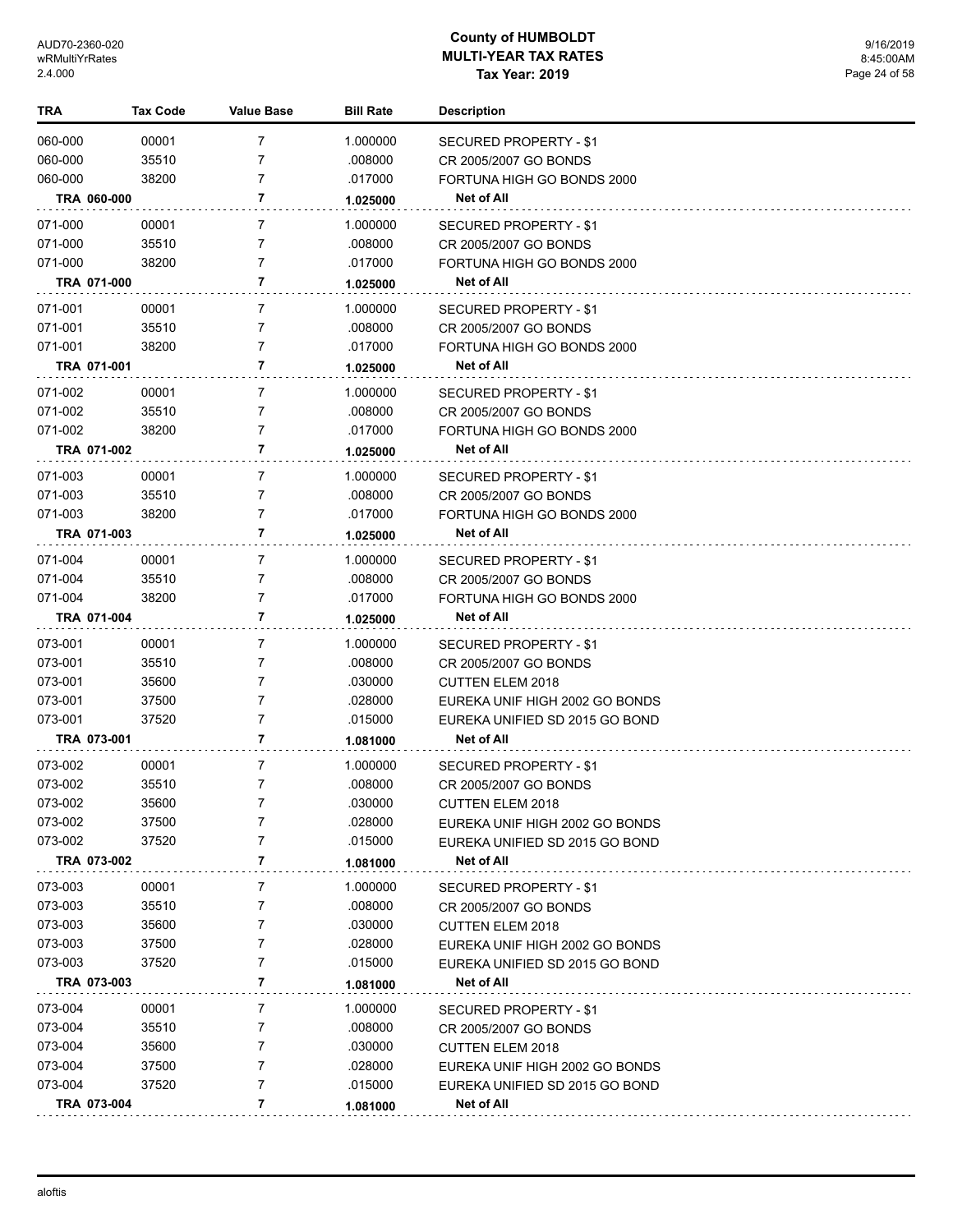| TRA         | <b>Tax Code</b> | <b>Value Base</b> | <b>Bill Rate</b> | <b>Description</b>             |
|-------------|-----------------|-------------------|------------------|--------------------------------|
| 073-005     | 00001           | $\overline{7}$    | 1.000000         | <b>SECURED PROPERTY - \$1</b>  |
| 073-005     | 35510           | 7                 | .008000          | CR 2005/2007 GO BONDS          |
| 073-005     | 35600           | 7                 | .030000          | <b>CUTTEN ELEM 2018</b>        |
| 073-005     | 37500           | 7                 | .028000          | EUREKA UNIF HIGH 2002 GO BONDS |
| 073-005     | 37520           | $\overline{7}$    | .015000          | EUREKA UNIFIED SD 2015 GO BOND |
| TRA 073-005 |                 | 7                 | 1.081000         | Net of All                     |
| 073-006     | 00001           | 7                 | 1.000000         | SECURED PROPERTY - \$1         |
| 073-006     | 35510           | 7                 | .008000          | CR 2005/2007 GO BONDS          |
| 073-006     | 35600           | 7                 | .030000          | <b>CUTTEN ELEM 2018</b>        |
| 073-006     | 37500           | $\overline{7}$    | .028000          | EUREKA UNIF HIGH 2002 GO BONDS |
| 073-006     | 37520           | $\overline{7}$    | .015000          | EUREKA UNIFIED SD 2015 GO BOND |
| TRA 073-006 |                 | 7                 | 1.081000         | Net of All                     |
| 074-001     | 00001           | 7                 | 1.000000         | SECURED PROPERTY - \$1         |
| 074-001     | 35300           | 7                 | .027000          | FRESHWATER ELEM GO BOND 2018   |
| 074-001     | 35510           | 7                 | .008000          | CR 2005/2007 GO BONDS          |
| 074-001     | 37500           | $\overline{7}$    | .028000          | EUREKA UNIF HIGH 2002 GO BONDS |
| 074-001     | 37520           | $\overline{7}$    | .015000          | EUREKA UNIFIED SD 2015 GO BOND |
| 074-001     | 38000           | $\overline{7}$    | .025000          | FRESHWATER ELEM GO BONDS 2001  |
| TRA 074-001 |                 | 7                 | 1.103000         | <b>Net of All</b>              |
| 074-002     | 00001           | 7                 | 1.000000         | SECURED PROPERTY - \$1         |
| 074-002     | 35300           | $\overline{7}$    | .027000          | FRESHWATER ELEM GO BOND 2018   |
| 074-002     | 35510           | 7                 | .008000          | CR 2005/2007 GO BONDS          |
| 074-002     | 37500           | $\overline{7}$    | .028000          | EUREKA UNIF HIGH 2002 GO BONDS |
| 074-002     | 37520           | $\overline{7}$    | .015000          | EUREKA UNIFIED SD 2015 GO BOND |
| 074-002     | 38000           | 7                 | .025000          | FRESHWATER ELEM GO BONDS 2001  |
| TRA 074-002 |                 | 7                 | 1.103000         | Net of All                     |
| 074-003     | 00001           | 7                 | 1.000000         | SECURED PROPERTY - \$1         |
| 074-003     | 35300           | $\overline{7}$    | .027000          | FRESHWATER ELEM GO BOND 2018   |
| 074-003     | 35510           | 7                 | .008000          | CR 2005/2007 GO BONDS          |
| 074-003     | 37500           | 7                 | .028000          | EUREKA UNIF HIGH 2002 GO BONDS |
| 074-003     | 37520           | 7                 | .015000          | EUREKA UNIFIED SD 2015 GO BOND |
| 074-003     | 38000           | 7                 | .025000          | FRESHWATER ELEM GO BONDS 2001  |
| TRA 074-003 |                 | 7                 | 1.103000         | <b>Net of All</b>              |
| 074-004     | 00001           |                   | 1.000000         | <b>SECURED PROPERTY - \$1</b>  |
| 074-004     | 35300           | 7                 | .027000          | FRESHWATER ELEM GO BOND 2018   |
| 074-004     | 35510           | 7                 | .008000          | CR 2005/2007 GO BONDS          |
| 074-004     | 37500           | 7                 | .028000          | EUREKA UNIF HIGH 2002 GO BONDS |
| 074-004     | 37520           | 7                 | .015000          | EUREKA UNIFIED SD 2015 GO BOND |
| 074-004     | 38000           | 7                 | .025000          | FRESHWATER ELEM GO BONDS 2001  |
| TRA 074-004 |                 | 7                 | 1.103000         | Net of All                     |
| 074-005     | 00001           | 7                 | 1.000000         | SECURED PROPERTY - \$1         |
| 074-005     | 35300           | $\overline{7}$    | .027000          | FRESHWATER ELEM GO BOND 2018   |
| 074-005     | 35510           | 7                 | .008000          | CR 2005/2007 GO BONDS          |
| 074-005     | 37500           | 7                 | .028000          | EUREKA UNIF HIGH 2002 GO BONDS |
| 074-005     | 37520           | $\overline{7}$    | .015000          | EUREKA UNIFIED SD 2015 GO BOND |
| 074-005     | 38000           | 7                 | .025000          | FRESHWATER ELEM GO BONDS 2001  |
| TRA 074-005 |                 | 7                 | 1.103000         | Net of All                     |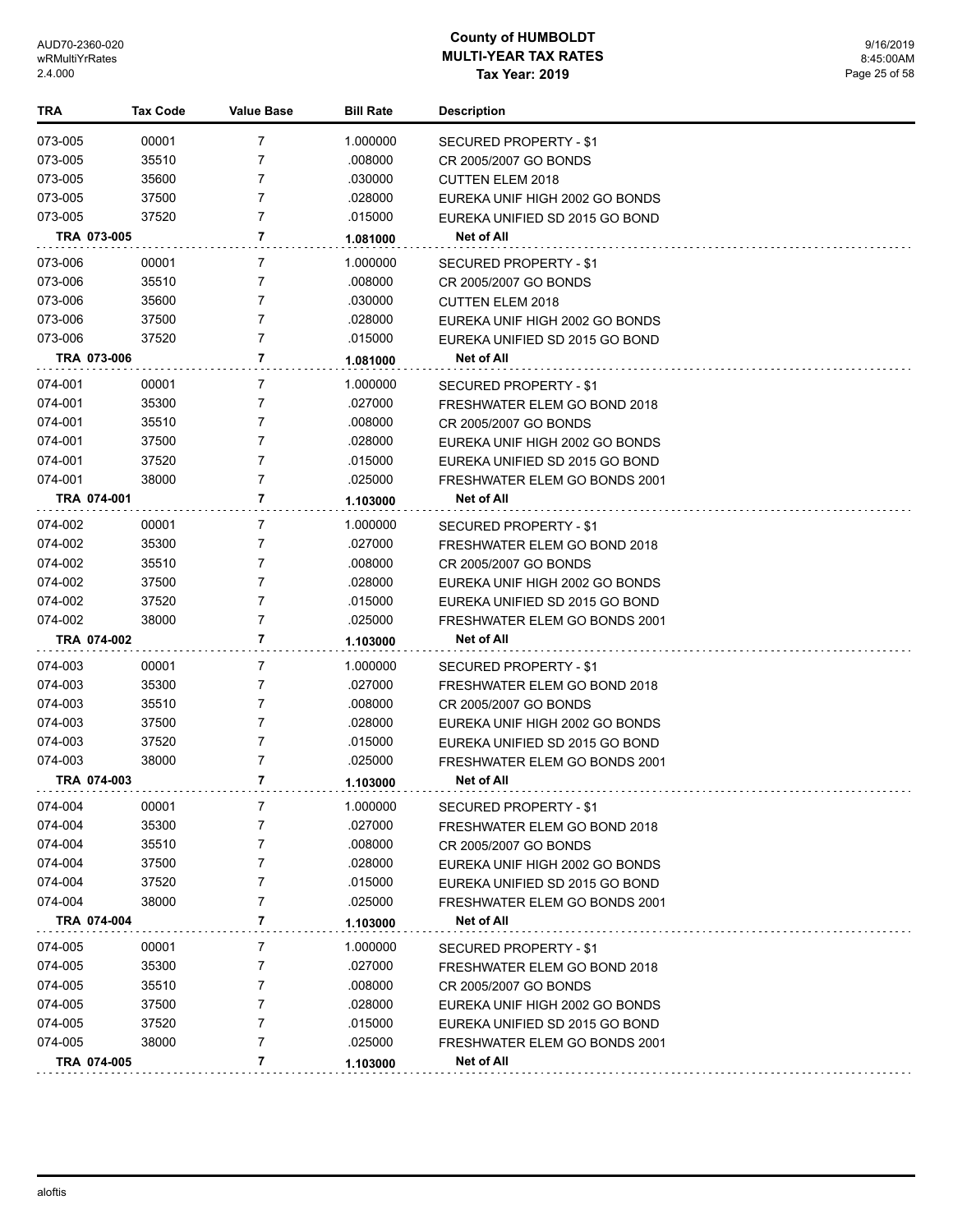| TRA     | Tax Code    | <b>Value Base</b> | <b>Bill Rate</b> | <b>Description</b>             |
|---------|-------------|-------------------|------------------|--------------------------------|
| 074-006 | 00001       | 7                 | 1.000000         | SECURED PROPERTY - \$1         |
| 074-006 | 35300       | 7                 | .027000          | FRESHWATER ELEM GO BOND 2018   |
| 074-006 | 35510       | 7                 | .008000          | CR 2005/2007 GO BONDS          |
| 074-006 | 37500       | 7                 | .028000          | EUREKA UNIF HIGH 2002 GO BONDS |
| 074-006 | 37520       | 7                 | .015000          | EUREKA UNIFIED SD 2015 GO BOND |
| 074-006 | 38000       | 7                 | .025000          | FRESHWATER ELEM GO BONDS 2001  |
|         | TRA 074-006 | 7                 | 1.103000         | Net of All                     |
| 074-007 | 00001       | 7                 | 1.000000         | SECURED PROPERTY - \$1         |
| 074-007 | 35300       | 7                 | .027000          | FRESHWATER ELEM GO BOND 2018   |
| 074-007 | 35510       | 7                 | .008000          | CR 2005/2007 GO BONDS          |
| 074-007 | 37500       | 7                 | .028000          | EUREKA UNIF HIGH 2002 GO BONDS |
| 074-007 | 37520       | 7                 | .015000          | EUREKA UNIFIED SD 2015 GO BOND |
| 074-007 | 38000       | 7                 | .025000          | FRESHWATER ELEM GO BONDS 2001  |
|         | TRA 074-007 | 7                 | 1.103000         | Net of All                     |
| 074-008 | 00001       | 7                 | 1.000000         | SECURED PROPERTY - \$1         |
| 074-008 | 35300       | 7                 | .027000          | FRESHWATER ELEM GO BOND 2018   |
| 074-008 | 35510       | 7                 | .008000          | CR 2005/2007 GO BONDS          |
| 074-008 | 37500       | 7                 | .028000          | EUREKA UNIF HIGH 2002 GO BONDS |
| 074-008 | 37520       | 7                 | .015000          | EUREKA UNIFIED SD 2015 GO BOND |
| 074-008 | 38000       | 7                 | .025000          | FRESHWATER ELEM GO BONDS 2001  |
|         | TRA 074-008 | 7                 | 1.103000         | <b>Net of All</b>              |
| 074-009 | 00001       | 7                 | 1.000000         | SECURED PROPERTY - \$1         |
| 074-009 | 35300       | 7                 | .027000          | FRESHWATER ELEM GO BOND 2018   |
| 074-009 | 35510       | 7                 | .008000          | CR 2005/2007 GO BONDS          |
| 074-009 | 37500       | 7                 | .028000          | EUREKA UNIF HIGH 2002 GO BONDS |
| 074-009 | 37520       | 7                 | .015000          | EUREKA UNIFIED SD 2015 GO BOND |
| 074-009 | 38000       | 7                 | .025000          | FRESHWATER ELEM GO BONDS 2001  |
|         | TRA 074-009 | 7                 | 1.103000         | Net of All                     |
| 074-010 | 00001       | 7                 | 1.000000         | SECURED PROPERTY - \$1         |
| 074-010 | 35300       | 7                 | .027000          | FRESHWATER ELEM GO BOND 2018   |
| 074-010 | 35510       | 7                 | .008000          | CR 2005/2007 GO BONDS          |
| 074-010 | 37500       | 7                 | .028000          | EUREKA UNIF HIGH 2002 GO BONDS |
| 074-010 | 37520       | 7                 | .015000          | EUREKA UNIFIED SD 2015 GO BOND |
| 074-010 | 38000       | 7                 | .025000          | FRESHWATER ELEM GO BONDS 2001  |
|         | TRA 074-010 | 7                 | 1.103000         | Net of All                     |
| 074-011 | 00001       | 7                 | 1.000000         | SECURED PROPERTY - \$1         |
| 074-011 | 35300       | 7                 | .027000          | FRESHWATER ELEM GO BOND 2018   |
| 074-011 | 35510       | 7                 | .008000          | CR 2005/2007 GO BONDS          |
| 074-011 | 37500       | 7                 | .028000          | EUREKA UNIF HIGH 2002 GO BONDS |
| 074-011 | 37520       | 7                 | .015000          | EUREKA UNIFIED SD 2015 GO BOND |
| 074-011 | 38000       | 7                 | .025000          | FRESHWATER ELEM GO BONDS 2001  |
|         | TRA 074-011 | 7                 | 1.103000         | Net of All                     |
| 074-012 | 00001       | 7                 | 1.000000         | SECURED PROPERTY - \$1         |
| 074-012 | 35300       | 7                 | .027000          | FRESHWATER ELEM GO BOND 2018   |
| 074-012 | 35510       | 7                 | .008000          | CR 2005/2007 GO BONDS          |
| 074-012 | 37500       | 7                 | .028000          | EUREKA UNIF HIGH 2002 GO BONDS |
| 074-012 | 37520       | 7                 | .015000          | EUREKA UNIFIED SD 2015 GO BOND |
| 074-012 | 38000       | $\overline{7}$    | .025000          | FRESHWATER ELEM GO BONDS 2001  |
|         | TRA 074-012 | 7                 | 1.103000         | Net of All                     |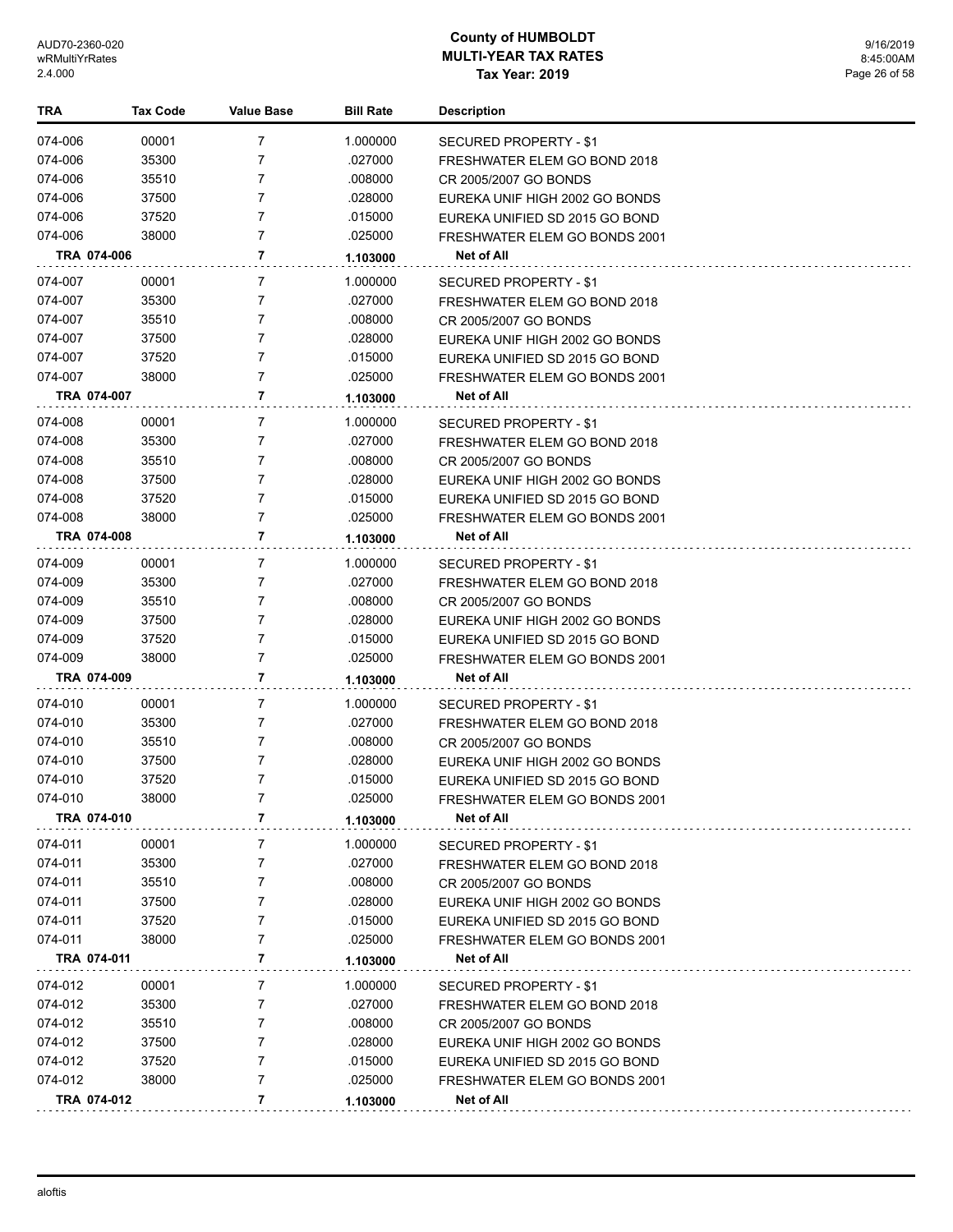| <b>TRA</b>  | <b>Tax Code</b> | <b>Value Base</b> | <b>Bill Rate</b> | <b>Description</b>             |
|-------------|-----------------|-------------------|------------------|--------------------------------|
| 074-013     | 00001           | 7                 | 1.000000         | SECURED PROPERTY - \$1         |
| 074-013     | 35300           | $\overline{7}$    | .027000          | FRESHWATER ELEM GO BOND 2018   |
| 074-013     | 35510           | 7                 | .008000          | CR 2005/2007 GO BONDS          |
| 074-013     | 37500           | 7                 | .028000          | EUREKA UNIF HIGH 2002 GO BONDS |
| 074-013     | 37520           | 7                 | .015000          | EUREKA UNIFIED SD 2015 GO BOND |
| 074-013     | 38000           | 7                 | .025000          | FRESHWATER ELEM GO BONDS 2001  |
| TRA 074-013 |                 | 7                 | 1.103000         | Net of All                     |
| 074-014     | 00001           | 7                 | 1.000000         | <b>SECURED PROPERTY - \$1</b>  |
| 074-014     | 35300           | $\overline{7}$    | .027000          | FRESHWATER ELEM GO BOND 2018   |
| 074-014     | 35510           | $\overline{7}$    | .008000          | CR 2005/2007 GO BONDS          |
| 074-014     | 37500           | 7                 | .028000          | EUREKA UNIF HIGH 2002 GO BONDS |
| 074-014     | 37520           | 7                 | .015000          | EUREKA UNIFIED SD 2015 GO BOND |
| 074-014     | 38000           | 7                 | .025000          | FRESHWATER ELEM GO BONDS 2001  |
| TRA 074-014 |                 | 7                 | 1.103000         | Net of All                     |
| 074-015     | 00001           | 7                 | 1.000000         | SECURED PROPERTY - \$1         |
| 074-015     | 35300           | $\overline{7}$    | .027000          | FRESHWATER ELEM GO BOND 2018   |
| 074-015     | 35510           | 7                 | .008000          | CR 2005/2007 GO BONDS          |
| 074-015     | 37500           | 7                 | .028000          | EUREKA UNIF HIGH 2002 GO BONDS |
| 074-015     | 37520           | $\overline{7}$    | .015000          | EUREKA UNIFIED SD 2015 GO BOND |
| 074-015     | 38000           | 7                 | .025000          | FRESHWATER ELEM GO BONDS 2001  |
| TRA 074-015 |                 | 7                 | 1.103000         | <b>Net of All</b>              |
| 074-016     | 00001           | 7                 | 1.000000         | SECURED PROPERTY - \$1         |
| 074-016     | 35300           | 7                 | .027000          | FRESHWATER ELEM GO BOND 2018   |
| 074-016     | 35510           | 7                 | .008000          | CR 2005/2007 GO BONDS          |
| 074-016     | 37500           | 7                 | .028000          | EUREKA UNIF HIGH 2002 GO BONDS |
| 074-016     | 37520           | 7                 | .015000          | EUREKA UNIFIED SD 2015 GO BOND |
| 074-016     | 38000           | 7                 | .025000          | FRESHWATER ELEM GO BONDS 2001  |
| TRA 074-016 |                 | 7                 | 1.103000         | Net of All                     |
| 075-001     | 00001           | 7                 | 1.000000         | SECURED PROPERTY - \$1         |
| 075-001     | 35510           | 7                 | .008000          | CR 2005/2007 GO BONDS          |
| 075-001     | 37500           | 7                 | .028000          | EUREKA UNIF HIGH 2002 GO BONDS |
| 075-001     | 37520           | 7                 | .015000          | EUREKA UNIFIED SD 2015 GO BOND |
| TRA 075-001 |                 | 7                 | 1.051000         | Net of All                     |
| 075-002     | 00001           | 7                 | 1.000000         | SECURED PROPERTY - \$1         |
| 075-002     | 35510           | 7                 | .008000          | CR 2005/2007 GO BONDS          |
| 075-002     | 37500           | 7                 | .028000          | EUREKA UNIF HIGH 2002 GO BONDS |
| 075-002     | 37520           | 7                 | .015000          | EUREKA UNIFIED SD 2015 GO BOND |
| TRA 075-002 |                 | 7                 | 1.051000         | Net of All                     |
| 075-003     | 00001           | 7                 | 1.000000         | <b>SECURED PROPERTY - \$1</b>  |
| 075-003     | 35510           | 7                 | .008000          | CR 2005/2007 GO BONDS          |
| 075-003     | 37500           | 7                 | .028000          | EUREKA UNIF HIGH 2002 GO BONDS |
| 075-003     | 37520           | 7                 | .015000          | EUREKA UNIFIED SD 2015 GO BOND |
| TRA 075-003 |                 | 7                 | 1.051000         | Net of All                     |
| 075-004     | 00001           | 7                 | 1.000000         | <b>SECURED PROPERTY - \$1</b>  |
| 075-004     | 35510           | 7                 | .008000          | CR 2005/2007 GO BONDS          |
| 075-004     | 37500           | 7                 | .028000          | EUREKA UNIF HIGH 2002 GO BONDS |
| 075-004     | 37520           | 7                 | .015000          | EUREKA UNIFIED SD 2015 GO BOND |
| TRA 075-004 |                 | 7                 | 1.051000         | Net of All                     |
|             |                 |                   |                  |                                |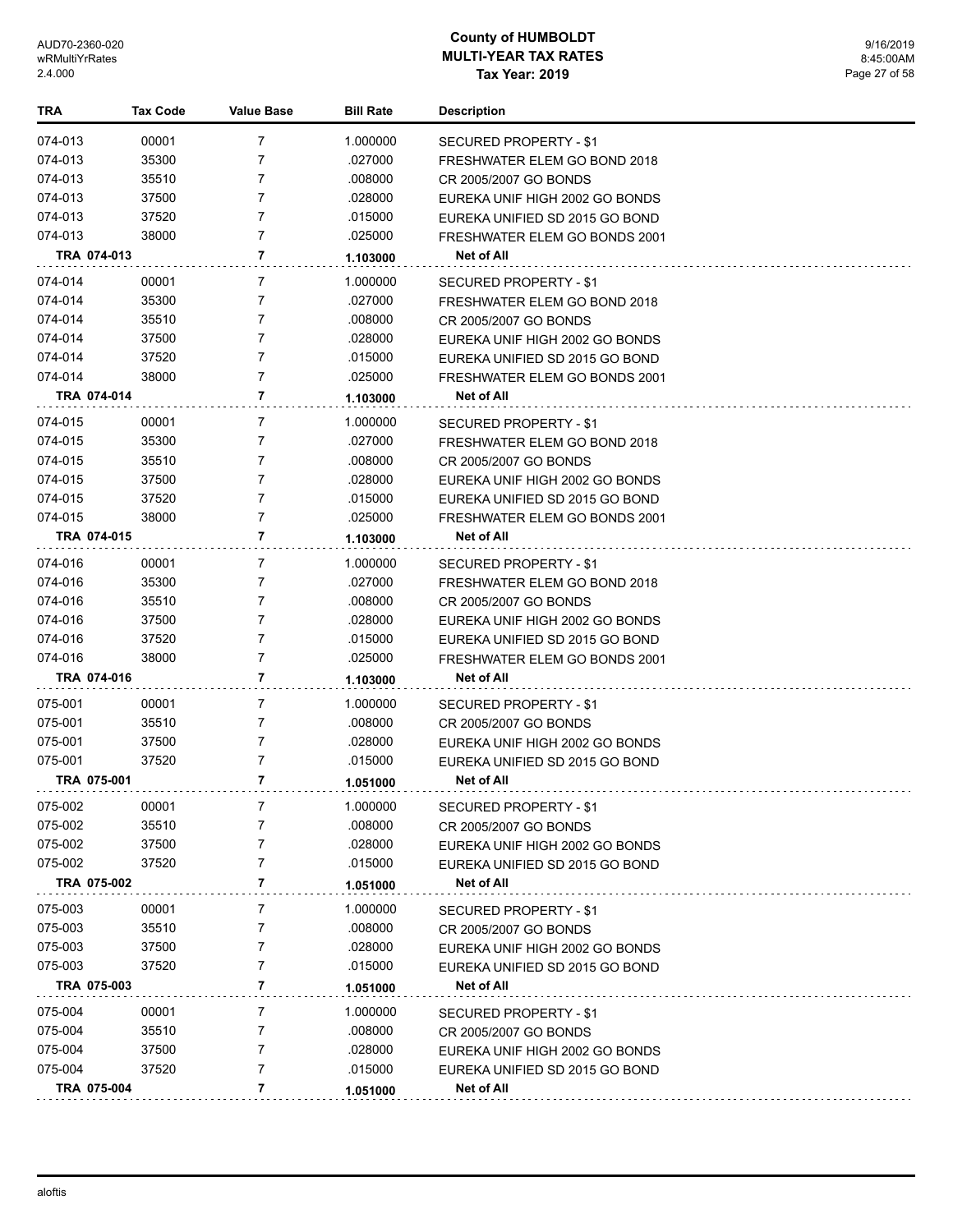| TRA                | <b>Tax Code</b> | <b>Value Base</b> | <b>Bill Rate</b>   | <b>Description</b>                                      |
|--------------------|-----------------|-------------------|--------------------|---------------------------------------------------------|
| 075-005            | 00001           | 7                 | 1.000000           | SECURED PROPERTY - \$1                                  |
| 075-005            | 35510           | 7                 | .008000            | CR 2005/2007 GO BONDS                                   |
| 075-005            | 37500           | 7                 | .028000            | EUREKA UNIF HIGH 2002 GO BONDS                          |
| 075-005            | 37520           | 7                 | .015000            | EUREKA UNIFIED SD 2015 GO BOND                          |
| TRA 075-005        |                 | 7                 | 1.051000           | Net of All                                              |
|                    |                 |                   |                    |                                                         |
| 075-006            | 00001<br>35510  | 7<br>7            | 1.000000           | SECURED PROPERTY - \$1                                  |
| 075-006<br>075-006 | 37500           | 7                 | .008000<br>.028000 | CR 2005/2007 GO BONDS<br>EUREKA UNIF HIGH 2002 GO BONDS |
| 075-006            | 37520           | 7                 | .015000            | EUREKA UNIFIED SD 2015 GO BOND                          |
| TRA 075-006        |                 | 7                 | 1.051000           | Net of All                                              |
| 076-001            | 00001           | 7                 | 1.000000           |                                                         |
| 076-001            | 35510           | 7                 | .008000            | SECURED PROPERTY - \$1<br>CR 2005/2007 GO BONDS         |
| 076-001            | 37500           | 7                 | .028000            | EUREKA UNIF HIGH 2002 GO BONDS                          |
| 076-001            | 37520           | 7                 | .015000            | EUREKA UNIFIED SD 2015 GO BOND                          |
| TRA 076-001        |                 | 7                 | 1.051000           | Net of All                                              |
| 076-002            | 00001           | 7                 | 1.000000           | SECURED PROPERTY - \$1                                  |
| 076-002            | 35510           | 7                 | .008000            | CR 2005/2007 GO BONDS                                   |
| 076-002            | 37500           | 7                 | .028000            | EUREKA UNIF HIGH 2002 GO BONDS                          |
| 076-002            | 37520           | 7                 | .015000            | EUREKA UNIFIED SD 2015 GO BOND                          |
| TRA 076-002        |                 | 7                 | 1.051000           | Net of All                                              |
| 077-001            | 00001           | 7                 | 1.000000           | SECURED PROPERTY - \$1                                  |
| 077-001            | 35510           | 7                 | .008000            | CR 2005/2007 GO BONDS                                   |
| 077-001            | 37500           | 7                 | .028000            | EUREKA UNIF HIGH 2002 GO BONDS                          |
| 077-001            | 37520           | 7                 | .015000            | EUREKA UNIFIED SD 2015 GO BOND                          |
| 077-001            | 38300           | 7                 | .001000            | SOUTH BAY ELEMENTARY GO BONDS 1999                      |
| TRA 077-001        |                 | 7                 | 1.052000           | Net of All                                              |
| 077-002            | 00001           | 7                 | 1.000000           | SECURED PROPERTY - \$1                                  |
| 077-002            | 35510           | 7                 | .008000            | CR 2005/2007 GO BONDS                                   |
| 077-002            | 37500           | 7                 | .028000            | EUREKA UNIF HIGH 2002 GO BONDS                          |
| 077-002            | 37520           | 7                 | .015000            | EUREKA UNIFIED SD 2015 GO BOND                          |
| 077-002            | 38300           | 7                 | .001000            | SOUTH BAY ELEMENTARY GO BONDS 1999                      |
| TRA 077-002        |                 | 7                 | 1.052000           | Net of All                                              |
| 077-003            | 00001           | 7                 | 1.000000           | SECURED PROPERTY - \$1                                  |
| 077-003            | 35510           | 7                 | .008000            | CR 2005/2007 GO BONDS                                   |
| 077-003            | 37500           | 7                 | .028000            | EUREKA UNIF HIGH 2002 GO BONDS                          |
| 077-003            | 37520           | 7                 | .015000            | EUREKA UNIFIED SD 2015 GO BOND                          |
| 077-003            | 38300           | 7                 | .001000            | SOUTH BAY ELEMENTARY GO BONDS 1999                      |
| TRA 077-003        |                 | 7                 | 1.052000           | Net of All                                              |
| 077-004            | 00001           | 7                 | 1.000000           | SECURED PROPERTY - \$1                                  |
| 077-004            | 35510           | 7                 | .008000            | CR 2005/2007 GO BONDS                                   |
| 077-004            | 37500           | 7                 | .028000            | EUREKA UNIF HIGH 2002 GO BONDS                          |
| 077-004            | 37520           | 7                 | .015000            | EUREKA UNIFIED SD 2015 GO BOND                          |
| 077-004            | 38300           | 7                 | .001000            | SOUTH BAY ELEMENTARY GO BONDS 1999                      |
| TRA 077-004        |                 | 7                 | 1.052000           | Net of All                                              |
| 077-005            | 00001           | 7                 | 1.000000           | SECURED PROPERTY - \$1                                  |
| 077-005            | 35510           | 7                 | .008000            | CR 2005/2007 GO BONDS                                   |
| 077-005            | 37500           | 7                 | .028000            | EUREKA UNIF HIGH 2002 GO BONDS                          |
| 077-005            | 37520           | 7                 | .015000            | EUREKA UNIFIED SD 2015 GO BOND                          |
| 077-005            | 38300           | 7                 | .001000            | SOUTH BAY ELEMENTARY GO BONDS 1999                      |
| TRA 077-005        |                 | 7                 | 1.052000           | Net of All                                              |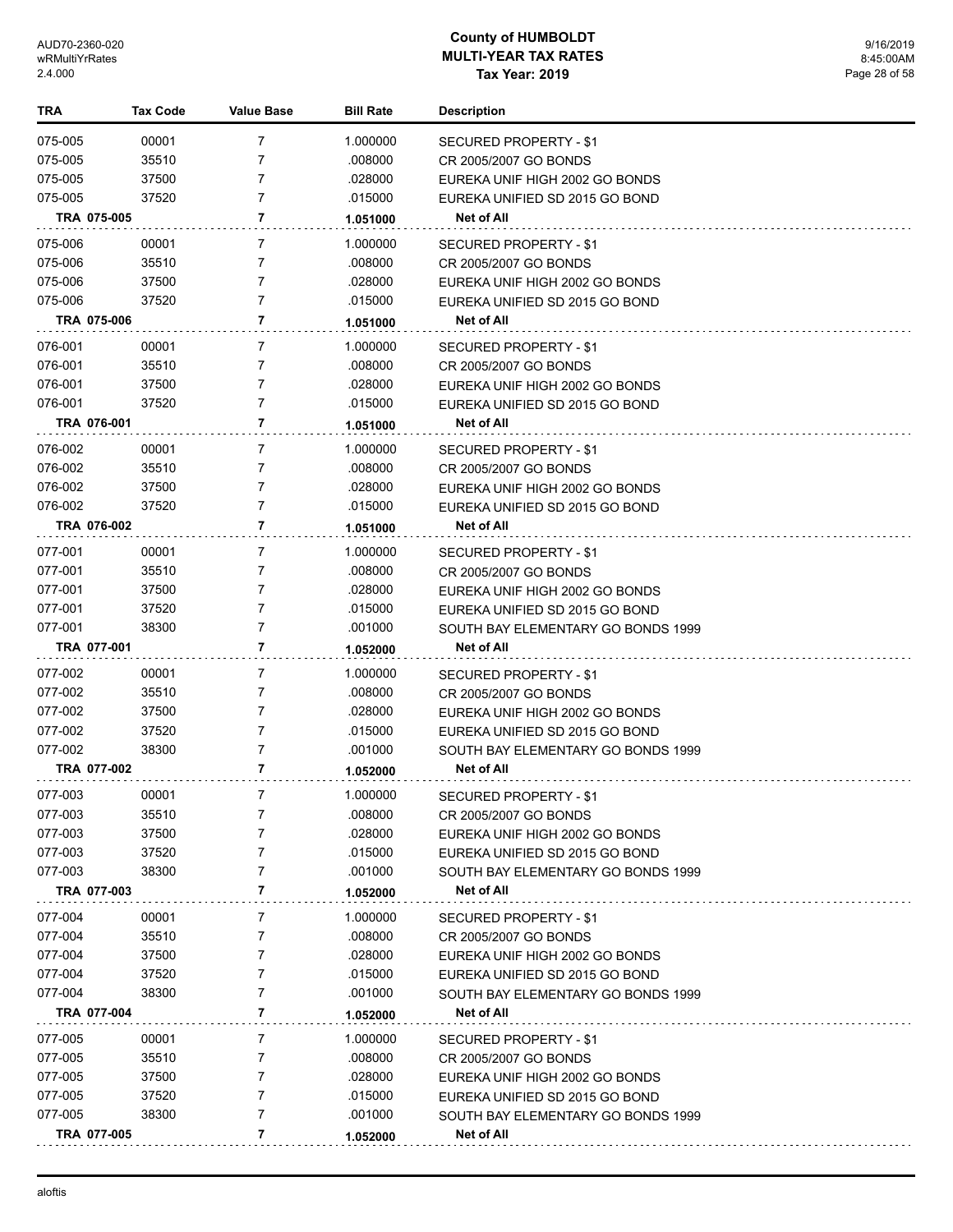| TRA         | Tax Code | <b>Value Base</b> | <b>Bill Rate</b> | <b>Description</b>                 |
|-------------|----------|-------------------|------------------|------------------------------------|
| 077-006     | 00001    | 7                 | 1.000000         | SECURED PROPERTY - \$1             |
| 077-006     | 35510    | 7                 | .008000          | CR 2005/2007 GO BONDS              |
| 077-006     | 37500    | 7                 | .028000          | EUREKA UNIF HIGH 2002 GO BONDS     |
| 077-006     | 37520    | $\overline{7}$    | .015000          | EUREKA UNIFIED SD 2015 GO BOND     |
| 077-006     | 38300    | 7                 | .001000          | SOUTH BAY ELEMENTARY GO BONDS 1999 |
| TRA 077-006 |          | 7                 | 1.052000         | Net of All                         |
| 077-007     | 00001    | $\overline{7}$    | 1.000000         | SECURED PROPERTY - \$1             |
| 077-007     | 35510    | 7                 | .008000          | CR 2005/2007 GO BONDS              |
| 077-007     | 37500    | 7                 | .028000          | EUREKA UNIF HIGH 2002 GO BONDS     |
| 077-007     | 37520    | 7                 | .015000          | EUREKA UNIFIED SD 2015 GO BOND     |
| 077-007     | 38300    | 7                 | .001000          | SOUTH BAY ELEMENTARY GO BONDS 1999 |
| TRA 077-007 |          | 7                 | 1.052000         | Net of All                         |
| 077-008     | 00001    | 7                 | 1.000000         | SECURED PROPERTY - \$1             |
| 077-008     | 35510    | 7                 | .008000          | CR 2005/2007 GO BONDS              |
| 077-008     | 37500    | 7                 | .028000          | EUREKA UNIF HIGH 2002 GO BONDS     |
| 077-008     | 37520    | 7                 | .015000          | EUREKA UNIFIED SD 2015 GO BOND     |
| 077-008     | 38300    | 7                 | .001000          | SOUTH BAY ELEMENTARY GO BONDS 1999 |
| TRA 077-008 |          | 7                 | 1.052000         | Net of All                         |
| 077-009     | 00001    | 7                 | 1.000000         | SECURED PROPERTY - \$1             |
| 077-009     | 35510    | 7                 | .008000          | CR 2005/2007 GO BONDS              |
| 077-009     | 37500    | 7                 | .028000          | EUREKA UNIF HIGH 2002 GO BONDS     |
| 077-009     | 37520    | 7                 | .015000          | EUREKA UNIFIED SD 2015 GO BOND     |
| 077-009     | 38300    | 7                 | .001000          | SOUTH BAY ELEMENTARY GO BONDS 1999 |
| TRA 077-009 |          | 7                 | 1.052000         | Net of All                         |
| 077-010     | 00001    | 7                 | 1.000000         | SECURED PROPERTY - \$1             |
| 077-010     | 35510    | 7                 | .008000          | CR 2005/2007 GO BONDS              |
| 077-010     | 37500    | 7                 | .028000          | EUREKA UNIF HIGH 2002 GO BONDS     |
| 077-010     | 37520    | 7                 | .015000          | EUREKA UNIFIED SD 2015 GO BOND     |
| 077-010     | 38300    | 7                 | .001000          | SOUTH BAY ELEMENTARY GO BONDS 1999 |
| TRA 077-010 |          | 7                 | 1.052000         | Net of All                         |
| 077-011     | 00001    | 7                 | 1.000000         | SECURED PROPERTY - \$1             |
| 077-011     | 35510    | 7                 | .008000          | CR 2005/2007 GO BONDS              |
| 077-011     | 37500    | 7                 | .028000          | EUREKA UNIF HIGH 2002 GO BONDS     |
| 077-011     | 37520    |                   | .015000          | EUREKA UNIFIED SD 2015 GO BOND     |
| 077-011     | 38300    | 7                 | .001000          | SOUTH BAY ELEMENTARY GO BONDS 1999 |
| TRA 077-011 |          | 7                 | 1.052000         | Net of All                         |
| 077-012     | 00001    | 7                 | 1.000000         | SECURED PROPERTY - \$1             |
| 077-012     | 35510    | 7                 | .008000          | CR 2005/2007 GO BONDS              |
| 077-012     | 37500    | 7                 | .028000          | EUREKA UNIF HIGH 2002 GO BONDS     |
| 077-012     | 37520    | 7                 | .015000          | EUREKA UNIFIED SD 2015 GO BOND     |
| 077-012     | 38300    | 7                 | .001000          | SOUTH BAY ELEMENTARY GO BONDS 1999 |
| TRA 077-012 |          | 7                 | 1.052000         | Net of All                         |
| 077-013     | 00001    | 7                 | 1.000000         | SECURED PROPERTY - \$1             |
| 077-013     | 35510    | 7                 | .008000          | CR 2005/2007 GO BONDS              |
| 077-013     | 37500    | 7                 | .028000          | EUREKA UNIF HIGH 2002 GO BONDS     |
| 077-013     | 37520    | 7                 | .015000          | EUREKA UNIFIED SD 2015 GO BOND     |
| 077-013     | 38300    | 7                 | .001000          | SOUTH BAY ELEMENTARY GO BONDS 1999 |
| TRA 077-013 |          | 7                 | 1.052000         | Net of All                         |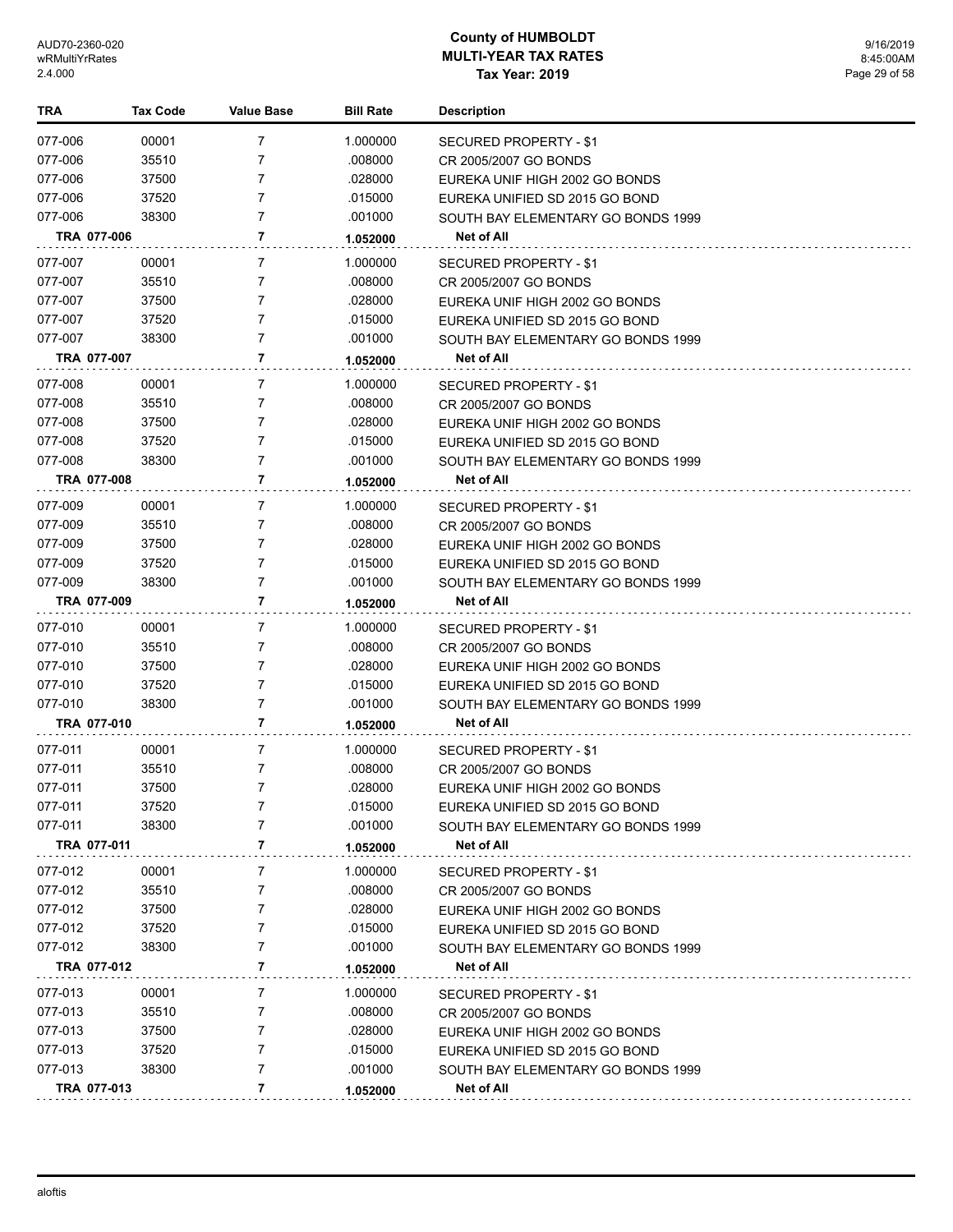| TRA         | <b>Tax Code</b> | Value Base     | <b>Bill Rate</b> | <b>Description</b>                 |
|-------------|-----------------|----------------|------------------|------------------------------------|
| 077-014     | 00001           | $\overline{7}$ | 1.000000         | SECURED PROPERTY - \$1             |
| 077-014     | 35510           | 7              | .008000          | CR 2005/2007 GO BONDS              |
| 077-014     | 37500           | $\overline{7}$ | .028000          | EUREKA UNIF HIGH 2002 GO BONDS     |
| 077-014     | 37520           | 7              | .015000          | EUREKA UNIFIED SD 2015 GO BOND     |
| 077-014     | 38300           | 7              | .001000          | SOUTH BAY ELEMENTARY GO BONDS 1999 |
| TRA 077-014 |                 | 7              | 1.052000         | <b>Net of All</b>                  |
| 077-015     | 00001           | 7              | 1.000000         | SECURED PROPERTY - \$1             |
| 077-015     | 35510           | 7              | .008000          | CR 2005/2007 GO BONDS              |
| 077-015     | 37500           | 7              | .028000          | EUREKA UNIF HIGH 2002 GO BONDS     |
| 077-015     | 37520           | 7              | .015000          | EUREKA UNIFIED SD 2015 GO BOND     |
| 077-015     | 38300           | 7              | .001000          | SOUTH BAY ELEMENTARY GO BONDS 1999 |
| TRA 077-015 |                 | 7              | 1.052000         | Net of All                         |
| 077-016     | 00001           | 7              | 1.000000         | SECURED PROPERTY - \$1             |
| 077-016     | 35510           | 7              | .008000          | CR 2005/2007 GO BONDS              |
| 077-016     | 37500           | 7              | .028000          | EUREKA UNIF HIGH 2002 GO BONDS     |
| 077-016     | 37520           | 7              | .015000          | EUREKA UNIFIED SD 2015 GO BOND     |
| 077-016     | 38300           | $\overline{7}$ | .001000          | SOUTH BAY ELEMENTARY GO BONDS 1999 |
| TRA 077-016 |                 | 7              | 1.052000         | <b>Net of All</b>                  |
| 077-017     | 00001           | 7              | 1.000000         | SECURED PROPERTY - \$1             |
| 077-017     | 35510           | 7              | .008000          | CR 2005/2007 GO BONDS              |
| 077-017     | 37500           | 7              | .028000          | EUREKA UNIF HIGH 2002 GO BONDS     |
| 077-017     | 37520           | $\overline{7}$ | .015000          | EUREKA UNIFIED SD 2015 GO BOND     |
| 077-017     | 38300           | 7              | .001000          | SOUTH BAY ELEMENTARY GO BONDS 1999 |
| TRA 077-017 |                 | 7              | 1.052000         | Net of All                         |
| 077-018     | 00001           | 7              | 1.000000         | <b>SECURED PROPERTY - \$1</b>      |
| 077-018     | 35510           | 7              | .008000          | CR 2005/2007 GO BONDS              |
| 077-018     | 37500           | 7              | .028000          | EUREKA UNIF HIGH 2002 GO BONDS     |
| 077-018     | 37520           | $\overline{7}$ | .015000          | EUREKA UNIFIED SD 2015 GO BOND     |
| 077-018     | 38300           | 7              | .001000          | SOUTH BAY ELEMENTARY GO BONDS 1999 |
| TRA 077-018 |                 | 7              | 1.052000         | Net of All                         |
| 077-019     | 00001           | 7              | 1.000000         | SECURED PROPERTY - \$1             |
| 077-019     | 35510           | 7              | .008000          | CR 2005/2007 GO BONDS              |
| 077-019     | 37500           | 7              | .028000          | EUREKA UNIF HIGH 2002 GO BONDS     |
| 077-019     | 37520           | 7              | .015000          | EUREKA UNIFIED SD 2015 GO BOND     |
| 077-019     | 38300           | 7              | .001000          | SOUTH BAY ELEMENTARY GO BONDS 1999 |
| TRA 077-019 |                 | 7              | 1.052000         | Net of All                         |
| 077-020     | 00001           | 7              | 1.000000         | <b>SECURED PROPERTY - \$1</b>      |
| 077-020     | 35510           | 7              | .008000          | CR 2005/2007 GO BONDS              |
| 077-020     | 37500           | 7              | .028000          | EUREKA UNIF HIGH 2002 GO BONDS     |
| 077-020     | 37520           | 7              | .015000          | EUREKA UNIFIED SD 2015 GO BOND     |
| 077-020     | 38300           | 7              | .001000          | SOUTH BAY ELEMENTARY GO BONDS 1999 |
| TRA 077-020 |                 | 7              | 1.052000         | Net of All                         |
| 077-021     | 00001           | 7              | 1.000000         | SECURED PROPERTY - \$1             |
| 077-021     | 35510           | 7              | .008000          | CR 2005/2007 GO BONDS              |
| 077-021     | 37500           | 7              | .028000          | EUREKA UNIF HIGH 2002 GO BONDS     |
| 077-021     | 37520           | 7              | .015000          | EUREKA UNIFIED SD 2015 GO BOND     |
| 077-021     | 38300           | $\overline{7}$ | .001000          | SOUTH BAY ELEMENTARY GO BONDS 1999 |
| TRA 077-021 |                 | 7              | 1.052000         | <b>Net of All</b>                  |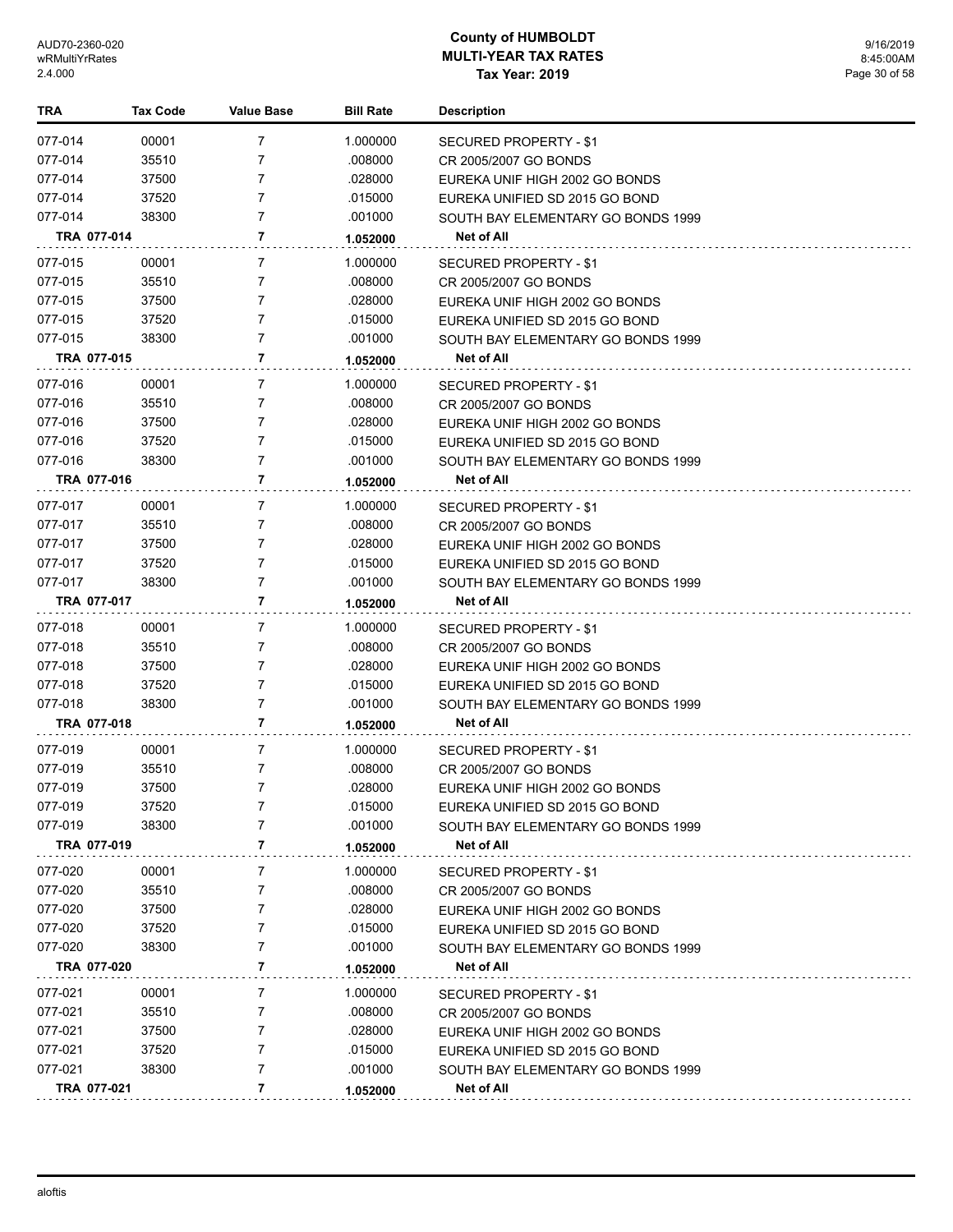| TRA         | <b>Tax Code</b> | <b>Value Base</b> | <b>Bill Rate</b> | <b>Description</b>                 |
|-------------|-----------------|-------------------|------------------|------------------------------------|
| 077-022     | 00001           | 7                 | 1.000000         | SECURED PROPERTY - \$1             |
| 077-022     | 35510           | 7                 | .008000          | CR 2005/2007 GO BONDS              |
| 077-022     | 37500           | 7                 | .028000          | EUREKA UNIF HIGH 2002 GO BONDS     |
| 077-022     | 37520           | 7                 | .015000          | EUREKA UNIFIED SD 2015 GO BOND     |
| 077-022     | 38300           | 7                 | .001000          | SOUTH BAY ELEMENTARY GO BONDS 1999 |
| TRA 077-022 |                 | 7                 | 1.052000         | Net of All                         |
| 077-023     | 00001           | 7                 | 1.000000         | SECURED PROPERTY - \$1             |
| 077-023     | 35510           | 7                 | .008000          | CR 2005/2007 GO BONDS              |
| 077-023     | 37500           | 7                 | .028000          | EUREKA UNIF HIGH 2002 GO BONDS     |
| 077-023     | 37520           | 7                 | .015000          | EUREKA UNIFIED SD 2015 GO BOND     |
| 077-023     | 38300           | 7                 | .001000          | SOUTH BAY ELEMENTARY GO BONDS 1999 |
| TRA 077-023 |                 | 7                 | 1.052000         | Net of All                         |
| 077-024     | 00001           | 7                 | 1.000000         | SECURED PROPERTY - \$1             |
| 077-024     | 35510           | 7                 | .008000          | CR 2005/2007 GO BONDS              |
| 077-024     | 37500           | 7                 | .028000          | EUREKA UNIF HIGH 2002 GO BONDS     |
| 077-024     | 37520           | 7                 | .015000          | EUREKA UNIFIED SD 2015 GO BOND     |
| 077-024     | 38300           | 7                 | .001000          | SOUTH BAY ELEMENTARY GO BONDS 1999 |
| TRA 077-024 |                 | 7                 | 1.052000         | Net of All                         |
| 077-025     | 00001           | 7                 | 1.000000         | SECURED PROPERTY - \$1             |
| 077-025     | 35510           | 7                 | .008000          | CR 2005/2007 GO BONDS              |
| 077-025     | 37500           | 7                 | .028000          | EUREKA UNIF HIGH 2002 GO BONDS     |
| 077-025     | 37520           | 7                 | .015000          | EUREKA UNIFIED SD 2015 GO BOND     |
| 077-025     | 38300           | 7                 | .001000          | SOUTH BAY ELEMENTARY GO BONDS 1999 |
| TRA 077-025 |                 | 7                 | 1.052000         | Net of All                         |
| 077-026     | 00001           | 7                 | 1.000000         | SECURED PROPERTY - \$1             |
| 077-026     | 35510           | 7                 | .008000          | CR 2005/2007 GO BONDS              |
| 077-026     | 37500           | 7                 | .028000          | EUREKA UNIF HIGH 2002 GO BONDS     |
| 077-026     | 37520           | 7                 | .015000          | EUREKA UNIFIED SD 2015 GO BOND     |
| 077-026     | 38300           | 7                 | .001000          | SOUTH BAY ELEMENTARY GO BONDS 1999 |
| TRA 077-026 |                 | 7                 | 1.052000         | Net of All                         |
| 077-027     | 00001           | 7                 | 1.000000         | SECURED PROPERTY - \$1             |
| 077-027     | 35510           | 7                 | .008000          | CR 2005/2007 GO BONDS              |
| 077-027     | 37500           | 7                 | .028000          | EUREKA UNIF HIGH 2002 GO BONDS     |
| 077-027     | 37520           | 7                 | .015000          | EUREKA UNIFIED SD 2015 GO BOND     |
| 077-027     | 38300           | 7                 | .001000          | SOUTH BAY ELEMENTARY GO BONDS 1999 |
| TRA 077-027 |                 | 7                 | 1.052000         | Net of All                         |
| 077-028     | 00001           | 7                 | 1.000000         | <b>SECURED PROPERTY - \$1</b>      |
| 077-028     | 35510           | 7                 | .008000          | CR 2005/2007 GO BONDS              |
| 077-028     | 37500           | 7                 | .028000          | EUREKA UNIF HIGH 2002 GO BONDS     |
| 077-028     | 37520           | 7                 | .015000          | EUREKA UNIFIED SD 2015 GO BOND     |
| 077-028     | 38300           | 7                 | .001000          | SOUTH BAY ELEMENTARY GO BONDS 1999 |
| TRA 077-028 |                 | 7                 | 1.052000         | Net of All                         |
| 077-029     | 00001           | 7                 | 1.000000         | <b>SECURED PROPERTY - \$1</b>      |
| 077-029     | 35510           | 7                 | .008000          | CR 2005/2007 GO BONDS              |
| 077-029     | 37500           | 7                 | .028000          | EUREKA UNIF HIGH 2002 GO BONDS     |
| 077-029     | 37520           | 7                 | .015000          | EUREKA UNIFIED SD 2015 GO BOND     |
| 077-029     | 38300           | 7                 | .001000          | SOUTH BAY ELEMENTARY GO BONDS 1999 |
| TRA 077-029 |                 | 7                 | 1.052000         | Net of All                         |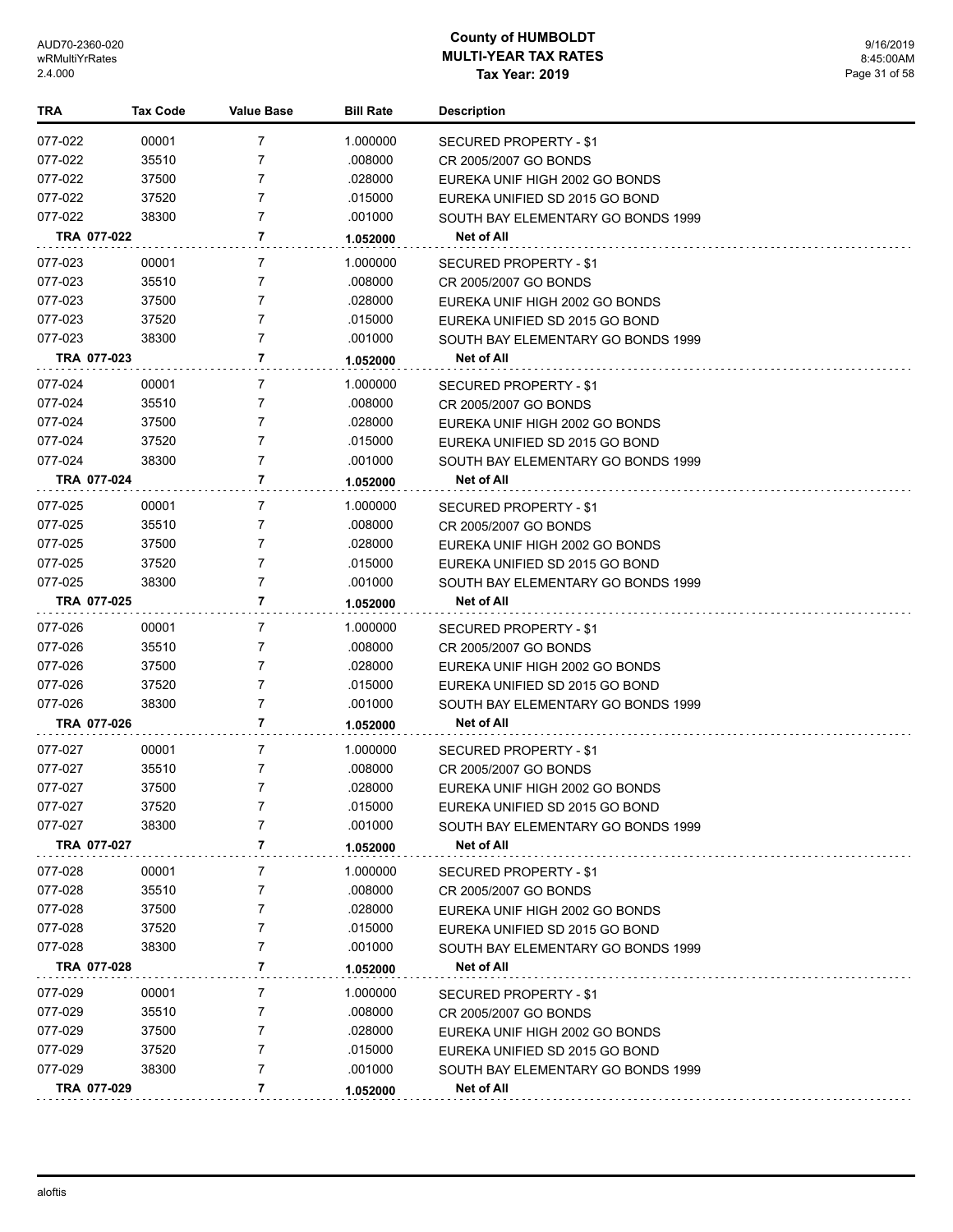| TRA         | Tax Code | <b>Value Base</b> | <b>Bill Rate</b> | <b>Description</b>                 |
|-------------|----------|-------------------|------------------|------------------------------------|
| 077-030     | 00001    | 7                 | 1.000000         | SECURED PROPERTY - \$1             |
| 077-030     | 35510    | 7                 | .008000          | CR 2005/2007 GO BONDS              |
| 077-030     | 37500    | 7                 | .028000          | EUREKA UNIF HIGH 2002 GO BONDS     |
| 077-030     | 37520    | $\overline{7}$    | .015000          | EUREKA UNIFIED SD 2015 GO BOND     |
| 077-030     | 38300    | 7                 | .001000          | SOUTH BAY ELEMENTARY GO BONDS 1999 |
| TRA 077-030 |          | 7                 | 1.052000         | Net of All                         |
| 077-031     | 00001    | $\overline{7}$    | 1.000000         | SECURED PROPERTY - \$1             |
| 077-031     | 35510    | 7                 | .008000          | CR 2005/2007 GO BONDS              |
| 077-031     | 37500    | 7                 | .028000          | EUREKA UNIF HIGH 2002 GO BONDS     |
| 077-031     | 37520    | 7                 | .015000          | EUREKA UNIFIED SD 2015 GO BOND     |
| 077-031     | 38300    | 7                 | .001000          | SOUTH BAY ELEMENTARY GO BONDS 1999 |
| TRA 077-031 |          | 7                 | 1.052000         | Net of All                         |
| 077-032     | 00001    | 7                 | 1.000000         | SECURED PROPERTY - \$1             |
| 077-032     | 35510    | 7                 | .008000          | CR 2005/2007 GO BONDS              |
| 077-032     | 37500    | 7                 | .028000          | EUREKA UNIF HIGH 2002 GO BONDS     |
| 077-032     | 37520    | 7                 | .015000          | EUREKA UNIFIED SD 2015 GO BOND     |
| 077-032     | 38300    | 7                 | .001000          | SOUTH BAY ELEMENTARY GO BONDS 1999 |
| TRA 077-032 |          | 7                 | 1.052000         | Net of All                         |
| 077-033     | 00001    | 7                 | 1.000000         | SECURED PROPERTY - \$1             |
| 077-033     | 35510    | 7                 | .008000          | CR 2005/2007 GO BONDS              |
| 077-033     | 37500    | 7                 | .028000          | EUREKA UNIF HIGH 2002 GO BONDS     |
| 077-033     | 37520    | 7                 | .015000          | EUREKA UNIFIED SD 2015 GO BOND     |
| 077-033     | 38300    | 7                 | .001000          | SOUTH BAY ELEMENTARY GO BONDS 1999 |
| TRA 077-033 |          | 7                 | 1.052000         | Net of All                         |
| 081-001     | 00001    | 7                 | 1.000000         | SECURED PROPERTY - \$1             |
| 081-001     | 35510    | 7                 | .008000          | CR 2005/2007 GO BONDS              |
| 081-001     | 37500    | 7                 | .028000          | EUREKA UNIF HIGH 2002 GO BONDS     |
| 081-001     | 37520    | 7                 | .015000          | EUREKA UNIFIED SD 2015 GO BOND     |
| 081-001     | 37600    | 7                 | .018000          | EUREKA UNIF ELEM 2002 GO BONDS     |
| TRA 081-001 |          | 7                 | 1.069000         | <b>Net of All</b>                  |
| 081-002     | 00001    | 7                 | 1.000000         | SECURED PROPERTY - \$1             |
| 081-002     | 35510    | 7                 | .008000          | CR 2005/2007 GO BONDS              |
| 081-002     | 37500    | 7                 | .028000          | EUREKA UNIF HIGH 2002 GO BONDS     |
| 081-002     | 37520    |                   | .015000          | EUREKA UNIFIED SD 2015 GO BOND     |
| 081-002     | 37600    | 7                 | .018000          | EUREKA UNIF ELEM 2002 GO BONDS     |
| TRA 081-002 |          | 7                 | 1.069000         | Net of All                         |
| 081-003     | 00001    | 7                 | 1.000000         | SECURED PROPERTY - \$1             |
| 081-003     | 35510    | 7                 | .008000          | CR 2005/2007 GO BONDS              |
| 081-003     | 37500    | 7                 | .028000          | EUREKA UNIF HIGH 2002 GO BONDS     |
| 081-003     | 37520    | 7                 | .015000          | EUREKA UNIFIED SD 2015 GO BOND     |
| 081-003     | 37600    | 7                 | .018000          | EUREKA UNIF ELEM 2002 GO BONDS     |
| TRA 081-003 |          | 7                 | 1.069000         | Net of All                         |
| 081-004     | 00001    | 7                 | 1.000000         | SECURED PROPERTY - \$1             |
| 081-004     | 35510    | 7                 | .008000          | CR 2005/2007 GO BONDS              |
| 081-004     | 37500    | 7                 | .028000          | EUREKA UNIF HIGH 2002 GO BONDS     |
| 081-004     | 37520    | 7                 | .015000          | EUREKA UNIFIED SD 2015 GO BOND     |
| 081-004     | 37600    | 7                 | .018000          | EUREKA UNIF ELEM 2002 GO BONDS     |
| TRA 081-004 |          | 7                 | 1.069000         | Net of All                         |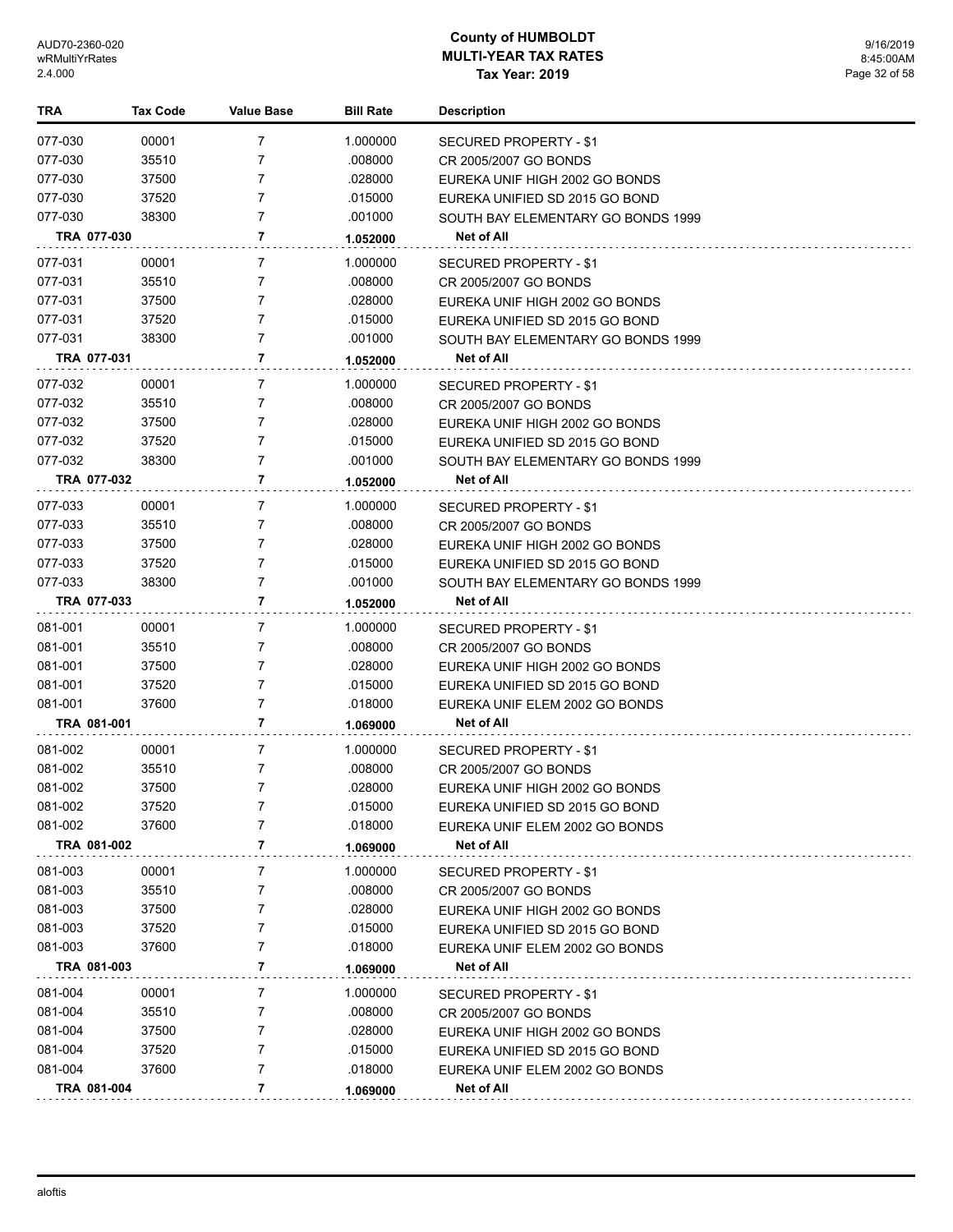| TRA                | <b>Tax Code</b> | <b>Value Base</b> | <b>Bill Rate</b>   | <b>Description</b>                                               |
|--------------------|-----------------|-------------------|--------------------|------------------------------------------------------------------|
| 081-005            | 00001           | 7                 | 1.000000           | SECURED PROPERTY - \$1                                           |
| 081-005            | 35510           | 7                 | .008000            | CR 2005/2007 GO BONDS                                            |
| 081-005            | 37500           | 7                 | .028000            | EUREKA UNIF HIGH 2002 GO BONDS                                   |
| 081-005            | 37520           | 7                 | .015000            | EUREKA UNIFIED SD 2015 GO BOND                                   |
| 081-005            | 37600           | 7                 | .018000            | EUREKA UNIF ELEM 2002 GO BONDS                                   |
| TRA 081-005        |                 | 7                 | 1.069000           | Net of All                                                       |
| 081-006            | 00001           | 7                 | 1.000000           | SECURED PROPERTY - \$1                                           |
| 081-006            | 35510           | 7                 | .008000            | CR 2005/2007 GO BONDS                                            |
| 081-006            | 37500           | 7                 | .028000            | EUREKA UNIF HIGH 2002 GO BONDS                                   |
| 081-006            | 37520           | 7                 | .015000            | EUREKA UNIFIED SD 2015 GO BOND                                   |
| 081-006            | 37600           | 7                 | .018000            | EUREKA UNIF ELEM 2002 GO BONDS                                   |
| TRA 081-006        |                 | 7                 | 1.069000           | Net of All                                                       |
| 081-007            |                 | 7                 | 1.000000           |                                                                  |
| 081-007            | 00001<br>35510  | 7                 | .008000            | SECURED PROPERTY - \$1<br>CR 2005/2007 GO BONDS                  |
| 081-007            | 37500           | 7                 | .028000            | EUREKA UNIF HIGH 2002 GO BONDS                                   |
| 081-007            | 37520           | 7                 | .015000            | EUREKA UNIFIED SD 2015 GO BOND                                   |
| 081-007            | 37600           | 7                 | .018000            | EUREKA UNIF ELEM 2002 GO BONDS                                   |
| TRA 081-007        |                 | 7                 | 1.069000           | Net of All                                                       |
| 081-008            |                 |                   |                    |                                                                  |
|                    | 00001<br>35510  | 7<br>7            | 1.000000           | SECURED PROPERTY - \$1                                           |
| 081-008<br>081-008 | 37500           | 7                 | .008000<br>.028000 | CR 2005/2007 GO BONDS                                            |
| 081-008            | 37520           | 7                 | .015000            | EUREKA UNIF HIGH 2002 GO BONDS<br>EUREKA UNIFIED SD 2015 GO BOND |
| 081-008            | 37600           | 7                 | .018000            | EUREKA UNIF ELEM 2002 GO BONDS                                   |
| TRA 081-008        |                 | 7                 | 1.069000           | Net of All                                                       |
|                    |                 |                   |                    |                                                                  |
| 081-009            | 00001           | 7                 | 1.000000           | SECURED PROPERTY - \$1                                           |
| 081-009            | 35510           | 7<br>7            | .008000            | CR 2005/2007 GO BONDS                                            |
| 081-009<br>081-009 | 37500<br>37520  | 7                 | .028000<br>.015000 | EUREKA UNIF HIGH 2002 GO BONDS                                   |
| 081-009            | 37600           | 7                 | .018000            | EUREKA UNIFIED SD 2015 GO BOND<br>EUREKA UNIF ELEM 2002 GO BONDS |
| TRA 081-009        |                 | 7                 | 1.069000           | <b>Net of All</b>                                                |
|                    |                 |                   |                    |                                                                  |
| 081-010            | 00001           | 7                 | 1.000000           | SECURED PROPERTY - \$1                                           |
| 081-010            | 35510           | 7                 | .008000            | CR 2005/2007 GO BONDS                                            |
| 081-010            | 37500           | 7                 | .028000            | EUREKA UNIF HIGH 2002 GO BONDS                                   |
| 081-010<br>081-010 | 37520<br>37600  | 7                 | .015000            | EUREKA UNIFIED SD 2015 GO BOND                                   |
| TRA 081-010        |                 | 7                 | .018000            | EUREKA UNIF ELEM 2002 GO BONDS<br>Net of All                     |
|                    |                 |                   | 1.069000           |                                                                  |
| 081-011            | 00001           | 7                 | 1.000000           | SECURED PROPERTY - \$1                                           |
| 081-011            | 35510           | 7                 | .008000            | CR 2005/2007 GO BONDS                                            |
| 081-011            | 37500           | 7                 | .028000            | EUREKA UNIF HIGH 2002 GO BONDS                                   |
| 081-011            | 37520           | 7                 | .015000            | EUREKA UNIFIED SD 2015 GO BOND                                   |
| 081-011            | 37600           | 7                 | .018000            | EUREKA UNIF ELEM 2002 GO BONDS                                   |
| TRA 081-011        |                 | 7                 | 1.069000           | Net of All                                                       |
| 081-012            | 00001           | 7                 | 1.000000           | SECURED PROPERTY - \$1                                           |
| 081-012            | 35510           | 7                 | .008000            | CR 2005/2007 GO BONDS                                            |
| 081-012            | 37500           | 7                 | .028000            | EUREKA UNIF HIGH 2002 GO BONDS                                   |
| 081-012            | 37520           | 7                 | .015000            | EUREKA UNIFIED SD 2015 GO BOND                                   |
| 081-012            | 37600           | 7                 | .018000            | EUREKA UNIF ELEM 2002 GO BONDS                                   |
| TRA 081-012        |                 | 7                 | 1.069000           | Net of All                                                       |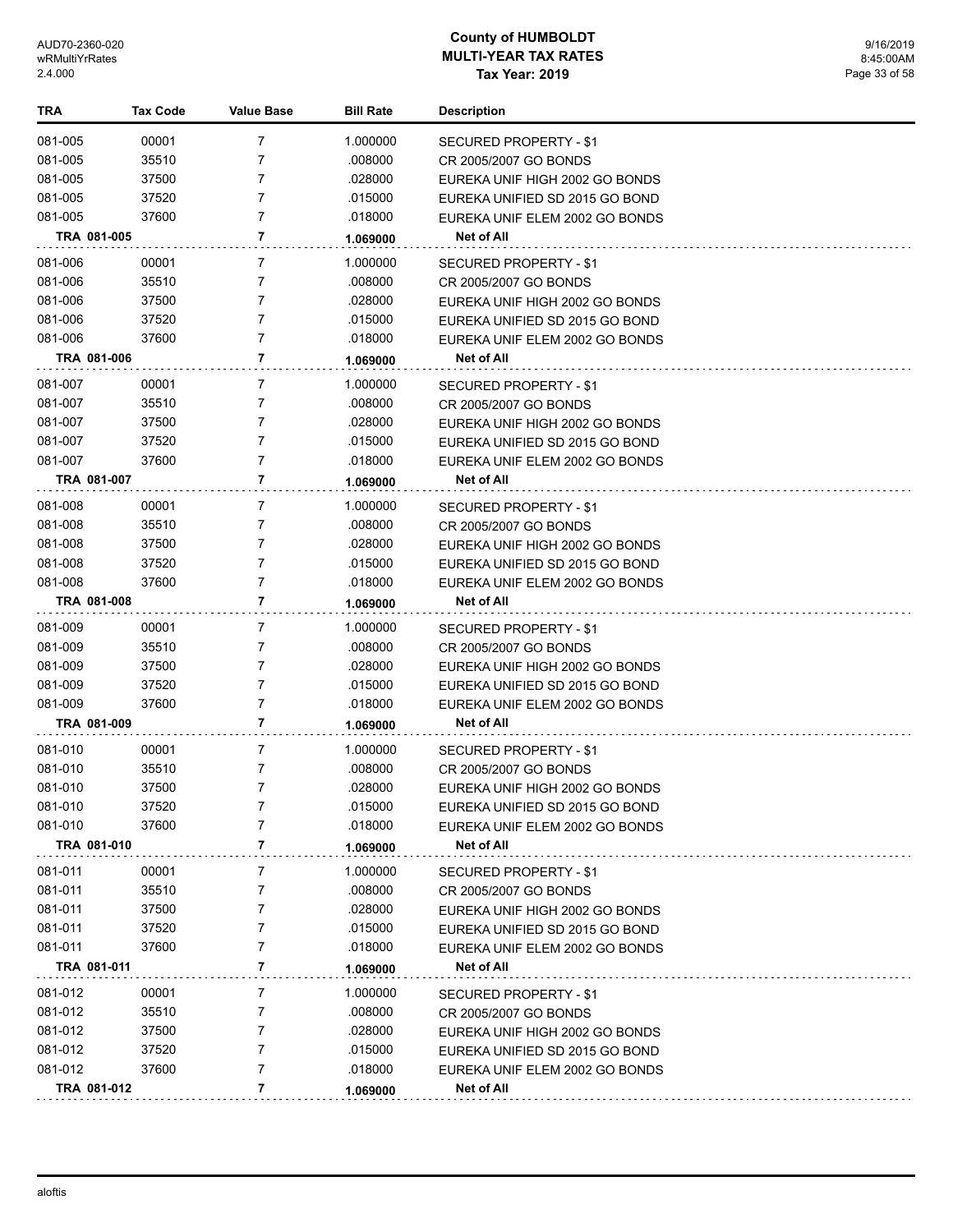| <b>TRA</b>  | Tax Code | <b>Value Base</b> | <b>Bill Rate</b> | <b>Description</b>             |
|-------------|----------|-------------------|------------------|--------------------------------|
| 081-013     | 00001    | 7                 | 1.000000         | SECURED PROPERTY - \$1         |
| 081-013     | 35510    | 7                 | .008000          | CR 2005/2007 GO BONDS          |
| 081-013     | 37500    | 7                 | .028000          | EUREKA UNIF HIGH 2002 GO BONDS |
| 081-013     | 37520    | 7                 | .015000          | EUREKA UNIFIED SD 2015 GO BOND |
| 081-013     | 37600    | 7                 | .018000          | EUREKA UNIF ELEM 2002 GO BONDS |
| TRA 081-013 |          | 7                 | 1.069000         | Net of All                     |
| 081-014     | 00001    | 7                 | 1.000000         | SECURED PROPERTY - \$1         |
| 081-014     | 35510    | 7                 | .008000          | CR 2005/2007 GO BONDS          |
| 081-014     | 37500    | 7                 | .028000          | EUREKA UNIF HIGH 2002 GO BONDS |
| 081-014     | 37520    | 7                 | .015000          | EUREKA UNIFIED SD 2015 GO BOND |
| 081-014     | 37600    | 7                 | .018000          | EUREKA UNIF ELEM 2002 GO BONDS |
| TRA 081-014 |          | 7                 | 1.069000         | Net of All                     |
| 081-015     | 00001    | 7                 | 1.000000         | SECURED PROPERTY - \$1         |
| 081-015     | 35510    | 7                 | .008000          | CR 2005/2007 GO BONDS          |
| 081-015     | 37500    | 7                 | .028000          | EUREKA UNIF HIGH 2002 GO BONDS |
| 081-015     | 37520    | 7                 | .015000          | EUREKA UNIFIED SD 2015 GO BOND |
| 081-015     | 37600    | 7                 | .018000          | EUREKA UNIF ELEM 2002 GO BONDS |
| TRA 081-015 |          | 7                 | 1.069000         | Net of All                     |
| 081-016     | 00001    | 7                 | 1.000000         | SECURED PROPERTY - \$1         |
| 081-016     | 35510    | 7                 | .008000          | CR 2005/2007 GO BONDS          |
| 081-016     | 37500    | 7                 | .028000          | EUREKA UNIF HIGH 2002 GO BONDS |
| 081-016     | 37520    | 7                 | .015000          | EUREKA UNIFIED SD 2015 GO BOND |
| 081-016     | 37600    | 7                 | .018000          | EUREKA UNIF ELEM 2002 GO BONDS |
| TRA 081-016 |          | 7                 | 1.069000         | Net of All                     |
| 081-017     | 00001    | 7                 | 1.000000         | SECURED PROPERTY - \$1         |
| 081-017     | 35510    | 7                 | .008000          | CR 2005/2007 GO BONDS          |
| 081-017     | 37500    | 7                 | .028000          | EUREKA UNIF HIGH 2002 GO BONDS |
| 081-017     | 37520    | 7                 | .015000          | EUREKA UNIFIED SD 2015 GO BOND |
| 081-017     | 37600    | 7                 | .018000          | EUREKA UNIF ELEM 2002 GO BONDS |
| TRA 081-017 |          | 7                 | 1.069000         | Net of All                     |
| 081-018     | 00001    | 7                 | 1.000000         | SECURED PROPERTY - \$1         |
| 081-018     | 35510    | 7                 | .008000          | CR 2005/2007 GO BONDS          |
| 081-018     | 37500    | 7                 | .028000          | EUREKA UNIF HIGH 2002 GO BONDS |
| 081-018     | 37520    | 7                 | .015000          | EUREKA UNIFIED SD 2015 GO BOND |
| 081-018     | 37600    | 7                 | .018000          | EUREKA UNIF ELEM 2002 GO BONDS |
| TRA 081-018 |          | 7                 | 1.069000         | Net of All                     |
| 081-019     | 00001    | 7                 | 1.000000         | SECURED PROPERTY - \$1         |
| 081-019     | 35510    | 7                 | .008000          | CR 2005/2007 GO BONDS          |
| 081-019     | 37500    | 7                 | .028000          | EUREKA UNIF HIGH 2002 GO BONDS |
| 081-019     | 37520    | 7                 | .015000          | EUREKA UNIFIED SD 2015 GO BOND |
| 081-019     | 37600    | 7                 | .018000          | EUREKA UNIF ELEM 2002 GO BONDS |
| TRA 081-019 |          | 7                 | 1.069000         | Net of All                     |
| 081-020     | 00001    | 7                 | 1.000000         | SECURED PROPERTY - \$1         |
| 081-020     | 35510    | 7                 | .008000          | CR 2005/2007 GO BONDS          |
| 081-020     | 37500    | 7                 | .028000          | EUREKA UNIF HIGH 2002 GO BONDS |
| 081-020     | 37520    | 7                 | .015000          | EUREKA UNIFIED SD 2015 GO BOND |
| 081-020     | 37600    | 7                 | .018000          | EUREKA UNIF ELEM 2002 GO BONDS |
| TRA 081-020 |          | 7                 | 1.069000         | Net of All                     |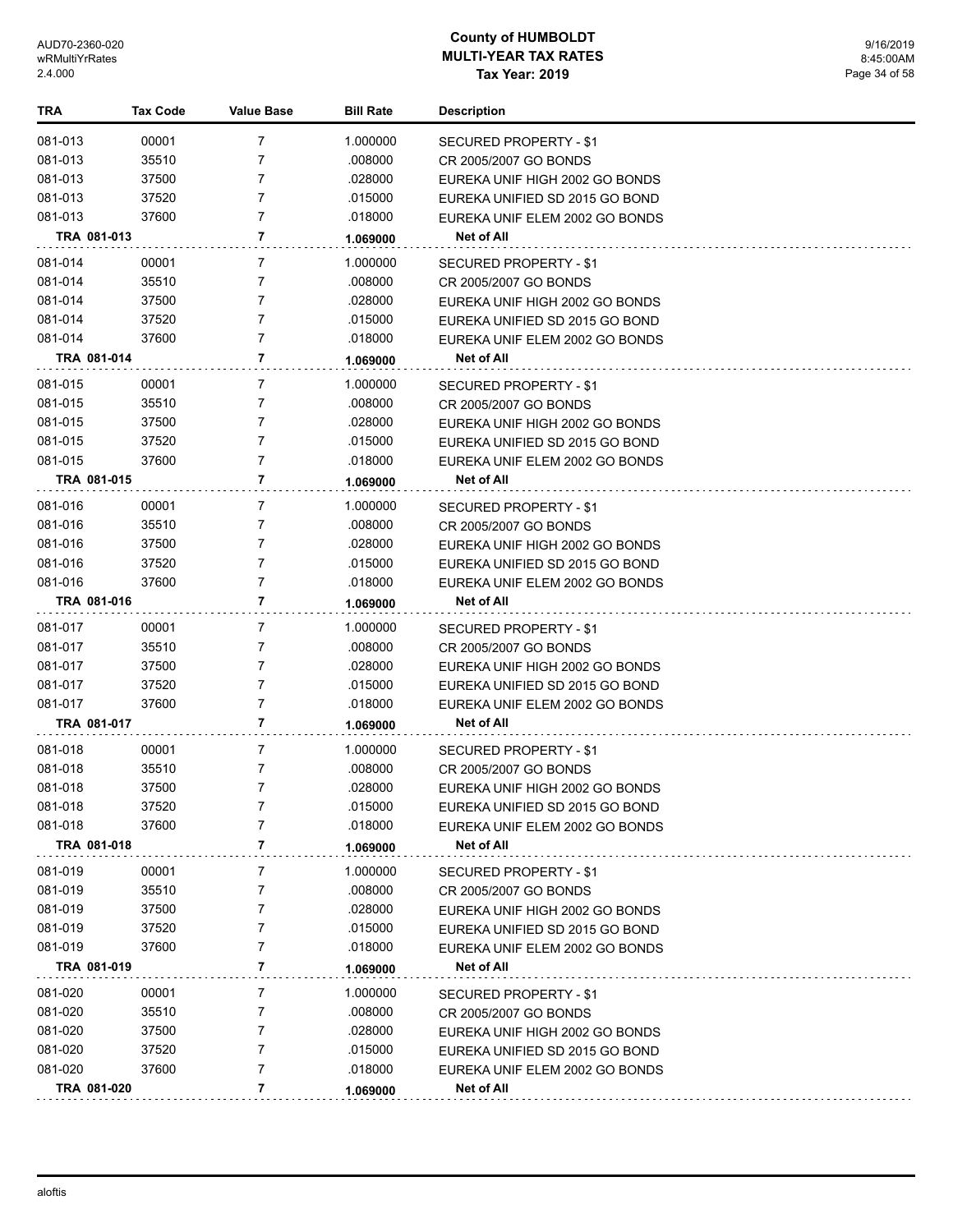| <b>TRA</b>         | <b>Tax Code</b> | <b>Value Base</b> | <b>Bill Rate</b>    | <b>Description</b>                                          |
|--------------------|-----------------|-------------------|---------------------|-------------------------------------------------------------|
| 081-021            | 00001           | $\overline{7}$    | 1.000000            | SECURED PROPERTY - \$1                                      |
| 081-021            | 35510           | $\overline{7}$    | .008000             | CR 2005/2007 GO BONDS                                       |
| 081-021            | 37500           | 7                 | .028000             | EUREKA UNIF HIGH 2002 GO BONDS                              |
| 081-021            | 37520           | 7                 | .015000             | EUREKA UNIFIED SD 2015 GO BOND                              |
| 081-021            | 37600           | $\overline{7}$    | .018000             | EUREKA UNIF ELEM 2002 GO BONDS                              |
|                    | TRA 081-021     | 7                 | 1.069000            | Net of All                                                  |
| 081-022            | 00001           | 7                 | 1.000000            | SECURED PROPERTY - \$1                                      |
| 081-022            | 35510           | 7                 | .008000             | CR 2005/2007 GO BONDS                                       |
| 081-022            | 37500           | 7                 | .028000             | EUREKA UNIF HIGH 2002 GO BONDS                              |
| 081-022            | 37520           | 7                 | .015000             | EUREKA UNIFIED SD 2015 GO BOND                              |
| 081-022            | 37600           | $\overline{7}$    | .018000             | EUREKA UNIF ELEM 2002 GO BONDS                              |
|                    | TRA 081-022     | 7                 | 1.069000            | Net of All                                                  |
| 081-023            | 00001           | 7                 | 1.000000            | SECURED PROPERTY - \$1                                      |
| 081-023            | 35510           | 7                 | .008000             | CR 2005/2007 GO BONDS                                       |
| 081-023            | 37500           | $\overline{7}$    | .028000             | EUREKA UNIF HIGH 2002 GO BONDS                              |
| 081-023            | 37520           | $\overline{7}$    | .015000             | EUREKA UNIFIED SD 2015 GO BOND                              |
| 081-023            | 37600           | $\overline{7}$    | .018000             | EUREKA UNIF ELEM 2002 GO BONDS                              |
|                    | TRA 081-023     | 7                 | 1.069000            | Net of All                                                  |
| 081-024            | 00001           | 7                 | 1.000000            | <b>SECURED PROPERTY - \$1</b>                               |
| 081-024            | 35510           | 7                 | .008000             | CR 2005/2007 GO BONDS                                       |
| 081-024            | 37500           | 7                 | .028000             | EUREKA UNIF HIGH 2002 GO BONDS                              |
| 081-024            | 37520           | 7                 | .015000             | EUREKA UNIFIED SD 2015 GO BOND                              |
| 081-024            | 37600           | 7                 | .018000             | EUREKA UNIF ELEM 2002 GO BONDS                              |
|                    | TRA 081-024     | 7                 | 1.069000            | Net of All                                                  |
| 081-025            | 00001           | 7                 | 1.000000            | SECURED PROPERTY - \$1                                      |
| 081-025            | 35510           | $\overline{7}$    | .008000             | CR 2005/2007 GO BONDS                                       |
| 081-025            | 38300           | $\overline{7}$    | .001000             | SOUTH BAY ELEMENTARY GO BONDS 1999                          |
|                    | TRA 081-025     | $\overline{7}$    | 1.009000            | <b>Net of All</b>                                           |
| 081-026            | 00001           | 7                 | 1.000000            | SECURED PROPERTY - \$1                                      |
| 081-026            | 35510           | 7                 | .008000             | CR 2005/2007 GO BONDS                                       |
| 081-026            | 38300           | $\overline{7}$    | .001000             | SOUTH BAY ELEMENTARY GO BONDS 1999                          |
|                    | TRA 081-026     | 7                 | 1.009000            | Net of All                                                  |
| 081-027            | 00001           | 7                 | 1.000000            |                                                             |
| 081-027            | 35510           | 7                 | .008000             | <b>SECURED PROPERTY - \$1</b><br>CR 2005/2007 GO BONDS      |
| 081-027            | 38300           | 7                 | .001000             | SOUTH BAY ELEMENTARY GO BONDS 1999                          |
|                    | TRA 081-027     | 7                 | 1.009000            | <b>Net of All</b>                                           |
|                    |                 |                   |                     |                                                             |
| 081-028<br>081-028 | 00001<br>35510  | 7<br>7            | 1.000000<br>.008000 | SECURED PROPERTY - \$1                                      |
| 081-028            | 38300           | $\overline{7}$    | .001000             | CR 2005/2007 GO BONDS<br>SOUTH BAY ELEMENTARY GO BONDS 1999 |
|                    | TRA 081-028     | 7                 | 1.009000            | Net of All                                                  |
|                    |                 |                   |                     |                                                             |
| 081-029            | 00001           | 7                 | 1.000000            | SECURED PROPERTY - \$1                                      |
| 081-029            | 35510           | 7                 | .008000             | CR 2005/2007 GO BONDS                                       |
| 081-029            | 38300           | 7<br>7            | .001000             | SOUTH BAY ELEMENTARY GO BONDS 1999                          |
|                    | TRA 081-029     |                   | 1.009000            | Net of All                                                  |
| 081-030            | 00001           | 7                 | 1.000000            | SECURED PROPERTY - \$1                                      |
| 081-030            | 35510           | 7                 | .008000             | CR 2005/2007 GO BONDS                                       |
| 081-030            | 38300           | 7                 | .001000             | SOUTH BAY ELEMENTARY GO BONDS 1999                          |
|                    | TRA 081-030     | 7                 | 1.009000            | Net of All                                                  |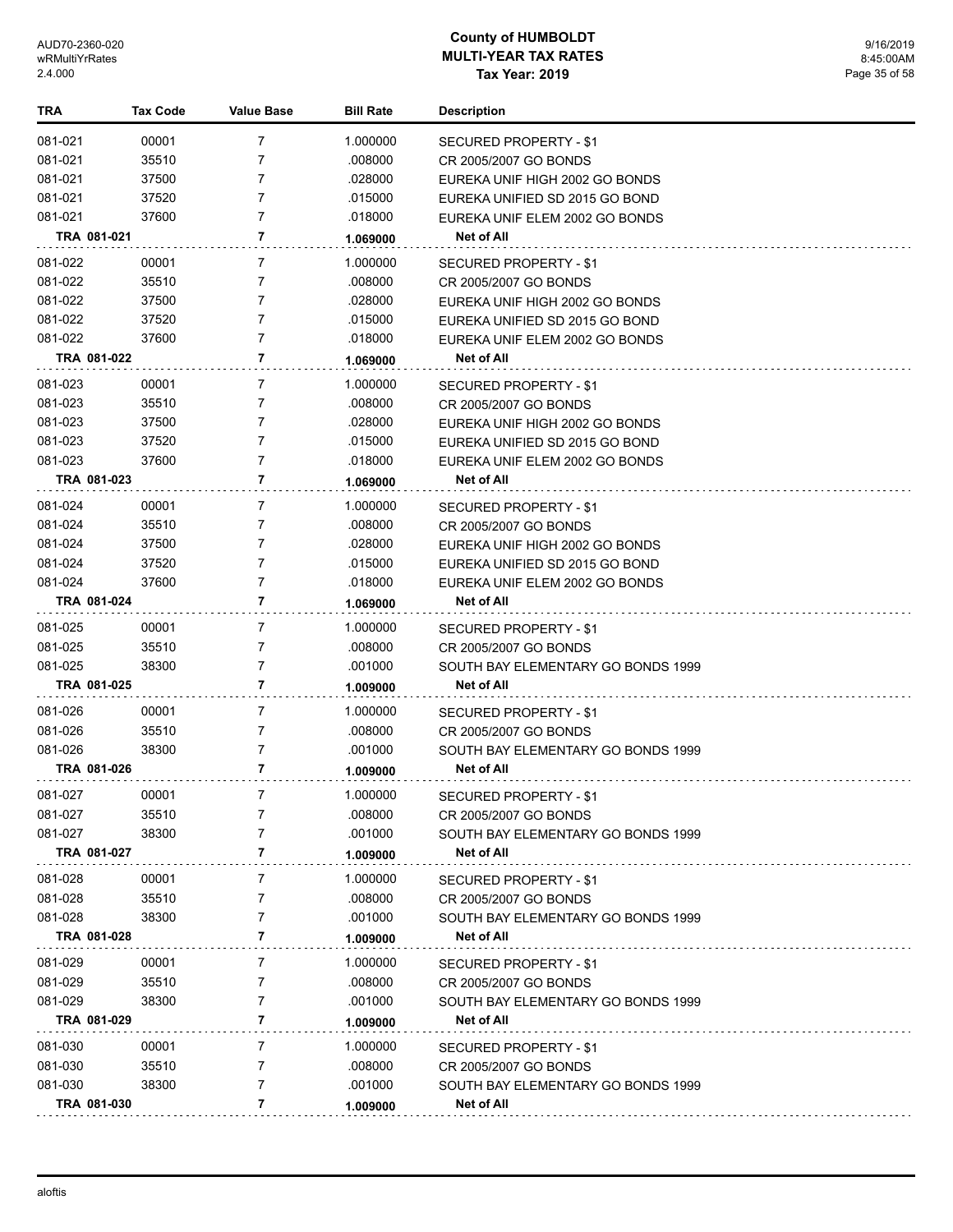| TRA         | <b>Tax Code</b> | <b>Value Base</b> | <b>Bill Rate</b> | <b>Description</b>                 |
|-------------|-----------------|-------------------|------------------|------------------------------------|
| 081-031     | 00001           | 7                 | 1.000000         | SECURED PROPERTY - \$1             |
| 081-031     | 35510           | 7                 | .008000          | CR 2005/2007 GO BONDS              |
| 081-031     | 38300           | 7                 | .001000          | SOUTH BAY ELEMENTARY GO BONDS 1999 |
| TRA 081-031 |                 | 7                 | 1.009000         | Net of All                         |
| 081-032     | 00001           | 7                 | 1.000000         | SECURED PROPERTY - \$1             |
| 081-032     | 35510           | 7                 | .008000          | CR 2005/2007 GO BONDS              |
| 081-032     | 38300           | 7                 | .001000          | SOUTH BAY ELEMENTARY GO BONDS 1999 |
| TRA 081-032 |                 | 7                 | 1.009000         | Net of All                         |
| 081-033     | 00001           | 7                 | 1.000000         | SECURED PROPERTY - \$1             |
| 081-033     | 35510           | 7                 | .008000          | CR 2005/2007 GO BONDS              |
| 081-033     | 38300           | 7                 | .001000          | SOUTH BAY ELEMENTARY GO BONDS 1999 |
| TRA 081-033 |                 | 7                 | 1.009000         | Net of All                         |
| 081-034     | 00001           | 7                 | 1.000000         | SECURED PROPERTY - \$1             |
| 081-034     | 35510           | 7                 | .008000          | CR 2005/2007 GO BONDS              |
| 081-034     | 38300           | 7                 | .001000          | SOUTH BAY ELEMENTARY GO BONDS 1999 |
| TRA 081-034 |                 | 7                 | 1.009000         | Net of All                         |
| 081-035     | 00001           | 7                 | 1.000000         | SECURED PROPERTY - \$1             |
| 081-035     | 35510           | 7                 | .008000          | CR 2005/2007 GO BONDS              |
| 081-035     | 38300           | 7                 | .001000          | SOUTH BAY ELEMENTARY GO BONDS 1999 |
| TRA 081-035 |                 | 7                 | 1.009000         | <b>Net of All</b>                  |
| 081-036     | 00001           | 7                 | 1.000000         | SECURED PROPERTY - \$1             |
| 081-036     | 35510           | 7                 | .008000          | CR 2005/2007 GO BONDS              |
| 081-036     | 38300           | 7                 | .001000          | SOUTH BAY ELEMENTARY GO BONDS 1999 |
| TRA 081-036 |                 | 7                 | 1.009000         | Net of All                         |
| 081-037     | 00001           | 7                 | 1.000000         | SECURED PROPERTY - \$1             |
| 081-037     | 35510           | 7                 | .008000          | CR 2005/2007 GO BONDS              |
| 081-037     | 38300           | 7                 | .001000          | SOUTH BAY ELEMENTARY GO BONDS 1999 |
| TRA 081-037 |                 | 7                 | 1.009000         | Net of All                         |
| 081-038     | 00001           | 7                 | 1.000000         | SECURED PROPERTY - \$1             |
| 081-038     | 35510           | 7                 | .008000          | CR 2005/2007 GO BONDS              |
| 081-038     | 38300           | 7                 | .001000          | SOUTH BAY ELEMENTARY GO BONDS 1999 |
| TRA 081-038 |                 | 7                 | 1.009000         | Net of All                         |
| 081-039     | 00001           | 7                 | 1.000000         | SECURED PROPERTY - \$1             |
| 081-039     | 35510           |                   | .008000          | CR 2005/2007 GO BONDS              |
| 081-039     | 38300           | 7                 | .001000          | SOUTH BAY ELEMENTARY GO BONDS 1999 |
| TRA 081-039 |                 | 7                 | 1.009000         | Net of All                         |
| 081-040     | 00001           | 7                 | 1.000000         | SECURED PROPERTY - \$1             |
| 081-040     | 35510           | 7                 | .008000          | CR 2005/2007 GO BONDS              |
| 081-040     | 38300           | 7                 | .001000          | SOUTH BAY ELEMENTARY GO BONDS 1999 |
| TRA 081-040 |                 | 7                 | 1.009000         | Net of All                         |
| 081-041     | 00001           | 7                 | 1.000000         | SECURED PROPERTY - \$1             |
| 081-041     | 35510           | 7                 | .008000          | CR 2005/2007 GO BONDS              |
| 081-041     | 38300           | 7                 | .001000          | SOUTH BAY ELEMENTARY GO BONDS 1999 |
| TRA 081-041 |                 | 7                 | 1.009000         | Net of All                         |
| 081-042     | 00001           | 7                 | 1.000000         | SECURED PROPERTY - \$1             |
| 081-042     | 35510           | 7                 | .008000          | CR 2005/2007 GO BONDS              |
| 081-042     | 38300           | 7                 | .001000          | SOUTH BAY ELEMENTARY GO BONDS 1999 |
| TRA 081-042 |                 | 7                 | 1.009000         | Net of All                         |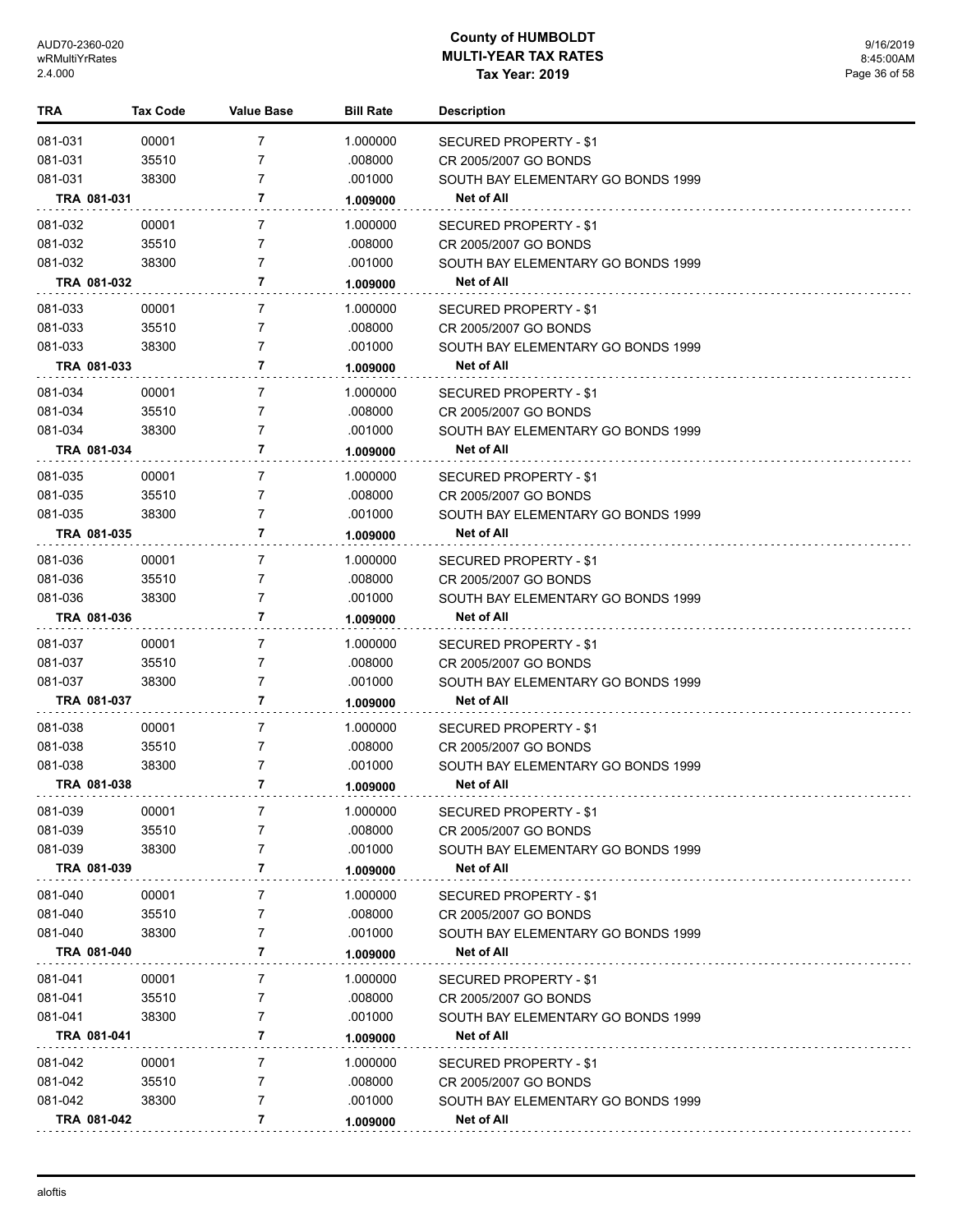| TRA         | <b>Tax Code</b> | Value Base     | <b>Bill Rate</b> | <b>Description</b>                 |
|-------------|-----------------|----------------|------------------|------------------------------------|
| 081-043     | 00001           | 7              | 1.000000         | <b>SECURED PROPERTY - \$1</b>      |
| 081-043     | 35510           | 7              | .008000          | CR 2005/2007 GO BONDS              |
| 081-043     | 38300           | 7              | .001000          | SOUTH BAY ELEMENTARY GO BONDS 1999 |
| TRA 081-043 |                 | 7              | 1.009000         | Net of All                         |
| 081-044     | 00001           | $\overline{7}$ | 1.000000         | SECURED PROPERTY - \$1             |
| 081-044     | 35510           | 7              | .008000          | CR 2005/2007 GO BONDS              |
| 081-044     | 38300           | 7              | .001000          | SOUTH BAY ELEMENTARY GO BONDS 1999 |
| TRA 081-044 |                 | 7              | 1.009000         | Net of All                         |
| 081-045     | 00001           | $\overline{7}$ | 1.000000         | SECURED PROPERTY - \$1             |
| 081-045     | 35510           | 7              | .008000          | CR 2005/2007 GO BONDS              |
| 081-045     | 38300           | 7              | .001000          | SOUTH BAY ELEMENTARY GO BONDS 1999 |
| TRA 081-045 |                 | 7              | 1.009000         | <b>Net of All</b>                  |
| 081-046     | 00001           | 7              | 1.000000         | SECURED PROPERTY - \$1             |
| 081-046     | 35510           | 7              | .008000          | CR 2005/2007 GO BONDS              |
| 081-046     | 38300           | 7              | .001000          | SOUTH BAY ELEMENTARY GO BONDS 1999 |
| TRA 081-046 |                 | 7              | 1.009000         | <b>Net of All</b>                  |
| 081-047     | 00001           | $\overline{7}$ | 1.000000         | SECURED PROPERTY - \$1             |
| 081-047     | 35510           | 7              | .008000          | CR 2005/2007 GO BONDS              |
| 081-047     | 38300           | 7              | .001000          | SOUTH BAY ELEMENTARY GO BONDS 1999 |
| TRA 081-047 |                 | 7              | 1.009000         | Net of All                         |
| 081-048     | 00001           | 7              | 1.000000         | SECURED PROPERTY - \$1             |
| 081-048     | 35510           | 7              | .008000          | CR 2005/2007 GO BONDS              |
| 081-048     | 38300           | 7              | .001000          | SOUTH BAY ELEMENTARY GO BONDS 1999 |
| TRA 081-048 |                 | 7              | 1.009000         | Net of All                         |
| 081-049     | 00001           | 7              | 1.000000         | SECURED PROPERTY - \$1             |
| 081-049     | 35510           | 7              | .008000          | CR 2005/2007 GO BONDS              |
| 081-049     | 38300           | 7              | .001000          | SOUTH BAY ELEMENTARY GO BONDS 1999 |
| TRA 081-049 |                 | 7              | 1.009000         | <b>Net of All</b>                  |
| 081-050     | 00001           | $\overline{7}$ | 1.000000         | SECURED PROPERTY - \$1             |
| 081-050     | 35510           | 7              | .008000          | CR 2005/2007 GO BONDS              |
| 081-050     | 38300           | 7              | .001000          | SOUTH BAY ELEMENTARY GO BONDS 1999 |
| TRA 081-050 |                 | 7              | 1.009000         | <b>Net of All</b>                  |
| 081-051     | 00001           | 7              | 1.000000         | <b>SECURED PROPERTY - \$1</b>      |
| 081-051     | 35510           | 7              | .008000          | CR 2005/2007 GO BONDS              |
| 081-051     | 38300           | 7              | .001000          | SOUTH BAY ELEMENTARY GO BONDS 1999 |
| TRA 081-051 |                 | 7              | 1.009000         | <b>Net of All</b>                  |
| 081-052     | 00001           | 7              | 1.000000         | SECURED PROPERTY - \$1             |
| 081-052     | 35510           | 7              | .008000          | CR 2005/2007 GO BONDS              |
| 081-052     | 38300           | 7              | .001000          | SOUTH BAY ELEMENTARY GO BONDS 1999 |
| TRA 081-052 |                 | 7              | 1.009000         | Net of All                         |
| 081-053     | 00001           | 7              | 1.000000         | SECURED PROPERTY - \$1             |
| 081-053     | 35510           | 7              | .008000          | CR 2005/2007 GO BONDS              |
| 081-053     | 38300           | 7              | .001000          | SOUTH BAY ELEMENTARY GO BONDS 1999 |
| TRA 081-053 |                 | 7              | 1.009000         | Net of All                         |
| 081-054     | 00001           | 7              | 1.000000         | SECURED PROPERTY - \$1             |
| 081-054     | 35510           | 7              | .008000          | CR 2005/2007 GO BONDS              |
| 081-054     | 38300           | 7              | .001000          | SOUTH BAY ELEMENTARY GO BONDS 1999 |
| TRA 081-054 |                 | 7              | 1.009000         | Net of All                         |
|             |                 |                |                  |                                    |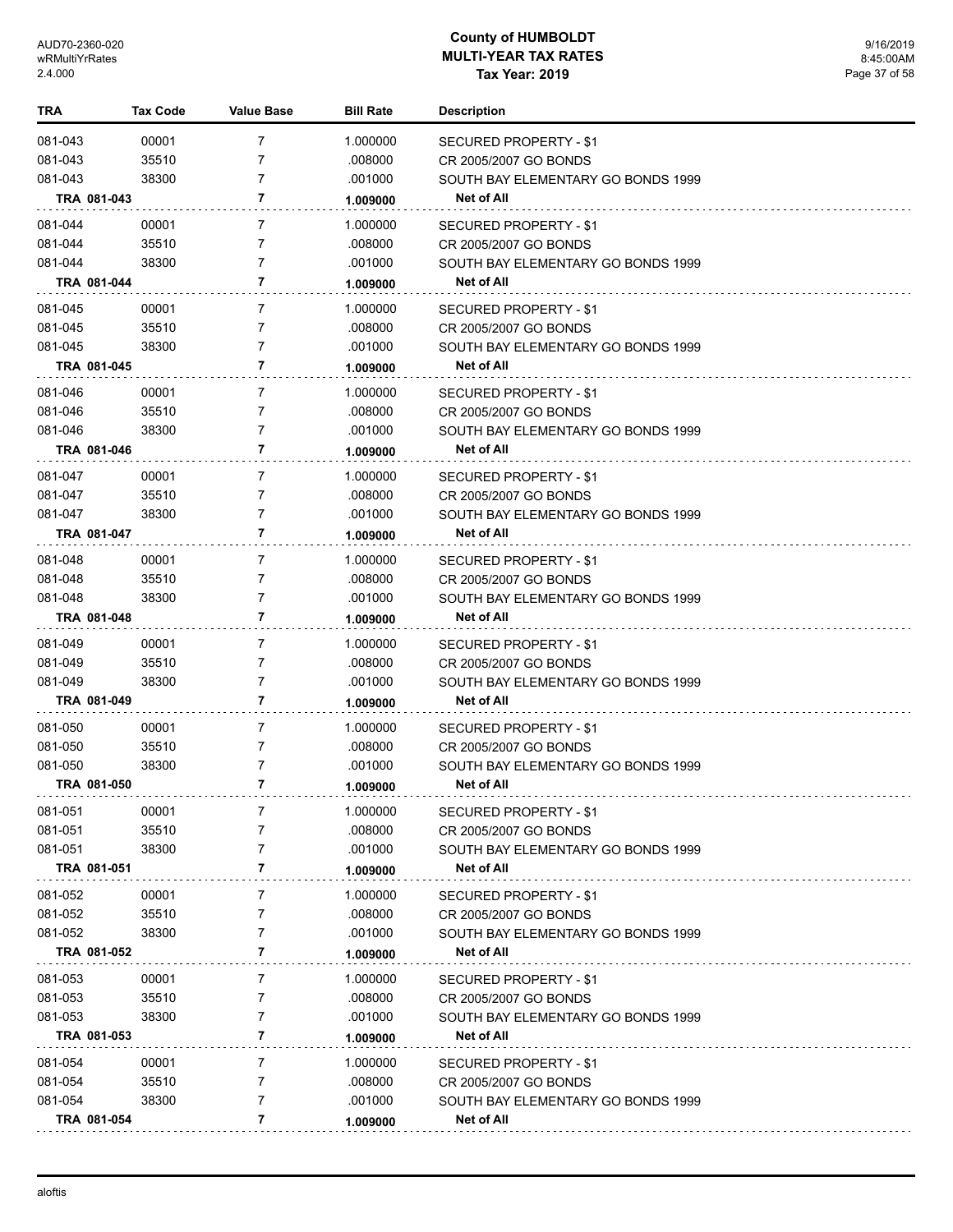| <b>TRA</b>  | <b>Tax Code</b> | Value Base     | <b>Bill Rate</b> | <b>Description</b>                 |
|-------------|-----------------|----------------|------------------|------------------------------------|
| 081-055     | 00001           | 7              | 1.000000         | SECURED PROPERTY - \$1             |
| 081-055     | 35510           | 7              | .008000          | CR 2005/2007 GO BONDS              |
| 081-055     | 38300           | 7              | .001000          | SOUTH BAY ELEMENTARY GO BONDS 1999 |
| TRA 081-055 |                 | 7              | 1.009000         | Net of All                         |
| 081-056     | 00001           | 7              | 1.000000         | SECURED PROPERTY - \$1             |
| 081-056     | 35510           | 7              | .008000          | CR 2005/2007 GO BONDS              |
| 081-056     | 38300           | 7              | .001000          | SOUTH BAY ELEMENTARY GO BONDS 1999 |
| TRA 081-056 |                 | 7              | 1.009000         | Net of All                         |
| 081-057     | 00001           | 7              | 1.000000         | SECURED PROPERTY - \$1             |
| 081-057     | 35510           | 7              | .008000          | CR 2005/2007 GO BONDS              |
| 081-057     | 38300           | 7              | .001000          | SOUTH BAY ELEMENTARY GO BONDS 1999 |
| TRA 081-057 |                 | 7              | 1.009000         | <b>Net of All</b>                  |
| 081-058     | 00001           | 7              | 1.000000         | SECURED PROPERTY - \$1             |
| 081-058     | 35510           | 7              | .008000          | CR 2005/2007 GO BONDS              |
| TRA 081-058 |                 | 7              | 1.008000         | <b>Net of All</b>                  |
| 081-059     | 00001           | 7              | 1.000000         | SECURED PROPERTY - \$1             |
| 081-059     | 35510           | 7              | .008000          | CR 2005/2007 GO BONDS              |
| TRA 081-059 |                 | 7              | 1.008000         | Net of All                         |
| 081-060     | 00001           | 7              | 1.000000         | SECURED PROPERTY - \$1             |
| 081-060     | 35510           | 7              | .008000          | CR 2005/2007 GO BONDS              |
| TRA 081-060 |                 | 7              | 1.008000         | Net of All                         |
| 081-061     | 00001           | 7              | 1.000000         | <b>SECURED PROPERTY - \$1</b>      |
| 081-061     | 35510           | 7              | .008000          | CR 2005/2007 GO BONDS              |
| TRA 081-061 |                 | 7              | 1.008000         | Net of All                         |
| 081-062     | 00001           | 7              | 1.000000         | <b>SECURED PROPERTY - \$1</b>      |
| 081-062     | 35510           | 7              | .008000          | CR 2005/2007 GO BONDS              |
| TRA 081-062 |                 | 7              | 1.008000         | Net of All                         |
| 081-063     | 00001           | $\overline{7}$ | 1.000000         | <b>SECURED PROPERTY - \$1</b>      |
| 081-063     | 35510           | 7              | .008000          | CR 2005/2007 GO BONDS              |
| TRA 081-063 |                 | 7              | 1.008000         | Net of All                         |
| 081-064     | 00001           | 7              | 1.000000         | SECURED PROPERTY - \$1             |
| 081-064     | 35300           | $\overline{7}$ | .027000          | FRESHWATER ELEM GO BOND 2018       |
| 081-064     | 35510           | 7              | .008000          | CR 2005/2007 GO BONDS              |
| 081-064     | 38000           | 7              | .025000          | FRESHWATER ELEM GO BONDS 2001      |
| TRA 081-064 |                 | 7              | 1.060000         | Net of All                         |
| 081-065     | 00001           | 7              | 1.000000         | SECURED PROPERTY - \$1             |
| 081-065     | 35300           | 7              | .027000          | FRESHWATER ELEM GO BOND 2018       |
| 081-065     | 35510           | 7              | .008000          | CR 2005/2007 GO BONDS              |
| 081-065     | 38000           | 7              | .025000          | FRESHWATER ELEM GO BONDS 2001      |
| TRA 081-065 |                 | 7              | 1.060000         | Net of All                         |
| 081-066     | 00001           | 7              | 1.000000         | SECURED PROPERTY - \$1             |
| 081-066     | 35300           | 7              | .027000          | FRESHWATER ELEM GO BOND 2018       |
| 081-066     | 35510           | 7              | .008000          | CR 2005/2007 GO BONDS              |
| 081-066     | 38000           | 7              | .025000          | FRESHWATER ELEM GO BONDS 2001      |
| TRA 081-066 |                 | 7              | 1.060000         | Net of All                         |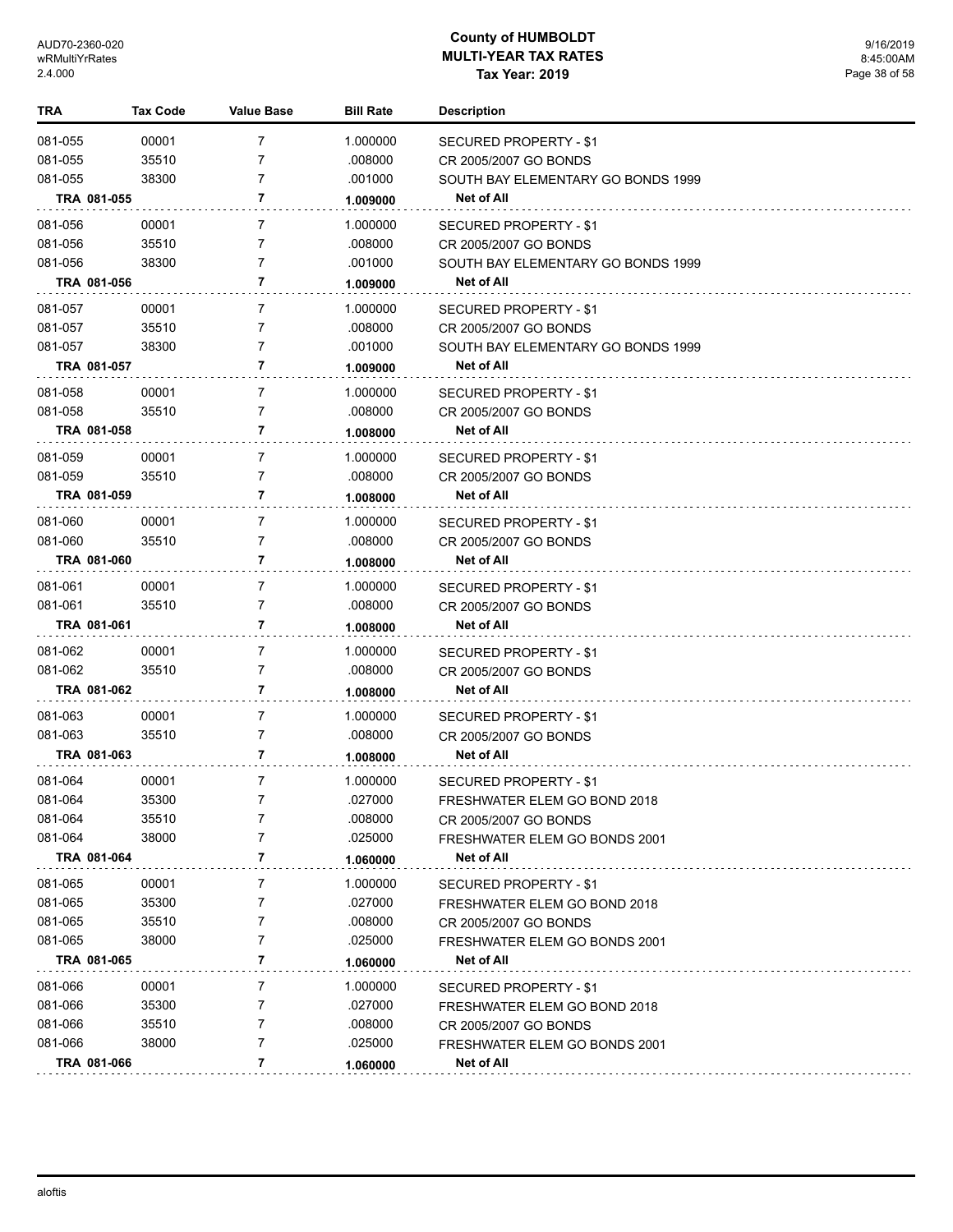| <b>TRA</b>  | <b>Tax Code</b> | Value Base | <b>Bill Rate</b> | Description                          |
|-------------|-----------------|------------|------------------|--------------------------------------|
| 081-067     | 00001           | 7          | 1.000000         | SECURED PROPERTY - \$1               |
| 081-067     | 35300           | 7          | .027000          | FRESHWATER ELEM GO BOND 2018         |
| 081-067     | 35510           | 7          | .008000          | CR 2005/2007 GO BONDS                |
| 081-067     | 38000           | 7          | .025000          | FRESHWATER ELEM GO BONDS 2001        |
| TRA 081-067 |                 | 7          | 1.060000         | Net of All                           |
| 081-068     | 00001           | 7          | 1.000000         | <b>SECURED PROPERTY - \$1</b>        |
| 081-068     | 35300           | 7          | .027000          | FRESHWATER ELEM GO BOND 2018         |
| 081-068     | 35510           | 7          | .008000          | CR 2005/2007 GO BONDS                |
| 081-068     | 38000           | 7          | .025000          | FRESHWATER ELEM GO BONDS 2001        |
| TRA 081-068 |                 | 7          | 1.060000         | Net of All                           |
| 081-069     | 00001           | 7          | 1.000000         | SECURED PROPERTY - \$1               |
| 081-069     | 35300           | 7          | .027000          | FRESHWATER ELEM GO BOND 2018         |
| 081-069     | 35510           | 7          | .008000          | CR 2005/2007 GO BONDS                |
| 081-069     | 38000           | 7          | .025000          | <b>FRESHWATER ELEM GO BONDS 2001</b> |
| TRA 081-069 |                 | 7          | 1.060000         | Net of All                           |
| 081-070     | 00001           | 7          | 1.000000         | SECURED PROPERTY - \$1               |
| 081-070     | 35300           | 7          | .027000          | FRESHWATER ELEM GO BOND 2018         |
| 081-070     | 35510           | 7          | .008000          | CR 2005/2007 GO BONDS                |
| 081-070     | 38000           | 7          | .025000          | FRESHWATER ELEM GO BONDS 2001        |
| TRA 081-070 |                 | 7          | 1.060000         | Net of All                           |
| 081-071     | 00001           | 7          | 1.000000         | SECURED PROPERTY - \$1               |
| 081-071     | 35300           | 7          | .027000          | FRESHWATER ELEM GO BOND 2018         |
| 081-071     | 35510           | 7          | .008000          | CR 2005/2007 GO BONDS                |
| 081-071     | 38000           | 7          | .025000          | FRESHWATER ELEM GO BONDS 2001        |
| TRA 081-071 |                 | 7          | 1.060000         | Net of All                           |
| 081-072     | 00001           | 7          | 1.000000         | SECURED PROPERTY - \$1               |
| 081-072     | 35300           | 7          | .027000          | FRESHWATER ELEM GO BOND 2018         |
| 081-072     | 35510           | 7          | .008000          | CR 2005/2007 GO BONDS                |
| 081-072     | 38000           | 7          | .025000          | FRESHWATER ELEM GO BONDS 2001        |
| TRA 081-072 |                 | 7          | 1.060000         | Net of All                           |
| 081-073     | 00001           | 7          | 1.000000         | SECURED PROPERTY - \$1               |
| 081-073     | 35300           | 7          | .027000          | FRESHWATER ELEM GO BOND 2018         |
| 081-073     | 35510           | 7          | .008000          | CR 2005/2007 GO BONDS                |
| 081-073     | 38000           | 7          | .025000          | FRESHWATER ELEM GO BONDS 2001        |
| TRA 081-073 |                 | 7          | 1.060000         | Net of All                           |
| 081-074     | 00001           | 7          | 1.000000         | <b>SECURED PROPERTY - \$1</b>        |
| 081-074     | 35300           | 7          | .027000          | FRESHWATER ELEM GO BOND 2018         |
| 081-074     | 35510           | 7          | .008000          | CR 2005/2007 GO BONDS                |
| 081-074     | 38000           | 7          | .025000          | FRESHWATER ELEM GO BONDS 2001        |
| TRA 081-074 |                 | 7          | 1.060000         | Net of All                           |
| 081-075     | 00001           | 7          | 1.000000         | SECURED PROPERTY - \$1               |
| 081-075     | 35300           | 7          | .027000          | FRESHWATER ELEM GO BOND 2018         |
| 081-075     | 35510           | 7          | .008000          | CR 2005/2007 GO BONDS                |
| 081-075     | 38000           | 7          | .025000          | FRESHWATER ELEM GO BONDS 2001        |
| TRA 081-075 |                 | 7          | 1.060000         | Net of All                           |
| 081-076     | 00001           | 7          | 1.000000         | SECURED PROPERTY - \$1               |
| 081-076     | 35300           | 7          | .027000          | FRESHWATER ELEM GO BOND 2018         |
| 081-076     | 35510           | 7          | .008000          | CR 2005/2007 GO BONDS                |
| 081-076     | 38000           | 7          | .025000          | FRESHWATER ELEM GO BONDS 2001        |
| TRA 081-076 |                 | 7          | 1.060000         | Net of All                           |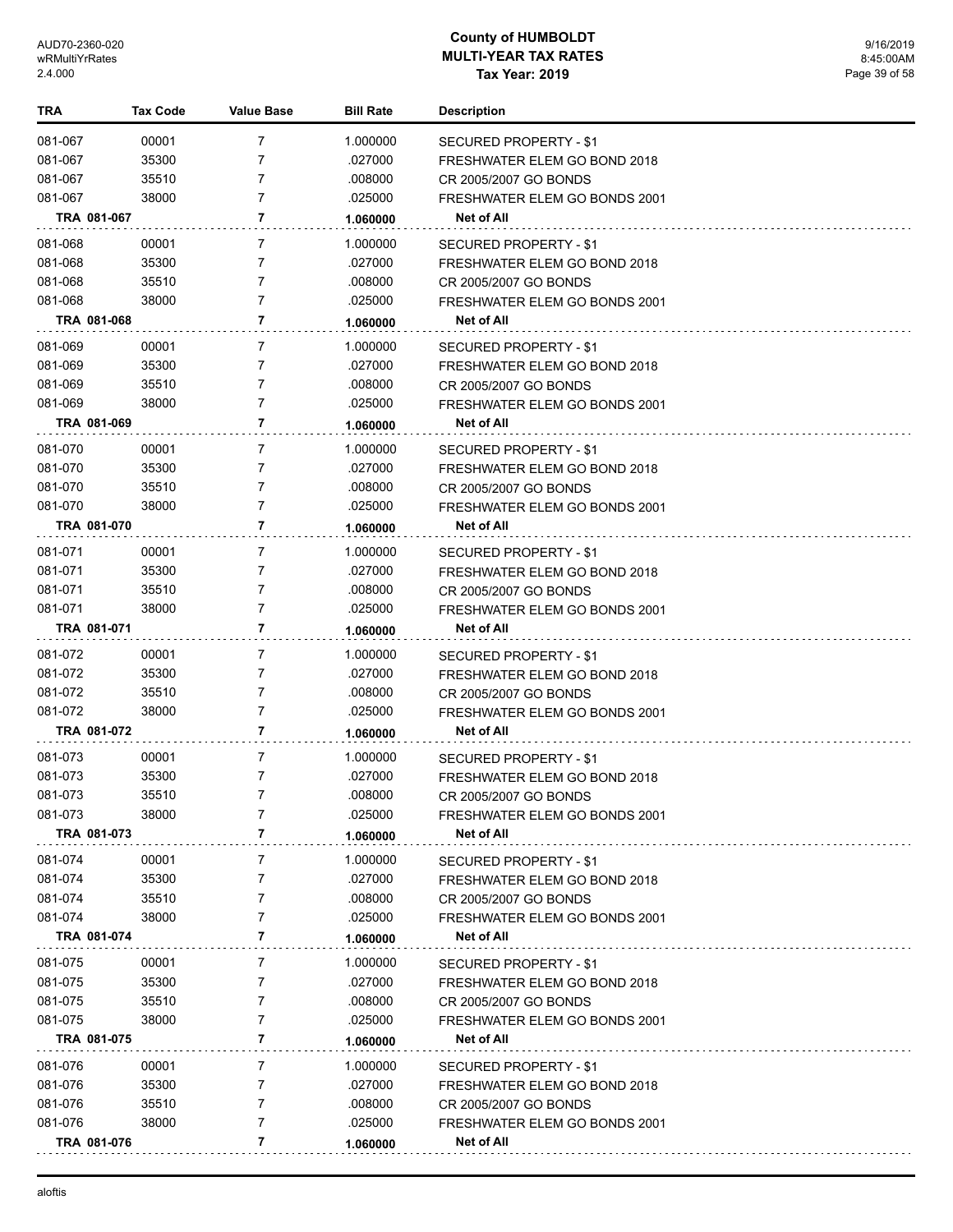| TRA         | <b>Tax Code</b> | <b>Value Base</b> | <b>Bill Rate</b> | <b>Description</b>                              |
|-------------|-----------------|-------------------|------------------|-------------------------------------------------|
| 081-077     | 00001           | $\overline{7}$    | 1.000000         | <b>SECURED PROPERTY - \$1</b>                   |
| 081-077     | 35300           | 7                 | .027000          | FRESHWATER ELEM GO BOND 2018                    |
| 081-077     | 35510           | 7                 | .008000          | CR 2005/2007 GO BONDS                           |
| 081-077     | 38000           | $\overline{7}$    | .025000          | FRESHWATER ELEM GO BONDS 2001                   |
| TRA 081-077 |                 | 7                 | 1.060000         | Net of All                                      |
| 081-078     | 00001           | 7                 | 1.000000         | <b>SECURED PROPERTY - \$1</b>                   |
| 081-078     | 35300           | 7                 | .027000          | FRESHWATER ELEM GO BOND 2018                    |
| 081-078     | 35510           | 7                 | .008000          | CR 2005/2007 GO BONDS                           |
| 081-078     | 38000           | $\overline{7}$    | .025000          | FRESHWATER ELEM GO BONDS 2001                   |
| TRA 081-078 |                 | 7                 | 1.060000         | Net of All                                      |
| 081-079     | 00001           | 7                 | 1.000000         | SECURED PROPERTY - \$1                          |
| 081-079     | 35300           | 7                 | .027000          | FRESHWATER ELEM GO BOND 2018                    |
| 081-079     | 35510           | 7                 | .008000          | CR 2005/2007 GO BONDS                           |
| 081-079     | 38000           | $\overline{7}$    | .025000          | FRESHWATER ELEM GO BONDS 2001                   |
| TRA 081-079 |                 | 7                 | 1.060000         | Net of All                                      |
| 081-080     | 00001           | 7                 | 1.000000         | <b>SECURED PROPERTY - \$1</b>                   |
| 081-080     | 35510           | 7                 | .008000          | CR 2005/2007 GO BONDS                           |
| TRA 081-080 |                 | 7                 | 1.008000         | <b>Net of All</b>                               |
|             |                 |                   |                  |                                                 |
| 081-081     | 00001           | 7<br>7            | 1.000000         | SECURED PROPERTY - \$1                          |
| 081-081     | 35510           | 7                 | .008000          | CR 2005/2007 GO BONDS                           |
| TRA 081-081 |                 |                   | 1.008000         | Net of All                                      |
| 081-082     | 00001           | 7                 | 1.000000         | SECURED PROPERTY - \$1                          |
| 081-082     | 35510           | 7                 | .008000          | CR 2005/2007 GO BONDS                           |
| TRA 081-082 |                 | 7                 | 1.008000         | Net of All                                      |
| 081-083     | 00001           | $\overline{7}$    | 1.000000         | <b>SECURED PROPERTY - \$1</b>                   |
| 081-083     | 35510           | $\overline{7}$    | .008000          | CR 2005/2007 GO BONDS                           |
| TRA 081-083 |                 | 7                 | 1.008000         | Net of All                                      |
| 081-084     | 00001           | $\overline{7}$    | 1.000000         | <b>SECURED PROPERTY - \$1</b>                   |
| 081-084     | 35510           | $\overline{7}$    | .008000          | CR 2005/2007 GO BONDS                           |
| TRA 081-084 |                 | 7                 | 1.008000         | Net of All                                      |
| 081-085     | 00001           | $\overline{7}$    | 1.000000         | <b>SECURED PROPERTY - \$1</b>                   |
| 081-085     | 35510           | $\overline{7}$    | .008000          | CR 2005/2007 GO BONDS                           |
| TRA 081-085 |                 | 7                 | 1.008000         | <b>Net of All</b>                               |
| 081-086     | 00001           | 7                 | 1.000000         | <b>SECURED PROPERTY - \$1</b>                   |
| 081-086     | 35510           | 7                 | .008000          | CR 2005/2007 GO BONDS                           |
| TRA 081-086 |                 | 7                 | 1.008000         | Net of All                                      |
| 081-087     | 00001           | $\overline{7}$    | 1.000000         |                                                 |
| 081-087     | 35510           | 7                 | .008000          | SECURED PROPERTY - \$1<br>CR 2005/2007 GO BONDS |
| TRA 081-087 |                 | 7                 |                  | Net of All                                      |
|             |                 |                   | 1.008000         |                                                 |
| 083-000     | 00001           | 7                 | 1.000000         | <b>SECURED PROPERTY - \$1</b>                   |
| 083-000     | 35510           | 7                 | .008000          | CR 2005/2007 GO BONDS                           |
| 083-000     | 38500           | 7                 | .003000          | FERNDALE UNIFIED GO BONDS 1999                  |
| TRA 083-000 |                 | 7                 | 1.011000         | Net of All                                      |
| 083-001     | 00001           | $\overline{7}$    | 1.000000         | SECURED PROPERTY - \$1                          |
| 083-001     | 35510           | 7                 | .008000          | CR 2005/2007 GO BONDS                           |
| 083-001     | 38500           | 7                 | .003000          | FERNDALE UNIFIED GO BONDS 1999                  |
| TRA 083-001 |                 | 7                 | 1.011000         | <b>Net of All</b>                               |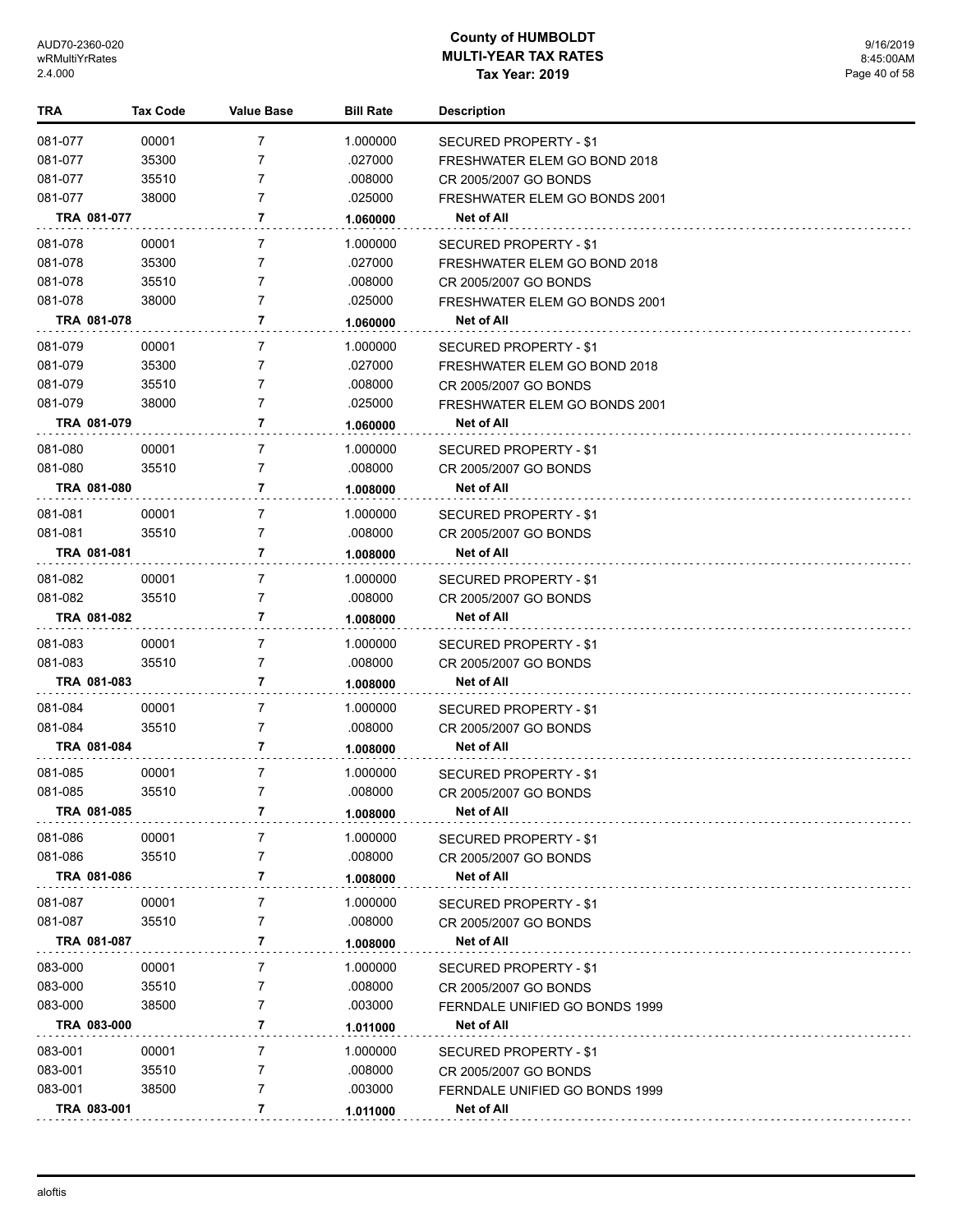| TRA     |             | <b>Tax Code</b> | <b>Value Base</b> | <b>Bill Rate</b> | <b>Description</b>                           |
|---------|-------------|-----------------|-------------------|------------------|----------------------------------------------|
| 083-002 |             | 00001           | $\overline{7}$    | 1.000000         | SECURED PROPERTY - \$1                       |
| 083-002 |             | 35510           | 7                 | .008000          | CR 2005/2007 GO BONDS                        |
| 083-002 |             | 38500           | 7                 | .003000          | FERNDALE UNIFIED GO BONDS 1999               |
|         | TRA 083-002 |                 | 7                 | 1.011000         | Net of All                                   |
|         |             |                 |                   |                  |                                              |
| 083-003 |             | 00001           | $\overline{7}$    | 1.000000         | <b>SECURED PROPERTY - \$1</b>                |
| 083-003 |             | 35510           | 7                 | .008000          | CR 2005/2007 GO BONDS                        |
| 083-003 |             | 38500           | 7                 | .003000          | FERNDALE UNIFIED GO BONDS 1999               |
|         | TRA 083-003 |                 | 7                 | 1.011000         | <b>Net of All</b>                            |
| 083-004 |             | 00001           | 7                 | 1.000000         | <b>SECURED PROPERTY - \$1</b>                |
| 083-004 |             | 35510           | $\overline{7}$    | .008000          | CR 2005/2007 GO BONDS                        |
| 083-004 |             | 38500           | 7                 | .003000          | FERNDALE UNIFIED GO BONDS 1999               |
|         | TRA 083-004 |                 | 7                 | 1.011000         | Net of All                                   |
| 083-005 |             | 00001           | $\overline{7}$    | 1.000000         | SECURED PROPERTY - \$1                       |
| 083-005 |             | 35510           | 7                 | .008000          | CR 2005/2007 GO BONDS                        |
| 083-005 |             | 38500           | 7                 | .003000          | FERNDALE UNIFIED GO BONDS 1999               |
|         | TRA 083-005 |                 | 7                 | 1.011000         | Net of All                                   |
| 083-006 |             | 00001           | $\overline{7}$    | 1.000000         |                                              |
| 083-006 |             | 35510           | 7                 | .008000          | SECURED PROPERTY - \$1                       |
| 083-006 |             | 38500           | 7                 | .003000          | CR 2005/2007 GO BONDS                        |
|         | TRA 083-006 |                 | 7                 |                  | FERNDALE UNIFIED GO BONDS 1999<br>Net of All |
|         |             |                 |                   | 1.011000         |                                              |
| 083-007 |             | 00001           | $\overline{7}$    | 1.000000         | SECURED PROPERTY - \$1                       |
| 083-007 |             | 35510           | 7                 | .008000          | CR 2005/2007 GO BONDS                        |
| 083-007 |             | 38500           | 7                 | .003000          | FERNDALE UNIFIED GO BONDS 1999               |
|         | TRA 083-007 |                 | 7                 | 1.011000         | <b>Net of All</b>                            |
| 083-008 |             | 00001           | $\overline{7}$    | 1.000000         | SECURED PROPERTY - \$1                       |
| 083-008 |             | 35510           | 7                 | .008000          | CR 2005/2007 GO BONDS                        |
| 083-008 |             | 38500           | $\overline{7}$    | .003000          | FERNDALE UNIFIED GO BONDS 1999               |
|         | TRA 083-008 |                 | 7                 | 1.011000         | Net of All                                   |
| 085-000 |             | 00001           | $\overline{7}$    | 1.000000         | SECURED PROPERTY - \$1                       |
| 085-000 |             | 34400           | 7                 | .029000          | NHUHSD 2010                                  |
| 085-000 |             | 35510           | 7                 | .008000          | CR 2005/2007 GO BONDS                        |
| 085-000 |             | 37900           | 7                 | .030000          | FIELDBROOK ELEM GO BONDS 2001                |
|         | TRA 085-000 |                 | $\overline{7}$    | 1.067000         | <b>Net of All</b>                            |
| 085-001 |             | 00001           | 7                 | 1.000000         | SECURED PROPERTY - \$1                       |
| 085-001 |             | 34400           | $\overline{7}$    | .029000          | NHUHSD 2010                                  |
| 085-001 |             | 35510           | 7                 | .008000          | CR 2005/2007 GO BONDS                        |
| 085-001 |             | 37900           | 7                 | .030000          | FIELDBROOK ELEM GO BONDS 2001                |
|         | TRA 085-001 |                 | 7                 | 1.067000         | Net of All                                   |
| 088-001 |             | 00001           | 7                 | 1.000000         |                                              |
| 088-001 |             | 35510           | $\overline{7}$    | .008000          | SECURED PROPERTY - \$1                       |
| 088-001 |             | 38200           | 7                 | .017000          | CR 2005/2007 GO BONDS                        |
|         | TRA 088-001 |                 | 7                 |                  | FORTUNA HIGH GO BONDS 2000<br>Net of All     |
|         |             |                 |                   | 1.025000         |                                              |
| 088-002 |             | 00001           | $\overline{7}$    | 1.000000         | SECURED PROPERTY - \$1                       |
| 088-002 |             | 35510           | $\overline{7}$    | .008000          | CR 2005/2007 GO BONDS                        |
| 088-002 |             | 38200           | 7                 | .017000          | FORTUNA HIGH GO BONDS 2000                   |
|         | TRA 088-002 |                 | 7                 | 1.025000         | Net of All                                   |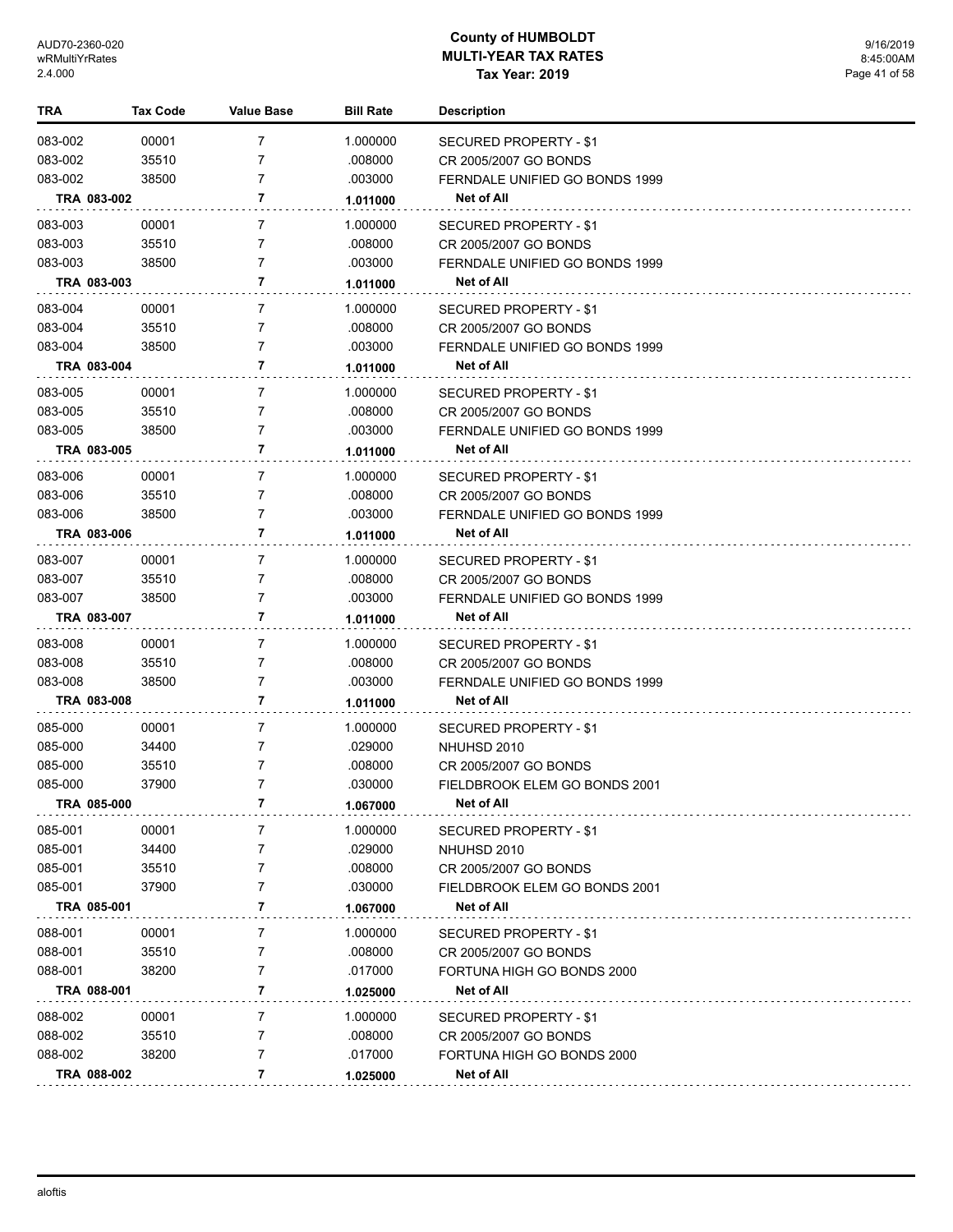| TRA     | <b>Tax Code</b> | <b>Value Base</b> | <b>Bill Rate</b> | <b>Description</b>            |  |
|---------|-----------------|-------------------|------------------|-------------------------------|--|
| 088-003 | 00001           | 7                 | 1.000000         | <b>SECURED PROPERTY - \$1</b> |  |
| 088-003 | 35510           | 7                 | .008000          | CR 2005/2007 GO BONDS         |  |
| 088-003 | 38200           | 7                 | .017000          | FORTUNA HIGH GO BONDS 2000    |  |
|         | TRA 088-003     | 7                 | 1.025000         | Net of All                    |  |
| 088-004 | 00001           | 7                 | 1.000000         | <b>SECURED PROPERTY - \$1</b> |  |
| 088-004 | 35510           | 7                 | .008000          | CR 2005/2007 GO BONDS         |  |
| 088-004 | 38200           | 7                 | .017000          | FORTUNA HIGH GO BONDS 2000    |  |
|         | TRA 088-004     | 7                 | 1.025000         | <b>Net of All</b>             |  |
| 088-005 | 00001           | $\overline{7}$    | 1.000000         | SECURED PROPERTY - \$1        |  |
| 088-005 | 35510           | $\overline{7}$    | .008000          | CR 2005/2007 GO BONDS         |  |
| 088-005 | 38200           | $\overline{7}$    | .017000          | FORTUNA HIGH GO BONDS 2000    |  |
|         | TRA 088-005     | 7                 | 1.025000         | Net of All                    |  |
| 088-006 | 00001           | $\overline{7}$    | 1.000000         | SECURED PROPERTY - \$1        |  |
| 088-006 | 35510           | $\overline{7}$    | .008000          | CR 2005/2007 GO BONDS         |  |
| 088-006 | 38200           | 7                 | .017000          | FORTUNA HIGH GO BONDS 2000    |  |
|         | TRA 088-006     | 7                 | 1.025000         | <b>Net of All</b>             |  |
| 088-007 | 00001           | $\overline{7}$    | 1.000000         | SECURED PROPERTY - \$1        |  |
| 088-007 | 35510           | 7                 | .008000          | CR 2005/2007 GO BONDS         |  |
| 088-007 | 38200           | 7                 | .017000          | FORTUNA HIGH GO BONDS 2000    |  |
|         | TRA 088-007     | 7                 | 1.025000         | Net of All                    |  |
| 088-008 | 00001           | $\overline{7}$    | 1.000000         | SECURED PROPERTY - \$1        |  |
| 088-008 | 35510           | 7                 | .008000          | CR 2005/2007 GO BONDS         |  |
| 088-008 | 38200           | 7                 | .017000          | FORTUNA HIGH GO BONDS 2000    |  |
|         | TRA 088-008     | 7                 | 1.025000         | <b>Net of All</b>             |  |
| 088-010 | 00001           | $\overline{7}$    | 1.000000         | SECURED PROPERTY - \$1        |  |
| 088-010 | 35510           | 7                 | .008000          | CR 2005/2007 GO BONDS         |  |
| 088-010 | 38200           | 7                 | .017000          | FORTUNA HIGH GO BONDS 2000    |  |
|         | TRA 088-010     | 7                 | 1.025000         | <b>Net of All</b>             |  |
| 088-012 | 00001           | $\overline{7}$    | 1.000000         | SECURED PROPERTY - \$1        |  |
| 088-012 | 35510           | 7                 | .008000          | CR 2005/2007 GO BONDS         |  |
| 088-012 | 38200           | 7                 | .017000          | FORTUNA HIGH GO BONDS 2000    |  |
|         | TRA 088-012     | 7                 | 1.025000         | <b>Net of All</b>             |  |
| 088-013 | 00001           | 7                 | 1.000000         | SECURED PROPERTY - \$1        |  |
| 088-013 | 35510           | 7                 | .008000          | CR 2005/2007 GO BONDS         |  |
| 088-013 | 38200           | 7                 | .017000          | FORTUNA HIGH GO BONDS 2000    |  |
|         | TRA 088-013     | 7                 | 1.025000         | <b>Net of All</b>             |  |
| 088-014 | 00001           | 7                 | 1.000000         | <b>SECURED PROPERTY - \$1</b> |  |
| 088-014 | 35510           | 7                 | .008000          | CR 2005/2007 GO BONDS         |  |
| 088-014 | 38200           | 7                 | .017000          | FORTUNA HIGH GO BONDS 2000    |  |
|         | TRA 088-014     | 7                 | 1.025000         | Net of All                    |  |
| 088-015 | 00001           | 7                 | 1.000000         | SECURED PROPERTY - \$1        |  |
| 088-015 | 35510           | 7                 | .008000          | CR 2005/2007 GO BONDS         |  |
| 088-015 | 38200           | 7                 | .017000          | FORTUNA HIGH GO BONDS 2000    |  |
|         | TRA 088-015     | 7                 | 1.025000         | Net of All                    |  |
| 088-016 | 00001           | 7                 | 1.000000         | SECURED PROPERTY - \$1        |  |
| 088-016 | 35510           | 7                 | .008000          | CR 2005/2007 GO BONDS         |  |
| 088-016 | 38200           | 7                 | .017000          | FORTUNA HIGH GO BONDS 2000    |  |
|         | TRA 088-016     | 7                 | 1.025000         | Net of All                    |  |
|         |                 |                   |                  |                               |  |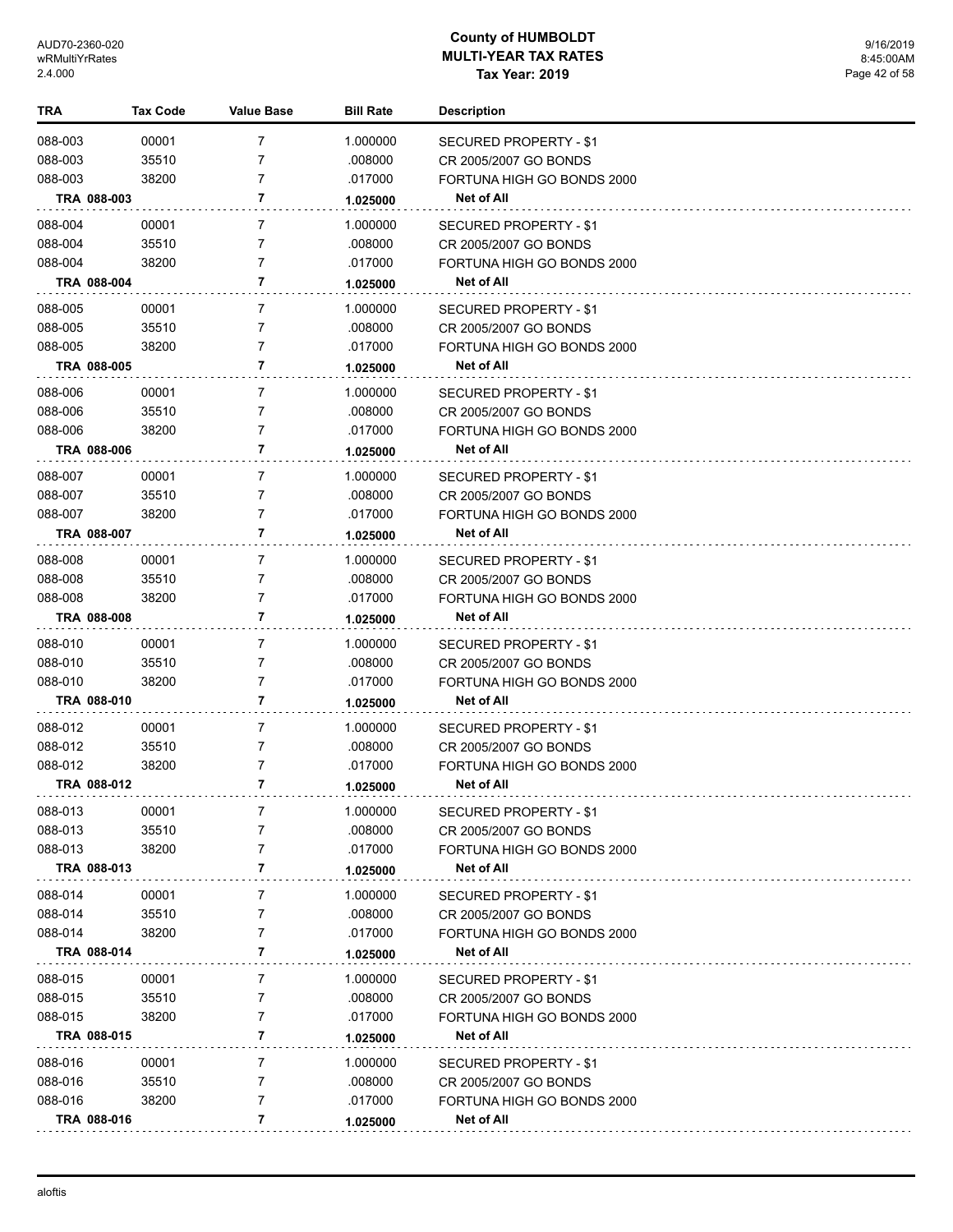| TRA                | <b>Tax Code</b> | <b>Value Base</b> | <b>Bill Rate</b>   | <b>Description</b>                                  |
|--------------------|-----------------|-------------------|--------------------|-----------------------------------------------------|
| 088-017            | 00001           | 7                 | 1.000000           | <b>SECURED PROPERTY - \$1</b>                       |
| 088-017            | 35510           | 7                 | .008000            | CR 2005/2007 GO BONDS                               |
| 088-017            | 38200           | 7                 | .017000            | FORTUNA HIGH GO BONDS 2000                          |
|                    | TRA 088-017     | 7                 | 1.025000           | Net of All                                          |
| 088-019            | 00001           | 7                 | 1.000000           | <b>SECURED PROPERTY - \$1</b>                       |
| 088-019            | 35510           | 7                 | .008000            | CR 2005/2007 GO BONDS                               |
| 088-019            | 38200           | 7                 | .017000            | FORTUNA HIGH GO BONDS 2000                          |
|                    | TRA 088-019     | 7                 | 1.025000           | <b>Net of All</b>                                   |
| 095-001            | 00001           | 7                 | 1.000000           | SECURED PROPERTY - \$1                              |
| 095-001            | 34400           | 7                 | .029000            | NHUHSD 2010                                         |
| 095-001            | 35510           | 7                 | .008000            | CR 2005/2007 GO BONDS                               |
|                    | TRA 095-001     | 7                 | 1.037000           | Net of All                                          |
| 100-001            | 00001           | 7                 | 1.000000           | SECURED PROPERTY - \$1                              |
| 100-001            | 34800           | 7                 | .026000            | <b>HYDESVILLE ELEMENTARY SD 2014 GO BOND</b>        |
| 100-001            | 35510           | 7                 | .008000            | CR 2005/2007 GO BONDS                               |
| 100-001            | 38200           | 7                 | .017000            | FORTUNA HIGH GO BONDS 2000                          |
|                    | TRA 100-001     | 7                 | 1.051000           | <b>Net of All</b>                                   |
| 100-002            | 00001           | 7                 | 1.000000           | SECURED PROPERTY - \$1                              |
| 100-002            | 34800           | 7                 | .026000            | <b>HYDESVILLE ELEMENTARY SD 2014 GO BOND</b>        |
| 100-002            | 35510           | 7                 | .008000            | CR 2005/2007 GO BONDS                               |
| 100-002            | 38200           | 7                 | .017000            | FORTUNA HIGH GO BONDS 2000                          |
|                    | TRA 100-002     | 7                 | 1.051000           | Net of All                                          |
| 100-003            | 00001           | 7                 | 1.000000           | SECURED PROPERTY - \$1                              |
| 100-003            | 34800           | 7                 | .026000            | <b>HYDESVILLE ELEMENTARY SD 2014 GO BOND</b>        |
| 100-003            | 35510           | 7                 | .008000            | CR 2005/2007 GO BONDS                               |
| 100-003            | 38200           | 7                 | .017000            | FORTUNA HIGH GO BONDS 2000                          |
|                    | TRA 100-003     | 7                 | 1.051000           | <b>Net of All</b>                                   |
|                    |                 |                   |                    |                                                     |
| 100-004            | 00001           | 7                 | 1.000000           | SECURED PROPERTY - \$1                              |
| 100-004<br>100-004 | 34800           | 7<br>7            | .026000            | <b>HYDESVILLE ELEMENTARY SD 2014 GO BOND</b>        |
| 100-004            | 35510<br>38200  | 7                 | .008000<br>.017000 | CR 2005/2007 GO BONDS<br>FORTUNA HIGH GO BONDS 2000 |
|                    | TRA 100-004     | 7                 | 1.051000           | Net of All                                          |
|                    |                 |                   |                    |                                                     |
| 100-005            | 00001           |                   | 1.000000           | <b>SECURED PROPERTY - \$1</b>                       |
| 100-005            | 34800           | 7                 | .026000            | <b>HYDESVILLE ELEMENTARY SD 2014 GO BOND</b>        |
| 100-005            | 35510           | 7                 | .008000            | CR 2005/2007 GO BONDS                               |
| 100-005            | 38200           | 7                 | .017000            | FORTUNA HIGH GO BONDS 2000                          |
|                    | TRA 100-005     | 7                 | 1.051000           | <b>Net of All</b>                                   |
| 100-006            | 00001           | 7                 | 1.000000           | <b>SECURED PROPERTY - \$1</b>                       |
| 100-006            | 34800           | 7                 | .026000            | <b>HYDESVILLE ELEMENTARY SD 2014 GO BOND</b>        |
| 100-006            | 35510           | 7                 | .008000            | CR 2005/2007 GO BONDS                               |
| 100-006            | 38200           | 7                 | .017000            | FORTUNA HIGH GO BONDS 2000                          |
|                    | TRA 100-006     | 7                 | 1.051000           | <b>Net of All</b>                                   |
| 100-007            | 00001           | 7                 | 1.000000           | SECURED PROPERTY - \$1                              |
| 100-007            | 34800           | 7                 | .026000            | <b>HYDESVILLE ELEMENTARY SD 2014 GO BOND</b>        |
| 100-007            | 35510           | 7                 | .008000            | CR 2005/2007 GO BONDS                               |
| 100-007            | 38200           | 7                 | .017000            | FORTUNA HIGH GO BONDS 2000                          |
|                    | TRA 100-007     | 7                 | 1.051000           | Net of All                                          |
|                    |                 |                   |                    |                                                     |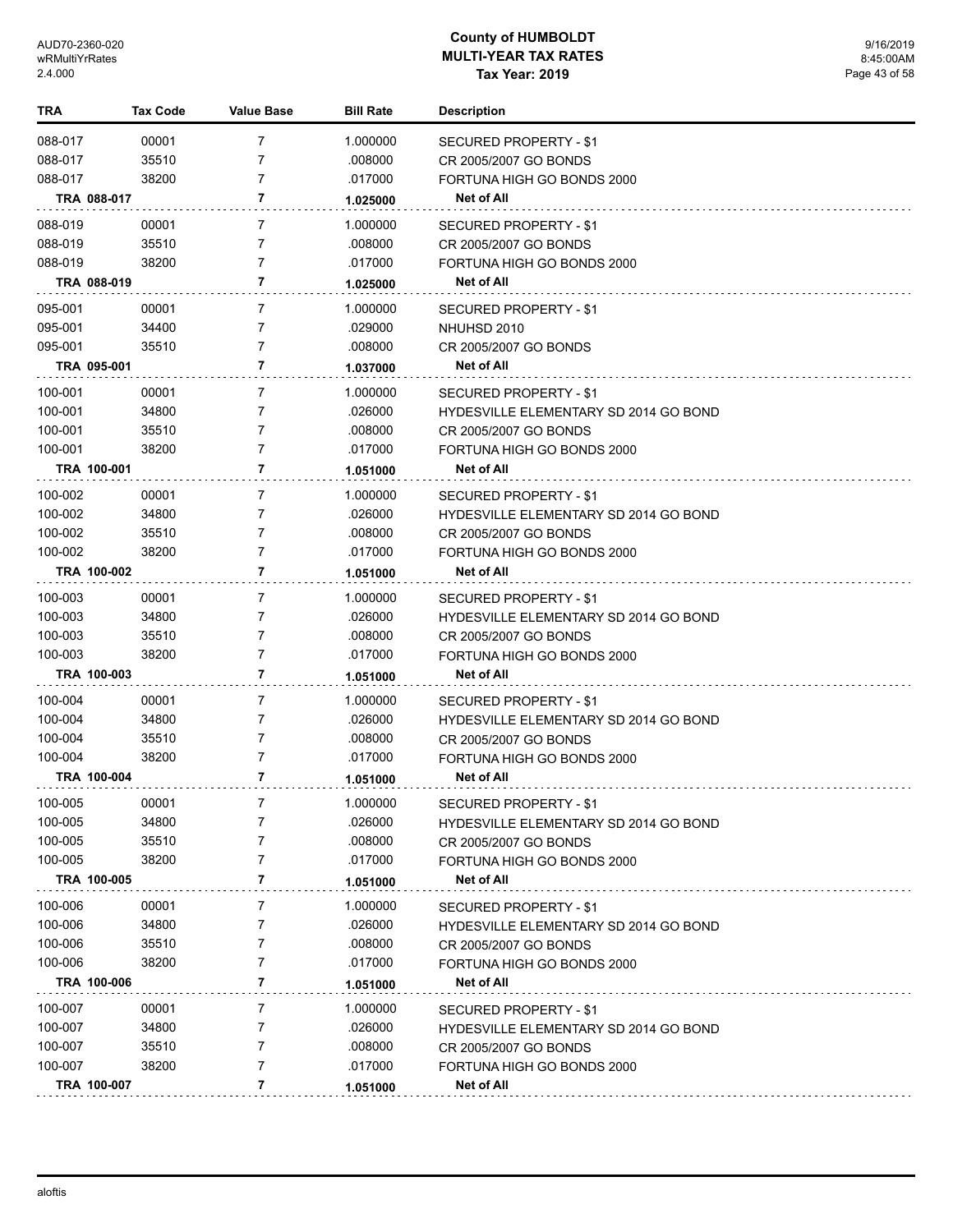| TRA         | Tax Code    | <b>Value Base</b> | <b>Bill Rate</b> | <b>Description</b>                           |
|-------------|-------------|-------------------|------------------|----------------------------------------------|
| 100-008     | 00001       | 7                 | 1.000000         | <b>SECURED PROPERTY - \$1</b>                |
| 100-008     | 34800       | 7                 | .026000          | <b>HYDESVILLE ELEMENTARY SD 2014 GO BOND</b> |
| 100-008     | 35510       | 7                 | .008000          | CR 2005/2007 GO BONDS                        |
| 100-008     | 38200       | 7                 | .017000          | FORTUNA HIGH GO BONDS 2000                   |
|             | TRA 100-008 | 7                 | 1.051000         | Net of All                                   |
| 100-009     | 00001       | 7                 | 1.000000         | SECURED PROPERTY - \$1                       |
| 100-009     | 34800       | 7                 | .026000          | <b>HYDESVILLE ELEMENTARY SD 2014 GO BOND</b> |
| 100-009     | 35510       | 7                 | .008000          | CR 2005/2007 GO BONDS                        |
| 100-009     | 38200       | 7                 | .017000          | FORTUNA HIGH GO BONDS 2000                   |
| TRA 100-009 |             | 7                 | 1.051000         | <b>Net of All</b>                            |
| 100-010     | 00001       | 7                 | 1.000000         | SECURED PROPERTY - \$1                       |
| 100-010     | 34800       | 7                 | .026000          | <b>HYDESVILLE ELEMENTARY SD 2014 GO BOND</b> |
| 100-010     | 35510       | 7                 | .008000          | CR 2005/2007 GO BONDS                        |
| 100-010     | 38200       | 7                 | .017000          | FORTUNA HIGH GO BONDS 2000                   |
|             | TRA 100-010 | 7                 | 1.051000         | Net of All                                   |
| 100-011     | 00001       | 7                 | 1.000000         | SECURED PROPERTY - \$1                       |
| 100-011     | 34800       | 7                 | .026000          | <b>HYDESVILLE ELEMENTARY SD 2014 GO BOND</b> |
| 100-011     | 35510       | 7                 | .008000          | CR 2005/2007 GO BONDS                        |
| 100-011     | 38200       | 7                 | .017000          | FORTUNA HIGH GO BONDS 2000                   |
| TRA 100-011 |             | 7                 | 1.051000         | Net of All                                   |
| 102-001     | 00001       | 7                 | 1.000000         | SECURED PROPERTY - \$1                       |
| 102-001     | 34400       | 7                 | .029000          | NHUHSD 2010                                  |
| 102-001     | 35000       | 7                 | .028000          | JACOBY CREEK 2016 GO BOND                    |
| 102-001     | 35510       | 7                 | .008000          | CR 2005/2007 GO BONDS                        |
| TRA 102-001 |             | 7                 | 1.065000         | Net of All                                   |
| 102-002     | 00001       | 7                 | 1.000000         | SECURED PROPERTY - \$1                       |
| 102-002     | 34400       | 7                 | .029000          | NHUHSD 2010                                  |
| 102-002     | 35000       | 7                 | .028000          | JACOBY CREEK 2016 GO BOND                    |
| 102-002     | 35510       | 7                 | .008000          | CR 2005/2007 GO BONDS                        |
|             | TRA 102-002 | 7                 | 1.065000         | Net of All                                   |
| 102-003     | 00001       | 7                 | 1.000000         | SECURED PROPERTY - \$1                       |
| 102-003     | 34400       | 7                 | .029000          | NHUHSD 2010                                  |
| 102-003     | 35000       | 7                 | .028000          | JACOBY CREEK 2016 GO BOND                    |
| 102-003     | 35510       | 7                 | .008000          | CR 2005/2007 GO BONDS                        |
| TRA 102-003 |             | 7                 | 1.065000         | Net of All                                   |
| 102-004     | 00001       | 7                 | 1.000000         | SECURED PROPERTY - \$1                       |
| 102-004     | 34400       | 7                 | .029000          | NHUHSD 2010                                  |
| 102-004     | 35000       | 7                 | .028000          | JACOBY CREEK 2016 GO BOND                    |
| 102-004     | 35510       | 7                 | .008000          | CR 2005/2007 GO BONDS                        |
|             | TRA 102-004 | 7                 | 1.065000         | Net of All                                   |
| 102-005     | 00001       | 7                 | 1.000000         | <b>SECURED PROPERTY - \$1</b>                |
| 102-005     | 34400       | 7                 | .029000          | NHUHSD 2010                                  |
| 102-005     | 35000       | 7                 | .028000          | JACOBY CREEK 2016 GO BOND                    |
| 102-005     | 35510       | 7                 | .008000          | CR 2005/2007 GO BONDS                        |
|             | TRA 102-005 | 7                 | 1.065000         | Net of All                                   |
| 102-006     | 00001       | 7                 | 1.000000         | SECURED PROPERTY - \$1                       |
| 102-006     | 34400       | 7                 | .029000          | NHUHSD 2010                                  |
| 102-006     | 35000       | 7                 | .028000          | JACOBY CREEK 2016 GO BOND                    |
| 102-006     | 35510       | 7                 | .008000          | CR 2005/2007 GO BONDS                        |
|             | TRA 102-006 | 7                 | 1.065000         | Net of All                                   |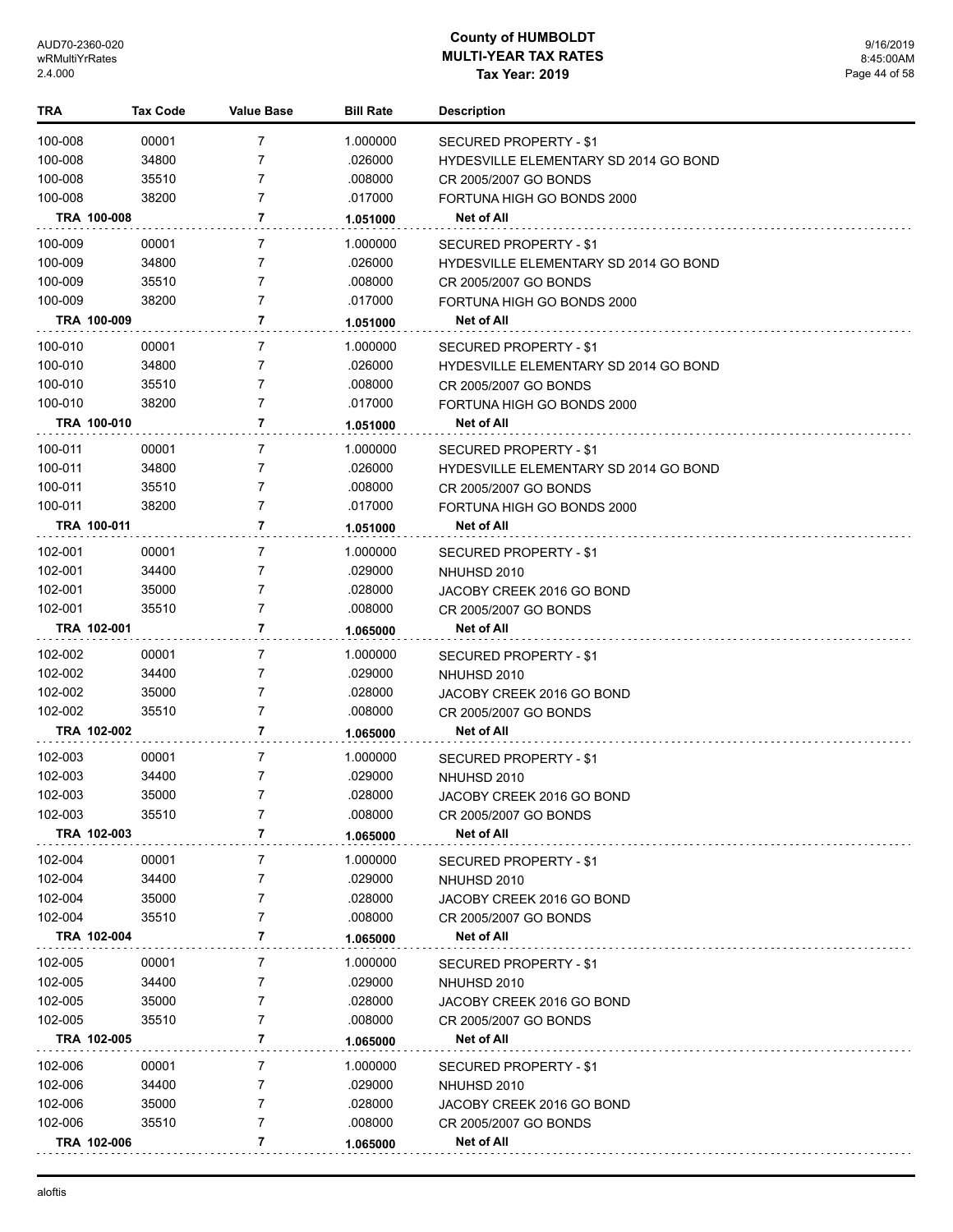| TRA         | <b>Tax Code</b> | <b>Value Base</b> | <b>Bill Rate</b> | <b>Description</b>                     |
|-------------|-----------------|-------------------|------------------|----------------------------------------|
| 102-007     | 00001           | 7                 | 1.000000         | <b>SECURED PROPERTY - \$1</b>          |
| 102-007     | 34400           | 7                 | .029000          | NHUHSD 2010                            |
| 102-007     | 35000           | 7                 | .028000          | JACOBY CREEK 2016 GO BOND              |
| 102-007     | 35510           | 7                 | .008000          | CR 2005/2007 GO BONDS                  |
| TRA 102-007 |                 | 7                 | 1.065000         | Net of All                             |
| 102-008     | 00001           | 7                 | 1.000000         | SECURED PROPERTY - \$1                 |
| 102-008     | 34400           | 7                 | .029000          | NHUHSD 2010                            |
| 102-008     | 35000           | 7                 | .028000          | JACOBY CREEK 2016 GO BOND              |
| 102-008     | 35510           | 7                 | .008000          | CR 2005/2007 GO BONDS                  |
| TRA 102-008 |                 | 7                 | 1.065000         | Net of All                             |
| 102-009     | 00001           | 7                 | 1.000000         | SECURED PROPERTY - \$1                 |
| 102-009     | 34400           | 7                 | .029000          | NHUHSD 2010                            |
| 102-009     | 35000           | 7                 | .028000          | JACOBY CREEK 2016 GO BOND              |
| 102-009     | 35510           | 7                 | .008000          | CR 2005/2007 GO BONDS                  |
| TRA 102-009 |                 | 7                 | 1.065000         | Net of All                             |
| 102-010     | 00001           | 7                 | 1.000000         | SECURED PROPERTY - \$1                 |
| 102-010     | 34400           | 7                 | .029000          | NHUHSD 2010                            |
| 102-010     | 35000           | 7                 | .028000          | JACOBY CREEK 2016 GO BOND              |
| 102-010     | 35510           | 7                 | .008000          | CR 2005/2007 GO BONDS                  |
| TRA 102-010 |                 | 7                 | 1.065000         | Net of All                             |
| 102-011     | 00001           | 7                 | 1.000000         | SECURED PROPERTY - \$1                 |
| 102-011     | 34400           | 7                 | .029000          | NHUHSD 2010                            |
| 102-011     | 35000           | 7                 | .028000          | JACOBY CREEK 2016 GO BOND              |
| 102-011     | 35510           | 7                 | .008000          | CR 2005/2007 GO BONDS                  |
| TRA 102-011 |                 | 7                 | 1.065000         | Net of All                             |
| 102-012     | 00001           | 7                 | 1.000000         | SECURED PROPERTY - \$1                 |
| 102-012     | 35000           | 7                 | .028000          | JACOBY CREEK 2016 GO BOND              |
| 102-012     | 35510           | 7                 | .008000          | CR 2005/2007 GO BONDS                  |
| TRA 102-012 |                 | 7                 | 1.036000         | Net of All                             |
| 102-013     | 00001           | 7                 | 1.000000         | SECURED PROPERTY - \$1                 |
| 102-013     | 34400           | 7                 | .029000          | NHUHSD 2010                            |
| 102-013     | 35000           | 7                 | .028000          | JACOBY CREEK 2016 GO BOND              |
| 102-013     | 35510           | 7                 | .008000          | CR 2005/2007 GO BONDS                  |
| TRA 102-013 |                 | 7                 | 1.065000         | Net of All                             |
| 103-000     | 00001           | 7                 | 1.000000         | SECURED PROPERTY - \$1                 |
| 103-000     | 34400           | 7                 | .029000          | NHUHSD 2010                            |
| 103-000     | 35400           | 7                 | .053000          | PACIFIC UNION SD 2018                  |
| 103-000     | 35510           | 7                 | .008000          | CR 2005/2007 GO BONDS                  |
| 103-000     | 38400           | 7                 | .016000          | PACIFIC UNION ELEMENTARY GO BONDS 1999 |
| TRA 103-000 |                 | 7                 | 1.106000         | Net of All                             |
| 103-001     | 00001           | 7                 | 1.000000         | SECURED PROPERTY - \$1                 |
| 103-001     | 34400           | 7                 | .029000          | NHUHSD 2010                            |
| 103-001     | 35400           | 7                 | .053000          | PACIFIC UNION SD 2018                  |
| 103-001     | 35510           | 7                 | .008000          | CR 2005/2007 GO BONDS                  |
| 103-001     | 38400           | 7                 | .016000          | PACIFIC UNION ELEMENTARY GO BONDS 1999 |
| TRA 103-001 |                 | 7                 | 1.106000         | Net of All                             |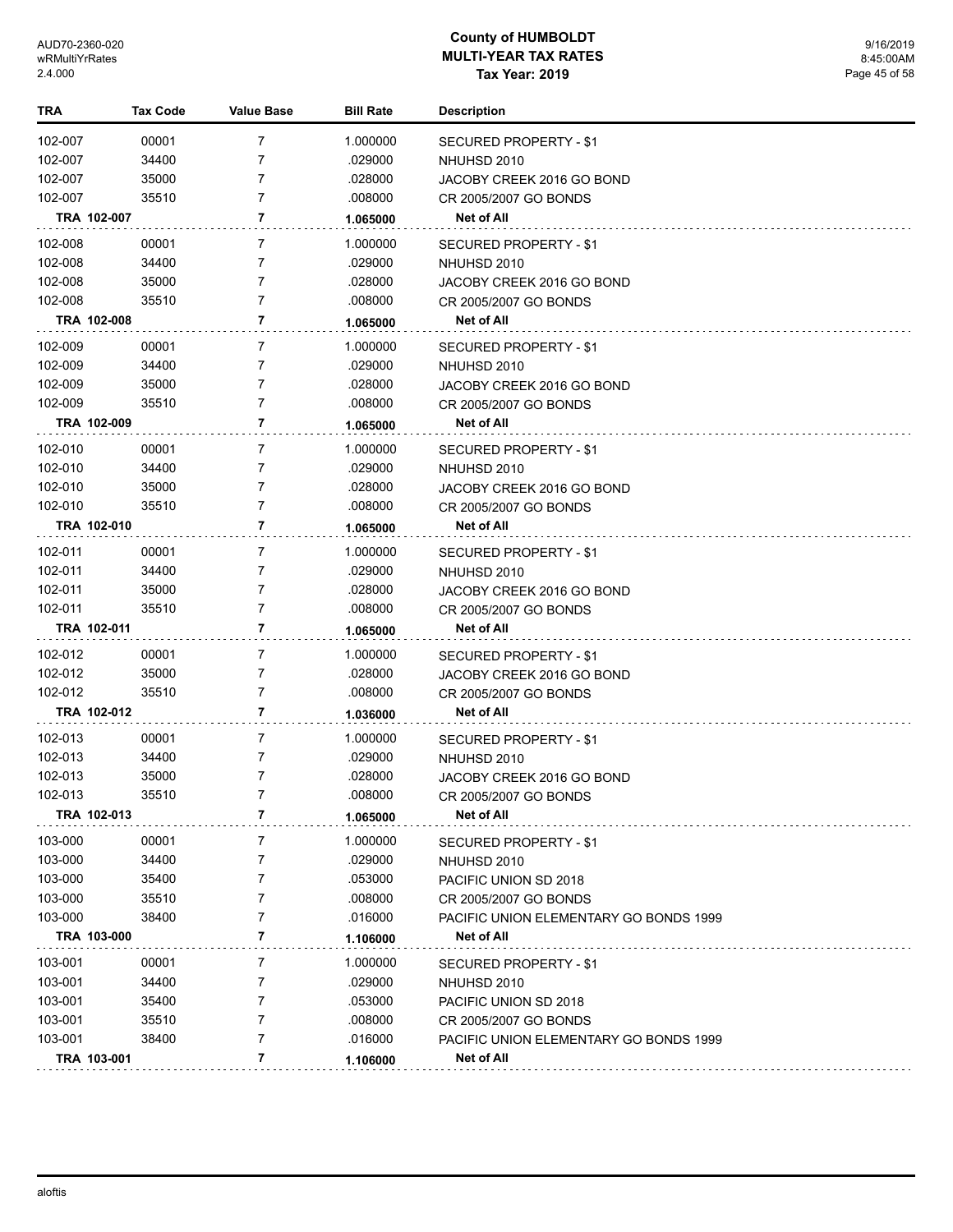| TRA                | Tax Code | Value Base | <b>Bill Rate</b> | <b>Description</b>                                   |
|--------------------|----------|------------|------------------|------------------------------------------------------|
| 103-002            | 00001    | 7          | 1.000000         | <b>SECURED PROPERTY - \$1</b>                        |
| 103-002            | 34400    | 7          | .029000          | NHUHSD 2010                                          |
| 103-002            | 35400    | 7          | .053000          | PACIFIC UNION SD 2018                                |
| 103-002            | 35510    | 7          | .008000          | CR 2005/2007 GO BONDS                                |
| 103-002            | 38400    | 7          | .016000          | PACIFIC UNION ELEMENTARY GO BONDS 1999               |
| TRA 103-002        |          | 7          | 1.106000         | Net of All                                           |
| 103-003            | 00001    | 7          | 1.000000         | SECURED PROPERTY - \$1                               |
| 103-003            | 34400    | 7          | .029000          | NHUHSD 2010                                          |
| 103-003            | 35400    | 7          | .053000          | PACIFIC UNION SD 2018                                |
| 103-003            | 35510    | 7          | .008000          | CR 2005/2007 GO BONDS                                |
| 103-003            | 38400    | 7          | .016000          | PACIFIC UNION ELEMENTARY GO BONDS 1999               |
| TRA 103-003        |          | 7          | 1.106000         | Net of All                                           |
| 103-004            | 00001    | 7          | 1.000000         | SECURED PROPERTY - \$1                               |
| 103-004            | 34400    | 7          | .029000          | NHUHSD 2010                                          |
| 103-004            | 35400    | 7          | .053000          | PACIFIC UNION SD 2018                                |
| 103-004            | 35510    | 7          | .008000          | CR 2005/2007 GO BONDS                                |
| 103-004            | 38400    | 7          | .016000          | PACIFIC UNION ELEMENTARY GO BONDS 1999               |
| TRA 103-004        |          | 7          | 1.106000         | <b>Net of All</b>                                    |
| 103-005            | 00001    | 7          | 1.000000         | SECURED PROPERTY - \$1                               |
| 103-005            | 34400    | 7          | .029000          | NHUHSD 2010                                          |
| 103-005            | 35400    | 7          | .053000          | PACIFIC UNION SD 2018                                |
| 103-005            | 35510    | 7          | .008000          | CR 2005/2007 GO BONDS                                |
| 103-005            | 38400    | 7          | .016000          | PACIFIC UNION ELEMENTARY GO BONDS 1999               |
| TRA 103-005        |          | 7          | 1.106000         | Net of All                                           |
| 103-006            | 00001    | 7          | 1.000000         | SECURED PROPERTY - \$1                               |
| 103-006            | 34400    | 7          | .029000          | NHUHSD 2010                                          |
| 103-006            | 35400    | 7          | .053000          | PACIFIC UNION SD 2018                                |
| 103-006            | 35510    | 7          | .008000          | CR 2005/2007 GO BONDS                                |
| 103-006            | 38400    | 7          | .016000          | PACIFIC UNION ELEMENTARY GO BONDS 1999               |
| TRA 103-006        |          | 7          | 1.106000         | Net of All                                           |
|                    | 00001    | 7          | 1.000000         |                                                      |
| 103-007<br>103-007 | 34400    | 7          | .029000          | <b>SECURED PROPERTY - \$1</b>                        |
| 103-007            | 35400    | 7          | .053000          | NHUHSD 2010                                          |
| 103-007            | 35510    | 7          | .008000          | PACIFIC UNION SD 2018                                |
| 103-007            | 38400    | 7          | .016000          | CR 2005/2007 GO BONDS                                |
| TRA 103-007        |          | 7          | 1.106000         | PACIFIC UNION ELEMENTARY GO BONDS 1999<br>Net of All |
|                    |          |            |                  |                                                      |
| 103-008            | 00001    | 7          | 1.000000         | SECURED PROPERTY - \$1                               |
| 103-008            | 34400    | 7          | .029000          | NHUHSD 2010                                          |
| 103-008            | 35400    | 7          | .053000          | PACIFIC UNION SD 2018                                |
| 103-008            | 35510    | 7          | .008000          | CR 2005/2007 GO BONDS                                |
| 103-008            | 38400    | 7          | .016000          | PACIFIC UNION ELEMENTARY GO BONDS 1999               |
| TRA 103-008        |          | 7          | 1.106000         | Net of All                                           |
| 103-009            | 00001    | 7          | 1.000000         | SECURED PROPERTY - \$1                               |
| 103-009            | 35400    | 7          | .053000          | PACIFIC UNION SD 2018                                |
| 103-009            | 35510    | 7          | .008000          | CR 2005/2007 GO BONDS                                |
| 103-009            | 38400    | 7          | .016000          | PACIFIC UNION ELEMENTARY GO BONDS 1999               |
| TRA 103-009        |          | 7          | 1.077000         | Net of All                                           |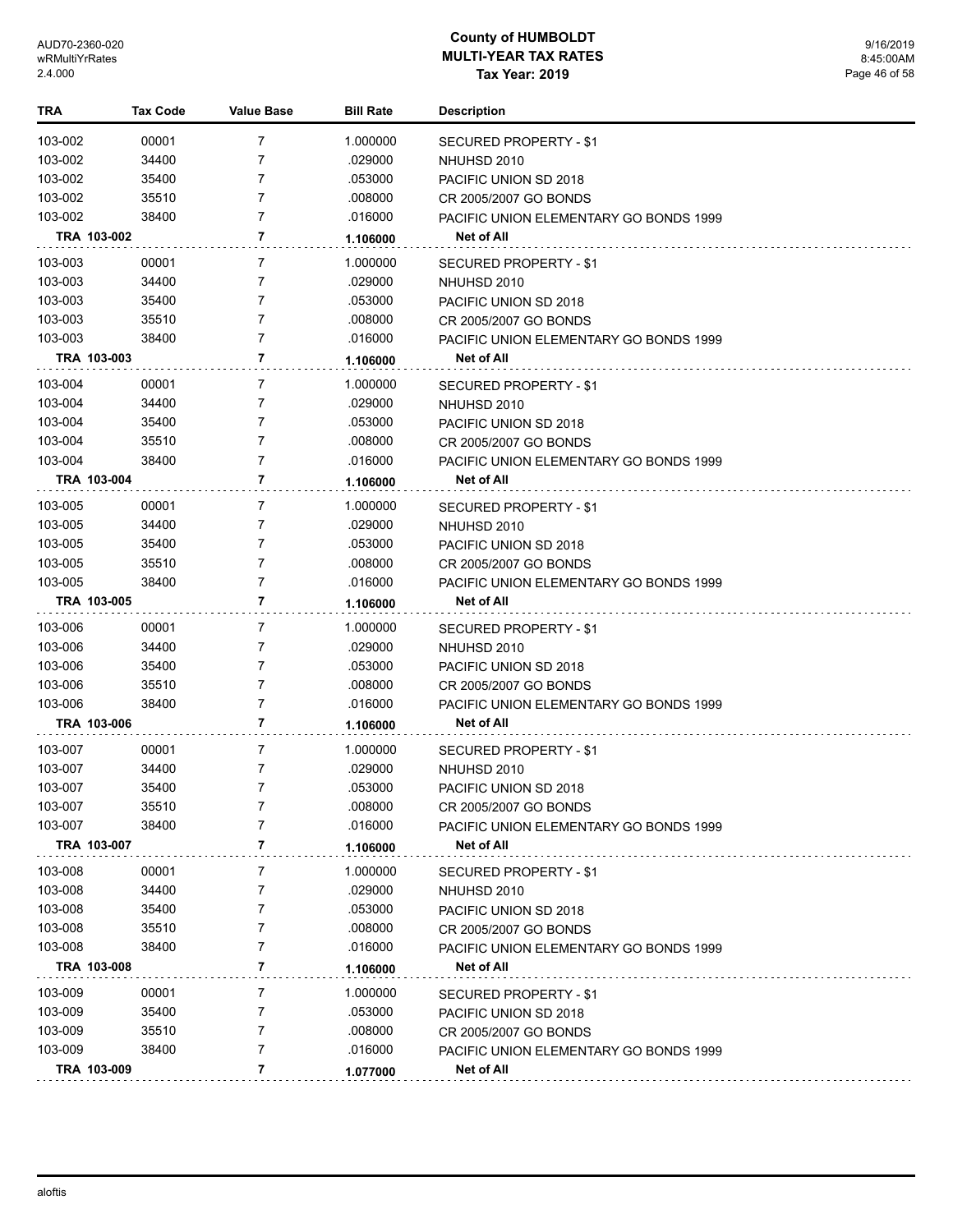| TRA                |             | <b>Tax Code</b> | <b>Value Base</b> | <b>Bill Rate</b>   | <b>Description</b>                                          |
|--------------------|-------------|-----------------|-------------------|--------------------|-------------------------------------------------------------|
| 103-012            |             | 00001           | 7                 | 1.000000           | SECURED PROPERTY - \$1                                      |
| 103-012            |             | 35400           | 7                 | .053000            | PACIFIC UNION SD 2018                                       |
| 103-012            |             | 35510           | 7                 | .008000            | CR 2005/2007 GO BONDS                                       |
| 103-012            |             | 38400           | 7                 | .016000            | PACIFIC UNION ELEMENTARY GO BONDS 1999                      |
|                    | TRA 103-012 |                 | 7                 | 1.077000           | Net of All                                                  |
| 103-013            |             | 00001           | 7                 | 1.000000           | SECURED PROPERTY - \$1                                      |
| 103-013            |             | 34400           | 7                 | .029000            | NHUHSD 2010                                                 |
| 103-013            |             | 35400           | 7                 | .053000            | PACIFIC UNION SD 2018                                       |
| 103-013            |             | 35510           | 7                 | .008000            | CR 2005/2007 GO BONDS                                       |
| 103-013            |             | 38400           | 7                 | .016000            | PACIFIC UNION ELEMENTARY GO BONDS 1999                      |
|                    | TRA 103-013 |                 | 7                 | 1.106000           | Net of All                                                  |
|                    |             |                 |                   |                    |                                                             |
| 103-014            |             | 00001           | 7                 | 1.000000           | SECURED PROPERTY - \$1                                      |
| 103-014            |             | 34400           | 7<br>7            | .029000            | NHUHSD 2010                                                 |
| 103-014<br>103-014 |             | 35400<br>35510  | 7                 | .053000<br>.008000 | PACIFIC UNION SD 2018                                       |
| 103-014            |             | 38400           | 7                 | .016000            | CR 2005/2007 GO BONDS                                       |
|                    | TRA 103-014 |                 | 7                 |                    | PACIFIC UNION ELEMENTARY GO BONDS 1999<br><b>Net of All</b> |
|                    |             |                 |                   | 1.106000           |                                                             |
| 103-015            |             | 00001           | 7                 | 1.000000           | <b>SECURED PROPERTY - \$1</b>                               |
| 103-015            |             | 34400           | 7                 | .029000            | NHUHSD 2010                                                 |
| 103-015            |             | 35400           | 7                 | .053000            | PACIFIC UNION SD 2018                                       |
| 103-015            |             | 35510           | 7                 | .008000            | CR 2005/2007 GO BONDS                                       |
| 103-015            |             | 38400           | 7                 | .016000            | PACIFIC UNION ELEMENTARY GO BONDS 1999                      |
|                    | TRA 103-015 |                 | 7                 | 1.106000           | Net of All                                                  |
| 109-001            |             | 00001           | 7                 | 1.000000           | SECURED PROPERTY - \$1                                      |
| 109-001            |             | 35510           | 7                 | .008000            | CR 2005/2007 GO BONDS                                       |
| 109-001            |             | 38200           | 7                 | .017000            | FORTUNA HIGH GO BONDS 2000                                  |
| 109-001            |             | 38810           | 7                 | .019000            | LOLETA UNION ELEM GO BOND 2004                              |
|                    | TRA 109-001 |                 | 7                 | 1.044000           | Net of All                                                  |
| 109-002            |             | 00001           | 7                 | 1.000000           | SECURED PROPERTY - \$1                                      |
| 109-002            |             | 35510           | 7                 | .008000            | CR 2005/2007 GO BONDS                                       |
| 109-002            |             | 38200           | 7                 | .017000            | FORTUNA HIGH GO BONDS 2000                                  |
| 109-002            |             | 38810           | 7                 | .019000            | LOLETA UNION ELEM GO BOND 2004                              |
|                    | TRA 109-002 |                 | 7                 | 1.044000           | <b>Net of All</b>                                           |
| 109-003            |             | 00001           | 7                 | 1.000000           | SECURED PROPERTY - \$1                                      |
| 109-003            |             | 35510           | 7                 | .008000            | CR 2005/2007 GO BONDS                                       |
| 109-003            |             | 38200           | 7                 | .017000            | FORTUNA HIGH GO BONDS 2000                                  |
| 109-003            |             | 38810           | 7                 | .019000            | LOLETA UNION ELEM GO BOND 2004                              |
|                    | TRA 109-003 |                 | 7                 | 1.044000           | Net of All                                                  |
| 109-004            |             | 00001           | 7                 | 1.000000           | SECURED PROPERTY - \$1                                      |
| 109-004            |             | 35510           | 7                 | .008000            | CR 2005/2007 GO BONDS                                       |
| 109-004            |             | 38200           | 7                 | .017000            | FORTUNA HIGH GO BONDS 2000                                  |
| 109-004            |             | 38810           | 7                 | .019000            | LOLETA UNION ELEM GO BOND 2004                              |
|                    | TRA 109-004 |                 | 7                 | 1.044000           | Net of All                                                  |
| 109-005            |             | 00001           | 7                 | 1.000000           | SECURED PROPERTY - \$1                                      |
| 109-005            |             | 35510           | 7                 | .008000            | CR 2005/2007 GO BONDS                                       |
| 109-005            |             | 38200           | 7                 | .017000            | FORTUNA HIGH GO BONDS 2000                                  |
| 109-005            |             | 38810           | 7                 | .019000            | LOLETA UNION ELEM GO BOND 2004                              |
|                    | TRA 109-005 |                 | 7                 | 1.044000           | Net of All                                                  |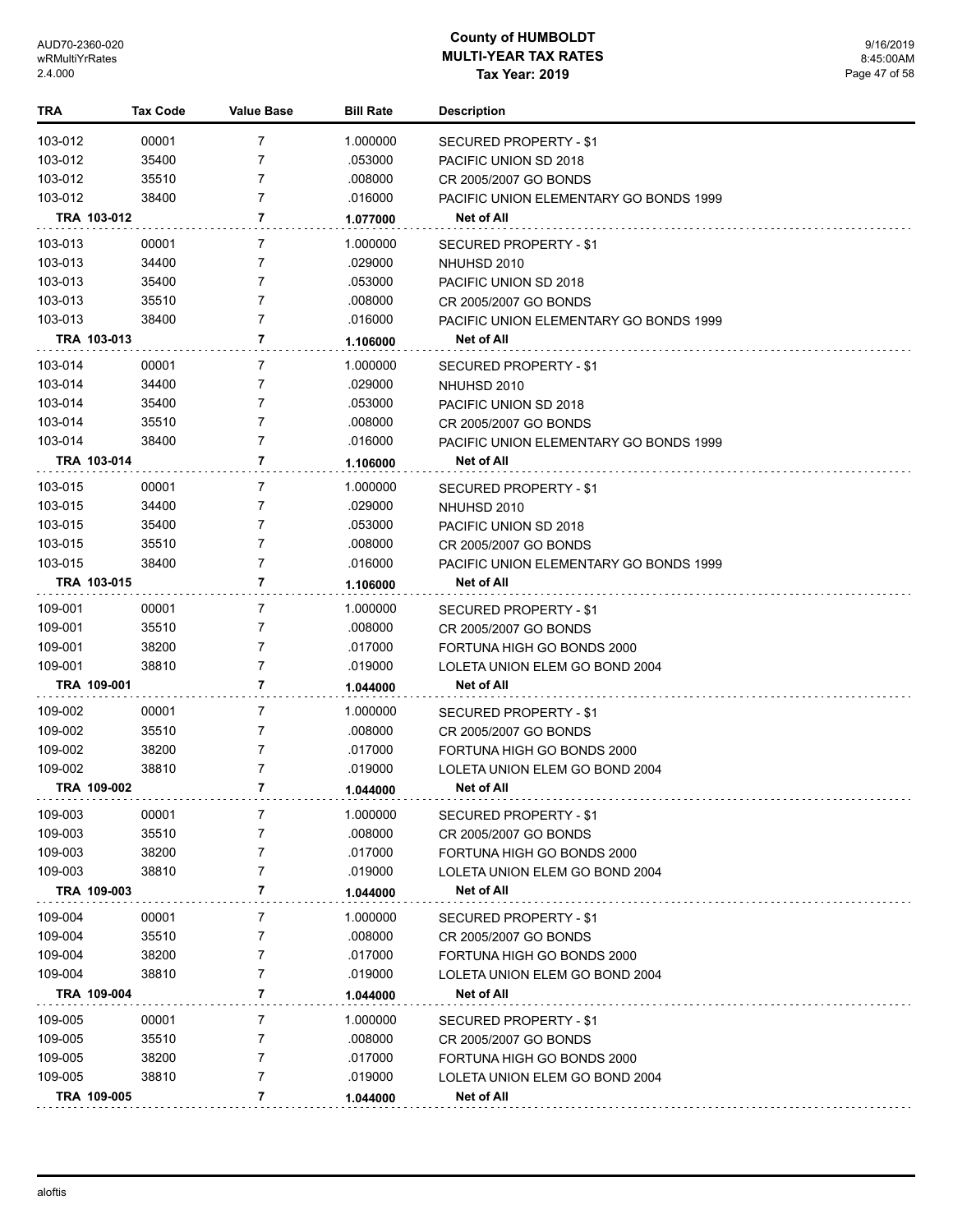| TRA     | <b>Tax Code</b> | <b>Value Base</b> | <b>Bill Rate</b> | <b>Description</b>             |
|---------|-----------------|-------------------|------------------|--------------------------------|
| 109-006 | 00001           | $\overline{7}$    | 1.000000         | SECURED PROPERTY - \$1         |
| 109-006 | 35510           | 7                 | .008000          | CR 2005/2007 GO BONDS          |
| 109-006 | 38200           | 7                 | .017000          | FORTUNA HIGH GO BONDS 2000     |
| 109-006 | 38810           | 7                 | .019000          | LOLETA UNION ELEM GO BOND 2004 |
|         | TRA 109-006     | 7                 | 1.044000         | Net of All                     |
|         |                 |                   |                  |                                |
| 109-007 | 00001           | $\overline{7}$    | 1.000000         | SECURED PROPERTY - \$1         |
| 109-007 | 35510           | $\overline{7}$    | .008000          | CR 2005/2007 GO BONDS          |
| 109-007 | 38200           | 7                 | .017000          | FORTUNA HIGH GO BONDS 2000     |
| 109-007 | 38810           | 7                 | .019000          | LOLETA UNION ELEM GO BOND 2004 |
|         | TRA 109-007     | 7                 | 1.044000         | Net of All                     |
| 109-008 | 00001           | 7                 | 1.000000         | SECURED PROPERTY - \$1         |
| 109-008 | 35510           | $\overline{7}$    | .008000          | CR 2005/2007 GO BONDS          |
| 109-008 | 38200           | 7                 | .017000          | FORTUNA HIGH GO BONDS 2000     |
| 109-008 | 38810           | 7                 | .019000          | LOLETA UNION ELEM GO BOND 2004 |
|         | TRA 109-008     | 7                 | 1.044000         | Net of All                     |
| 109-010 | 00001           | 7                 | 1.000000         | SECURED PROPERTY - \$1         |
| 109-010 | 35510           | 7                 | .008000          | CR 2005/2007 GO BONDS          |
| 109-010 | 38200           | 7                 | .017000          | FORTUNA HIGH GO BONDS 2000     |
| 109-010 | 38810           | 7                 | .019000          | LOLETA UNION ELEM GO BOND 2004 |
|         | TRA 109-010     | 7                 | 1.044000         | Net of All                     |
| 109-011 | 00001           | $\overline{7}$    | 1.000000         | SECURED PROPERTY - \$1         |
| 109-011 | 35510           | 7                 | .008000          | CR 2005/2007 GO BONDS          |
| 109-011 | 38200           | 7                 | .017000          | FORTUNA HIGH GO BONDS 2000     |
| 109-011 | 38810           | $\overline{7}$    | .019000          | LOLETA UNION ELEM GO BOND 2004 |
|         | TRA 109-011     | 7                 |                  | Net of All                     |
|         |                 |                   | 1.044000         |                                |
| 109-012 | 00001           | 7                 | 1.000000         | SECURED PROPERTY - \$1         |
| 109-012 | 35510           | 7                 | .008000          | CR 2005/2007 GO BONDS          |
| 109-012 | 38200           | 7                 | .017000          | FORTUNA HIGH GO BONDS 2000     |
| 109-012 | 38810           | $\overline{7}$    | .019000          | LOLETA UNION ELEM GO BOND 2004 |
|         | TRA 109-012     | 7                 | 1.044000         | Net of All                     |
| 109-013 | 00001           | $\overline{7}$    | 1.000000         | <b>SECURED PROPERTY - \$1</b>  |
| 109-013 | 35510           | 7                 | .008000          | CR 2005/2007 GO BONDS          |
| 109-013 | 38200           | $\overline{7}$    | .017000          | FORTUNA HIGH GO BONDS 2000     |
| 109-013 | 38810           | 7                 | .019000          | LOLETA UNION ELEM GO BOND 2004 |
|         | TRA 109-013     | 7                 | 1.044000         | Net of All                     |
| 111-000 | 00001           | 7                 | 1.000000         | SECURED PROPERTY - \$1         |
| 111-000 | 34400           | 7                 | .029000          | NHUHSD 2010                    |
| 111-000 | 35510           | 7                 | .008000          | CR 2005/2007 GO BONDS          |
|         | TRA 111-000     | 7                 | 1.037000         | Net of All                     |
|         |                 |                   |                  |                                |
| 111-001 | 00001           | 7                 | 1.000000         | SECURED PROPERTY - \$1         |
| 111-001 | 34400           | 7                 | .029000          | NHUHSD 2010                    |
| 111-001 | 35510           | 7                 | .008000          | CR 2005/2007 GO BONDS          |
|         | TRA 111-001     | 7                 | 1.037000         | Net of All                     |
| 112-000 | 00001           | 7                 | 1.000000         | SECURED PROPERTY - \$1         |
| 112-000 | 34900           | 7                 | .049000          | MATTOLE UNIFIED GO BOND 2016   |
| 112-000 | 35510           | 7                 | .008000          | CR 2005/2007 GO BONDS          |
|         | TRA 112-000     | 7                 | 1.057000         | Net of All                     |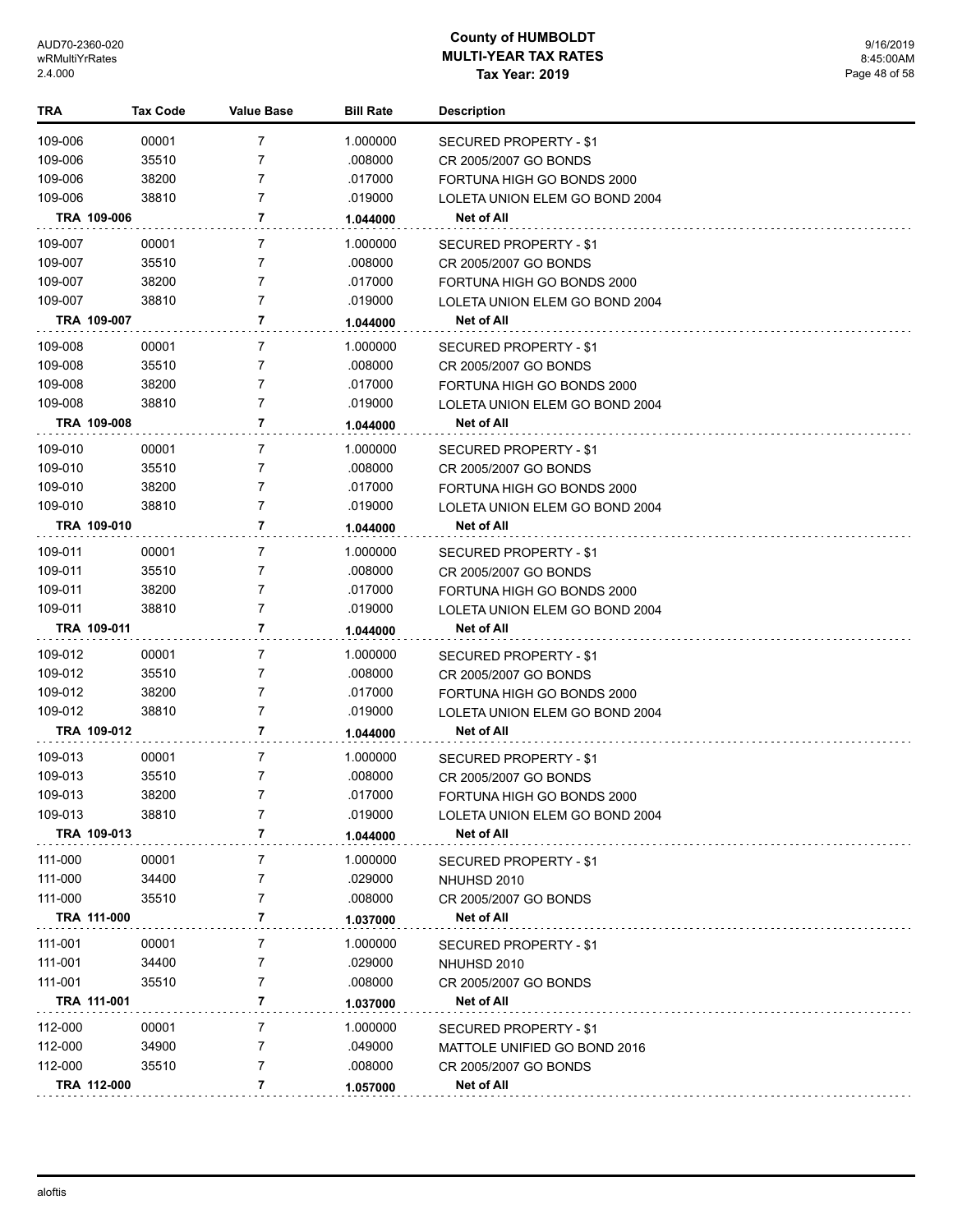| TRA     | <b>Tax Code</b> | Value Base     | <b>Bill Rate</b> | <b>Description</b>              |  |
|---------|-----------------|----------------|------------------|---------------------------------|--|
| 112-001 | 00001           | 7              | 1.000000         | SECURED PROPERTY - \$1          |  |
| 112-001 | 34900           | $\overline{7}$ | .049000          | MATTOLE UNIFIED GO BOND 2016    |  |
| 112-001 | 35510           | $\overline{7}$ | .008000          | CR 2005/2007 GO BONDS           |  |
|         | TRA 112-001     | 7              | 1.057000         | Net of All                      |  |
| 112-002 | 00001           | 7              | 1.000000         | <b>SECURED PROPERTY - \$1</b>   |  |
| 112-002 | 34900           | $\overline{7}$ | .049000          | MATTOLE UNIFIED GO BOND 2016    |  |
| 112-002 | 35510           | $\overline{7}$ | .008000          | CR 2005/2007 GO BONDS           |  |
|         | TRA 112-002     | 7              | 1.057000         | Net of All                      |  |
| 115-001 | 00001           | 7              | 1.000000         | SECURED PROPERTY - \$1          |  |
| 115-001 | 34400           | 7              | .029000          | NHUHSD 2010                     |  |
| 115-001 | 35510           | $\overline{7}$ | .008000          | CR 2005/2007 GO BONDS           |  |
| 115-001 | 38701           | $\overline{7}$ | .057000          | MCKINLEYVILLE UNION BOND - 2008 |  |
|         | TRA 115-001     | 7              | 1.094000         | Net of All                      |  |
| 115-002 | 00001           | 7              | 1.000000         | SECURED PROPERTY - \$1          |  |
| 115-002 | 34400           | 7              | .029000          | NHUHSD 2010                     |  |
| 115-002 | 35510           | $\overline{7}$ | .008000          | CR 2005/2007 GO BONDS           |  |
| 115-002 | 38701           | $\overline{7}$ | .057000          | MCKINLEYVILLE UNION BOND - 2008 |  |
|         | TRA 115-002     | 7              | 1.094000         | Net of All                      |  |
| 115-004 | 00001           | 7              | 1.000000         | SECURED PROPERTY - \$1          |  |
| 115-004 | 34400           | 7              | .029000          | NHUHSD 2010                     |  |
| 115-004 | 35510           | $\overline{7}$ | .008000          | CR 2005/2007 GO BONDS           |  |
| 115-004 | 38701           | $\overline{7}$ | .057000          | MCKINLEYVILLE UNION BOND - 2008 |  |
|         | TRA 115-004     | 7              | 1.094000         | Net of All                      |  |
| 115-005 | 00001           | 7              | 1.000000         | SECURED PROPERTY - \$1          |  |
| 115-005 | 34400           | 7              | .029000          | NHUHSD 2010                     |  |
| 115-005 | 35510           | $\overline{7}$ | .008000          | CR 2005/2007 GO BONDS           |  |
| 115-005 | 38701           | 7              | .057000          | MCKINLEYVILLE UNION BOND - 2008 |  |
|         | TRA 115-005     | 7              | 1.094000         | Net of All                      |  |
| 115-006 | 00001           | 7              | 1.000000         | SECURED PROPERTY - \$1          |  |
| 115-006 | 34400           | $\overline{7}$ | .029000          | NHUHSD 2010                     |  |
| 115-006 | 35510           | $\overline{7}$ | .008000          | CR 2005/2007 GO BONDS           |  |
| 115-006 | 38701           | $\overline{7}$ | .057000          | MCKINLEYVILLE UNION BOND - 2008 |  |
|         | TRA 115-006     | 7              | 1.094000         | Net of All                      |  |
| 115-008 | 00001           | 7              | 1.000000         | SECURED PROPERTY - \$1          |  |
| 115-008 | 34400           | $\overline{7}$ | .029000          | NHUHSD 2010                     |  |
| 115-008 | 35510           | $\overline{7}$ | .008000          | CR 2005/2007 GO BONDS           |  |
| 115-008 | 38701           | 7              | .057000          | MCKINLEYVILLE UNION BOND - 2008 |  |
|         | TRA 115-008     | 7              | 1.094000         | Net of All                      |  |
| 115-009 | 00001           | 7              | 1.000000         | SECURED PROPERTY - \$1          |  |
| 115-009 | 34400           | 7              | .029000          | NHUHSD 2010                     |  |
| 115-009 | 35510           | 7              | .008000          | CR 2005/2007 GO BONDS           |  |
| 115-009 | 38701           | 7              | .057000          | MCKINLEYVILLE UNION BOND - 2008 |  |
|         | TRA 115-009     | 7              | 1.094000         | Net of All                      |  |
|         |                 |                |                  |                                 |  |
| 121-000 | 00001           | 7              | 1.000000         | SECURED PROPERTY - \$1          |  |
| 121-000 | 34400           | 7              | .029000          | NHUHSD 2010                     |  |
| 121-000 | 35510           | $\overline{7}$ | .008000          | CR 2005/2007 GO BONDS           |  |
|         | TRA 121-000     | 7              | 1.037000         | Net of All                      |  |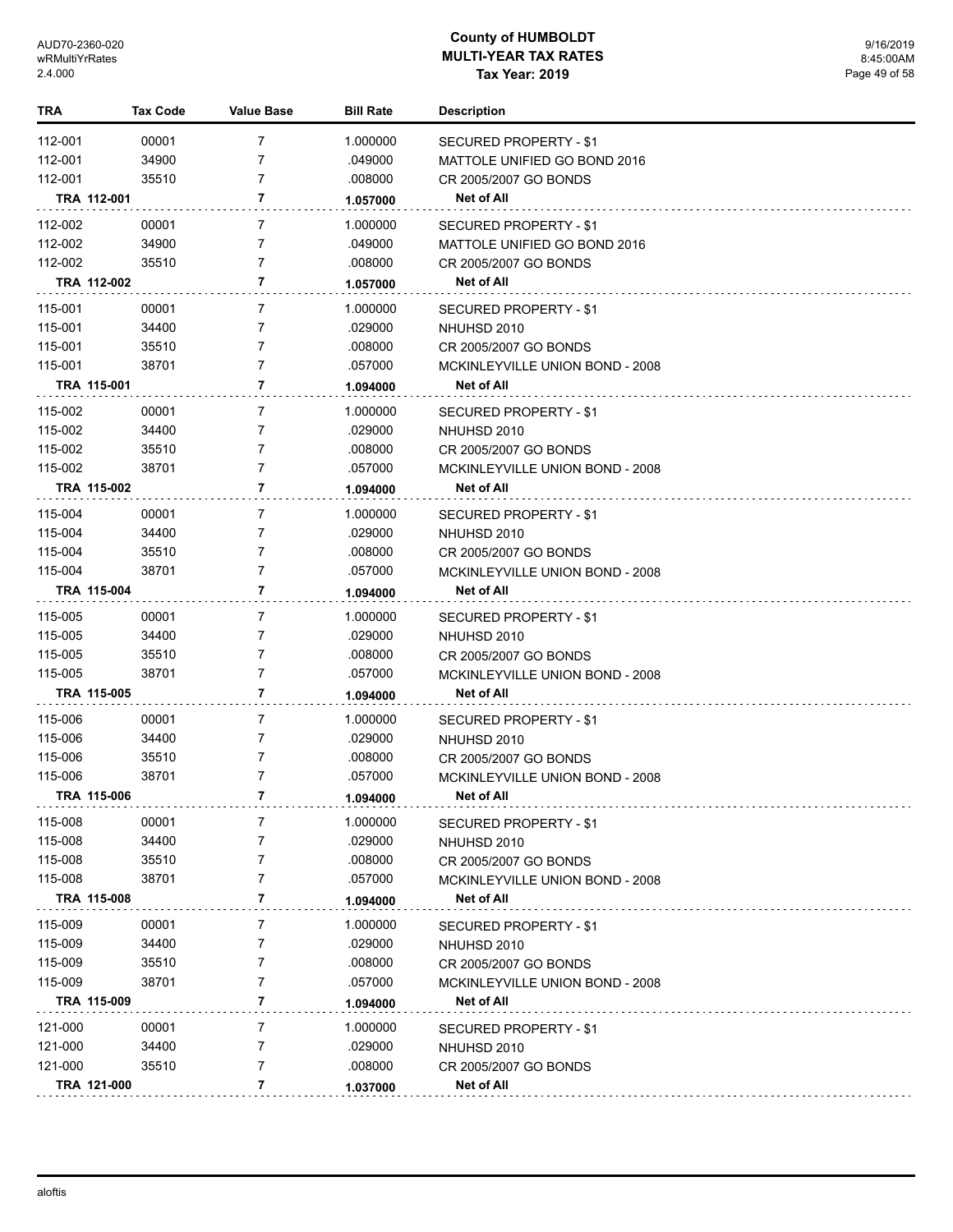| TRA         | <b>Tax Code</b> | <b>Value Base</b> | <b>Bill Rate</b> | <b>Description</b>            |  |
|-------------|-----------------|-------------------|------------------|-------------------------------|--|
| 121-001     | 00001           | 7                 | 1.000000         | <b>SECURED PROPERTY - \$1</b> |  |
| 121-001     | 34400           | 7                 | .029000          | NHUHSD 2010                   |  |
| 121-001     | 35510           | 7                 | .008000          | CR 2005/2007 GO BONDS         |  |
| TRA 121-001 |                 | 7                 | 1.037000         | Net of All                    |  |
| 121-002     | 00001           | $\overline{7}$    | 1.000000         | <b>SECURED PROPERTY - \$1</b> |  |
| 121-002     | 34400           | 7                 | .029000          | NHUHSD 2010                   |  |
| 121-002     | 35510           | 7                 | .008000          | CR 2005/2007 GO BONDS         |  |
| TRA 121-002 |                 | 7                 | 1.037000         | Net of All                    |  |
|             |                 |                   |                  |                               |  |
| 121-003     | 00001           | 7                 | 1.000000         | <b>SECURED PROPERTY - \$1</b> |  |
| 121-003     | 34400           | 7                 | .029000          | NHUHSD 2010                   |  |
| 121-003     | 35510           | 7                 | .008000          | CR 2005/2007 GO BONDS         |  |
| TRA 121-003 |                 | 7                 | 1.037000         | Net of All                    |  |
| 121-004     | 00001           | 7                 | 1.000000         | SECURED PROPERTY - \$1        |  |
| 121-004     | 34400           | 7                 | .029000          | NHUHSD 2010                   |  |
| 121-004     | 35510           | 7                 | .008000          | CR 2005/2007 GO BONDS         |  |
| TRA 121-004 |                 | 7                 | 1.037000         | Net of All                    |  |
| 123-001     | 00001           | 7                 | 1.000000         | SECURED PROPERTY - \$1        |  |
| 123-001     | 34400           | 7                 | .029000          | NHUHSD 2010                   |  |
| 123-001     | 35510           | 7                 | .008000          | CR 2005/2007 GO BONDS         |  |
| 123-001     | 37800           | 7                 | .014000          | PENINSULA UNION 2002 GO       |  |
| TRA 123-001 |                 | 7                 | 1.051000         | Net of All                    |  |
| 123-002     | 00001           | 7                 | 1.000000         | <b>SECURED PROPERTY - \$1</b> |  |
| 123-002     | 34400           | 7                 | .029000          | NHUHSD 2010                   |  |
| 123-002     | 35510           | 7                 | .008000          | CR 2005/2007 GO BONDS         |  |
| 123-002     | 37800           | 7                 | .014000          | PENINSULA UNION 2002 GO       |  |
| TRA 123-002 |                 | 7                 | 1.051000         | Net of All                    |  |
|             |                 |                   |                  |                               |  |
| 123-003     | 00001           | 7                 | 1.000000         | SECURED PROPERTY - \$1        |  |
| 123-003     | 34400           | 7                 | .029000          | NHUHSD 2010                   |  |
| 123-003     | 35510           | 7                 | .008000          | CR 2005/2007 GO BONDS         |  |
| 123-003     | 37800           | 7                 | .014000          | PENINSULA UNION 2002 GO       |  |
| TRA 123-003 |                 | 7                 | 1.051000         | Net of All                    |  |
| 123-004     | 00001           | 7                 | 1.000000         | <b>SECURED PROPERTY - \$1</b> |  |
| 123-004     | 34400           | 7                 | .029000          | NHUHSD 2010                   |  |
| 123-004     | 35510           | 7                 | .008000          | CR 2005/2007 GO BONDS         |  |
| 123-004     | 37800           | 7                 | .014000          | PENINSULA UNION 2002 GO       |  |
| TRA 123-004 |                 | 7                 | 1.051000         | <b>Net of All</b>             |  |
| 123-005     | 00001           | 7                 | 1.000000         | SECURED PROPERTY - \$1        |  |
| 123-005     | 34400           | 7                 | .029000          | NHUHSD 2010                   |  |
| 123-005     | 35510           | 7                 | .008000          | CR 2005/2007 GO BONDS         |  |
| 123-005     | 37800           | 7                 | .014000          | PENINSULA UNION 2002 GO       |  |
| TRA 123-005 |                 | 7                 | 1.051000         | <b>Net of All</b>             |  |
| 123-006     | 00001           | 7                 | 1.000000         | SECURED PROPERTY - \$1        |  |
| 123-006     | 34400           | 7                 | .029000          | NHUHSD 2010                   |  |
| 123-006     | 35510           | 7                 | .008000          | CR 2005/2007 GO BONDS         |  |
| 123-006     | 37800           | 7                 | .014000          | PENINSULA UNION 2002 GO       |  |
| TRA 123-006 |                 | 7                 | 1.051000         | Net of All                    |  |
|             |                 |                   |                  |                               |  |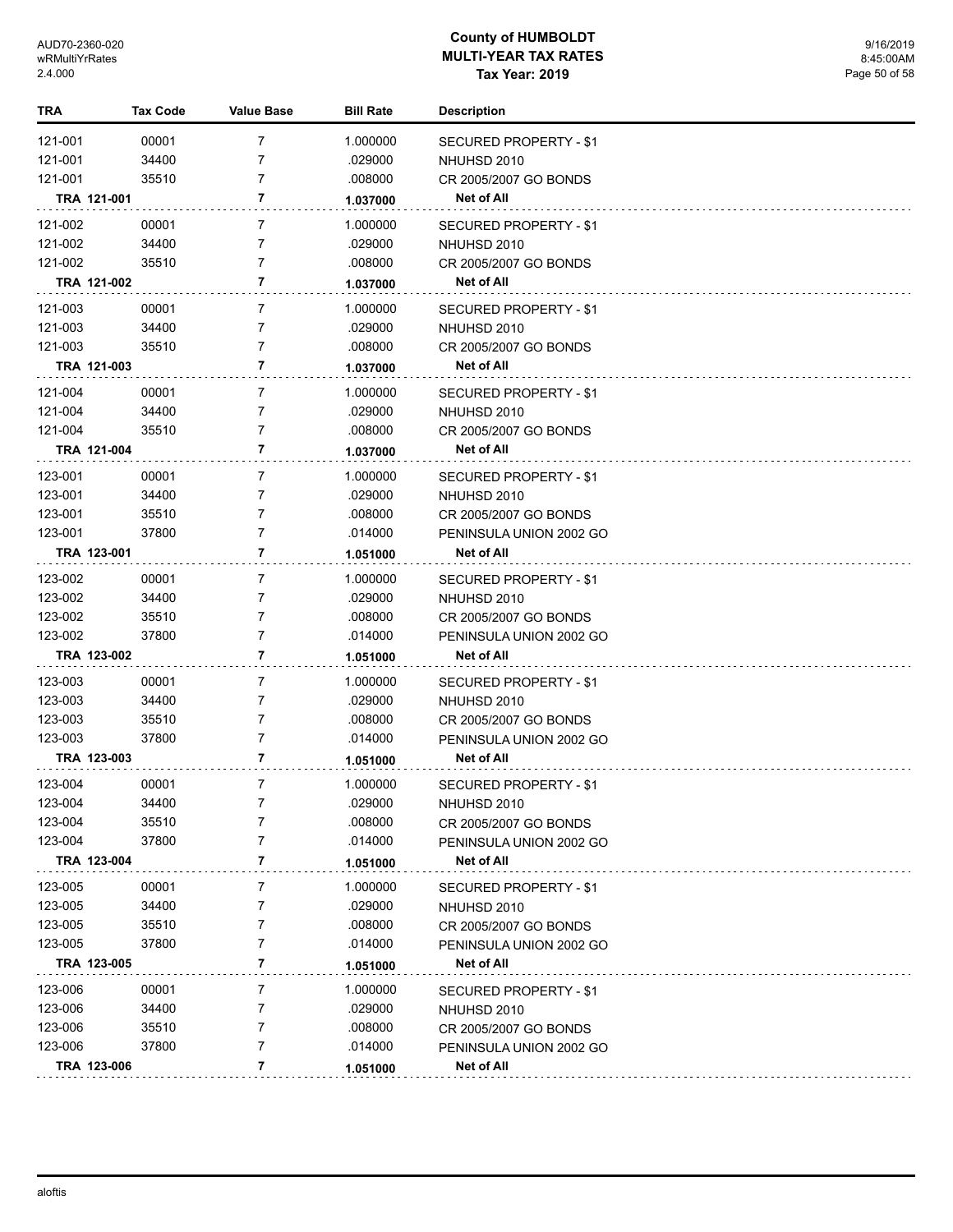| TRA                | <b>Tax Code</b> | Value Base     | <b>Bill Rate</b>    | <b>Description</b>                                  |
|--------------------|-----------------|----------------|---------------------|-----------------------------------------------------|
| 123-007            | 00001           | 7              | 1.000000            | <b>SECURED PROPERTY - \$1</b>                       |
| 123-007            | 34400           | 7              | .029000             | NHUHSD 2010                                         |
| 123-007            | 35510           | 7              | .008000             | CR 2005/2007 GO BONDS                               |
| 123-007            | 37800           | $\overline{7}$ | .014000             | PENINSULA UNION 2002 GO                             |
| TRA 123-007        |                 | 7              | 1.051000            | Net of All                                          |
| 123-008            | 00001           | 7              | 1.000000            | <b>SECURED PROPERTY - \$1</b>                       |
| 123-008            | 35510           | 7              | .008000             | CR 2005/2007 GO BONDS                               |
| 123-008            | 37800           | $\overline{7}$ | .014000             | PENINSULA UNION 2002 GO                             |
| TRA 123-008        |                 | 7              | 1.022000            | Net of All                                          |
| 123-009            |                 | 7              |                     |                                                     |
| 123-009            | 00001<br>35510  | 7              | 1.000000<br>.008000 | SECURED PROPERTY - \$1                              |
| 123-009            | 37800           | $\overline{7}$ | .014000             | CR 2005/2007 GO BONDS<br>PENINSULA UNION 2002 GO    |
| TRA 123-009        |                 | 7              | 1.022000            | Net of All                                          |
|                    |                 |                |                     |                                                     |
| 131-001            | 00001           | 7              | 1.000000            | SECURED PROPERTY - \$1                              |
| 131-001            | 35100           | 7              | .026000             | RIO DELL ELEM GO BOND                               |
| 131-001            | 35510           | 7              | .008000             | CR 2005/2007 GO BONDS                               |
| 131-001            | 38200           | $\overline{7}$ | .017000             | FORTUNA HIGH GO BONDS 2000                          |
| TRA 131-001        |                 | 7              | 1.051000            | <b>Net of All</b>                                   |
| 131-002            | 00001           | 7              | 1.000000            | SECURED PROPERTY - \$1                              |
| 131-002            | 35100           | 7              | .026000             | RIO DELL ELEM GO BOND                               |
| 131-002            | 35510           | 7              | .008000             | CR 2005/2007 GO BONDS                               |
| 131-002            | 38200           | $\overline{7}$ | .017000             | FORTUNA HIGH GO BONDS 2000                          |
| TRA 131-002        |                 | 7              | 1.051000            | <b>Net of All</b>                                   |
| 131-003            | 00001           | 7              | 1.000000            | SECURED PROPERTY - \$1                              |
| 131-003            | 35100           | 7              | .026000             | RIO DELL ELEM GO BOND                               |
| 131-003            | 35510           | 7              | .008000             | CR 2005/2007 GO BONDS                               |
| 131-003            | 38200           | $\overline{7}$ | .017000             | FORTUNA HIGH GO BONDS 2000                          |
| TRA 131-003        |                 | 7              | 1.051000            | Net of All                                          |
| 131-007            | 00001           | 7              | 1.000000            | SECURED PROPERTY - \$1                              |
| 131-007            | 35100           | 7              | .026000             | RIO DELL ELEM GO BOND                               |
| 131-007            | 35510           | 7              | .008000             | CR 2005/2007 GO BONDS                               |
| 131-007            | 38200           | $\overline{7}$ | .017000             | FORTUNA HIGH GO BONDS 2000                          |
| TRA 131-007        |                 | 7              | 1.051000            | Net of All                                          |
| 132-001            | 00001           | 7              | 1.000000            | SECURED PROPERTY - \$1                              |
| 132-001            | 35510           | 7              | .008000             | CR 2005/2007 GO BONDS                               |
| 132-001            | 38200           | 7              | .017000             | FORTUNA HIGH GO BONDS 2000                          |
| TRA 132-001        |                 | 7              | 1.025000            | Net of All                                          |
| 132-002            | 00001           | 7              | 1.000000            | SECURED PROPERTY - \$1                              |
| 132-002            | 35510           | 7              | .008000             | CR 2005/2007 GO BONDS                               |
| 132-002            | 38200           | 7              | .017000             | FORTUNA HIGH GO BONDS 2000                          |
| TRA 132-002        |                 | 7              | 1.025000            | Net of All                                          |
| 132-003            | 00001           | 7              | 1.000000            | <b>SECURED PROPERTY - \$1</b>                       |
| 132-003            | 35510           | 7              | .008000             | CR 2005/2007 GO BONDS                               |
| 132-003            | 38200           | 7              | .017000             | FORTUNA HIGH GO BONDS 2000                          |
| TRA 132-003        |                 | 7              | 1.025000            | Net of All                                          |
|                    |                 |                |                     |                                                     |
| 132-006<br>132-006 | 00001<br>35510  | 7<br>7         | 1.000000            | SECURED PROPERTY - \$1                              |
| 132-006            | 38200           | 7              | .008000<br>.017000  | CR 2005/2007 GO BONDS<br>FORTUNA HIGH GO BONDS 2000 |
| TRA 132-006        |                 | 7              |                     | Net of All                                          |
|                    |                 |                | 1.025000            |                                                     |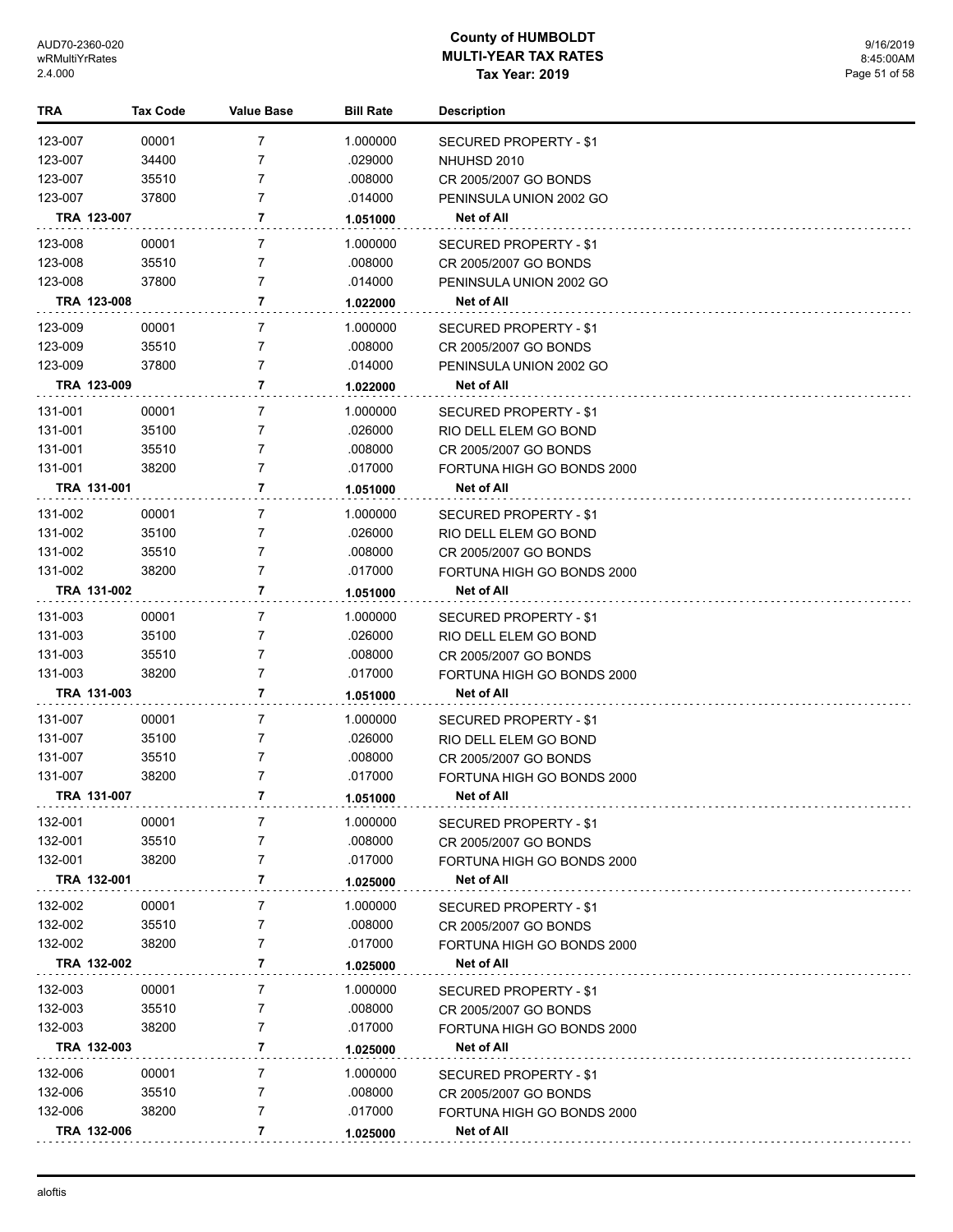| TRA     | <b>Tax Code</b> | Value Base     | <b>Bill Rate</b> | <b>Description</b>                           |
|---------|-----------------|----------------|------------------|----------------------------------------------|
| 132-010 | 00001           | $\overline{7}$ | 1.000000         | <b>SECURED PROPERTY - \$1</b>                |
| 132-010 | 35510           | $\overline{7}$ | .008000          | CR 2005/2007 GO BONDS                        |
| 132-010 | 38200           | 7              | .017000          | FORTUNA HIGH GO BONDS 2000                   |
|         | TRA 132-010     | 7              | 1.025000         | Net of All                                   |
| 136-000 | 00001           | 7              | 1.000000         | <b>SECURED PROPERTY - \$1</b>                |
| 136-000 | 35510           | $\overline{7}$ | .008000          | CR 2005/2007 GO BONDS                        |
| 136-000 | 38200           | $\overline{7}$ | .017000          | FORTUNA HIGH GO BONDS 2000                   |
|         | TRA 136-000     | 7              | 1.025000         | <b>Net of All</b>                            |
| 136-001 | 00001           | 7              | 1.000000         | SECURED PROPERTY - \$1                       |
| 136-001 | 35510           | 7              | .008000          | CR 2005/2007 GO BONDS                        |
| 136-001 | 38200           | $\overline{7}$ | .017000          | FORTUNA HIGH GO BONDS 2000                   |
|         | TRA 136-001     | 7              | 1.025000         | Net of All                                   |
| 141-000 | 00001           | 7              | 1.000000         | SECURED PROPERTY - \$1                       |
| 141-000 | 34400           | 7              | .029000          | NHUHSD 2010                                  |
| 141-000 | 34600           | 7              | .026000          | TRINIDAD ELEMENTARY 2012 GO BOND             |
| 141-000 | 35510           | $\overline{7}$ | .008000          | CR 2005/2007 GO BONDS                        |
|         | TRA 141-000     | 7              | 1.063000         | Net of All                                   |
| 141-001 | 00001           | 7              | 1.000000         | SECURED PROPERTY - \$1                       |
| 141-001 | 34400           | 7              | .029000          | NHUHSD 2010                                  |
| 141-001 | 34600           | 7              | .026000          | TRINIDAD ELEMENTARY 2012 GO BOND             |
| 141-001 | 35510           | $\overline{7}$ | .008000          | CR 2005/2007 GO BONDS                        |
|         | TRA 141-001     | 7              | 1.063000         | Net of All                                   |
| 141-002 | 00001           | 7              | 1.000000         |                                              |
| 141-002 | 34400           | 7              | .029000          | <b>SECURED PROPERTY - \$1</b><br>NHUHSD 2010 |
| 141-002 | 34600           | $\overline{7}$ | .026000          | TRINIDAD ELEMENTARY 2012 GO BOND             |
| 141-002 | 35510           | $\overline{7}$ | .008000          | CR 2005/2007 GO BONDS                        |
|         | TRA 141-002     | 7              | 1.063000         | Net of All                                   |
| 141-003 | 00001           | 7              | 1.000000         |                                              |
| 141-003 | 34400           | 7              | .029000          | SECURED PROPERTY - \$1<br>NHUHSD 2010        |
| 141-003 | 34600           | $\overline{7}$ | .026000          | TRINIDAD ELEMENTARY 2012 GO BOND             |
| 141-003 | 35510           | $\overline{7}$ | .008000          | CR 2005/2007 GO BONDS                        |
|         | TRA 141-003     | 7              | 1.063000         | Net of All                                   |
|         |                 |                |                  |                                              |
| 156-001 | 00001           |                | 1.000000         | <b>SECURED PROPERTY - \$1</b>                |
| 156-001 | 34100           | 7<br>7         | .081000          | SOUTHERN HUMBOLDT USD 2010 GO BOND           |
| 156-001 | 35510           | 7              | .008000          | CR 2005/2007 GO BONDS                        |
|         | TRA 156-001     |                | 1.089000         | Net of All                                   |
| 156-002 | 00001           | 7              | 1.000000         | <b>SECURED PROPERTY - \$1</b>                |
| 156-002 | 34100           | 7              | .081000          | SOUTHERN HUMBOLDT USD 2010 GO BOND           |
| 156-002 | 35510           | 7              | .008000          | CR 2005/2007 GO BONDS                        |
|         | TRA 156-002     | 7              | 1.089000         | <b>Net of All</b>                            |
| 156-003 | 00001           | 7              | 1.000000         | SECURED PROPERTY - \$1                       |
| 156-003 | 34100           | 7              | .081000          | SOUTHERN HUMBOLDT USD 2010 GO BOND           |
| 156-003 | 35510           | 7              | .008000          | CR 2005/2007 GO BONDS                        |
|         | TRA 156-003     | 7              | 1.089000         | Net of All                                   |
| 156-004 | 00001           | 7              | 1.000000         | SECURED PROPERTY - \$1                       |
| 156-004 | 34100           | 7              | .081000          | SOUTHERN HUMBOLDT USD 2010 GO BOND           |
| 156-004 | 35510           | 7              | .008000          | CR 2005/2007 GO BONDS                        |
|         | TRA 156-004     | 7              | 1.089000         | Net of All                                   |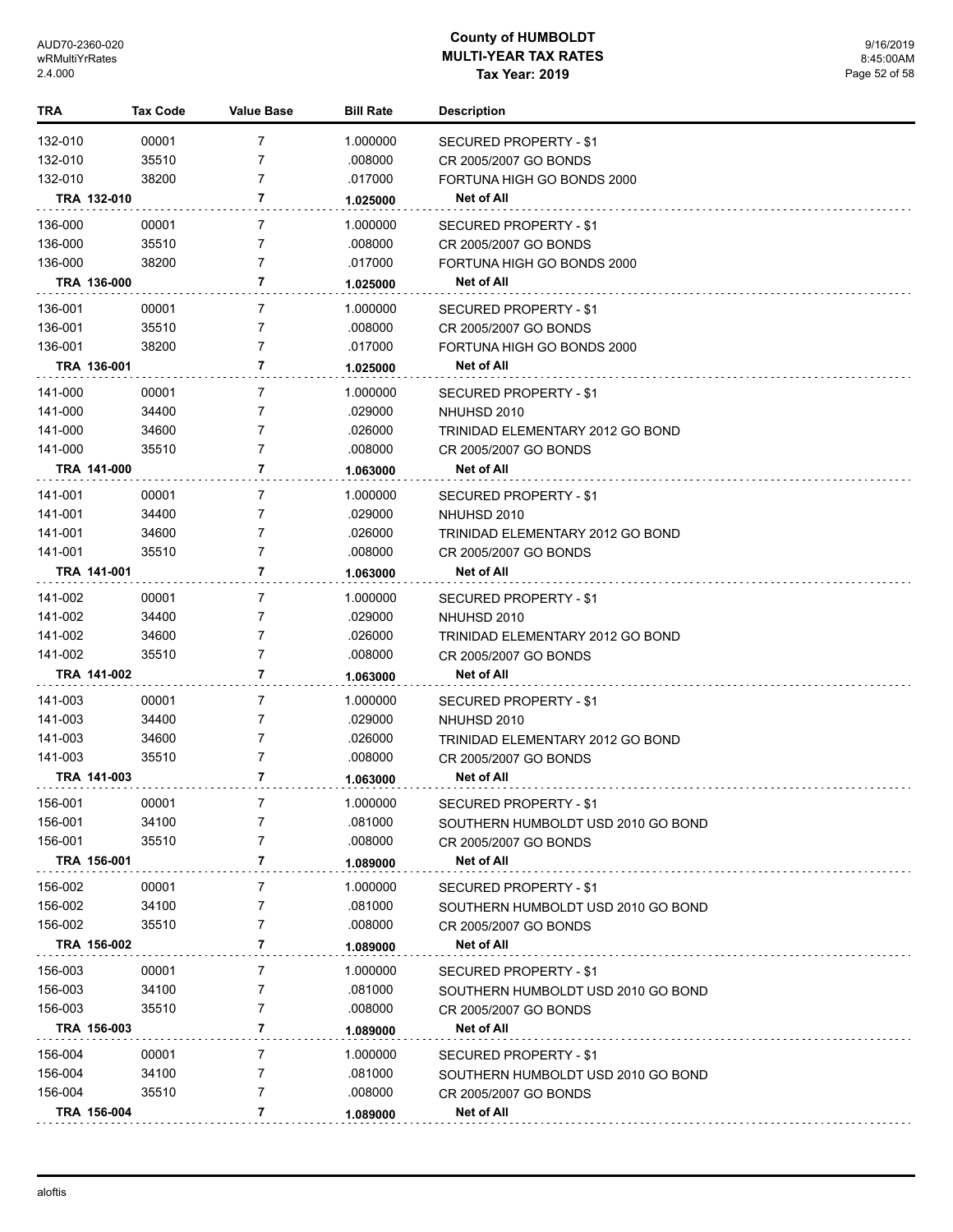| 00001<br>$\overline{7}$<br>156-005<br>1.000000<br>SECURED PROPERTY - \$1<br>156-005<br>34100<br>7<br>.081000<br>SOUTHERN HUMBOLDT USD 2010 GO BOND<br>7<br>156-005<br>35510<br>.008000<br>CR 2005/2007 GO BONDS<br>7<br>TRA 156-005<br>Net of All<br>1.089000<br>156-006<br>7<br>1.000000<br>00001<br>SECURED PROPERTY - \$1<br>156-006<br>34100<br>7<br>.081000<br>SOUTHERN HUMBOLDT USD 2010 GO BOND<br>156-006<br>35510<br>7<br>.008000<br>CR 2005/2007 GO BONDS<br>TRA 156-006<br>7<br><b>Net of All</b><br>1.089000<br>156-007<br>00001<br>7<br>1.000000<br>SECURED PROPERTY - \$1<br>156-007<br>34100<br>7<br>.081000<br>SOUTHERN HUMBOLDT USD 2010 GO BOND<br>$\overline{7}$<br>156-007<br>35510<br>.008000<br>CR 2005/2007 GO BONDS<br>7<br>TRA 156-007<br>Net of All<br>1.089000<br>156-008<br>00001<br>7<br>1.000000<br>SECURED PROPERTY - \$1<br>156-008<br>34100<br>7<br>.081000<br>SOUTHERN HUMBOLDT USD 2010 GO BOND<br>156-008<br>35510<br>7<br>.008000<br>CR 2005/2007 GO BONDS<br>7<br><b>Net of All</b><br>TRA 156-008<br>1.089000<br>156-009<br>00001<br>7<br>1.000000<br>SECURED PROPERTY - \$1<br>156-009<br>34100<br>7<br>.081000<br>SOUTHERN HUMBOLDT USD 2010 GO BOND<br>$\overline{7}$<br>156-009<br>35510<br>.008000<br>CR 2005/2007 GO BONDS<br>TRA 156-009<br>7<br>Net of All<br>1.089000<br>156-010<br>00001<br>7<br>1.000000<br>SECURED PROPERTY - \$1<br>156-010<br>34100<br>7<br>.081000<br>SOUTHERN HUMBOLDT USD 2010 GO BOND<br>$\overline{7}$<br>156-010<br>35510<br>.008000<br>CR 2005/2007 GO BONDS<br>TRA 156-010<br>7<br><b>Net of All</b><br>1.089000<br>$\overline{7}$<br>156-011<br>00001<br>1.000000<br>SECURED PROPERTY - \$1<br>156-011<br>34100<br>7<br>.081000<br>SOUTHERN HUMBOLDT USD 2010 GO BOND<br>7<br>156-011<br>35510<br>.008000<br>CR 2005/2007 GO BONDS<br>TRA 156-011<br>7<br>Net of All<br>1.089000<br>$\overline{7}$<br>156-012<br>00001<br>1.000000<br>SECURED PROPERTY - \$1<br>156-012<br>34100<br>7<br>.081000<br>SOUTHERN HUMBOLDT USD 2010 GO BOND<br>156-012<br>7<br>35510<br>.008000<br>CR 2005/2007 GO BONDS<br>7<br>TRA 156-012<br><b>Net of All</b><br>1.089000<br>156-013<br>00001<br>7<br>1.000000<br>SECURED PROPERTY - \$1<br>156-013<br>34100<br>.081000<br>7<br>SOUTHERN HUMBOLDT USD 2010 GO BOND<br>156-013<br>7<br>35510<br>.008000<br>CR 2005/2007 GO BONDS<br>TRA 156-013<br>7<br><b>Net of All</b><br>1.089000<br>156-014<br>00001<br>7<br>1.000000<br><b>SECURED PROPERTY - \$1</b><br>156-014<br>34100<br>7<br>.081000<br>SOUTHERN HUMBOLDT USD 2010 GO BOND<br>7<br>156-014<br>35510<br>.008000<br>CR 2005/2007 GO BONDS<br>TRA 156-014<br>7<br>Net of All<br>1.089000<br>7<br>156-015<br>00001<br>1.000000<br>SECURED PROPERTY - \$1<br>156-015<br>34100<br>7<br>.081000<br>SOUTHERN HUMBOLDT USD 2010 GO BOND<br>156-015<br>35510<br>7<br>.008000<br>CR 2005/2007 GO BONDS<br>TRA 156-015<br>7<br>Net of All<br>1.089000<br>156-016<br>00001<br>7<br>1.000000<br>SECURED PROPERTY - \$1<br>156-016<br>34100<br>7<br>.081000<br>SOUTHERN HUMBOLDT USD 2010 GO BOND<br>156-016<br>7<br>35510<br>.008000<br>CR 2005/2007 GO BONDS<br>TRA 156-016<br>7<br><b>Net of All</b><br>1.089000 | TRA | Tax Code | <b>Value Base</b> | <b>Bill Rate</b> | <b>Description</b> |
|-----------------------------------------------------------------------------------------------------------------------------------------------------------------------------------------------------------------------------------------------------------------------------------------------------------------------------------------------------------------------------------------------------------------------------------------------------------------------------------------------------------------------------------------------------------------------------------------------------------------------------------------------------------------------------------------------------------------------------------------------------------------------------------------------------------------------------------------------------------------------------------------------------------------------------------------------------------------------------------------------------------------------------------------------------------------------------------------------------------------------------------------------------------------------------------------------------------------------------------------------------------------------------------------------------------------------------------------------------------------------------------------------------------------------------------------------------------------------------------------------------------------------------------------------------------------------------------------------------------------------------------------------------------------------------------------------------------------------------------------------------------------------------------------------------------------------------------------------------------------------------------------------------------------------------------------------------------------------------------------------------------------------------------------------------------------------------------------------------------------------------------------------------------------------------------------------------------------------------------------------------------------------------------------------------------------------------------------------------------------------------------------------------------------------------------------------------------------------------------------------------------------------------------------------------------------------------------------------------------------------------------------------------------------------------------------------------------------------------------------------------------------------------------------------------------------------------------------------------------------------------------------------------------------------------------------------------------------------------------------------------------------------------------------------------------------------------------------------------------------------------------------------------------------------------|-----|----------|-------------------|------------------|--------------------|
|                                                                                                                                                                                                                                                                                                                                                                                                                                                                                                                                                                                                                                                                                                                                                                                                                                                                                                                                                                                                                                                                                                                                                                                                                                                                                                                                                                                                                                                                                                                                                                                                                                                                                                                                                                                                                                                                                                                                                                                                                                                                                                                                                                                                                                                                                                                                                                                                                                                                                                                                                                                                                                                                                                                                                                                                                                                                                                                                                                                                                                                                                                                                                                             |     |          |                   |                  |                    |
|                                                                                                                                                                                                                                                                                                                                                                                                                                                                                                                                                                                                                                                                                                                                                                                                                                                                                                                                                                                                                                                                                                                                                                                                                                                                                                                                                                                                                                                                                                                                                                                                                                                                                                                                                                                                                                                                                                                                                                                                                                                                                                                                                                                                                                                                                                                                                                                                                                                                                                                                                                                                                                                                                                                                                                                                                                                                                                                                                                                                                                                                                                                                                                             |     |          |                   |                  |                    |
|                                                                                                                                                                                                                                                                                                                                                                                                                                                                                                                                                                                                                                                                                                                                                                                                                                                                                                                                                                                                                                                                                                                                                                                                                                                                                                                                                                                                                                                                                                                                                                                                                                                                                                                                                                                                                                                                                                                                                                                                                                                                                                                                                                                                                                                                                                                                                                                                                                                                                                                                                                                                                                                                                                                                                                                                                                                                                                                                                                                                                                                                                                                                                                             |     |          |                   |                  |                    |
|                                                                                                                                                                                                                                                                                                                                                                                                                                                                                                                                                                                                                                                                                                                                                                                                                                                                                                                                                                                                                                                                                                                                                                                                                                                                                                                                                                                                                                                                                                                                                                                                                                                                                                                                                                                                                                                                                                                                                                                                                                                                                                                                                                                                                                                                                                                                                                                                                                                                                                                                                                                                                                                                                                                                                                                                                                                                                                                                                                                                                                                                                                                                                                             |     |          |                   |                  |                    |
|                                                                                                                                                                                                                                                                                                                                                                                                                                                                                                                                                                                                                                                                                                                                                                                                                                                                                                                                                                                                                                                                                                                                                                                                                                                                                                                                                                                                                                                                                                                                                                                                                                                                                                                                                                                                                                                                                                                                                                                                                                                                                                                                                                                                                                                                                                                                                                                                                                                                                                                                                                                                                                                                                                                                                                                                                                                                                                                                                                                                                                                                                                                                                                             |     |          |                   |                  |                    |
|                                                                                                                                                                                                                                                                                                                                                                                                                                                                                                                                                                                                                                                                                                                                                                                                                                                                                                                                                                                                                                                                                                                                                                                                                                                                                                                                                                                                                                                                                                                                                                                                                                                                                                                                                                                                                                                                                                                                                                                                                                                                                                                                                                                                                                                                                                                                                                                                                                                                                                                                                                                                                                                                                                                                                                                                                                                                                                                                                                                                                                                                                                                                                                             |     |          |                   |                  |                    |
|                                                                                                                                                                                                                                                                                                                                                                                                                                                                                                                                                                                                                                                                                                                                                                                                                                                                                                                                                                                                                                                                                                                                                                                                                                                                                                                                                                                                                                                                                                                                                                                                                                                                                                                                                                                                                                                                                                                                                                                                                                                                                                                                                                                                                                                                                                                                                                                                                                                                                                                                                                                                                                                                                                                                                                                                                                                                                                                                                                                                                                                                                                                                                                             |     |          |                   |                  |                    |
|                                                                                                                                                                                                                                                                                                                                                                                                                                                                                                                                                                                                                                                                                                                                                                                                                                                                                                                                                                                                                                                                                                                                                                                                                                                                                                                                                                                                                                                                                                                                                                                                                                                                                                                                                                                                                                                                                                                                                                                                                                                                                                                                                                                                                                                                                                                                                                                                                                                                                                                                                                                                                                                                                                                                                                                                                                                                                                                                                                                                                                                                                                                                                                             |     |          |                   |                  |                    |
|                                                                                                                                                                                                                                                                                                                                                                                                                                                                                                                                                                                                                                                                                                                                                                                                                                                                                                                                                                                                                                                                                                                                                                                                                                                                                                                                                                                                                                                                                                                                                                                                                                                                                                                                                                                                                                                                                                                                                                                                                                                                                                                                                                                                                                                                                                                                                                                                                                                                                                                                                                                                                                                                                                                                                                                                                                                                                                                                                                                                                                                                                                                                                                             |     |          |                   |                  |                    |
|                                                                                                                                                                                                                                                                                                                                                                                                                                                                                                                                                                                                                                                                                                                                                                                                                                                                                                                                                                                                                                                                                                                                                                                                                                                                                                                                                                                                                                                                                                                                                                                                                                                                                                                                                                                                                                                                                                                                                                                                                                                                                                                                                                                                                                                                                                                                                                                                                                                                                                                                                                                                                                                                                                                                                                                                                                                                                                                                                                                                                                                                                                                                                                             |     |          |                   |                  |                    |
|                                                                                                                                                                                                                                                                                                                                                                                                                                                                                                                                                                                                                                                                                                                                                                                                                                                                                                                                                                                                                                                                                                                                                                                                                                                                                                                                                                                                                                                                                                                                                                                                                                                                                                                                                                                                                                                                                                                                                                                                                                                                                                                                                                                                                                                                                                                                                                                                                                                                                                                                                                                                                                                                                                                                                                                                                                                                                                                                                                                                                                                                                                                                                                             |     |          |                   |                  |                    |
|                                                                                                                                                                                                                                                                                                                                                                                                                                                                                                                                                                                                                                                                                                                                                                                                                                                                                                                                                                                                                                                                                                                                                                                                                                                                                                                                                                                                                                                                                                                                                                                                                                                                                                                                                                                                                                                                                                                                                                                                                                                                                                                                                                                                                                                                                                                                                                                                                                                                                                                                                                                                                                                                                                                                                                                                                                                                                                                                                                                                                                                                                                                                                                             |     |          |                   |                  |                    |
|                                                                                                                                                                                                                                                                                                                                                                                                                                                                                                                                                                                                                                                                                                                                                                                                                                                                                                                                                                                                                                                                                                                                                                                                                                                                                                                                                                                                                                                                                                                                                                                                                                                                                                                                                                                                                                                                                                                                                                                                                                                                                                                                                                                                                                                                                                                                                                                                                                                                                                                                                                                                                                                                                                                                                                                                                                                                                                                                                                                                                                                                                                                                                                             |     |          |                   |                  |                    |
|                                                                                                                                                                                                                                                                                                                                                                                                                                                                                                                                                                                                                                                                                                                                                                                                                                                                                                                                                                                                                                                                                                                                                                                                                                                                                                                                                                                                                                                                                                                                                                                                                                                                                                                                                                                                                                                                                                                                                                                                                                                                                                                                                                                                                                                                                                                                                                                                                                                                                                                                                                                                                                                                                                                                                                                                                                                                                                                                                                                                                                                                                                                                                                             |     |          |                   |                  |                    |
|                                                                                                                                                                                                                                                                                                                                                                                                                                                                                                                                                                                                                                                                                                                                                                                                                                                                                                                                                                                                                                                                                                                                                                                                                                                                                                                                                                                                                                                                                                                                                                                                                                                                                                                                                                                                                                                                                                                                                                                                                                                                                                                                                                                                                                                                                                                                                                                                                                                                                                                                                                                                                                                                                                                                                                                                                                                                                                                                                                                                                                                                                                                                                                             |     |          |                   |                  |                    |
|                                                                                                                                                                                                                                                                                                                                                                                                                                                                                                                                                                                                                                                                                                                                                                                                                                                                                                                                                                                                                                                                                                                                                                                                                                                                                                                                                                                                                                                                                                                                                                                                                                                                                                                                                                                                                                                                                                                                                                                                                                                                                                                                                                                                                                                                                                                                                                                                                                                                                                                                                                                                                                                                                                                                                                                                                                                                                                                                                                                                                                                                                                                                                                             |     |          |                   |                  |                    |
|                                                                                                                                                                                                                                                                                                                                                                                                                                                                                                                                                                                                                                                                                                                                                                                                                                                                                                                                                                                                                                                                                                                                                                                                                                                                                                                                                                                                                                                                                                                                                                                                                                                                                                                                                                                                                                                                                                                                                                                                                                                                                                                                                                                                                                                                                                                                                                                                                                                                                                                                                                                                                                                                                                                                                                                                                                                                                                                                                                                                                                                                                                                                                                             |     |          |                   |                  |                    |
|                                                                                                                                                                                                                                                                                                                                                                                                                                                                                                                                                                                                                                                                                                                                                                                                                                                                                                                                                                                                                                                                                                                                                                                                                                                                                                                                                                                                                                                                                                                                                                                                                                                                                                                                                                                                                                                                                                                                                                                                                                                                                                                                                                                                                                                                                                                                                                                                                                                                                                                                                                                                                                                                                                                                                                                                                                                                                                                                                                                                                                                                                                                                                                             |     |          |                   |                  |                    |
|                                                                                                                                                                                                                                                                                                                                                                                                                                                                                                                                                                                                                                                                                                                                                                                                                                                                                                                                                                                                                                                                                                                                                                                                                                                                                                                                                                                                                                                                                                                                                                                                                                                                                                                                                                                                                                                                                                                                                                                                                                                                                                                                                                                                                                                                                                                                                                                                                                                                                                                                                                                                                                                                                                                                                                                                                                                                                                                                                                                                                                                                                                                                                                             |     |          |                   |                  |                    |
|                                                                                                                                                                                                                                                                                                                                                                                                                                                                                                                                                                                                                                                                                                                                                                                                                                                                                                                                                                                                                                                                                                                                                                                                                                                                                                                                                                                                                                                                                                                                                                                                                                                                                                                                                                                                                                                                                                                                                                                                                                                                                                                                                                                                                                                                                                                                                                                                                                                                                                                                                                                                                                                                                                                                                                                                                                                                                                                                                                                                                                                                                                                                                                             |     |          |                   |                  |                    |
|                                                                                                                                                                                                                                                                                                                                                                                                                                                                                                                                                                                                                                                                                                                                                                                                                                                                                                                                                                                                                                                                                                                                                                                                                                                                                                                                                                                                                                                                                                                                                                                                                                                                                                                                                                                                                                                                                                                                                                                                                                                                                                                                                                                                                                                                                                                                                                                                                                                                                                                                                                                                                                                                                                                                                                                                                                                                                                                                                                                                                                                                                                                                                                             |     |          |                   |                  |                    |
|                                                                                                                                                                                                                                                                                                                                                                                                                                                                                                                                                                                                                                                                                                                                                                                                                                                                                                                                                                                                                                                                                                                                                                                                                                                                                                                                                                                                                                                                                                                                                                                                                                                                                                                                                                                                                                                                                                                                                                                                                                                                                                                                                                                                                                                                                                                                                                                                                                                                                                                                                                                                                                                                                                                                                                                                                                                                                                                                                                                                                                                                                                                                                                             |     |          |                   |                  |                    |
|                                                                                                                                                                                                                                                                                                                                                                                                                                                                                                                                                                                                                                                                                                                                                                                                                                                                                                                                                                                                                                                                                                                                                                                                                                                                                                                                                                                                                                                                                                                                                                                                                                                                                                                                                                                                                                                                                                                                                                                                                                                                                                                                                                                                                                                                                                                                                                                                                                                                                                                                                                                                                                                                                                                                                                                                                                                                                                                                                                                                                                                                                                                                                                             |     |          |                   |                  |                    |
|                                                                                                                                                                                                                                                                                                                                                                                                                                                                                                                                                                                                                                                                                                                                                                                                                                                                                                                                                                                                                                                                                                                                                                                                                                                                                                                                                                                                                                                                                                                                                                                                                                                                                                                                                                                                                                                                                                                                                                                                                                                                                                                                                                                                                                                                                                                                                                                                                                                                                                                                                                                                                                                                                                                                                                                                                                                                                                                                                                                                                                                                                                                                                                             |     |          |                   |                  |                    |
|                                                                                                                                                                                                                                                                                                                                                                                                                                                                                                                                                                                                                                                                                                                                                                                                                                                                                                                                                                                                                                                                                                                                                                                                                                                                                                                                                                                                                                                                                                                                                                                                                                                                                                                                                                                                                                                                                                                                                                                                                                                                                                                                                                                                                                                                                                                                                                                                                                                                                                                                                                                                                                                                                                                                                                                                                                                                                                                                                                                                                                                                                                                                                                             |     |          |                   |                  |                    |
|                                                                                                                                                                                                                                                                                                                                                                                                                                                                                                                                                                                                                                                                                                                                                                                                                                                                                                                                                                                                                                                                                                                                                                                                                                                                                                                                                                                                                                                                                                                                                                                                                                                                                                                                                                                                                                                                                                                                                                                                                                                                                                                                                                                                                                                                                                                                                                                                                                                                                                                                                                                                                                                                                                                                                                                                                                                                                                                                                                                                                                                                                                                                                                             |     |          |                   |                  |                    |
|                                                                                                                                                                                                                                                                                                                                                                                                                                                                                                                                                                                                                                                                                                                                                                                                                                                                                                                                                                                                                                                                                                                                                                                                                                                                                                                                                                                                                                                                                                                                                                                                                                                                                                                                                                                                                                                                                                                                                                                                                                                                                                                                                                                                                                                                                                                                                                                                                                                                                                                                                                                                                                                                                                                                                                                                                                                                                                                                                                                                                                                                                                                                                                             |     |          |                   |                  |                    |
|                                                                                                                                                                                                                                                                                                                                                                                                                                                                                                                                                                                                                                                                                                                                                                                                                                                                                                                                                                                                                                                                                                                                                                                                                                                                                                                                                                                                                                                                                                                                                                                                                                                                                                                                                                                                                                                                                                                                                                                                                                                                                                                                                                                                                                                                                                                                                                                                                                                                                                                                                                                                                                                                                                                                                                                                                                                                                                                                                                                                                                                                                                                                                                             |     |          |                   |                  |                    |
|                                                                                                                                                                                                                                                                                                                                                                                                                                                                                                                                                                                                                                                                                                                                                                                                                                                                                                                                                                                                                                                                                                                                                                                                                                                                                                                                                                                                                                                                                                                                                                                                                                                                                                                                                                                                                                                                                                                                                                                                                                                                                                                                                                                                                                                                                                                                                                                                                                                                                                                                                                                                                                                                                                                                                                                                                                                                                                                                                                                                                                                                                                                                                                             |     |          |                   |                  |                    |
|                                                                                                                                                                                                                                                                                                                                                                                                                                                                                                                                                                                                                                                                                                                                                                                                                                                                                                                                                                                                                                                                                                                                                                                                                                                                                                                                                                                                                                                                                                                                                                                                                                                                                                                                                                                                                                                                                                                                                                                                                                                                                                                                                                                                                                                                                                                                                                                                                                                                                                                                                                                                                                                                                                                                                                                                                                                                                                                                                                                                                                                                                                                                                                             |     |          |                   |                  |                    |
|                                                                                                                                                                                                                                                                                                                                                                                                                                                                                                                                                                                                                                                                                                                                                                                                                                                                                                                                                                                                                                                                                                                                                                                                                                                                                                                                                                                                                                                                                                                                                                                                                                                                                                                                                                                                                                                                                                                                                                                                                                                                                                                                                                                                                                                                                                                                                                                                                                                                                                                                                                                                                                                                                                                                                                                                                                                                                                                                                                                                                                                                                                                                                                             |     |          |                   |                  |                    |
|                                                                                                                                                                                                                                                                                                                                                                                                                                                                                                                                                                                                                                                                                                                                                                                                                                                                                                                                                                                                                                                                                                                                                                                                                                                                                                                                                                                                                                                                                                                                                                                                                                                                                                                                                                                                                                                                                                                                                                                                                                                                                                                                                                                                                                                                                                                                                                                                                                                                                                                                                                                                                                                                                                                                                                                                                                                                                                                                                                                                                                                                                                                                                                             |     |          |                   |                  |                    |
|                                                                                                                                                                                                                                                                                                                                                                                                                                                                                                                                                                                                                                                                                                                                                                                                                                                                                                                                                                                                                                                                                                                                                                                                                                                                                                                                                                                                                                                                                                                                                                                                                                                                                                                                                                                                                                                                                                                                                                                                                                                                                                                                                                                                                                                                                                                                                                                                                                                                                                                                                                                                                                                                                                                                                                                                                                                                                                                                                                                                                                                                                                                                                                             |     |          |                   |                  |                    |
|                                                                                                                                                                                                                                                                                                                                                                                                                                                                                                                                                                                                                                                                                                                                                                                                                                                                                                                                                                                                                                                                                                                                                                                                                                                                                                                                                                                                                                                                                                                                                                                                                                                                                                                                                                                                                                                                                                                                                                                                                                                                                                                                                                                                                                                                                                                                                                                                                                                                                                                                                                                                                                                                                                                                                                                                                                                                                                                                                                                                                                                                                                                                                                             |     |          |                   |                  |                    |
|                                                                                                                                                                                                                                                                                                                                                                                                                                                                                                                                                                                                                                                                                                                                                                                                                                                                                                                                                                                                                                                                                                                                                                                                                                                                                                                                                                                                                                                                                                                                                                                                                                                                                                                                                                                                                                                                                                                                                                                                                                                                                                                                                                                                                                                                                                                                                                                                                                                                                                                                                                                                                                                                                                                                                                                                                                                                                                                                                                                                                                                                                                                                                                             |     |          |                   |                  |                    |
|                                                                                                                                                                                                                                                                                                                                                                                                                                                                                                                                                                                                                                                                                                                                                                                                                                                                                                                                                                                                                                                                                                                                                                                                                                                                                                                                                                                                                                                                                                                                                                                                                                                                                                                                                                                                                                                                                                                                                                                                                                                                                                                                                                                                                                                                                                                                                                                                                                                                                                                                                                                                                                                                                                                                                                                                                                                                                                                                                                                                                                                                                                                                                                             |     |          |                   |                  |                    |
|                                                                                                                                                                                                                                                                                                                                                                                                                                                                                                                                                                                                                                                                                                                                                                                                                                                                                                                                                                                                                                                                                                                                                                                                                                                                                                                                                                                                                                                                                                                                                                                                                                                                                                                                                                                                                                                                                                                                                                                                                                                                                                                                                                                                                                                                                                                                                                                                                                                                                                                                                                                                                                                                                                                                                                                                                                                                                                                                                                                                                                                                                                                                                                             |     |          |                   |                  |                    |
|                                                                                                                                                                                                                                                                                                                                                                                                                                                                                                                                                                                                                                                                                                                                                                                                                                                                                                                                                                                                                                                                                                                                                                                                                                                                                                                                                                                                                                                                                                                                                                                                                                                                                                                                                                                                                                                                                                                                                                                                                                                                                                                                                                                                                                                                                                                                                                                                                                                                                                                                                                                                                                                                                                                                                                                                                                                                                                                                                                                                                                                                                                                                                                             |     |          |                   |                  |                    |
|                                                                                                                                                                                                                                                                                                                                                                                                                                                                                                                                                                                                                                                                                                                                                                                                                                                                                                                                                                                                                                                                                                                                                                                                                                                                                                                                                                                                                                                                                                                                                                                                                                                                                                                                                                                                                                                                                                                                                                                                                                                                                                                                                                                                                                                                                                                                                                                                                                                                                                                                                                                                                                                                                                                                                                                                                                                                                                                                                                                                                                                                                                                                                                             |     |          |                   |                  |                    |
|                                                                                                                                                                                                                                                                                                                                                                                                                                                                                                                                                                                                                                                                                                                                                                                                                                                                                                                                                                                                                                                                                                                                                                                                                                                                                                                                                                                                                                                                                                                                                                                                                                                                                                                                                                                                                                                                                                                                                                                                                                                                                                                                                                                                                                                                                                                                                                                                                                                                                                                                                                                                                                                                                                                                                                                                                                                                                                                                                                                                                                                                                                                                                                             |     |          |                   |                  |                    |
|                                                                                                                                                                                                                                                                                                                                                                                                                                                                                                                                                                                                                                                                                                                                                                                                                                                                                                                                                                                                                                                                                                                                                                                                                                                                                                                                                                                                                                                                                                                                                                                                                                                                                                                                                                                                                                                                                                                                                                                                                                                                                                                                                                                                                                                                                                                                                                                                                                                                                                                                                                                                                                                                                                                                                                                                                                                                                                                                                                                                                                                                                                                                                                             |     |          |                   |                  |                    |
|                                                                                                                                                                                                                                                                                                                                                                                                                                                                                                                                                                                                                                                                                                                                                                                                                                                                                                                                                                                                                                                                                                                                                                                                                                                                                                                                                                                                                                                                                                                                                                                                                                                                                                                                                                                                                                                                                                                                                                                                                                                                                                                                                                                                                                                                                                                                                                                                                                                                                                                                                                                                                                                                                                                                                                                                                                                                                                                                                                                                                                                                                                                                                                             |     |          |                   |                  |                    |
|                                                                                                                                                                                                                                                                                                                                                                                                                                                                                                                                                                                                                                                                                                                                                                                                                                                                                                                                                                                                                                                                                                                                                                                                                                                                                                                                                                                                                                                                                                                                                                                                                                                                                                                                                                                                                                                                                                                                                                                                                                                                                                                                                                                                                                                                                                                                                                                                                                                                                                                                                                                                                                                                                                                                                                                                                                                                                                                                                                                                                                                                                                                                                                             |     |          |                   |                  |                    |
|                                                                                                                                                                                                                                                                                                                                                                                                                                                                                                                                                                                                                                                                                                                                                                                                                                                                                                                                                                                                                                                                                                                                                                                                                                                                                                                                                                                                                                                                                                                                                                                                                                                                                                                                                                                                                                                                                                                                                                                                                                                                                                                                                                                                                                                                                                                                                                                                                                                                                                                                                                                                                                                                                                                                                                                                                                                                                                                                                                                                                                                                                                                                                                             |     |          |                   |                  |                    |
|                                                                                                                                                                                                                                                                                                                                                                                                                                                                                                                                                                                                                                                                                                                                                                                                                                                                                                                                                                                                                                                                                                                                                                                                                                                                                                                                                                                                                                                                                                                                                                                                                                                                                                                                                                                                                                                                                                                                                                                                                                                                                                                                                                                                                                                                                                                                                                                                                                                                                                                                                                                                                                                                                                                                                                                                                                                                                                                                                                                                                                                                                                                                                                             |     |          |                   |                  |                    |
|                                                                                                                                                                                                                                                                                                                                                                                                                                                                                                                                                                                                                                                                                                                                                                                                                                                                                                                                                                                                                                                                                                                                                                                                                                                                                                                                                                                                                                                                                                                                                                                                                                                                                                                                                                                                                                                                                                                                                                                                                                                                                                                                                                                                                                                                                                                                                                                                                                                                                                                                                                                                                                                                                                                                                                                                                                                                                                                                                                                                                                                                                                                                                                             |     |          |                   |                  |                    |
|                                                                                                                                                                                                                                                                                                                                                                                                                                                                                                                                                                                                                                                                                                                                                                                                                                                                                                                                                                                                                                                                                                                                                                                                                                                                                                                                                                                                                                                                                                                                                                                                                                                                                                                                                                                                                                                                                                                                                                                                                                                                                                                                                                                                                                                                                                                                                                                                                                                                                                                                                                                                                                                                                                                                                                                                                                                                                                                                                                                                                                                                                                                                                                             |     |          |                   |                  |                    |
|                                                                                                                                                                                                                                                                                                                                                                                                                                                                                                                                                                                                                                                                                                                                                                                                                                                                                                                                                                                                                                                                                                                                                                                                                                                                                                                                                                                                                                                                                                                                                                                                                                                                                                                                                                                                                                                                                                                                                                                                                                                                                                                                                                                                                                                                                                                                                                                                                                                                                                                                                                                                                                                                                                                                                                                                                                                                                                                                                                                                                                                                                                                                                                             |     |          |                   |                  |                    |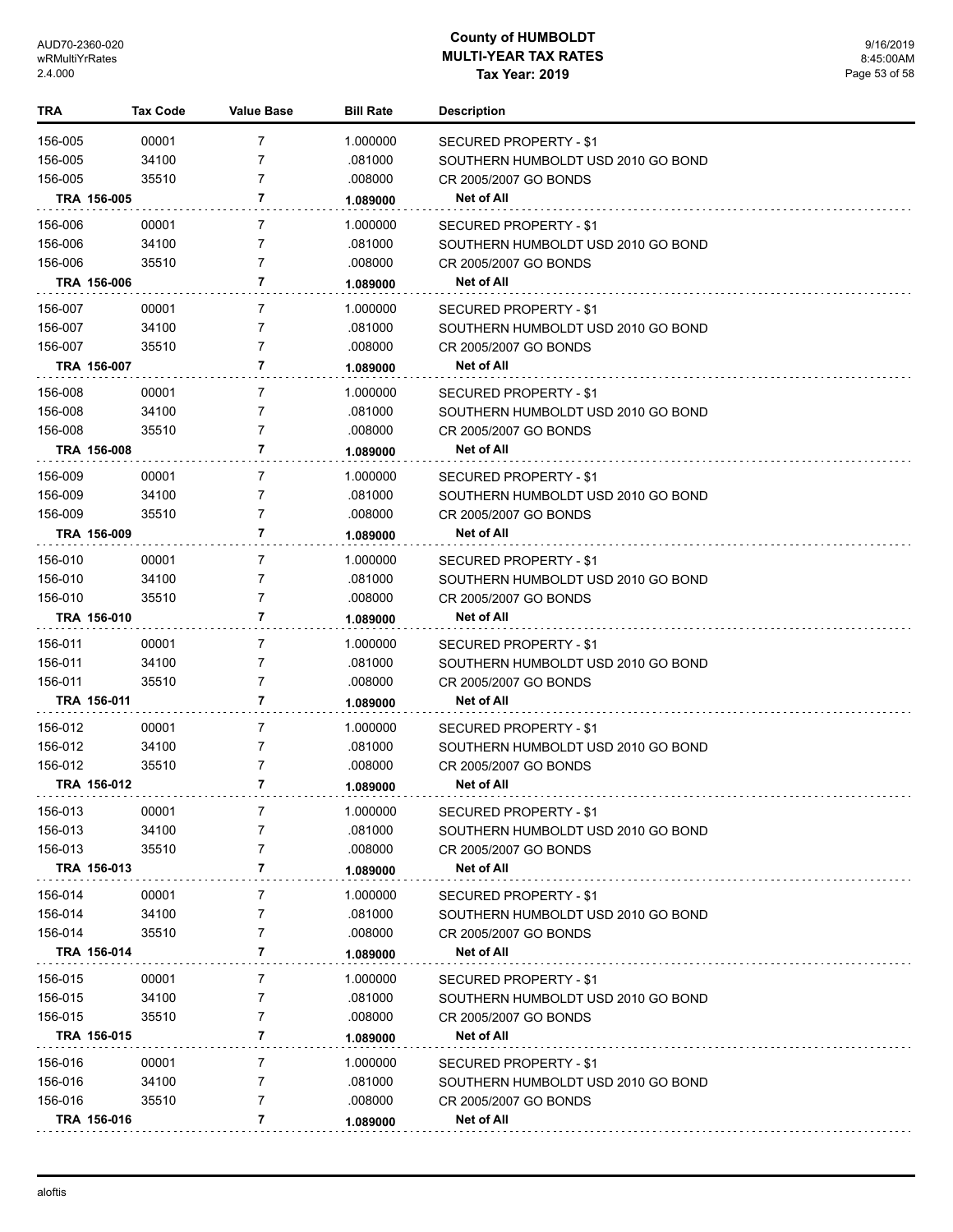| TRA                | <b>Tax Code</b>      | <b>Value Base</b>                | <b>Bill Rate</b>    | <b>Description</b>                                           |
|--------------------|----------------------|----------------------------------|---------------------|--------------------------------------------------------------|
| 156-017            | 00001                | $\overline{7}$                   | 1.000000            | SECURED PROPERTY - \$1                                       |
| 156-017            | 34100                | 7                                | .081000             | SOUTHERN HUMBOLDT USD 2010 GO BOND                           |
| 156-017            | 35510                | $\overline{7}$                   | .008000             | CR 2005/2007 GO BONDS                                        |
|                    | TRA 156-017          | 7                                | 1.089000            | Net of All                                                   |
| 156-018            | 00001                | $\overline{7}$                   | 1.000000            | SECURED PROPERTY - \$1                                       |
| 156-018            | 34100                | 7                                | .081000             | SOUTHERN HUMBOLDT USD 2010 GO BOND                           |
| 156-018            | 35510                | 7                                | .008000             | CR 2005/2007 GO BONDS                                        |
|                    | TRA 156-018          | 7                                | 1.089000            | Net of All                                                   |
| 156-019            | 00001                | 7                                | 1.000000            |                                                              |
| 156-019            | 34100                | 7                                | .081000             | SECURED PROPERTY - \$1<br>SOUTHERN HUMBOLDT USD 2010 GO BOND |
| 156-019            | 35510                | 7                                | .008000             | CR 2005/2007 GO BONDS                                        |
|                    | TRA 156-019          | 7                                | 1.089000            | Net of All                                                   |
|                    |                      | $\overline{7}$                   |                     |                                                              |
| 156-020<br>156-020 | 00001<br>34100       | 7                                | 1.000000<br>.081000 | SECURED PROPERTY - \$1                                       |
| 156-020            | 35510                | 7                                | .008000             | SOUTHERN HUMBOLDT USD 2010 GO BOND<br>CR 2005/2007 GO BONDS  |
|                    | TRA 156-020          | 7                                | 1.089000            | Net of All                                                   |
|                    |                      |                                  |                     |                                                              |
| 156-021            | 00001                | $\overline{7}$<br>$\overline{7}$ | 1.000000            | <b>SECURED PROPERTY - \$1</b>                                |
| 156-021<br>156-021 | 34100<br>35510       | $\overline{7}$                   | .081000<br>.008000  | SOUTHERN HUMBOLDT USD 2010 GO BOND<br>CR 2005/2007 GO BONDS  |
|                    | TRA 156-021          | 7                                |                     | <b>Net of All</b>                                            |
|                    |                      |                                  | 1.089000            |                                                              |
| 156-022            | 00001                | $\overline{7}$                   | 1.000000            | SECURED PROPERTY - \$1                                       |
| 156-022            | 34100                | 7                                | .081000             | SOUTHERN HUMBOLDT USD 2010 GO BOND                           |
| 156-022            | 35510<br>TRA 156-022 | $\overline{7}$<br>7              | .008000             | CR 2005/2007 GO BONDS                                        |
|                    |                      |                                  | 1.089000            | <b>Net of All</b>                                            |
| 156-023            | 00001                | $\overline{7}$                   | 1.000000            | SECURED PROPERTY - \$1                                       |
| 156-023            | 34100                | $\overline{7}$                   | .081000             | SOUTHERN HUMBOLDT USD 2010 GO BOND                           |
| 156-023            | 35510<br>TRA 156-023 | $\overline{7}$<br>7              | .008000             | CR 2005/2007 GO BONDS<br>Net of All                          |
|                    |                      |                                  | 1.089000            |                                                              |
| 156-024            | 00001                | $\overline{7}$                   | 1.000000            | SECURED PROPERTY - \$1                                       |
| 156-024            | 34100                | $\overline{7}$                   | .081000             | SOUTHERN HUMBOLDT USD 2010 GO BOND                           |
| 156-024            | 35510<br>TRA 156-024 | 7<br>7                           | .008000             | CR 2005/2007 GO BONDS<br><b>Net of All</b>                   |
|                    |                      |                                  | 1.089000            |                                                              |
| 156-025            | 00001                | 7                                | 1.000000            | SECURED PROPERTY - \$1                                       |
| 156-025            | 34100                | 7                                | .081000             | SOUTHERN HUMBOLDT USD 2010 GO BOND                           |
| 156-025            | 35510                | 7                                | .008000             | CR 2005/2007 GO BONDS                                        |
|                    | TRA 156-025          | 7                                | 1.089000            | <b>Net of All</b>                                            |
| 157-000            | 00001                | 7                                | 1.000000            | SECURED PROPERTY - \$1                                       |
| 157-000            | 34000                | 7                                | .125000             | KLAMATH-TRINITY JUSD 2009 GO BONDS                           |
| 157-000            | 35510                | 7                                | .008000             | CR 2005/2007 GO BONDS                                        |
|                    | TRA 157-000          | 7                                | 1.133000            | <b>Net of All</b>                                            |
| 157-001            | 00001                | $\overline{7}$                   | 1.000000            | SECURED PROPERTY - \$1                                       |
| 157-001            | 34000                | 7                                | .125000             | KLAMATH-TRINITY JUSD 2009 GO BONDS                           |
| 157-001            | 35510                | 7                                | .008000             | CR 2005/2007 GO BONDS                                        |
|                    | TRA 157-001          | 7                                | 1.133000            | <b>Net of All</b>                                            |
| 157-002            | 00001                | 7                                | 1.000000            | SECURED PROPERTY - \$1                                       |
| 157-002            | 34000                | 7                                | .125000             | KLAMATH-TRINITY JUSD 2009 GO BONDS                           |
| 157-002            | 35510                | 7                                | .008000             | CR 2005/2007 GO BONDS                                        |
|                    | TRA 157-002          | 7                                | 1.133000            | <b>Net of All</b>                                            |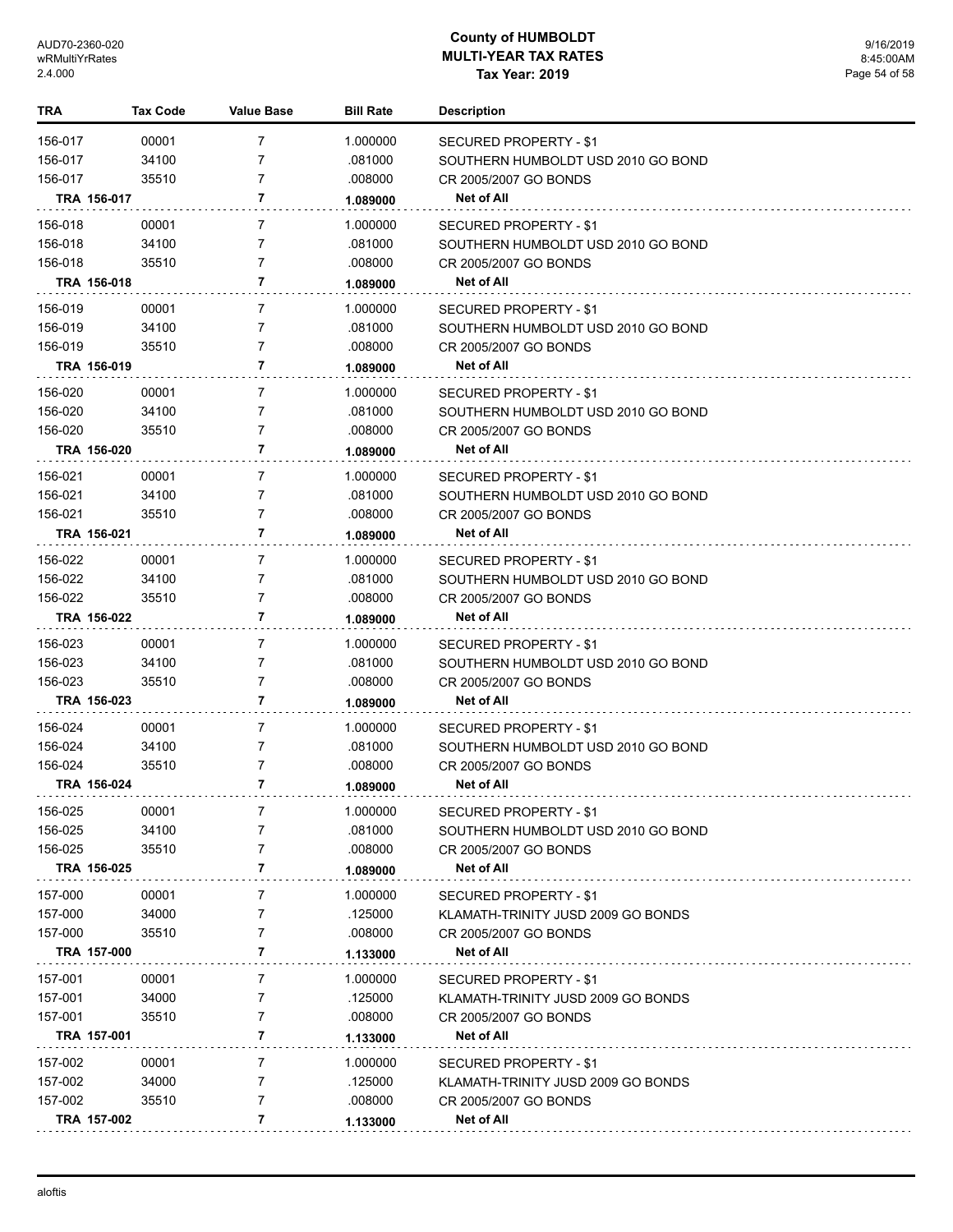| TRA                | <b>Tax Code</b> | <b>Value Base</b>   | <b>Bill Rate</b> | <b>Description</b>                                   |
|--------------------|-----------------|---------------------|------------------|------------------------------------------------------|
| 157-003            | 00001           | 7                   | 1.000000         | SECURED PROPERTY - \$1                               |
| 157-003            | 34000           | 7                   | .125000          | KLAMATH-TRINITY JUSD 2009 GO BONDS                   |
| 157-003            | 35510           | 7                   | .008000          | CR 2005/2007 GO BONDS                                |
|                    | TRA 157-003     | 7                   | 1.133000         | Net of All                                           |
| 157-004            | 00001           | $\overline{7}$      | 1.000000         | SECURED PROPERTY - \$1                               |
| 157-004            | 34000           | $\overline{7}$      | .125000          | KLAMATH-TRINITY JUSD 2009 GO BONDS                   |
| 157-004            | 35510           | $\overline{7}$      | .008000          | CR 2005/2007 GO BONDS                                |
|                    | TRA 157-004     | 7                   | 1.133000         | Net of All                                           |
|                    |                 |                     |                  |                                                      |
| 157-006            | 00001           | $\overline{7}$      | 1.000000         | SECURED PROPERTY - \$1                               |
| 157-006            | 34000           | 7<br>$\overline{7}$ | .125000          | KLAMATH-TRINITY JUSD 2009 GO BONDS                   |
| 157-006            | 35510           |                     | .008000          | CR 2005/2007 GO BONDS                                |
|                    | TRA 157-006     | 7                   | 1.133000         | Net of All                                           |
| 157-008            | 00001           | $\overline{7}$      | 1.000000         | SECURED PROPERTY - \$1                               |
| 157-008            | 34000           | 7                   | .125000          | KLAMATH-TRINITY JUSD 2009 GO BONDS                   |
| 157-008            | 35510           | $\overline{7}$      | .008000          | CR 2005/2007 GO BONDS                                |
|                    | TRA 157-008     | 7                   | 1.133000         | <b>Net of All</b>                                    |
| 158-000            | 00001           | $\overline{7}$      | 1.000000         | <b>SECURED PROPERTY - \$1</b>                        |
| 158-000            | 34700           | 7                   | .040000          | SOUTHERN TRINITY UNIFIED SD 2012 GO BOND             |
| 158-000            | 37700           | 7                   | .003700          | SHASTA COLLEGE 2002 GO BONDS                         |
| 158-000            | 37701           | $\overline{7}$      | .020000          | SHASTA COLLEGE 2016 GO BONDS                         |
|                    | TRA 158-000     | 7                   | 1.063700         | Net of All                                           |
| 900-000            | 00001           | $\overline{7}$      | 1.000000         | <b>SECURED PROPERTY - \$1</b>                        |
| 900-000            | 34400           | 7                   | .029000          | NHUHSD 2010                                          |
| 900-000            | 35510           | 7                   | .008000          | CR 2005/2007 GO BONDS                                |
| 900-000            | 38150           | $\overline{7}$      | .068000          | ARCATA ELEM GO BOND - 2007 REFI                      |
|                    | TRA 900-000     | 7                   | 1.105000         | <b>Net of All</b>                                    |
| 900-001            | 00001           | $\overline{7}$      | 1.000000         |                                                      |
|                    | 35400           | 7                   | .053000          | SECURED PROPERTY - \$1                               |
| 900-001<br>900-001 | 35510           | 7                   | .008000          | PACIFIC UNION SD 2018<br>CR 2005/2007 GO BONDS       |
| 900-001            | 38400           | $\overline{7}$      | .016000          |                                                      |
|                    | TRA 900-001     | 7                   | 1.077000         | PACIFIC UNION ELEMENTARY GO BONDS 1999<br>Net of All |
|                    |                 |                     |                  |                                                      |
| 900-002            | 00001           | 7                   | 1.000000         | SECURED PROPERTY - \$1                               |
| 900-002            | 35400           | $\overline{7}$      | .053000          | PACIFIC UNION SD 2018                                |
| 900-002            | 35510           | 7<br>7              | .008000          | CR 2005/2007 GO BONDS                                |
| 900-002            | 38400           |                     | .016000          | <b>PACIFIC UNION ELEMENTARY GO BONDS 1999</b>        |
|                    | TRA 900-002     | 7                   | 1.077000         | Net of All                                           |
| 900-003            | 00001           | 7                   | 1.000000         | SECURED PROPERTY - \$1                               |
| 900-003            | 35400           | 7                   | .053000          | PACIFIC UNION SD 2018                                |
| 900-003            | 35510           | 7                   | .008000          | CR 2005/2007 GO BONDS                                |
| 900-003            | 38400           | 7                   | .016000          | PACIFIC UNION ELEMENTARY GO BONDS 1999               |
|                    | TRA 900-003     | 7                   | 1.077000         | Net of All                                           |
| 900-004            | 00001           | 7                   | 1.000000         | SECURED PROPERTY - \$1                               |
| 900-004            | 35400           | 7                   | .053000          | PACIFIC UNION SD 2018                                |
| 900-004            | 35510           | 7                   | .008000          | CR 2005/2007 GO BONDS                                |
| 900-004            | 38400           | 7                   | .016000          | PACIFIC UNION ELEMENTARY GO BONDS 1999               |
|                    | TRA 900-004     | 7                   | 1.077000         | <b>Net of All</b>                                    |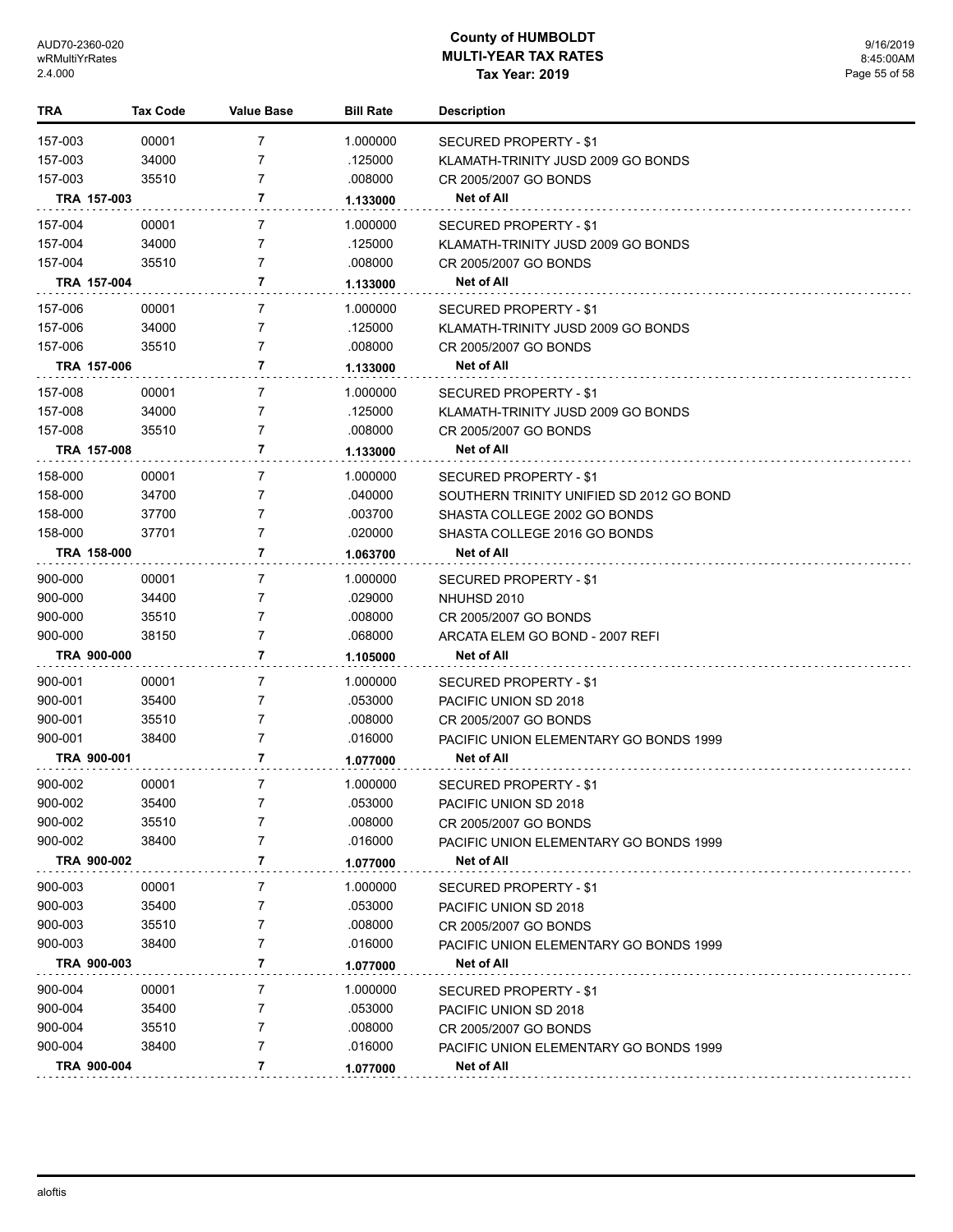| TRA     |             | <b>Tax Code</b> | <b>Value Base</b> | <b>Bill Rate</b> | <b>Description</b>                 |
|---------|-------------|-----------------|-------------------|------------------|------------------------------------|
| 900-005 |             | 00001           | 7                 | 1.000000         | SECURED PROPERTY - \$1             |
| 900-005 |             | 35510           | 7                 | .008000          | CR 2005/2007 GO BONDS              |
| 900-005 |             | 37500           | 7                 | .028000          | EUREKA UNIF HIGH 2002 GO BONDS     |
| 900-005 |             | 37520           | 7                 | .015000          | EUREKA UNIFIED SD 2015 GO BOND     |
| 900-005 |             | 37600           | 7                 | .018000          | EUREKA UNIF ELEM 2002 GO BONDS     |
|         | TRA 900-005 |                 | 7                 | 1.069000         | Net of All                         |
|         |             |                 |                   |                  |                                    |
| 900-006 |             | 00001           | 7                 | 1.000000         | SECURED PROPERTY - \$1             |
| 900-006 |             | 35510           | 7                 | .008000          | CR 2005/2007 GO BONDS              |
| 900-006 |             | 37500           | 7                 | .028000          | EUREKA UNIF HIGH 2002 GO BONDS     |
| 900-006 |             | 37520           | 7                 | .015000          | EUREKA UNIFIED SD 2015 GO BOND     |
| 900-006 |             | 37600           | 7                 | .018000          | EUREKA UNIF ELEM 2002 GO BONDS     |
|         | TRA 900-006 |                 | 7                 | 1.069000         | Net of All                         |
| 900-007 |             | 00001           | 7                 | 1.000000         | SECURED PROPERTY - \$1             |
| 900-007 |             | 35510           | 7                 | .008000          | CR 2005/2007 GO BONDS              |
| 900-007 |             | 37500           | 7                 | .028000          | EUREKA UNIF HIGH 2002 GO BONDS     |
| 900-007 |             | 37520           | 7                 | .015000          | EUREKA UNIFIED SD 2015 GO BOND     |
| 900-007 |             | 37600           | 7                 | .018000          | EUREKA UNIF ELEM 2002 GO BONDS     |
|         | TRA 900-007 |                 | 7                 | 1.069000         | Net of All                         |
| 900-008 |             | 00001           | 7                 | 1.000000         | SECURED PROPERTY - \$1             |
| 900-008 |             | 34400           | 7                 | .029000          | NHUHSD 2010                        |
| 900-008 |             | 35510           | 7                 | .008000          | CR 2005/2007 GO BONDS              |
| 900-008 |             | 38150           | 7                 | .068000          | ARCATA ELEM GO BOND - 2007 REFI    |
|         | TRA 900-008 |                 | 7                 | 1.105000         | Net of All                         |
|         |             |                 |                   |                  |                                    |
| 900-009 |             | 00001           | 7                 | 1.000000         | SECURED PROPERTY - \$1             |
| 900-009 |             | 34300           | 7                 | .029000          | BLUE LAKE UESD 2010 GO BOND        |
| 900-009 |             | 34400           | 7                 | .029000          | NHUHSD 2010                        |
| 900-009 |             | 35510           | 7<br>7            | .008000          | CR 2005/2007 GO BONDS              |
|         | TRA 900-009 |                 |                   | 1.066000         | Net of All                         |
| 900-010 |             | 00001           | 7                 | 1.000000         | SECURED PROPERTY - \$1             |
| 900-010 |             | 34300           | 7                 | .029000          | BLUE LAKE UESD 2010 GO BOND        |
| 900-010 |             | 35510           | 7                 | .008000          | CR 2005/2007 GO BONDS              |
|         | TRA 900-010 |                 | 7                 | 1.037000         | Net of All                         |
| 900-011 |             | 00001           | 7                 | 1.000000         | SECURED PROPERTY - \$1             |
| 900-011 |             | 35510           | 7                 | .008000          | CR 2005/2007 GO BONDS              |
| 900-011 |             | 37500           | 7                 | .028000          | EUREKA UNIF HIGH 2002 GO BONDS     |
| 900-011 |             | 37520           | 7                 | .015000          | EUREKA UNIFIED SD 2015 GO BOND     |
| 900-011 |             | 38300           | 7                 | .001000          | SOUTH BAY ELEMENTARY GO BONDS 1999 |
|         | TRA 900-011 |                 | 7                 | 1.052000         | Net of All                         |
| 900-012 |             | 00001           | 7                 | 1.000000         | <b>SECURED PROPERTY - \$1</b>      |
| 900-012 |             | 35510           | 7                 | .008000          | CR 2005/2007 GO BONDS              |
| 900-012 |             | 37500           | 7                 | .028000          | EUREKA UNIF HIGH 2002 GO BONDS     |
| 900-012 |             | 37520           | 7                 | .015000          | EUREKA UNIFIED SD 2015 GO BOND     |
| 900-012 |             | 38300           | 7                 | .001000          | SOUTH BAY ELEMENTARY GO BONDS 1999 |
|         | TRA 900-012 |                 | 7                 | 1.052000         | Net of All                         |
|         |             |                 |                   |                  |                                    |
| 900-013 |             | 00001           | 7                 | 1.000000         | SECURED PROPERTY - \$1             |
| 900-013 |             | 35510           | 7                 | .008000          | CR 2005/2007 GO BONDS              |
| 900-013 |             | 37500           | 7                 | .028000          | EUREKA UNIF HIGH 2002 GO BONDS     |
| 900-013 |             | 37520           | 7                 | .015000          | EUREKA UNIFIED SD 2015 GO BOND     |
| 900-013 |             | 38300           | 7                 | .001000          | SOUTH BAY ELEMENTARY GO BONDS 1999 |
|         | TRA 900-013 |                 | 7                 | 1.052000         | Net of All                         |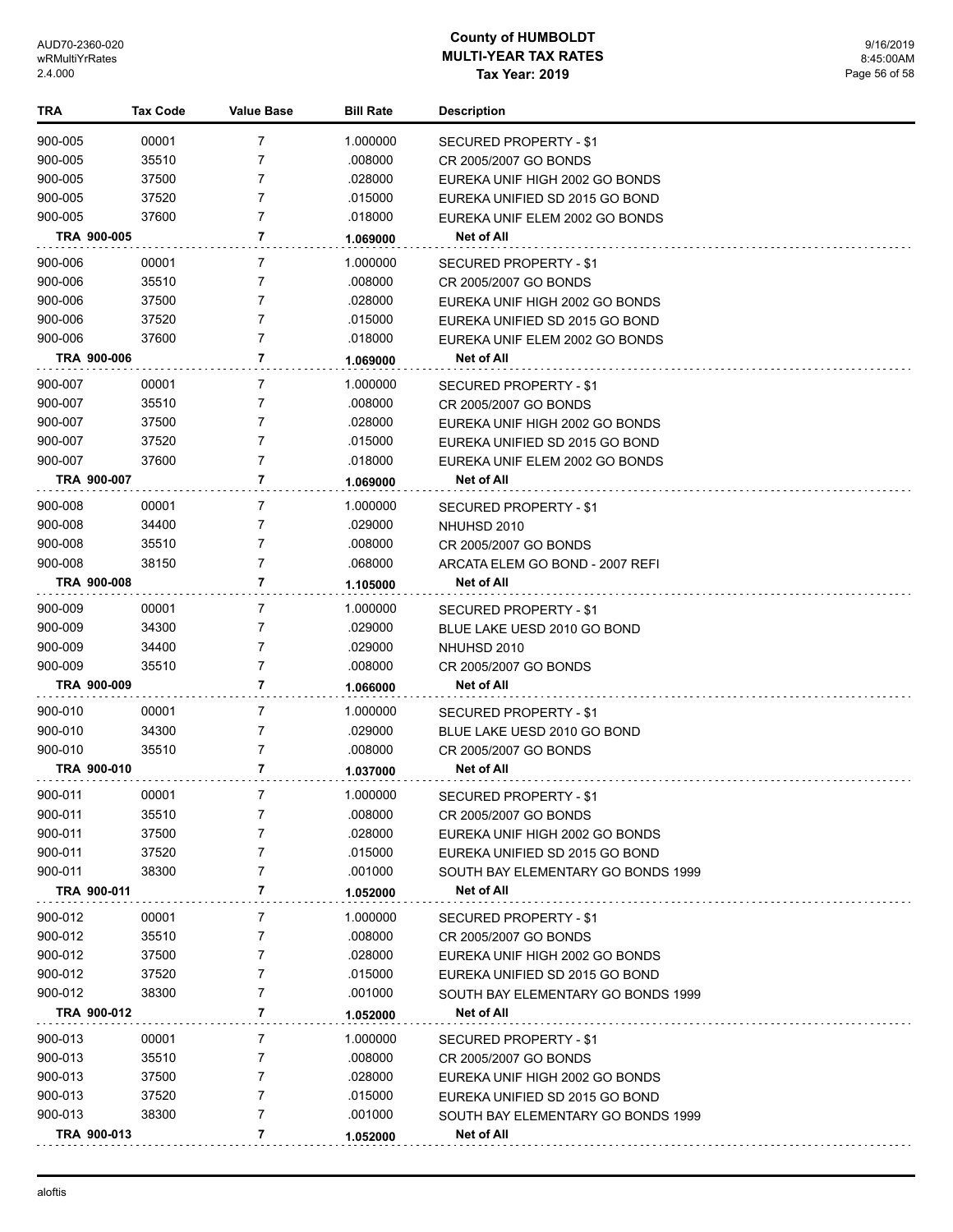| TRA                | <b>Tax Code</b> | <b>Value Base</b> | <b>Bill Rate</b>   | Description                                                  |
|--------------------|-----------------|-------------------|--------------------|--------------------------------------------------------------|
| 900-014            | 00001           | 7                 | 1.000000           | SECURED PROPERTY - \$1                                       |
| 900-014            | 35510           | 7                 | .008000            | CR 2005/2007 GO BONDS                                        |
| 900-014            | 37500           | 7                 | .028000            | EUREKA UNIF HIGH 2002 GO BONDS                               |
| 900-014            | 37520           | 7                 | .015000            | EUREKA UNIFIED SD 2015 GO BOND                               |
| TRA 900-014        |                 | 7                 | 1.051000           | Net of All                                                   |
| 900-015            | 00001           | 7                 | 1.000000           | SECURED PROPERTY - \$1                                       |
| 900-015            | 35510           | 7                 | .008000            | CR 2005/2007 GO BONDS                                        |
| 900-015            | 37500           | 7                 | .028000            | EUREKA UNIF HIGH 2002 GO BONDS                               |
| 900-015            | 37520           | 7                 | .015000            | EUREKA UNIFIED SD 2015 GO BOND                               |
| TRA 900-015        |                 | 7                 | 1.051000           | Net of All                                                   |
| 900-016            | 00001           | 7                 | 1.000000           | SECURED PROPERTY - \$1                                       |
| 900-016            | 35510           | 7                 | .008000            | CR 2005/2007 GO BONDS                                        |
| 900-016            | 37500           | 7                 | .028000            | EUREKA UNIF HIGH 2002 GO BONDS                               |
| 900-016            | 37520           | 7                 | .015000            | EUREKA UNIFIED SD 2015 GO BOND                               |
| 900-016            | 37600           | $\overline{7}$    | .018000            | EUREKA UNIF ELEM 2002 GO BONDS                               |
| TRA 900-016        |                 | 7                 | 1.069000           | <b>Net of All</b>                                            |
| 900-017            | 00001           | 7                 | 1.000000           | SECURED PROPERTY - \$1                                       |
| 900-017            | 35300           | 7                 | .027000            | FRESHWATER ELEM GO BOND 2018                                 |
| 900-017            | 35510           | 7                 | .008000            | CR 2005/2007 GO BONDS                                        |
| 900-017            | 37500           | 7                 | .028000            | EUREKA UNIF HIGH 2002 GO BONDS                               |
| 900-017            | 37520           | $\overline{7}$    | .015000            | EUREKA UNIFIED SD 2015 GO BOND                               |
| 900-017            | 38000           | $\overline{7}$    | .025000            | FRESHWATER ELEM GO BONDS 2001                                |
| TRA 900-017        |                 | 7                 | 1.103000           | Net of All                                                   |
| 900-018            | 00001           | 7                 | 1.000000           | SECURED PROPERTY - \$1                                       |
| 900-018            | 34400           | 7                 | .029000            | NHUHSD 2010                                                  |
| 900-018            | 35510           | 7                 | .008000            | CR 2005/2007 GO BONDS                                        |
| 900-018            | 38701           | 7                 | .057000            | MCKINLEYVILLE UNION BOND - 2008                              |
| TRA 900-018        |                 | 7                 | 1.094000           | Net of All                                                   |
| 900-019            | 00001           | 7                 | 1.000000           | <b>SECURED PROPERTY - \$1</b>                                |
| 900-019            | 34100           | 7                 | .081000            | SOUTHERN HUMBOLDT USD 2010 GO BOND                           |
| 900-019            | 35510           | 7                 | .008000            | CR 2005/2007 GO BONDS                                        |
| TRA 900-019        |                 | 7                 | 1.089000           | Net of All                                                   |
| 900-020            | 00001           | 7                 | 1.000000           | SECURED PROPERTY - \$1                                       |
| 900-020            | 34100           | 7                 | .081000            | SOUTHERN HUMBOLDT USD 2010 GO BOND                           |
| 900-020            | 35510           | 7                 | .008000            | CR 2005/2007 GO BONDS                                        |
| TRA 900-020        |                 | 7                 | 1.089000           | Net of All                                                   |
| 900-021            | 00001           | 7                 | 1.000000           | <b>SECURED PROPERTY - \$1</b>                                |
| 900-021            | 34100           | 7                 | .081000            | SOUTHERN HUMBOLDT USD 2010 GO BOND                           |
| 900-021            | 35510           | 7                 | .008000            | CR 2005/2007 GO BONDS                                        |
| TRA 900-021        |                 | 7                 | 1.089000           | Net of All                                                   |
| 900-022            | 00001           | 7                 | 1.000000           |                                                              |
| 900-022            | 34100           | 7                 | .081000            | SECURED PROPERTY - \$1<br>SOUTHERN HUMBOLDT USD 2010 GO BOND |
| 900-022            | 35510           | 7                 | .008000            | CR 2005/2007 GO BONDS                                        |
| TRA 900-022        |                 | 7                 | 1.089000           | Net of All                                                   |
|                    |                 |                   |                    |                                                              |
| 900-023            | 00001           | 7                 | 1.000000           | SECURED PROPERTY - \$1                                       |
| 900-023<br>900-023 | 34000           | 7<br>7            | .125000<br>.008000 | KLAMATH-TRINITY JUSD 2009 GO BONDS                           |
|                    | 35510           | 7                 |                    | CR 2005/2007 GO BONDS                                        |
| TRA 900-023        |                 |                   | 1.133000           | Net of All                                                   |